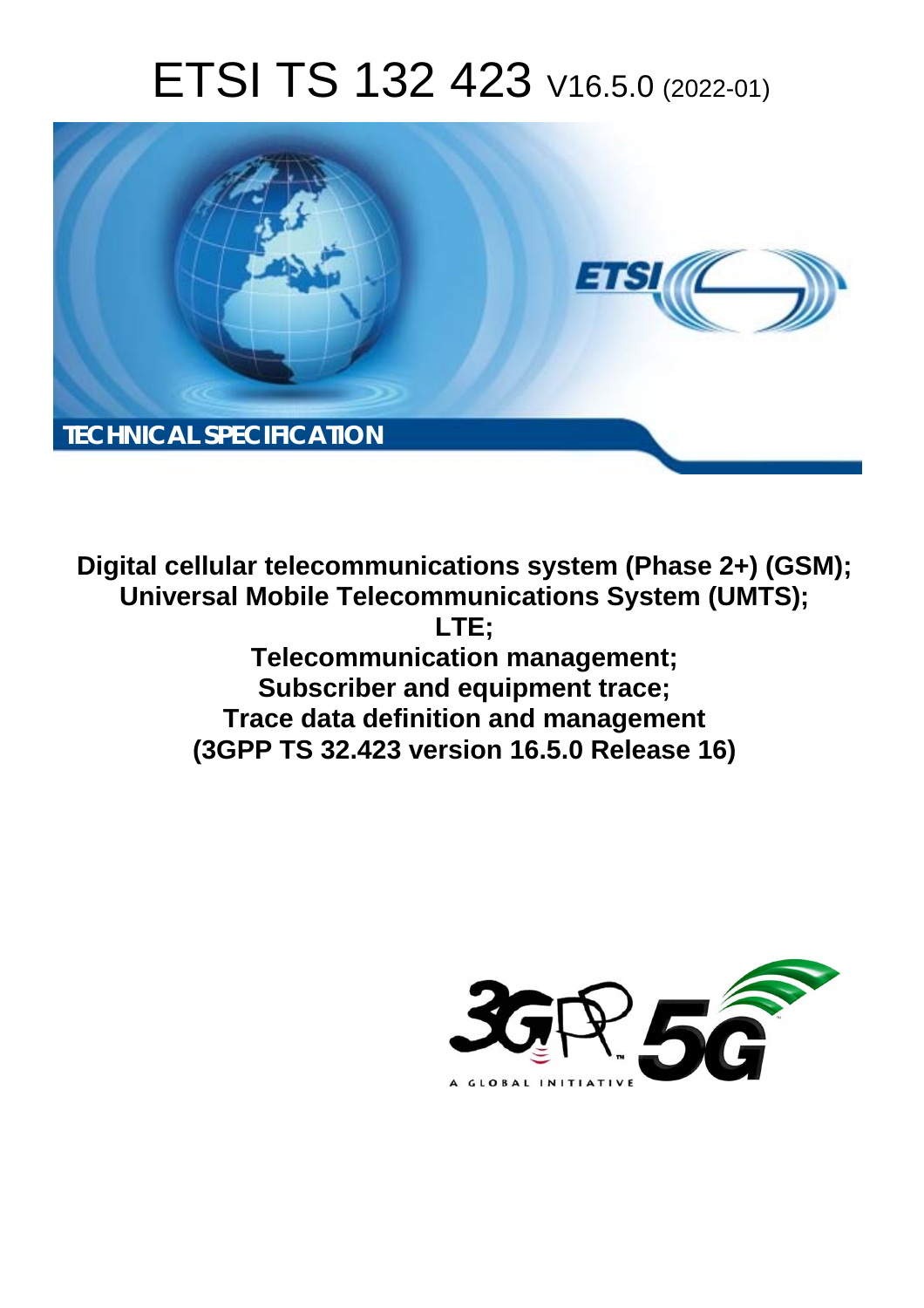Reference RTS/TSGS-0532423vg50

Keywords

GSM,LTE,UMTS

#### *ETSI*

650 Route des Lucioles F-06921 Sophia Antipolis Cedex - FRANCE

Tel.: +33 4 92 94 42 00 Fax: +33 4 93 65 47 16

Siret N° 348 623 562 00017 - APE 7112B Association à but non lucratif enregistrée à la Sous-Préfecture de Grasse (06) N° w061004871

#### *Important notice*

The present document can be downloaded from: <http://www.etsi.org/standards-search>

The present document may be made available in electronic versions and/or in print. The content of any electronic and/or print versions of the present document shall not be modified without the prior written authorization of ETSI. In case of any existing or perceived difference in contents between such versions and/or in print, the prevailing version of an ETSI deliverable is the one made publicly available in PDF format at [www.etsi.org/deliver](http://www.etsi.org/deliver).

Users of the present document should be aware that the document may be subject to revision or change of status. Information on the current status of this and other ETSI documents is available at <https://portal.etsi.org/TB/ETSIDeliverableStatus.aspx>

If you find errors in the present document, please send your comment to one of the following services: <https://portal.etsi.org/People/CommiteeSupportStaff.aspx>

#### *Notice of disclaimer & limitation of liability*

The information provided in the present deliverable is directed solely to professionals who have the appropriate degree of experience to understand and interpret its content in accordance with generally accepted engineering or other professional standard and applicable regulations.

No recommendation as to products and services or vendors is made or should be implied.

No representation or warranty is made that this deliverable is technically accurate or sufficient or conforms to any law and/or governmental rule and/or regulation and further, no representation or warranty is made of merchantability or fitness for any particular purpose or against infringement of intellectual property rights.

In no event shall ETSI be held liable for loss of profits or any other incidental or consequential damages.

Any software contained in this deliverable is provided "AS IS" with no warranties, express or implied, including but not limited to, the warranties of merchantability, fitness for a particular purpose and non-infringement of intellectual property rights and ETSI shall not be held liable in any event for any damages whatsoever (including, without limitation, damages for loss of profits, business interruption, loss of information, or any other pecuniary loss) arising out of or related to the use of or inability to use the software.

#### *Copyright Notification*

No part may be reproduced or utilized in any form or by any means, electronic or mechanical, including photocopying and microfilm except as authorized by written permission of ETSI. The content of the PDF version shall not be modified without the written authorization of ETSI.

The copyright and the foregoing restriction extend to reproduction in all media.

© ETSI 2022. All rights reserved.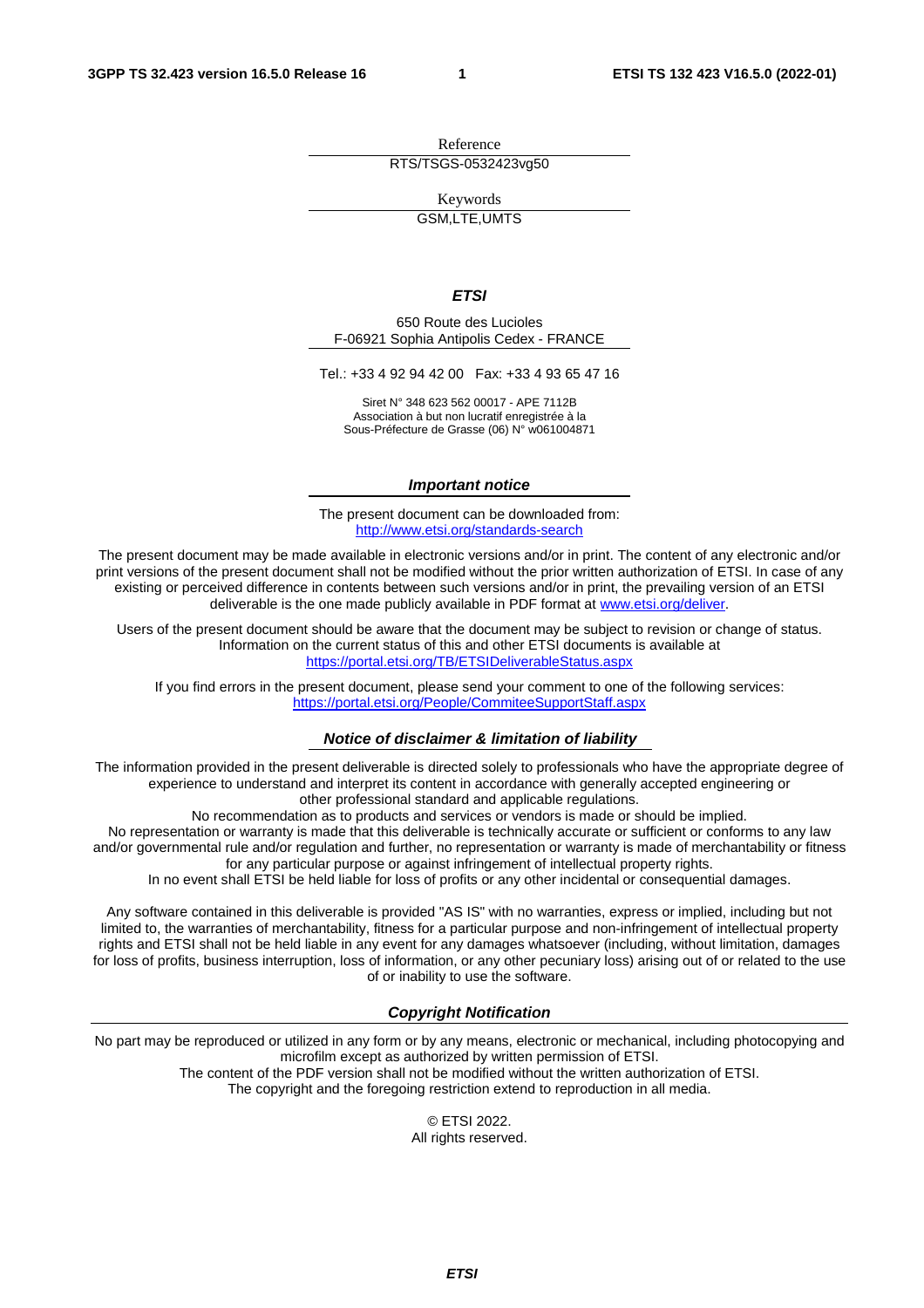### Intellectual Property Rights

#### Essential patents

IPRs essential or potentially essential to normative deliverables may have been declared to ETSI. The declarations pertaining to these essential IPRs, if any, are publicly available for **ETSI members and non-members**, and can be found in ETSI SR 000 314: *"Intellectual Property Rights (IPRs); Essential, or potentially Essential, IPRs notified to ETSI in respect of ETSI standards"*, which is available from the ETSI Secretariat. Latest updates are available on the ETSI Web server ([https://ipr.etsi.org/\)](https://ipr.etsi.org/).

Pursuant to the ETSI Directives including the ETSI IPR Policy, no investigation regarding the essentiality of IPRs, including IPR searches, has been carried out by ETSI. No guarantee can be given as to the existence of other IPRs not referenced in ETSI SR 000 314 (or the updates on the ETSI Web server) which are, or may be, or may become, essential to the present document.

#### **Trademarks**

The present document may include trademarks and/or tradenames which are asserted and/or registered by their owners. ETSI claims no ownership of these except for any which are indicated as being the property of ETSI, and conveys no right to use or reproduce any trademark and/or tradename. Mention of those trademarks in the present document does not constitute an endorsement by ETSI of products, services or organizations associated with those trademarks.

**DECT™**, **PLUGTESTS™**, **UMTS™** and the ETSI logo are trademarks of ETSI registered for the benefit of its Members. **3GPP™** and **LTE™** are trademarks of ETSI registered for the benefit of its Members and of the 3GPP Organizational Partners. **oneM2M™** logo is a trademark of ETSI registered for the benefit of its Members and of the oneM2M Partners. **GSM**® and the GSM logo are trademarks registered and owned by the GSM Association.

### Legal Notice

This Technical Specification (TS) has been produced by ETSI 3rd Generation Partnership Project (3GPP).

The present document may refer to technical specifications or reports using their 3GPP identities. These shall be interpreted as being references to the corresponding ETSI deliverables.

The cross reference between 3GPP and ETSI identities can be found under<http://webapp.etsi.org/key/queryform.asp>.

### Modal verbs terminology

In the present document "**shall**", "**shall not**", "**should**", "**should not**", "**may**", "**need not**", "**will**", "**will not**", "**can**" and "**cannot**" are to be interpreted as described in clause 3.2 of the [ETSI Drafting Rules](https://portal.etsi.org/Services/editHelp!/Howtostart/ETSIDraftingRules.aspx) (Verbal forms for the expression of provisions).

"**must**" and "**must not**" are **NOT** allowed in ETSI deliverables except when used in direct citation.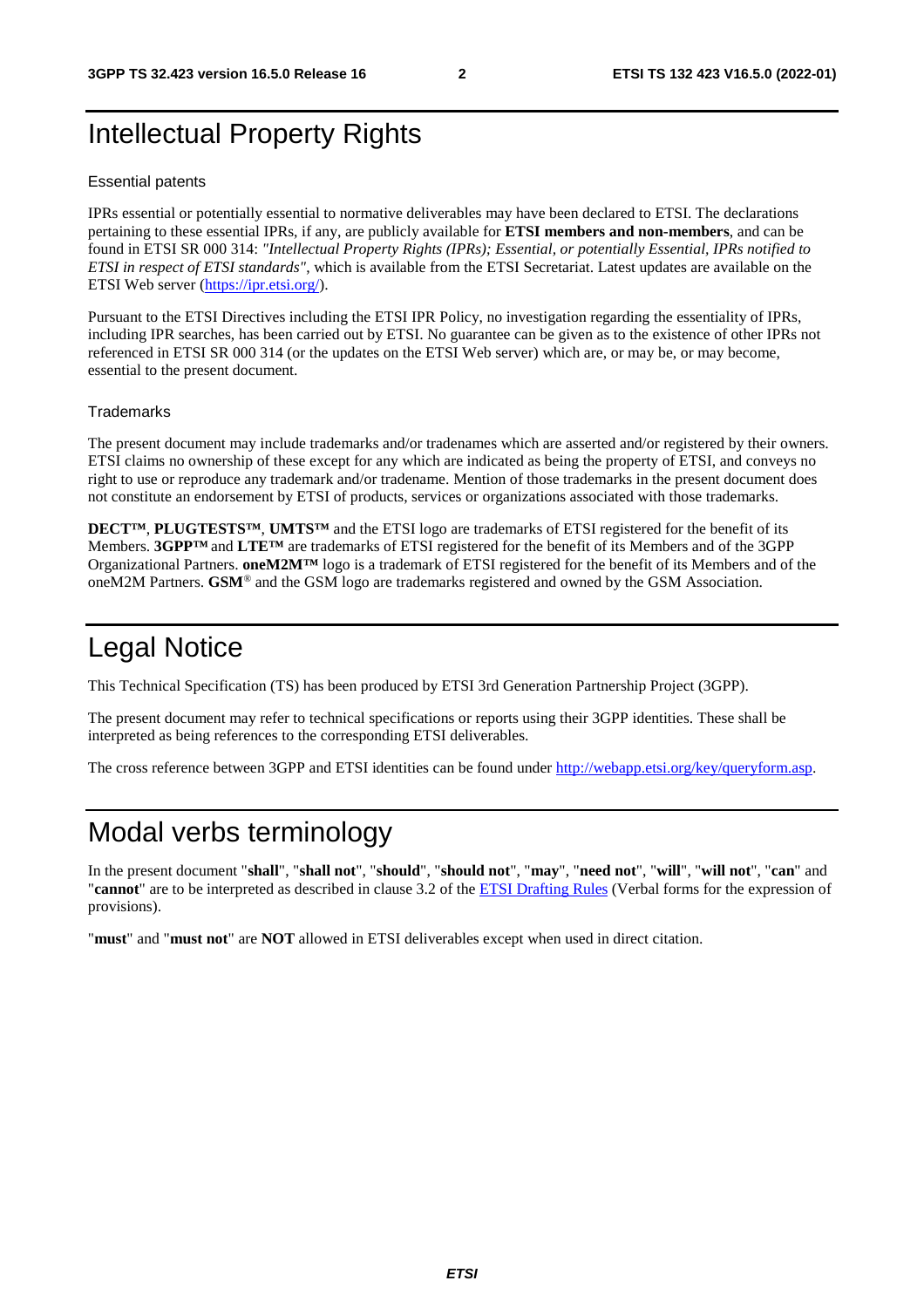$\mathbf{3}$ 

## Contents

| 1      |                          |  |
|--------|--------------------------|--|
| 2      |                          |  |
| 3      |                          |  |
| 3.1    |                          |  |
| 3.2    |                          |  |
| 3.3    |                          |  |
| 4      |                          |  |
| 4.1    |                          |  |
| 4.2    |                          |  |
| 4.3    |                          |  |
| 4.4    |                          |  |
| 4.5    |                          |  |
| 4.6    |                          |  |
| 4.7    |                          |  |
| 4.8    |                          |  |
| 4.9    |                          |  |
| 4.10   |                          |  |
| 4.11   |                          |  |
| 4.12   |                          |  |
| 4.13   |                          |  |
| 4.14   |                          |  |
| 4.15   |                          |  |
| 4.16   |                          |  |
| 4.16.1 |                          |  |
| 4.16.2 |                          |  |
| 4.17   |                          |  |
| 4.17.1 |                          |  |
| 4.17.2 |                          |  |
| 4.18   | AMF Trace Record Content |  |
| 4.19   |                          |  |
| 4.20   |                          |  |
| 4.21   |                          |  |
| 4.22   |                          |  |
| 4.23   |                          |  |
| 4.24   |                          |  |
| 4.25   |                          |  |
| 4.26   |                          |  |
| 4.27   |                          |  |
| 4.28   |                          |  |
| 4.29   |                          |  |
| 4.30   |                          |  |
| 4.31   |                          |  |
| 4.32   |                          |  |
| 4.33   |                          |  |
| 4.34   |                          |  |
| 4.34.1 |                          |  |
| 4.34.2 |                          |  |
|        |                          |  |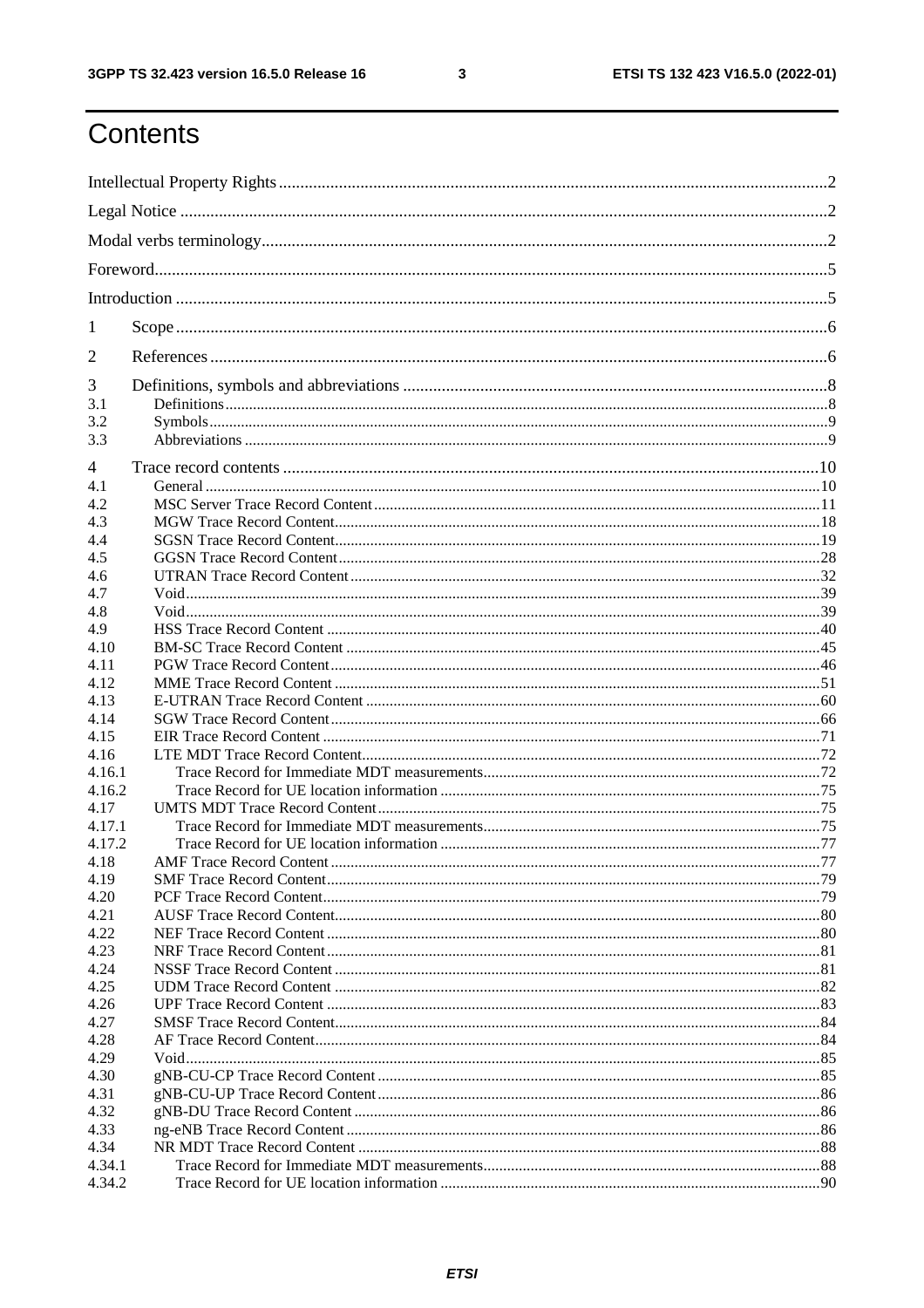$\overline{\mathbf{4}}$ 

| 5              |                               |                                                                  |  |
|----------------|-------------------------------|------------------------------------------------------------------|--|
| 5.1            |                               |                                                                  |  |
| 5.2            |                               |                                                                  |  |
| 5.2.1<br>5.2.2 |                               |                                                                  |  |
| 5.2.3          |                               |                                                                  |  |
| 5.2.4          |                               |                                                                  |  |
| 5.2.4.1        |                               |                                                                  |  |
| 5.2.4.2        |                               |                                                                  |  |
| 5.2.4.3        |                               |                                                                  |  |
| 5.2.4.3a       |                               |                                                                  |  |
| 5.2.4.3b       |                               |                                                                  |  |
| 5.2.4.4        |                               |                                                                  |  |
| 5.2.4.5        |                               |                                                                  |  |
| 5.2.4.6        |                               |                                                                  |  |
| 5.2.5          |                               |                                                                  |  |
| 5.3            |                               |                                                                  |  |
|                | <b>Annex A (normative):</b>   |                                                                  |  |
| A.0            |                               |                                                                  |  |
|                |                               |                                                                  |  |
| A.1            |                               |                                                                  |  |
| A.2            |                               |                                                                  |  |
| A.2.1          |                               |                                                                  |  |
| A.2.2          |                               |                                                                  |  |
|                |                               |                                                                  |  |
|                | <b>Annex B</b> (normative):   | Trace Report File Conventions and Transfer Procedure103          |  |
| B.0            |                               |                                                                  |  |
| B.1            |                               |                                                                  |  |
|                |                               |                                                                  |  |
| B.2            |                               |                                                                  |  |
|                | <b>Annex C</b> (informative): |                                                                  |  |
| C.1            |                               |                                                                  |  |
|                |                               |                                                                  |  |
|                | <b>Annex D</b> (informative): |                                                                  |  |
|                |                               |                                                                  |  |
| D.1.1          |                               |                                                                  |  |
| D.1.2          |                               |                                                                  |  |
| D.1.3          |                               |                                                                  |  |
|                |                               |                                                                  |  |
|                |                               |                                                                  |  |
|                | <b>Annex E</b> (informative): |                                                                  |  |
|                | <b>Annex F</b> (Informative): |                                                                  |  |
|                | <b>Annex G (normative):</b>   |                                                                  |  |
|                |                               |                                                                  |  |
| G.1            |                               |                                                                  |  |
| G.2            |                               |                                                                  |  |
|                | <b>Annex H</b> (informative): | <b>Examples of Protocol Buffer (GPB) encoded Streaming Trace</b> |  |
|                | <b>Annex I</b> (informative): |                                                                  |  |
|                |                               |                                                                  |  |
|                |                               |                                                                  |  |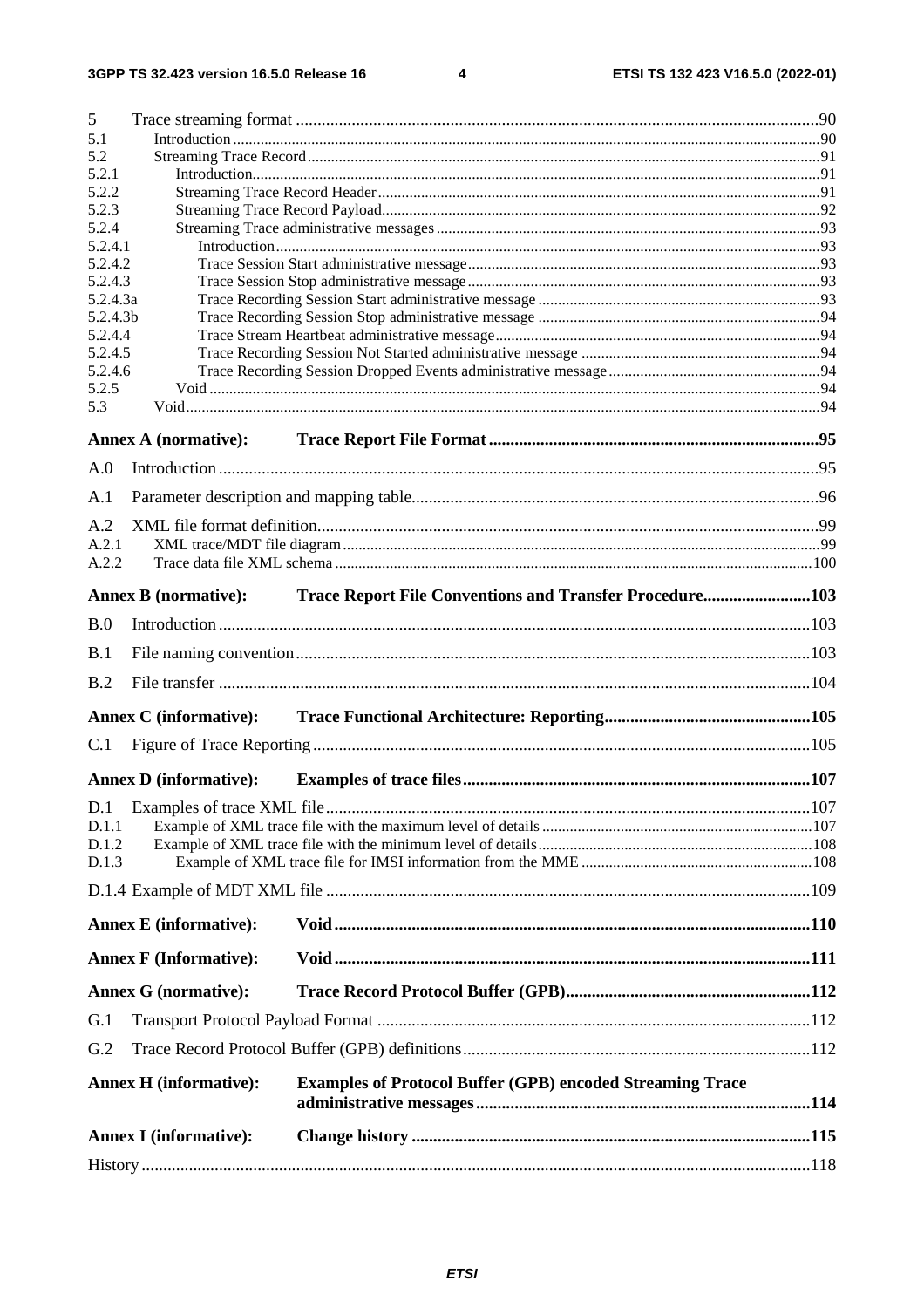### Foreword

This Technical Specification has been produced by the 3rd Generation Partnership Project (3GPP).

The contents of the present document are subject to continuing work within the TSG and may change following formal TSG approval. Should the TSG modify the contents of the present document, it will be re-released by the TSG with an identifying change of release date and an increase in version number as follows:

Version x.y.z

where:

- x the first digit:
	- 1 presented to TSG for information;
	- 2 presented to TSG for approval;
	- 3 or greater indicates TSG approved document under change control.
- y the second digit is incremented for all changes of substance, i.e. technical enhancements, corrections, updates, etc.
- z the third digit is incremented when editorial only changes have been incorporated in the document.

### Introduction

The present document is part of a TS-family covering the 3rd Generation Partnership Project; Technical Specification Group Services and System Aspects; Telecommunication management, as identified below:

TS 32.421: "Subscriber and equipment trace; Trace concepts and requirements";

TS 32.422: "Subscriber and equipment trace; Trace control and configuration management ";

#### **TS 32.423: "Subscriber and equipment trace; Trace data definition and management";**

Subscriber and MS Trace provide very detailed information at call level on one or more specific mobile(s). This data is an additional source of information to Performance Measurements and allows going further in monitoring and optimisation operations.

Contrary to Performance Measurements, which are a permanent source of information, Trace is activated on user demand for a limited period of time for specific analysis purpose

Trace plays a major role in activities such as determination of the root cause of a malfunctioning mobile, advanced troubleshooting, optimisation of resource usage and quality, RF coverage control and capacity improvement, dropped call analysis, Core Network and TRAN end to end procedure validation.

The capability to log data on any interface at call level for a specific user (e.g. IMSI or SUPI) or mobile type (e.g. IMEI or IMEISV) allows getting information which cannot be deduced from Performance Measurements such as perception of end-user QoS during his call (e.g. requested QoS vs. provided QoS), correlation between protocol messages and RF measurements, or interoperability with specific mobile vendors.

Moreover, Performance Measurements provide values aggregated on an observation period, Subscriber and Equipment Trace give instantaneous values for a specific event (e.g. call, location update, etc.).

If Performance Measurements are mandatory for daily operations, future network planning and primary trouble shooting, Subscriber and MS Trace is the easy way to go deeper into investigation and network optimisation.

In order to produce this data, Subscriber and MS trace are carried out in the NEs, which comprise the network. The data can then be transferred to an external system (e.g. an Operations System (OS) in TMN terminology, for further evaluation).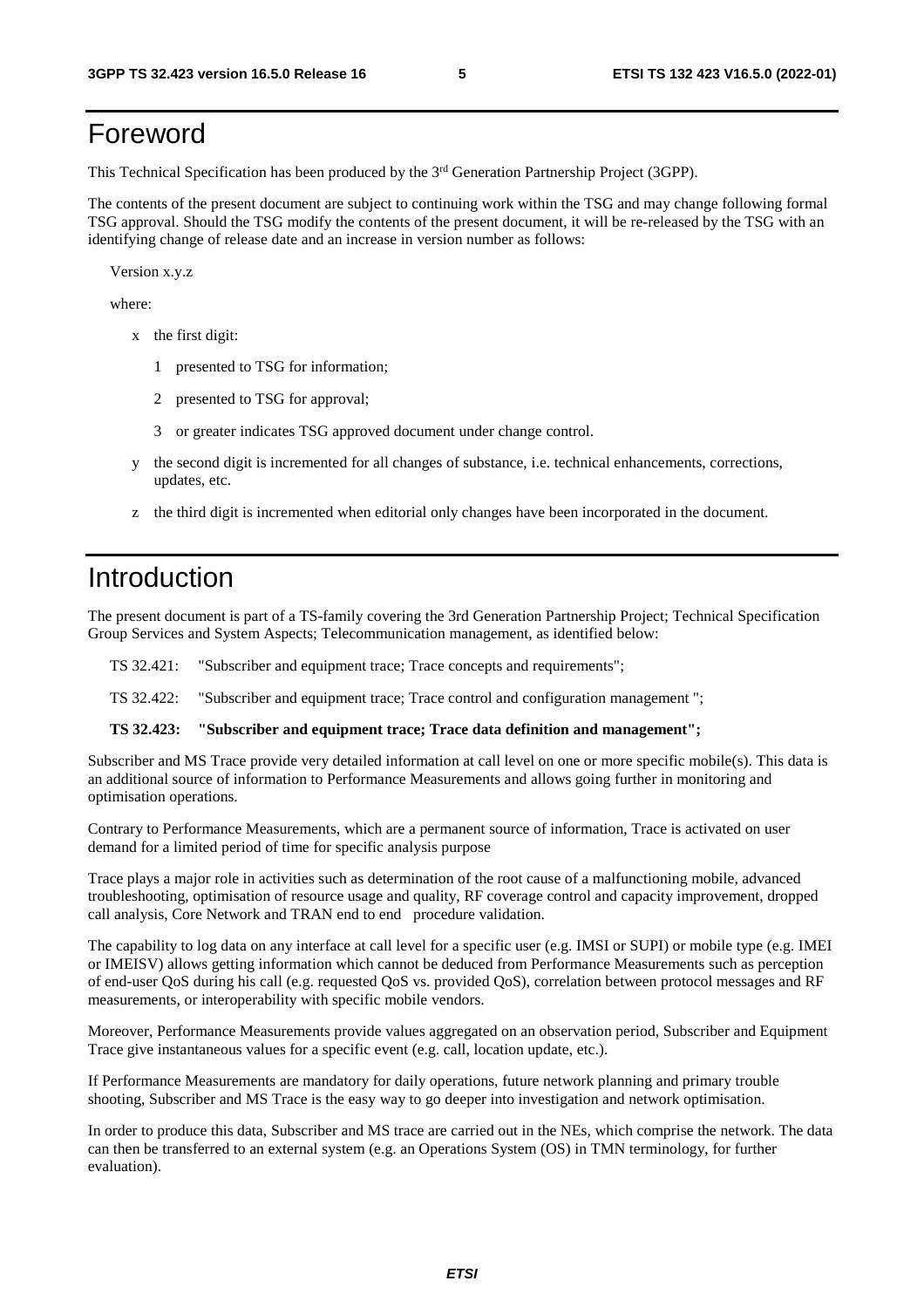#### 1 Scope

The present document describes Trace data definition and management. It covers the trace records content, their format and transfer across UMTS networks, EPS networks or 5GS networks. GSM Trace is outside of the scope of this specification..

The present document also describes the data definition for Minimization of Drive Tests (MDT) across UMTS networks or EPS networks.

The objectives of the present document are:

- To provide the descriptions for a standard set of Trace and MDT data;
- To define the common format of trace and MDT records; and
- To define a method for the reporting of Trace and MDT results across the management interfaces.

Clause 4 details the various Trace records content, Annex A provides Trace and MDT report file format, Annex B provides the trace report file conventions and transfer procedure, Annex C provides the trace reporting functional architecture and Annex D provides some trace and MDT files examples. Trace and MDT concepts and requirements are covered in TS 32.421 [2] while Trace control and configuration management are described in 3GPP TS 32.422 [3].

The definition of Trace and MDT data is intended to result in comparability of Trace and MDT data produced in a multi-vendor wireless UMTS and/or EPS network.

The following is beyond the scope of the present document, and therefore the present document does not describe:

- Any notification mechanisms or IRPs for trace. Only file transfer mechanism is specified for trace data transfer;
- Any data compression mechanisms for trace data transfer;
- Any Trace capability limitations (e.g. maximum number of simultaneous traced mobiles for a given NE).

### 2 References

The following documents contain provisions, which, through reference in this text, constitute provisions of the present document.

- References are either specific (identified by date of publication, edition number, version number, etc.) or non-specific.
- For a specific reference, subsequent revisions do not apply.
- For a non-specific reference, the latest version applies. In the case of a reference to a 3GPP document (including a GSM document), a non-specific reference implicitly refers to the latest version of that document *in the same Release as the present document*.
- [1] 3GPP TS 32.101: "Telecommunication management; Principles and high level requirements".
- [2] 3GPP TS 32.421: "Telecommunication management; Subscriber and equipment trace: Trace concepts and requirements."
- [3] 3GPP TS 32.422: "Telecommunication management; Subscriber and equipment trace: Trace control and configuration management ".
- [4] 3GPP TR 21.905: "Vocabulary for 3GPP Specifications".
- [5] W3C Recommendation "Extensible Markup Language (XML) 1.0" (Second Edition, 6 October 2000) http://www.w3.org/TR/2000/REC-xml-20001006
- [6] W3C Recommendation "Namespaces in XML" (14 January 1999) http://www.w3.org/TR/1999/REC-xml-names-19990114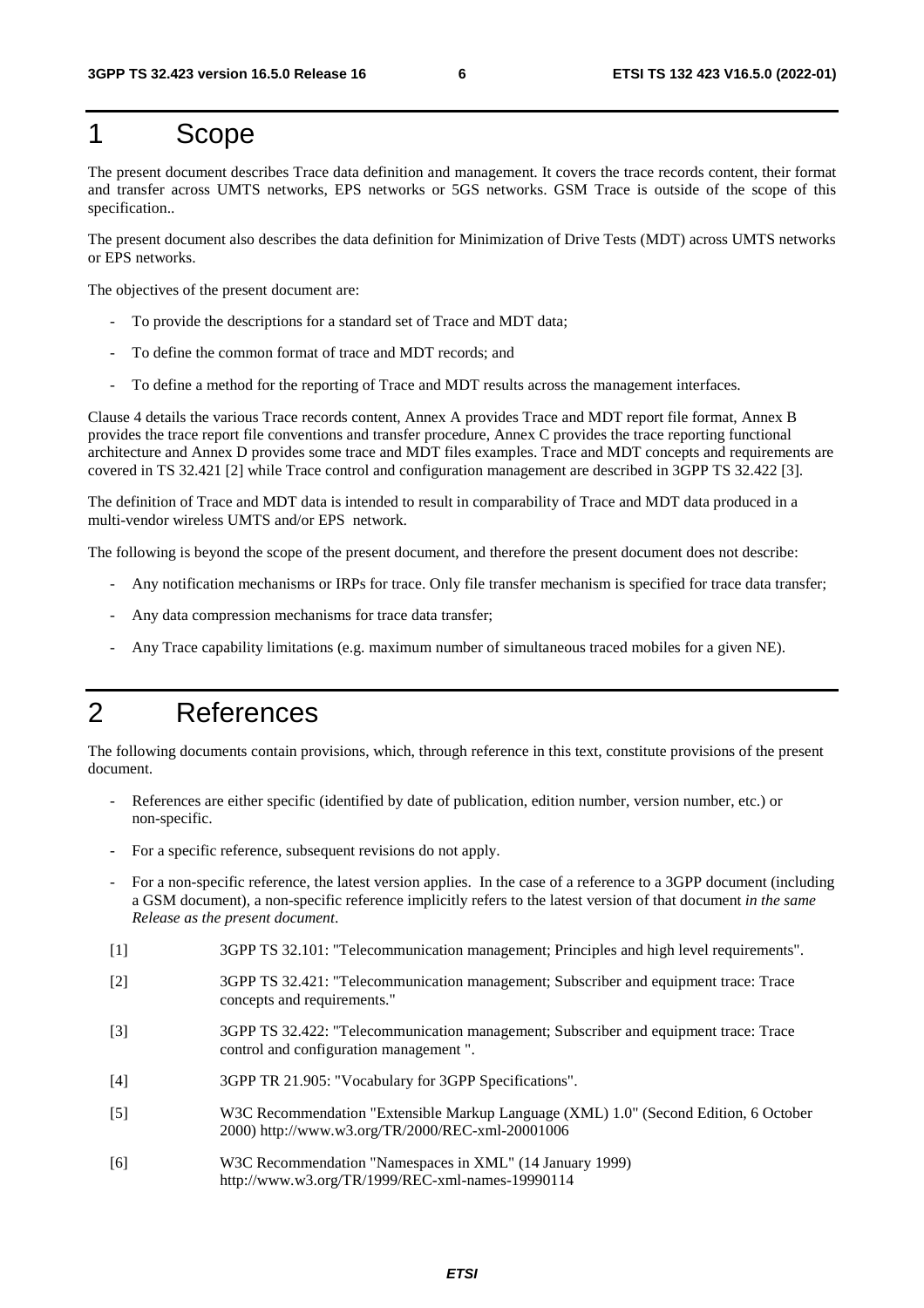- [7] W3C Recommendation "XML Schema Part 0: Primer" (2 May 2001) http://www.w3.org/TR/2001/REC-xmlschema-0-20010502 [8] W3C Recommendation "XML Schema Part 1: Structures" (2 May 2001) http://www.w3.org/TR/2001/REC-xmlschema-1-20010502 [9] W3C Recommendation "XML Schema Part 2: Datatypes" (2 May 2001) http://www.w3.org/TR/2001/REC-xmlschema-2-20010502 [10] International Standard ISO 8601: 1988 (E) "Representations of dates and times" (1988-06-15) http://www.iso.ch/markete/8601.pdf [11] 3GPP TS 32.300: "Telecommunication management; Configuration Management (CM); Name convention for Managed Objects". [12] 3GPP TS 32.622: "Telecommunication management; Configuration Management (CM); Generic network resources Integration Reference Point (IRP): Network Resource Model (NRM)". [13] 3GPP TS 29.274: "3GPP Evolved Packet System (EPS); Evolved General Packet Radio Service (GPRS) Tunnelling Protocol for Control plane (GTPv2-C); Stage 3". [14] 3GPP TS 29.212: "Policy and Charging Control (PCC);Reference points". [15] 3GPP TS 29.273: "Evolved Packet System (EPS); 3GPP EPS AAA interfaces". [16] 3GPP TS 36.413: "Evolved Universal Terrestrial Radio Access Network (E-UTRAN); S1 Application Protocol (S1AP)". [17] 3GPP TS 36.423 "Evolved Universal Terrestrial Radio Access Network (E-UTRAN); X2 Application Protocol (X2AP)". [18] 3GPP TS 23.501: "System Architecture for the 5G System; Stage 2". [19] 3GPP TS 23.502: "Procedures for the 5G System; Stage 2" [20] 3GPP TS 38.300: "NR and NG-RAN Overall Description; Stage 2". [21] 3GPP TS 38.331: "NR; Radio Resource Control (RRC); Protocol specification". [22] 3GPP TS 38.401: "NG-RAN; Architecture Description". [23] 3GPP TS 38.413: "NG-RAN; NG Application Protocol (NGAP)". [24] 3GPP TS 38.423: "NG-RAN; Xn Application Protocol (XnAP)". [25] 3GPP TS 38.463: "NG-RAN; E1 Application Protocol (E1AP)". [26] 3GPP TS 38.473: "NG-RAN; F1 Application Protocol (F1AP)". [27] 3GPP TS 24.501: "Non-Access-Stratum (NAS) protocol for 5G System (5GS); Stage 3". [28] 3GPP TS 36.331: "Evolved Universal Terrestrial Radio Access (E-UTRA); Radio Resource Control (RRC); Protocol specification". [29] 3GPP TS 23.107: "Quality of Service (QoS) concept and architecture". [30] 3GPP TS 25.331: "Radio Resource Control (RRC); Protocol specification". [31] 3GPP TS 36.314: "Evolved Universal Terrestrial Radio Access (E-UTRA); Layer 2 - Measurements". [32] 3GPP TS 37.320: "Universal Terrestrial Radio Access (UTRA) and Evolved Universal Terrestrial Radio Access (E-UTRA); Radio measurement collection for Minimization of Drive Tests (MDT); Overall description; Stage 2".
- [33] 3GPP TS 36.213: "Evolved Universal Terrestrial Radio Access (E-UTRA); Physical layer procedures".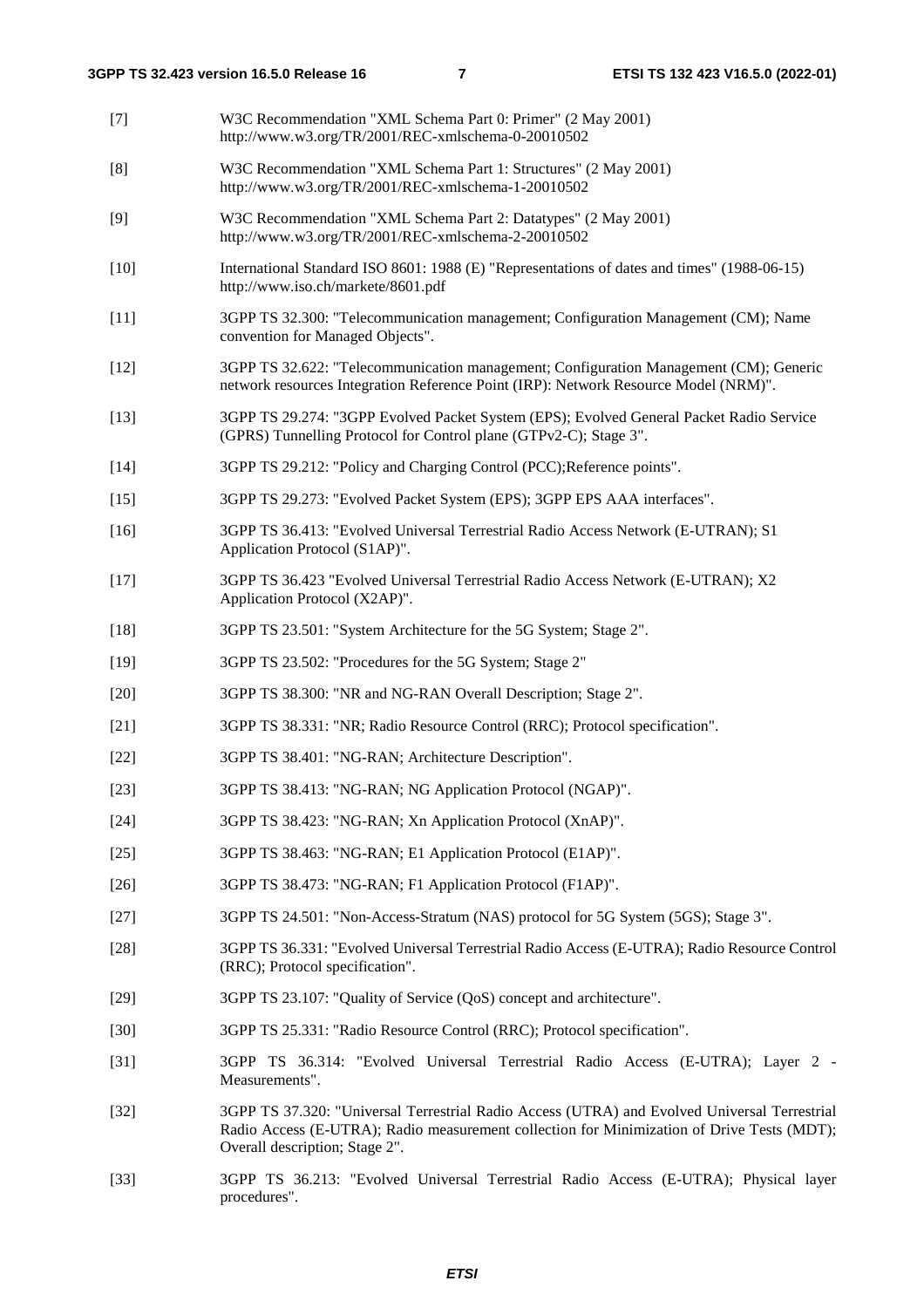- [34] 3GPP TS 36.133: "Evolved Universal Terrestrial Radio Access (E-UTRA); Requirements for support of radio resource management".
- [35] 3GPP TS 38.314: "NR; layer 2 measurements ".
- [36] 3GPP TS 28.552: "Management and orchestration; 5G performance measurements".
- [37] 3GPP TS 38.213: "NR; Physical layer procedures for control".
- [38] 3GPP TS 36.214: "Evolved Universal Terrestrial Radio Access (E-UTRA); Physical layer; Measurements".
- [39] 3GPP TS 32.425: "Telecommunication management; Performance Management (PM); Performance measurements Evolved Universal Terrestrial Radio Access Network (E-UTRAN)".
- [40] IETF RFC 6455: "The WebSocket Procotol".
- [41] IETF RFC 7692: "Compression Extensions for WebSocket".
- [42] 3GPP TS 38.215: "NR; Physical layer measurements".
- [43] 3GPP TS 28.532: "Management and orchestration; Generic management services".
- [44] 3GPP TS 38.305: "NG Radio Access Network (NG-RAN); Stage 2 functional specification of User Equipment (UE) positioning in NG-RAN".

### 3 Definitions, symbols and abbreviations

#### 3.1 Definitions

For the purposes of the present document, the terms and definitions given in 3GPP TS 32.421 [2], 3GPP TS 32.422 [3] , TS 23.501 [18], TS 38.300 [20], TS 38.401 [22], TS 37.320 [32] and the following apply.

**Minimum Level of detail**: Allows for retrieval of a decoded subset of the IEs contained in the signalling interface messages.

**Medium Level of detail**: Allows for retrieval of the decoded subset of the IEs contained in the signalling interface messages in the Minimum Level plus a selected set of decoded radio measurement IEs.

**Maximum Level of detail**: Allows for retrieval of signalling interface messages within the Trace Scope in encoded format.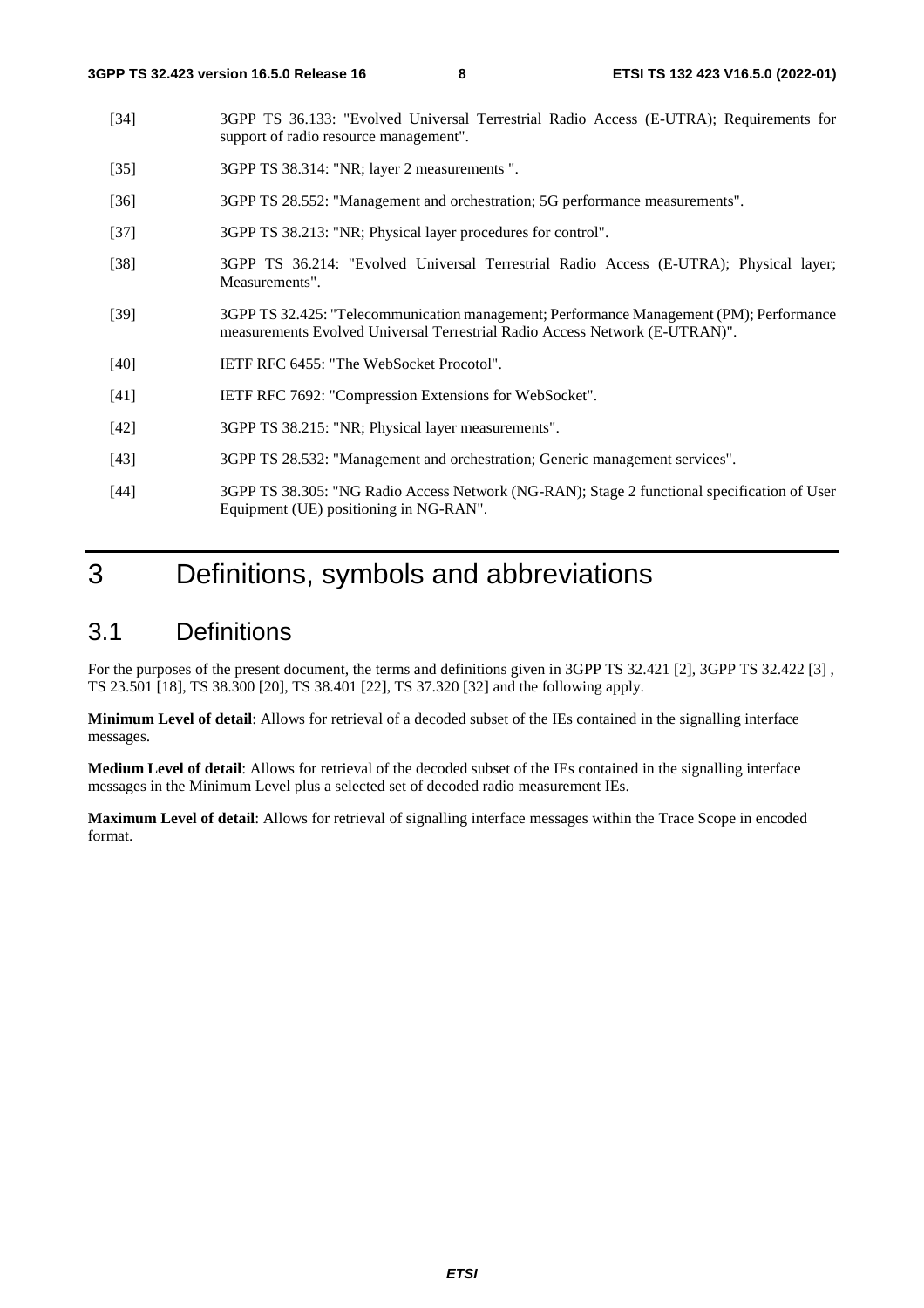### 3.2 Symbols

For the purposes of the present document, the following symbols apply:



#### 3.3 Abbreviations

For the purposes of the present document, the abbreviations given in TR 21.905 [4], TS 32.101 [1], TS 23.501 [18], TS 38.300 [20] and TS 38.401 [22] and TS 37.320 [32] apply.

NSA Non Stand Alone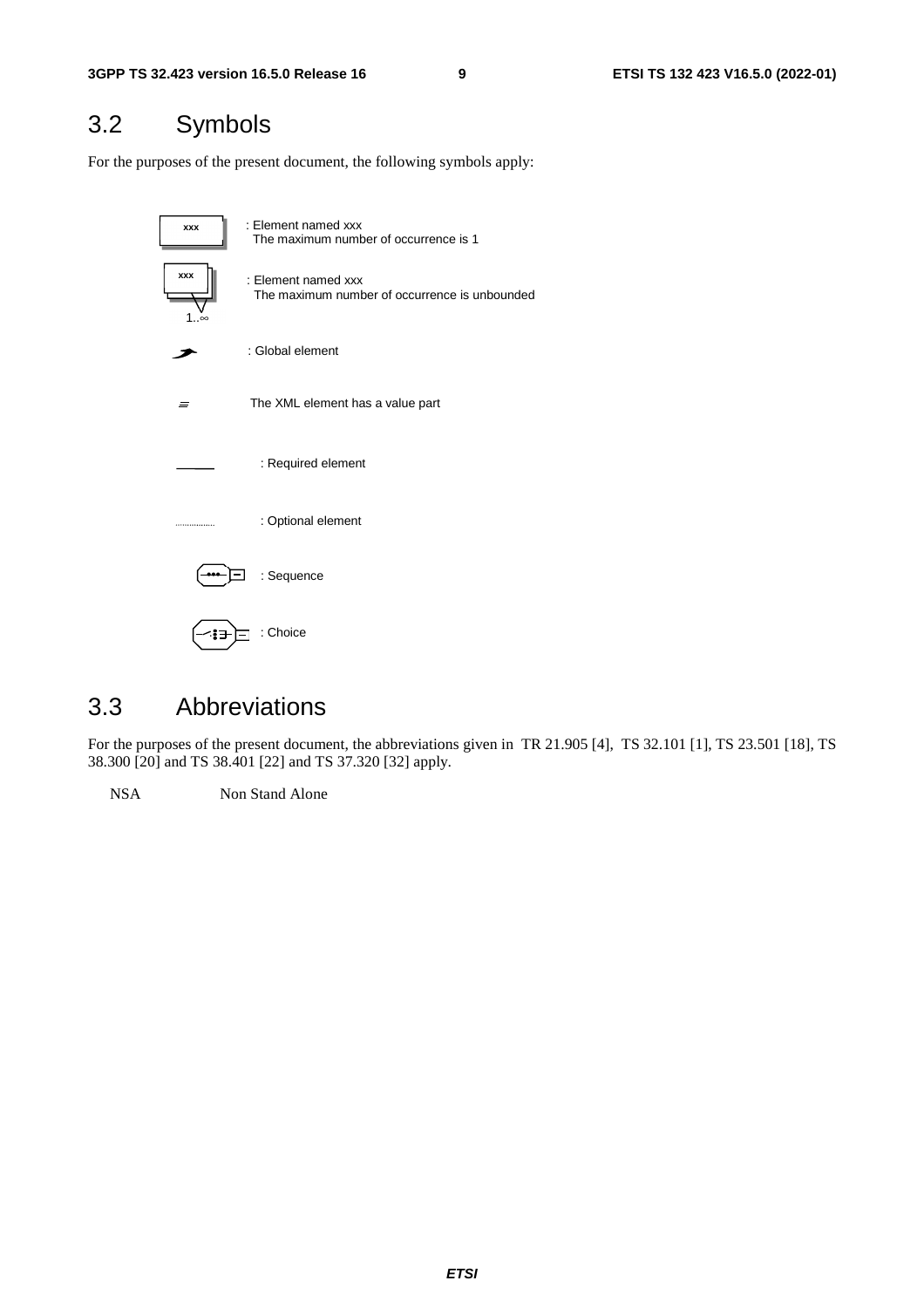### 4 Trace record contents

#### 4.1 General

The trace reference, trace type and operation system identification are all provided on trace activation.

Each record may contain an MSC Server, MGW, SGSN, GGSN, S-CSCF, P-CSCF, UTRAN, HSS, MME, Serving GW, E-UTRAN, AUSF, AMF, NEF, NRF, NSSF, PCF, SMF, SMSF, UDM, UPF, AF and , ng-eNB, gNB-CU-CP, gNB-CU-UP and gNB-DU event record. A key is included in the table indicating whether or not the field is mandatory.

The following table shows the template for trace record description for minimum and medium trace depth:

|  |  | Interface name   Protocol name   IE name   Message name(s) | <b>Trace depth</b>        | <b>Notes</b> |  |
|--|--|------------------------------------------------------------|---------------------------|--------------|--|
|  |  |                                                            | $\overline{\mathsf{Min}}$ | <b>Med</b>   |  |
|  |  |                                                            |                           |              |  |

**Interface name**: Contains the name of the interface, where the IE is available.

**Protocol name**: Contains the protocol name on the interface, where the IE is available.

**IE name**: The name of the Information Element, which should be decoded.

**Message name(s):** The name of the message(s), where the IE is included.

**Trace depth**: Shows in which trace depth the IE should be recorded. It also classifies whether the IE is mandatory in the trace record or not (M, O or X: meaning described in the previous table)

|           | Mandatory                    | This field must be in the trace record if it is available, i.e. if the message appears during the trace recording session and the IE is present in |
|-----------|------------------------------|----------------------------------------------------------------------------------------------------------------------------------------------------|
|           |                              | the message.                                                                                                                                       |
|           | Optional                     | This field is optional and its support is a matter for agreement between equipment manufacturer and network operator.                              |
|           | Not applicable               | This field is not required in this instance.                                                                                                       |
| <b>CM</b> | <b>Conditional Mandatory</b> | This field must be in the trace record if it is available and the condition is met.                                                                |

NOTE: Any kind of comments related to the IE can be made here. Also this is the placeholder for referencing the relevant 3GPP specifications, which define the IE.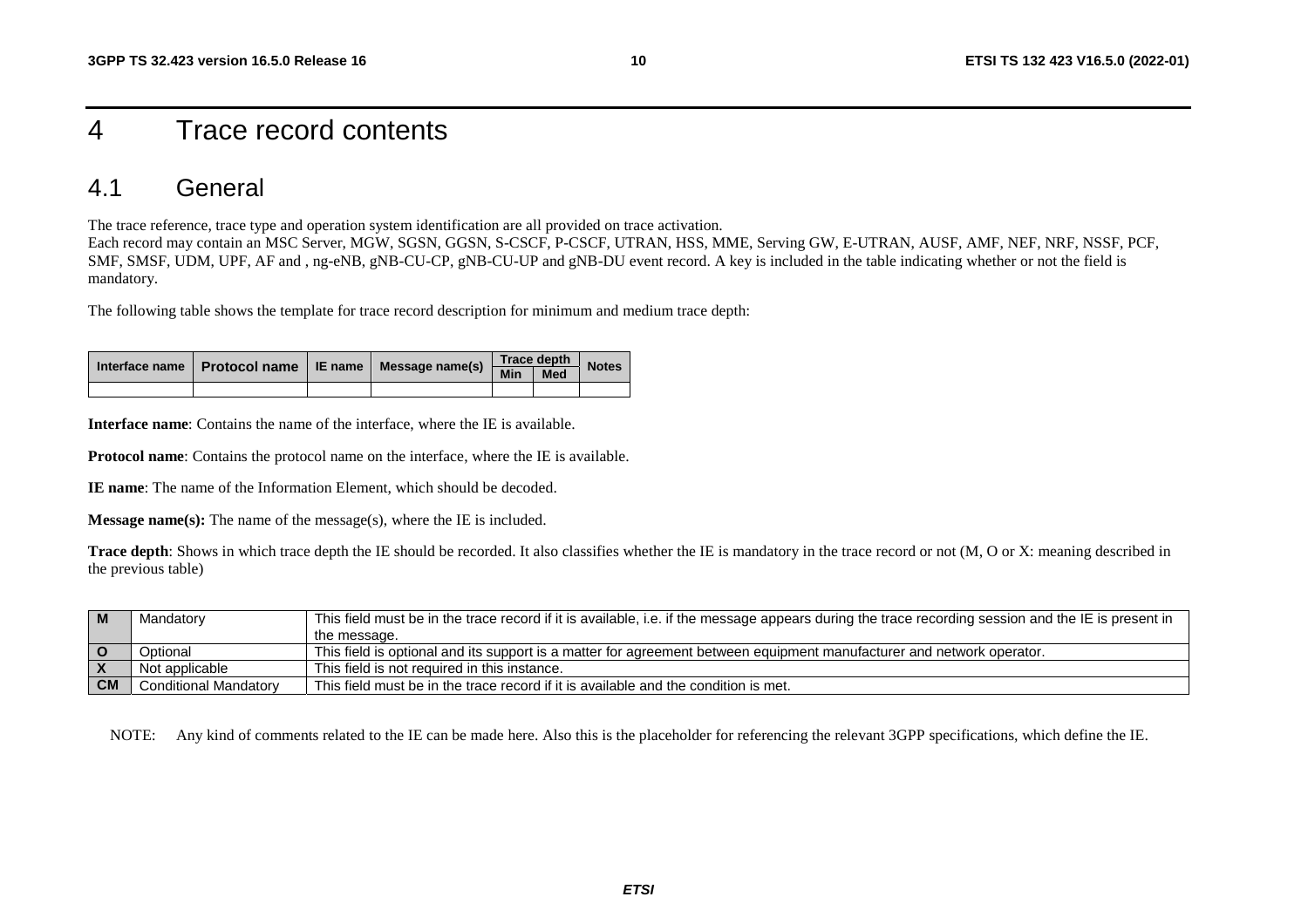#### 4.2 MSC Server Trace Record Content

The following table shows the trace record content for MSC Server.

The trace record is the same for management based activation and for signalling based activation.

For MSC Server, the Minimum level of detail shall be supported.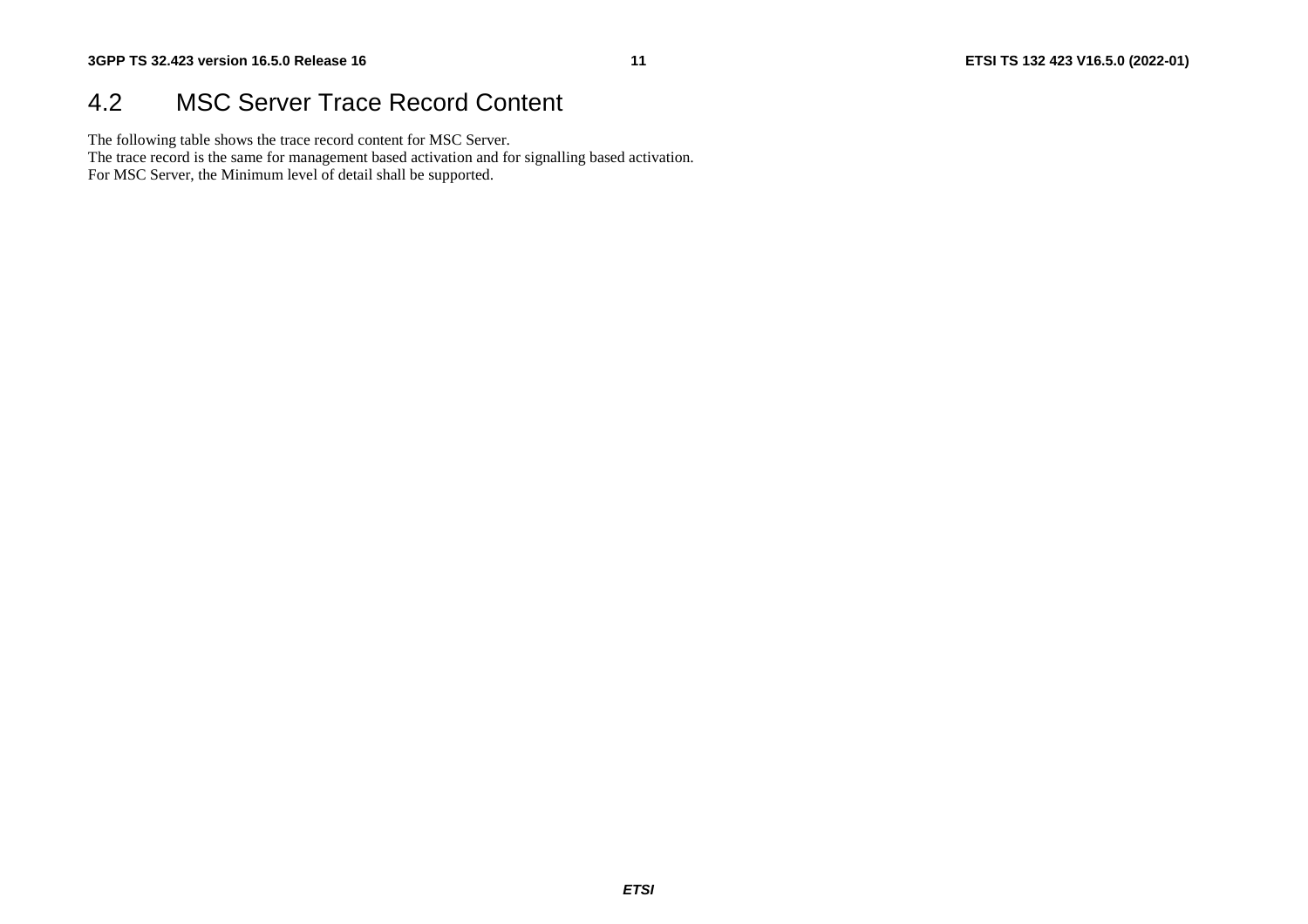| Interface name | Prot.     | IE name                      | Message name(s)                                                                                                                                                                                                                               |            | <b>Trace depth</b> | <b>Notes</b>           |  |
|----------------|-----------|------------------------------|-----------------------------------------------------------------------------------------------------------------------------------------------------------------------------------------------------------------------------------------------|------------|--------------------|------------------------|--|
|                | name      |                              |                                                                                                                                                                                                                                               | <b>Min</b> | <b>Med</b>         |                        |  |
|                | CC        | Facility                     | <b>ALERTING</b><br><b>CALL PROCEEDING</b><br><b>CONNECT</b><br><b>DISCONNECT</b><br><b>FACILITY</b><br><b>RELEASE</b><br>RELEASE COMPLETE<br><b>SETUP</b>                                                                                     | M          | M                  | TS 24.008<br>TS 24.080 |  |
| lu, A          |           | Bearer capability            | <b>CALL CONFIRMED</b><br><b>CALL PROCEEDING</b><br><b>EMERGENCY SETUP</b><br><b>MODIFY</b><br>MODIFY COMPLETE<br><b>MODIFY REJECT</b><br><b>SETUP</b>                                                                                         | M          | M                  | TS 24.008              |  |
|                |           | Cause                        | <b>CALL CONFIRMED</b><br>CONGESTION CONTROL<br><b>DISCONNECT</b><br><b>HOLD REJECT</b><br><b>MODIFY REJECT</b><br><b>RELEASE</b><br>RELEASE COMPLETE<br><b>RETRIEVE REJECT</b><br><b>START DTMF REJECT</b><br><b>STATUS</b>                   | M          | M                  | TS 24.008              |  |
|                |           | Connected number             | <b>CONNECT</b>                                                                                                                                                                                                                                | M          | M                  | TS 24.008              |  |
|                |           | Calling party BCD number     | <b>SETUP</b>                                                                                                                                                                                                                                  | M          | M                  | TS 24.008              |  |
|                |           | Called party BCD number      | <b>SETUP</b>                                                                                                                                                                                                                                  | M          | M                  | TS 24.008              |  |
|                |           | Redirecting party BCD number | <b>SETUP</b>                                                                                                                                                                                                                                  | M          | M                  | TS 24.008              |  |
|                |           | Reject cause                 | <b>AUTHENTICATION FAILURE</b><br><b>CM SERVICE REJECT</b><br><b>ABORT</b><br><b>LOCATION UPDATING REJECT</b><br><b>MM STATUS</b>                                                                                                              | M          | M                  | TS 24.008              |  |
|                |           | Location area identification | CM RE-ESTABLISHMENT REQUEST<br><b>LOCATION UPDATING ACCEPT</b><br><b>LOCATION UPDATING REQUEST</b><br>TMSI REALLOCATION COMMAND                                                                                                               | M          | M                  | TS 24.008              |  |
| lu, A          | <b>MM</b> | Mobile identity              | CM RE-ESTABLISHMENT REQUEST<br><b>CM SERVICE REQUEST</b><br><b>IDENTITY REQUEST</b><br><b>IDENTITY RESPONSE</b><br>IMSI DETACH INDICATION<br><b>LOCATION UPDATING ACCEPT</b><br><b>LOCATION UPDATING REQUEST</b><br>TMSI REALLOCATION COMMAND | м          | M                  | TS 24.008              |  |
|                |           | CM service type              | <b>CM SERVICE REQUEST</b>                                                                                                                                                                                                                     | M          | M                  | TS 24.008              |  |
|                |           | Location updating type       | <b>LOCATION UPDATING REQUEST</b>                                                                                                                                                                                                              | M          | M                  | TS 24.008              |  |
| lu, A          | SS        | Facility                     | <b>FACILITY</b><br><b>REGISTER</b><br>REI FASE COMPI FTE                                                                                                                                                                                      | м          | M                  | TS 24,008              |  |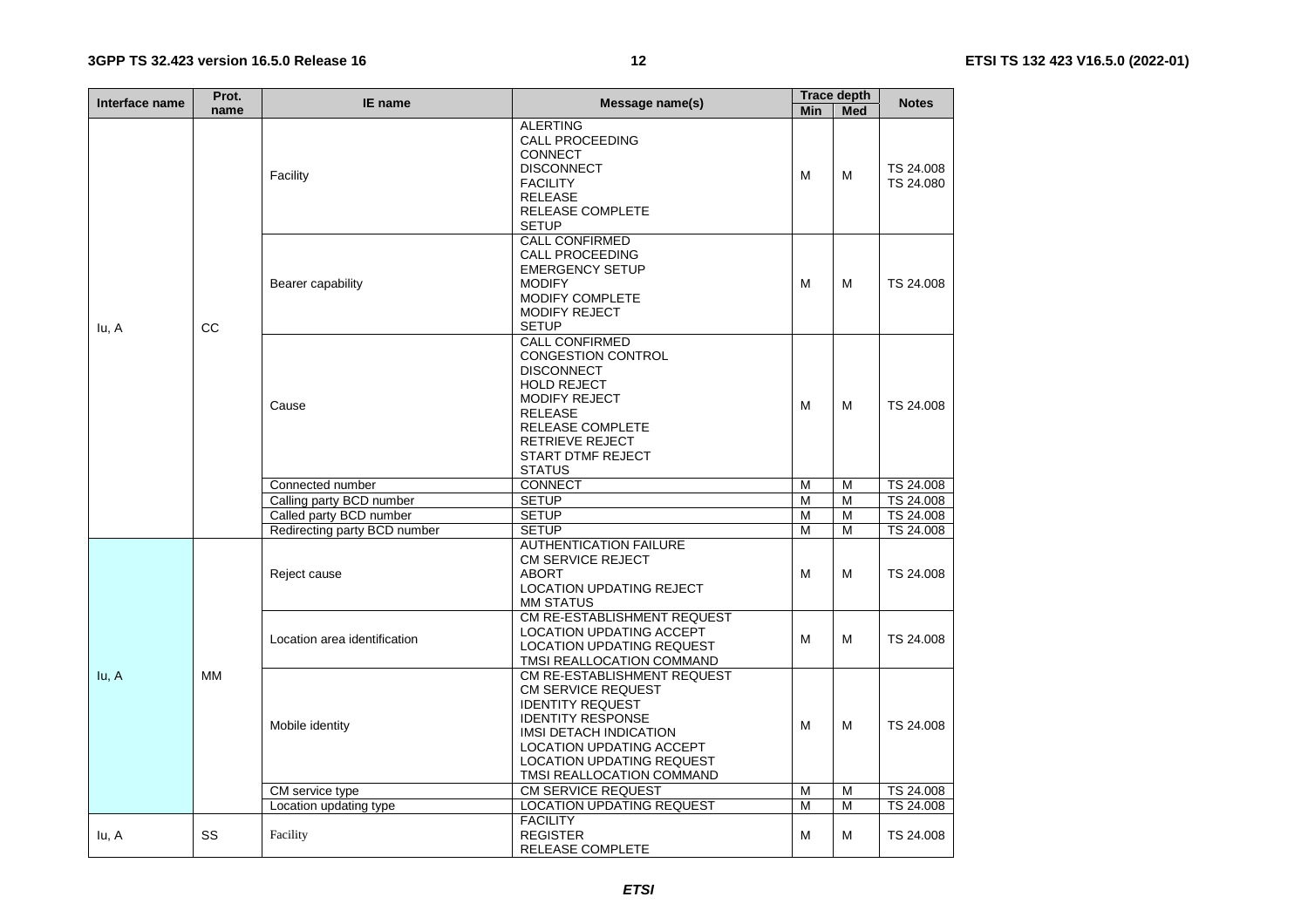|                |               | Cause                                          | <b>RELEASE COMPLETE</b>      | M                       | M              | TS 24.008 |
|----------------|---------------|------------------------------------------------|------------------------------|-------------------------|----------------|-----------|
|                |               | TP-Originating-Address                         | SMS-DELIVER                  | M                       | M              | TS 23.040 |
|                |               |                                                | SMS-DELIVER                  |                         |                |           |
|                |               | TP-Service-Centre-Time-Stamp                   | <b>SMS-SUBMIT-REPORT</b>     | М                       | М              | TS 23.040 |
|                |               |                                                | SMS-STATUS-REPORT            |                         |                |           |
| lu, A          | <b>SMS</b>    |                                                | SMS-DELIVER-REPORT           |                         |                |           |
|                |               | TP-Failure-Cause                               | SMS-SUBMIT-REPORT            | М                       | M              | TS 23.040 |
|                |               |                                                | <b>SMS-SUBMIT</b>            |                         |                |           |
|                |               | <b>TP-Destination-Address</b>                  | SMS-COMMAND                  | M                       | M              | TS 23.040 |
|                |               | <b>TP-Recipient-Address</b>                    | SMS-STATUS-REPORT            | M                       | M              | TS 23.040 |
|                |               |                                                | <b>ASSIGNMENT REQUEST</b>    |                         |                |           |
|                |               | Channel Type                                   | HANDOVER REQUEST             | М                       | M              | TS 48,008 |
|                |               | Circuit                                        | ASSIGNMENT REQUEST           | $\overline{\mathsf{M}}$ | M              | TS 48.008 |
|                |               |                                                | ASSIGNMENT COMPLETE          |                         |                |           |
|                |               |                                                | <b>HANDOVER REQUEST</b>      |                         |                |           |
|                |               | Cell Identifier (Serving)                      | HANDOVER COMMAND             | M                       | м              | TS 48,008 |
|                |               |                                                | <b>HANDOVER PERFORMED</b>    |                         |                |           |
|                |               |                                                | PERFORM LOCATION REQUEST     |                         |                |           |
|                |               |                                                | <b>ASSIGNMENT COMPLETE</b>   |                         |                |           |
|                |               | Chosen Channel<br>HANDOVER REQUEST ACKNOWLEDGE |                              | M                       | M              | TS 48.008 |
|                |               |                                                | HANDOVER PERFORMED           |                         |                |           |
|                |               |                                                | <b>ASSIGNMENT COMPLETE</b>   |                         |                |           |
|                |               |                                                | HANDOVER REQUEST             |                         |                |           |
|                |               | Speech version (chosen)                        | <b>HANDOVER REQUIRED</b>     | M                       | M              | TS 48,008 |
|                |               |                                                | HANDOVER REQUEST ACKNOWLEDGE |                         |                |           |
|                |               |                                                | HANDOVER PERFORMED           |                         |                |           |
|                |               | <b>ASSIGNMENT FAILURE</b>                      |                              |                         |                |           |
|                |               |                                                | <b>HANDOVER REQUEST</b>      |                         |                |           |
|                |               |                                                | <b>HANDOVER REQUIRED</b>     |                         |                |           |
| $\overline{A}$ | <b>BSSMAP</b> |                                                | <b>HANDOVER FAILURE</b>      |                         |                |           |
|                |               | Cause                                          | <b>CLEAR REQUEST</b>         | M                       | M              | TS 48.008 |
|                |               |                                                | <b>CLEAR COMMAND</b>         |                         |                |           |
|                |               |                                                | HANDOVER PERFORMED           |                         |                |           |
|                |               |                                                | HANDOVER REQUIRED REJECT     |                         |                |           |
|                |               |                                                | <b>ASSIGNMENT FAILURE</b>    |                         |                |           |
|                |               | <b>RR Cause</b>                                | HANDOVER COMPLETE            | M                       | м              | TS 48,008 |
|                |               |                                                | HANDOVER FAILURE             |                         |                |           |
|                |               | Cell Identifier (target)                       | HANDOVER REQUEST             | $\overline{\mathsf{M}}$ | M              | TS 48.008 |
|                |               |                                                | <b>HANDOVER REQUEST</b>      |                         |                |           |
|                |               | Current Channel type 1                         | HANDOVER REQUIRED            | M                       | M              | TS 48,008 |
|                |               | Cell Identifier List                           | <b>HANDOVER REQUIRED</b>     |                         |                |           |
|                |               | (Preferred)                                    | <b>PAGING</b>                | M                       | M              | TS 48,008 |
|                |               |                                                | <b>PAGING</b>                |                         |                |           |
|                |               | <b>IMSI</b>                                    | <b>COMMON ID</b>             | M                       | M              | TS 48.008 |
|                |               | <b>Location Type</b>                           | PERFORM LOCATION REQUEST     | M                       | M              | TS 48.008 |
|                |               | <b>Location Estimate</b>                       | PERFORM LOCATION RESPONSE    | M                       | $\overline{M}$ | TS 48.008 |
|                |               |                                                | PERFORM LOCATION RESPONSE    |                         |                |           |
|                |               | <b>LCS Cause</b>                               | PERFORM LOCATION ABORT       | M                       | M              | TS 48.008 |
|                |               |                                                |                              |                         |                |           |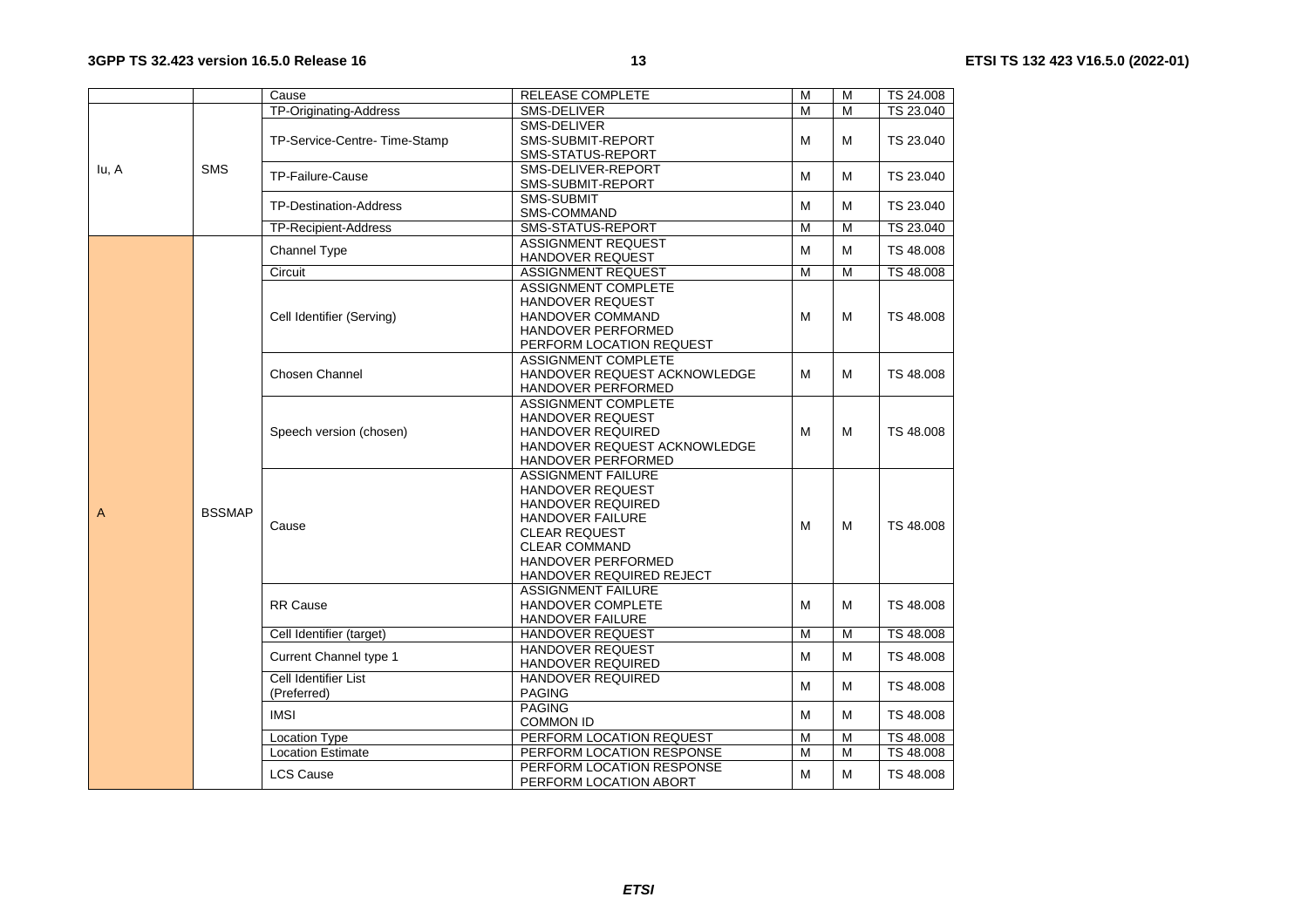|              |            | SS-Code                                     | MAP_REGISTER_SS<br>MAP_ERASE_SS<br>MAP_ACTIVATE_SS<br>MAP DEACTIVATE SS<br>MAP_INTERROGATE_SS<br>MAP_REGISTER_PASSWORD<br>MAP_REGISTER_CC_ENTRY<br>MAP_ERASE_CC_ENTRY | м | М | TS 29.002              |
|--------------|------------|---------------------------------------------|-----------------------------------------------------------------------------------------------------------------------------------------------------------------------|---|---|------------------------|
|              |            | Forwarded-to number with subaddress         | MAP_REGISTER_SS                                                                                                                                                       | M | M | TS 29.002              |
| B            | <b>MAP</b> | Basic service                               | MAP_REGISTER_SS<br>MAP_ERASE_SS<br>MAP_ACTIVATE_SS<br>MAP_DEACTIVATE_SS<br>MAP_INTERROGATE_SS                                                                         | м | M | TS 29.002              |
|              |            | SM RP DA                                    | MAP-SEND-INFO-FOR-MT-SMS                                                                                                                                              | M | M | TS 29.002              |
|              |            | <b>Service Centre Address</b>               | MAP-SEND-INFO-FOR-MO-SMS                                                                                                                                              | M | M | TS 29.002              |
|              |            | Alert Reason                                | MAP-READY-FOR-SM                                                                                                                                                      | M | M | TS 29.002              |
|              |            | Abort reason                                | Abort                                                                                                                                                                 | м | M | TS 29.002<br>TS 23.018 |
|              |            | <b>MSISDN</b>                               | Complete Call<br>Process Access Request ack<br><b>Process Call Waiting</b><br>Send Info For Incoming Call ack<br>MAP-SEND-INFO-FOR-MT-SMS<br>MAP-SEND-INFO-FOR-MO-SMS | м | M | TS 29.002<br>TS 23.018 |
|              |            | IMEI(SV)                                    | Complete Call<br>Page MS ack<br>Process Access Request<br>Process Access Request ack<br>Provide IMEI ack<br>Search For MS ack                                         | м | M | TS 29.002<br>TS 23.018 |
|              |            | PLMN bearer capability                      | <b>Complete Call</b><br><b>Process Call Waiting</b>                                                                                                                   | м | M | TS 29.002<br>TS 23.018 |
| $\mathsf{C}$ | <b>MAP</b> | ISDN bearer capability                      | <b>Complete Call</b><br><b>Process Call Waiting</b>                                                                                                                   | M | M | TS 29.002<br>TS 23.018 |
|              |            | <b>IMSI</b>                                 | Page MS<br>Process Access Request<br>Process Access Request ack<br>Provide IMSI ack<br>Search For MS<br>Send Info For Incoming Call ack<br>MAP-SEND-INFO-FOR-MT-SMS   | м | M | TS 29.002<br>TS 23.018 |
|              |            | Location area ID / Current location area ID | Page MS<br>Page MS ack<br>Process Access Request<br>Search For MS ack                                                                                                 | М | М | TS 29.002<br>TS 23.018 |
|              |            | Page type                                   | Page MS<br>Search For MS                                                                                                                                              | м | M | TS 29.002<br>TS 23.018 |
|              |            | Serving cell ID                             | Page MS ack<br><b>Process Access Request</b><br>Search For MS ack                                                                                                     | м | M | TS 29.002<br>TS 23.018 |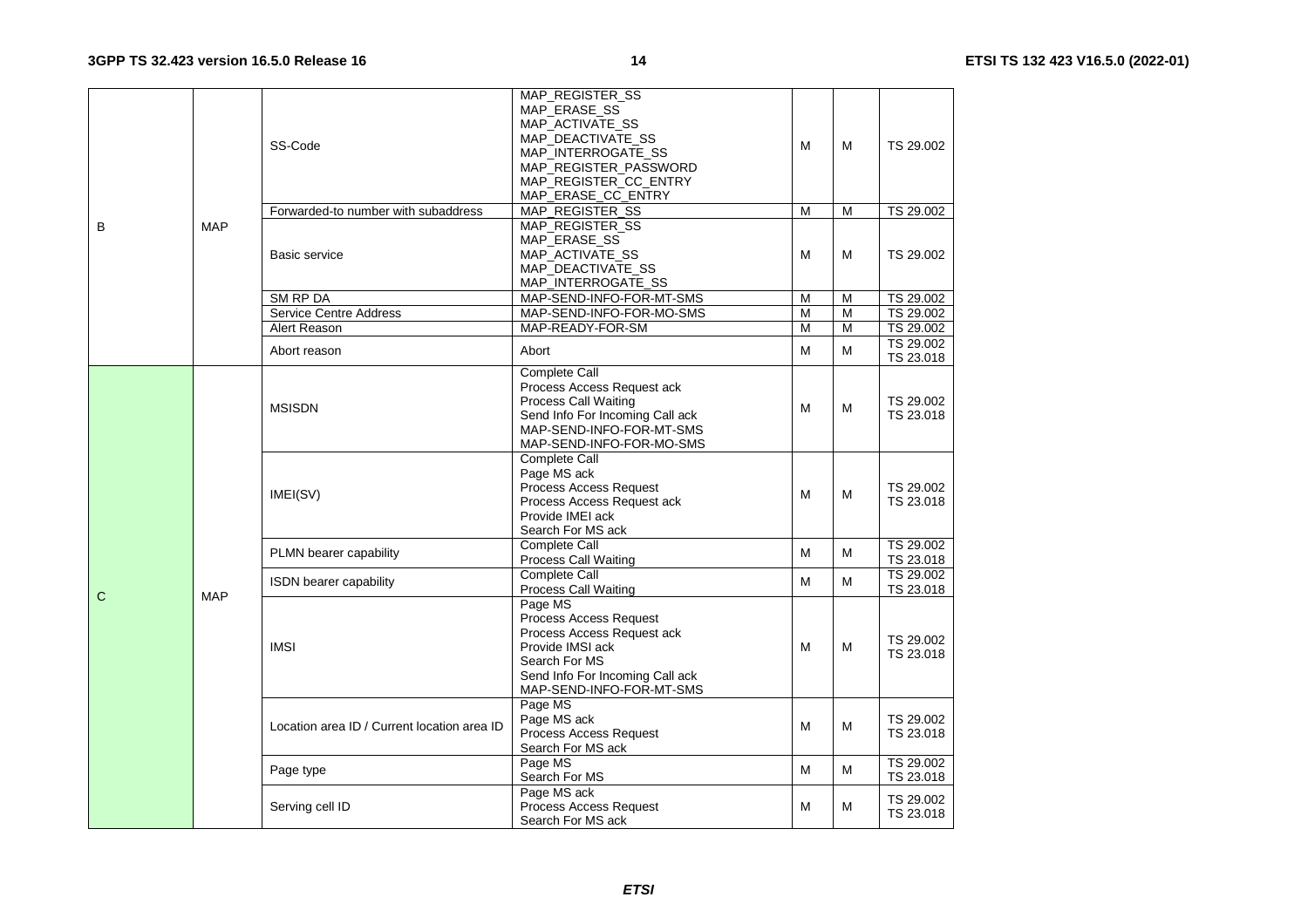| Service area ID               | Process Access Request<br>Search For MS ack                   | M                                                                                                                                                                                                                                            | M      | TS 29.002<br>TS 23.018 |
|-------------------------------|---------------------------------------------------------------|----------------------------------------------------------------------------------------------------------------------------------------------------------------------------------------------------------------------------------------------|--------|------------------------|
| CM service type               | Process Access Request                                        | M                                                                                                                                                                                                                                            | M      | TS 29.002<br>TS 23.018 |
| <b>MSRN</b>                   | Send Info For Incoming Call                                   | M                                                                                                                                                                                                                                            | M      | TS 29.002<br>TS 23.018 |
| Bearer service                | Send Info For Incoming Call                                   | M                                                                                                                                                                                                                                            | M      | TS 29.002<br>TS 23.018 |
| Teleservice                   | Send Info For Outgoing Call                                   | М                                                                                                                                                                                                                                            | M      | TS 29.002<br>TS 23.018 |
| Dialled number                | Send Info For Incoming Call                                   | M                                                                                                                                                                                                                                            | M      | TS 29.002<br>TS 23.018 |
| Number of forwarding          | Send Info For Incoming Call                                   | М                                                                                                                                                                                                                                            | M      | TS 29.002<br>TS 23.018 |
| Forwarded-to number           | Send Info For Incoming Call ack                               | м                                                                                                                                                                                                                                            | м      | TS 29.002<br>TS 23.018 |
| Forwarding reason             | Send Info For Incoming Call ack                               | M                                                                                                                                                                                                                                            | M      | TS 29.002<br>TS 23.018 |
| Called number                 | Send Info For Outgoing Call                                   | M                                                                                                                                                                                                                                            | м      | TS 29.002<br>TS 23.018 |
| <b>MSISDN</b>                 | Send Routeing Info                                            | М                                                                                                                                                                                                                                            | м      | TS 29.002<br>TS 23.018 |
|                               |                                                               |                                                                                                                                                                                                                                              |        | TS 29.002              |
|                               |                                                               |                                                                                                                                                                                                                                              |        | TS 29.002              |
| <b>Service Centre Address</b> | MAP-SEND-ROUTING-INFO-FOR-SM<br>MAP-REPORT-SM-DELIVERY-STATUS | м                                                                                                                                                                                                                                            | м      | TS 29.002              |
|                               |                                                               | M                                                                                                                                                                                                                                            | M      | TS 29.002              |
| MSIsdn-Alert                  | MAP-ALERT-SERVICE-CENTRE<br>MAP-INFORM-SERVICE-CEN            | M                                                                                                                                                                                                                                            | M      | TS 29.002              |
| Number of forwarding          | Send Routeing Info                                            | M                                                                                                                                                                                                                                            | M      | TS 29.002<br>TS 23.018 |
| <b>ISDN BC</b>                | Send Routeing Info                                            | М                                                                                                                                                                                                                                            | м      | TS 29.002<br>TS 23.018 |
| <b>IMSI</b>                   | Send Routeing Info ack                                        | M                                                                                                                                                                                                                                            | M      | TS 29.002<br>TS 23.018 |
| Roaming number                | Send Routeing Info ack                                        | М                                                                                                                                                                                                                                            | M      | TS 29.002<br>TS 23.018 |
| Forwarded-to number           | Send Routeing Info ack                                        | M                                                                                                                                                                                                                                            | M      | TS 29.002<br>TS 23.018 |
| Forwarding reason             | Send Routeing Info ack                                        | M                                                                                                                                                                                                                                            | M      | TS 29.002<br>TS 23.018 |
| <b>MSISDN</b>                 | Send Routeing Info ack<br>MAP_SEND_ROUTING_INFO_FOR_SM        | M                                                                                                                                                                                                                                            | M      | TS 29.002<br>TS 23.018 |
| User error                    |                                                               | M                                                                                                                                                                                                                                            | M      | TS 29.002              |
| Provider error                | Every message where it appears                                | M                                                                                                                                                                                                                                            | M      | TS 29.002              |
| <b>HLR</b> number             | MAP_RESTORE_DATA                                              | M                                                                                                                                                                                                                                            | M      | TS 29.002              |
| MS Not Reachable Flag         | MAP_RESTORE_DATA                                              | M                                                                                                                                                                                                                                            | M      | TS 29.002              |
| <b>MAP</b>                    | User error<br>Provider error<br><b>SM Delivery Outcome</b>    | Page MS ack<br>Send Info For Outgoing Call<br>Send Info For Incoming Call<br>Every message where it appears<br>Every message where it appears<br>MAP-ALERT-SERVICE-CENTRE<br>MAP-REPORT-SM-DELIVERY-STATUS<br>Every message where it appears | M<br>M | M<br>M                 |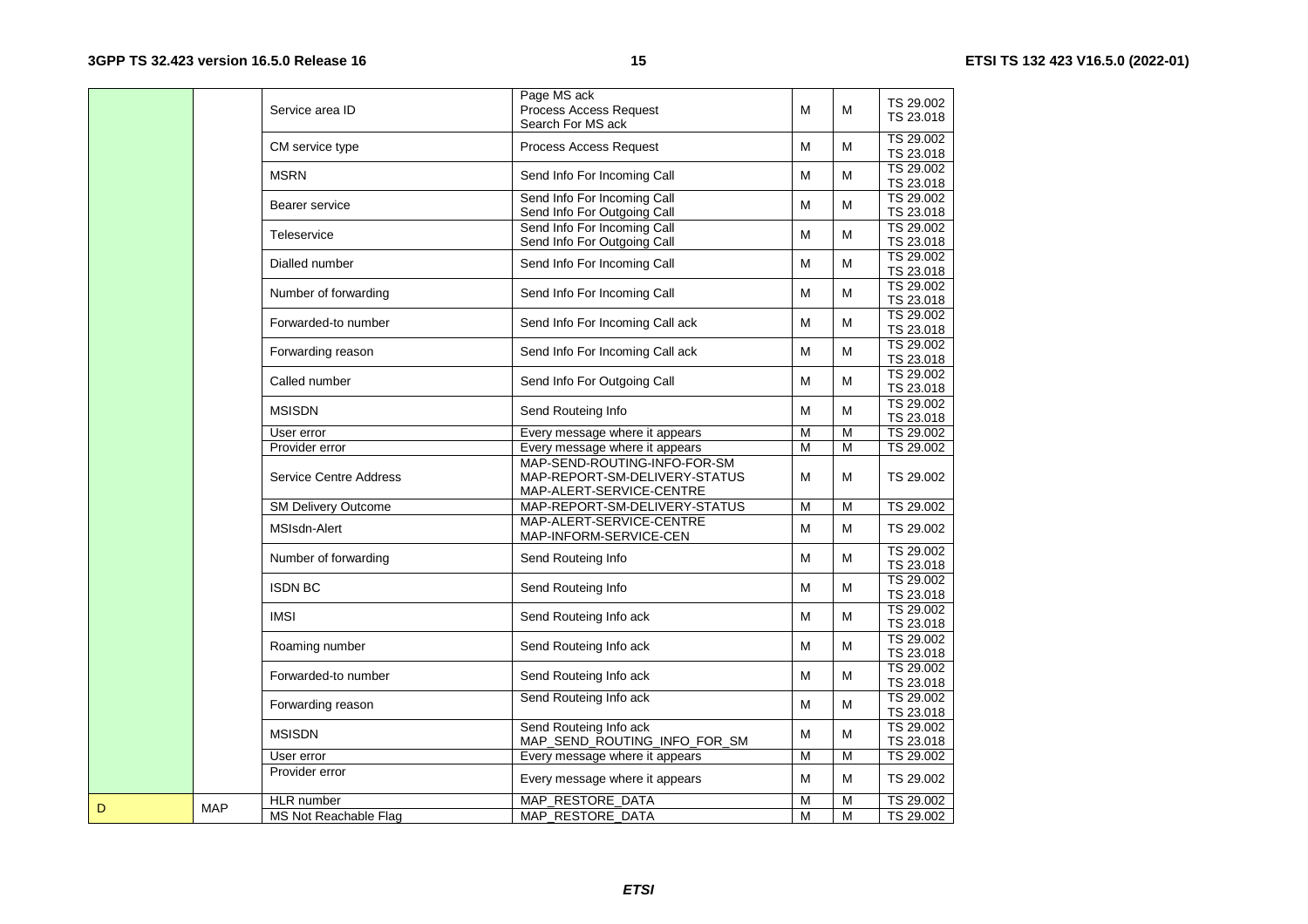|            | SS-Code                             | MAP_REGISTER_SS<br>MAP_ERASE_SS<br>MAP ACTIVATE SS<br>MAP DEACTIVATE SS<br>MAP INTERROGATE SS<br>MAP_REGISTER_PASSWORD<br>MAP_REGISTER_CC_ENTRY                                                 | M | М | TS 29.002              |
|------------|-------------------------------------|-------------------------------------------------------------------------------------------------------------------------------------------------------------------------------------------------|---|---|------------------------|
|            | Forwarded-to number with subaddress | MAP_ERASE_CC_ENTRY<br>MAP_REGISTER_SS                                                                                                                                                           | M | M | TS 29.002              |
|            |                                     | MAP_REGISTER_SS                                                                                                                                                                                 |   |   |                        |
|            | Basic service                       | MAP_ERASE_SS<br>MAP_ACTIVATE_SS<br>MAP DEACTIVATE SS<br>MAP_INTERROGATE_SS                                                                                                                      | M | м | TS 29.002              |
|            | Alert Reason                        | MAP-READY-FOR-SM                                                                                                                                                                                | M | м | TS 29.002              |
|            | <b>MSC Address</b>                  | MAP_UPDATE_LOCATION                                                                                                                                                                             | M | M | TS 29.002              |
|            | <b>IMSI</b>                         | Provide Roaming Number<br>Provide Subscriber Info<br>MAP UPDATE LOCATION<br>MAP_CANCEL_LOCATION<br>MAP_PURGE_MS<br>MAP-INSERT-SUBSCRIBER-DATA<br>MAP-DELETE-SUBSCRIBER-DATA<br>MAP_RESTORE_DATA | M | м | TS 29.002<br>TS 23.018 |
|            | <b>MSISDN</b>                       | <b>Provide Roaming Number</b><br>MAP-INSERT-SUBSCRIBER-DATA                                                                                                                                     | м | м | TS 29.002<br>TS 23.018 |
|            | PLMN bearer capability              | <b>Provide Roaming Number</b>                                                                                                                                                                   | M | м | TS 29.002<br>TS 23.018 |
|            | <b>ISDN BC</b>                      | Provide Roaming Number                                                                                                                                                                          | M | м | TS 29.002<br>TS 23.018 |
|            | Roaming number                      | Provide Roaming Number ack                                                                                                                                                                      | М | м | TS 29.002<br>TS 23.018 |
|            | Service area ID                     | Provide Subscriber Info ack                                                                                                                                                                     | M | м | TS 29.002<br>TS 23.018 |
|            | Cell ID                             | Provide Subscriber Info ack                                                                                                                                                                     | M | м | TS 29.002<br>TS 23.018 |
|            | IMEI(SV)                            | Provide Subscriber Info ack                                                                                                                                                                     | M | м | TS 29.002<br>TS 23.018 |
|            | User error                          | Every message where it appears                                                                                                                                                                  | M | M | TS 29.002              |
|            | Provider error                      | Every message where it appears                                                                                                                                                                  | M | М | TS 29.002              |
|            | IMEI(SV)                            | MAP CHECK IMEI                                                                                                                                                                                  | M | м | TS 29.002<br>TS 23.018 |
| <b>MAP</b> | Equipment status                    | MAP_CHECK_IMEI                                                                                                                                                                                  | M | M | TS 29.002<br>TS 23.018 |
|            | User error                          | Every message where it appears                                                                                                                                                                  | M | м | TS 29.002              |
|            | Provider error                      | Every message where it appears                                                                                                                                                                  | M | M | TS 29.002              |
|            | Target Cell Id                      | MAP PREPARE HANDOVER<br>MAP_PREPARE_SUBSEQUENT_HANDOVER                                                                                                                                         | М | M | TS 29.002              |
| <b>MAP</b> | Target RNC Id                       | MAP_PREPARE_HANDOVER<br>MAP_PREPARE_SUBSEQUENT_HANDOVER                                                                                                                                         | М | M | TS 29.002              |
|            | <b>IMSI</b>                         | MAP PREPARE HANDOVER                                                                                                                                                                            | M | м | TS 29.002              |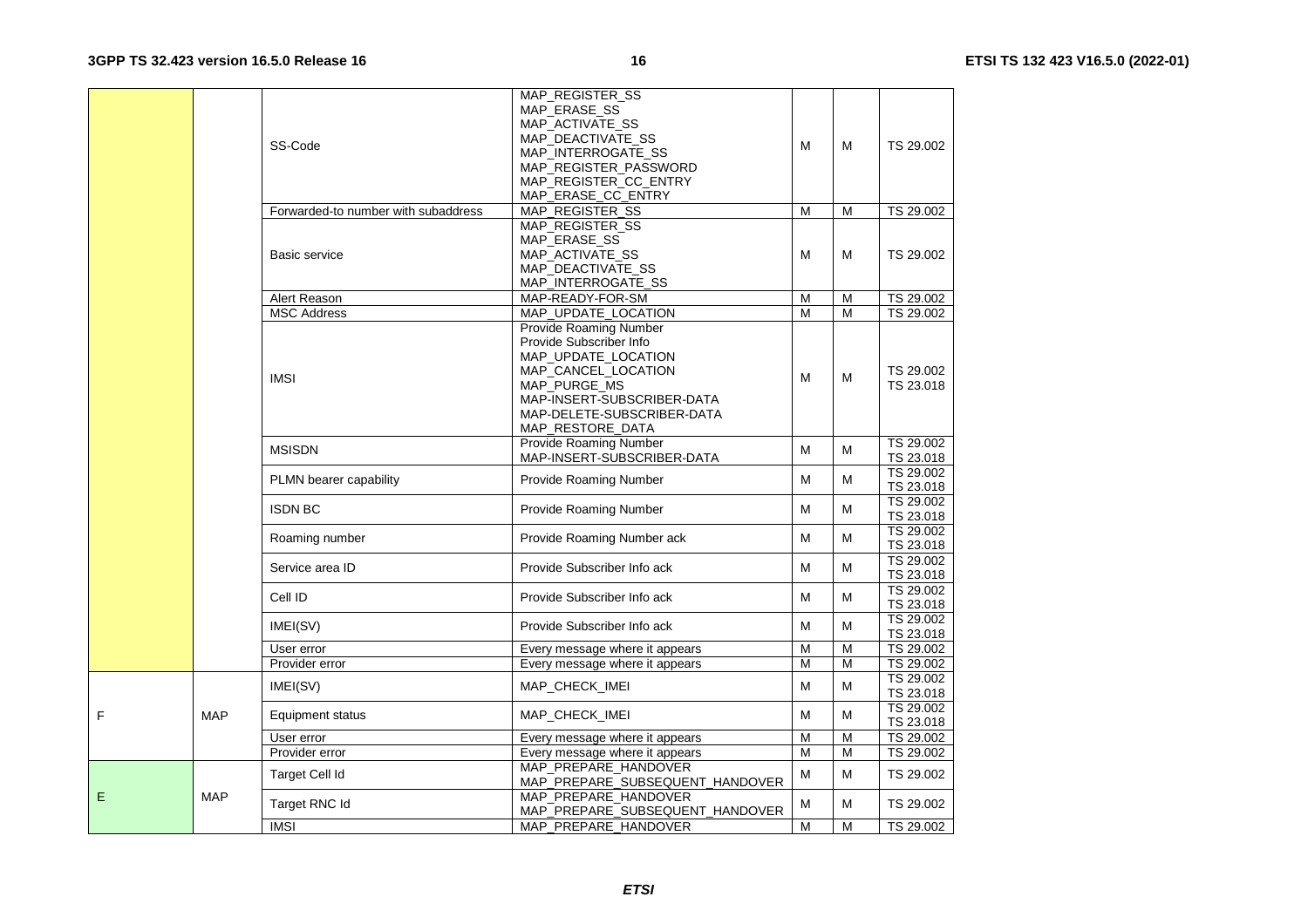|           |              | RAB ID/ Selected RAB id              | MAP PREPARE HANDOVER<br>MAP PROCESS ACCESS SIGNALLING<br>MAP_PREPARE_SUBSEQUENT_HANDOVER                                                                                                                                                                                                                                                                                                                | M | M | TS 29.002 |
|-----------|--------------|--------------------------------------|---------------------------------------------------------------------------------------------------------------------------------------------------------------------------------------------------------------------------------------------------------------------------------------------------------------------------------------------------------------------------------------------------------|---|---|-----------|
|           |              | <b>Handover Number</b>               | MAP_PREPARE_HANDOVER<br>MAP SEND HANDOVER REPORT                                                                                                                                                                                                                                                                                                                                                        | M | M | TS 29.002 |
|           |              | User error                           | Every message where it appears                                                                                                                                                                                                                                                                                                                                                                          | M | M | TS 29.002 |
|           |              | Provider error                       | Every message where it appears                                                                                                                                                                                                                                                                                                                                                                          | M | M | TS 29.002 |
|           |              | <b>Iu-Selected Codec</b>             | MAP PREPARE HANDOVER<br>MAP_PROCESS_ACCESS_SIGNALLING<br>MAP_FORWARD_ACCESS_SIGNALLING                                                                                                                                                                                                                                                                                                                  | M | M | TS 29.002 |
|           |              | <b>Iu-Currently Used Codec</b>       | MAP_PREPARE_HANDOVER<br>MAP_FORWARD_ACCESS_SIGNALLING                                                                                                                                                                                                                                                                                                                                                   | M | M | TS 29.002 |
|           |              | <b>Iu-Supported Codecs List</b>      | MAP PREPARE HANDOVER<br>MAP_FORWARD_ACCESS_SIGNALLING                                                                                                                                                                                                                                                                                                                                                   | М | M | TS 29.002 |
|           |              | <b>Iu-Available Codecs List</b>      | MAP_PREPARE_HANDOVER<br>MAP_PROCESS_ACCESS_SIGNALLING                                                                                                                                                                                                                                                                                                                                                   | M | M | TS 29.002 |
|           |              | <b>Target MSC Number</b>             | MAP_PREPARE_SUBSEQUENT_HANDOVER                                                                                                                                                                                                                                                                                                                                                                         | M | M | TS 29.002 |
|           |              | <b>IMSI</b>                          | MAP SEND IDENTIFICATION                                                                                                                                                                                                                                                                                                                                                                                 | M | M | TS 29.002 |
| G         | <b>MAP</b>   | <b>MSC Number</b>                    | MAP_SEND_IDENTIFICATION                                                                                                                                                                                                                                                                                                                                                                                 | M | M | TS 29.002 |
|           |              | User error                           | Every message where it appears                                                                                                                                                                                                                                                                                                                                                                          | M | M | TS 29.002 |
|           |              | Provider error                       | Every message where it appears                                                                                                                                                                                                                                                                                                                                                                          | M | M | TS 29.002 |
|           |              | Context                              | Every procedure where it appears                                                                                                                                                                                                                                                                                                                                                                        | M | M | TS 23.205 |
|           |              | <b>Bearer Termination 1</b>          | Every procedure where it appears                                                                                                                                                                                                                                                                                                                                                                        | M | M | TS 23.205 |
|           | Megaco       | <b>Bearer Termination 2</b>          | Every procedure where it appears                                                                                                                                                                                                                                                                                                                                                                        | M | M | TS 23.205 |
|           |              | <b>Bearer Characteristics</b>        | <b>Establish Bearer</b>                                                                                                                                                                                                                                                                                                                                                                                 | M | M | TS 23.205 |
| <b>Mc</b> |              | <b>Destination Binding Reference</b> | <b>Establish Bearer</b>                                                                                                                                                                                                                                                                                                                                                                                 | M | M | TS 23.205 |
|           |              | Sender Binding Reference             | Prepare Bearer                                                                                                                                                                                                                                                                                                                                                                                          | M | M | TS 23.205 |
|           |              | Codec                                | Prepare Bearer<br><b>Modify Bearer Characteristics</b>                                                                                                                                                                                                                                                                                                                                                  | M | M | TS 23.205 |
|           |              | <b>Release Cause</b>                 | Release Bearer<br><b>Bearer Released</b>                                                                                                                                                                                                                                                                                                                                                                | M | M | TS 23.205 |
|           |              | RAB ID                               | RAB ASSIGNMENT REQUEST<br>RAB ASSIGNMENT RESPONSE<br>RAB RELEASE REQUEST<br>IU RELEASE COMPLETE<br><b>RELOCATION REQUEST</b><br>RELOCATION REQUEST ACKNOWLEDGE<br>RELOCATION COMMAND                                                                                                                                                                                                                    | M | M | TS 25.413 |
| lu        | <b>RANAP</b> | Cause                                | RAB ASSIGNMENT REQUEST<br>RAB ASSIGNMENT RESPONSE<br>RAB RELEASE REQUEST<br><b>IU RELEASE REQUEST</b><br><b>IU RELEASE COMMAND</b><br><b>RELOCATION REQUIRED</b><br><b>RELOCATION REQUEST</b><br>RELOCATION REQUEST ACKNOWLEDGE<br>RELOCATION PREPARATION FAILURE<br><b>RELOCATION FAILURE</b><br><b>RELOCATION CANCEL</b><br>SECURITY MODE REJECT<br><b>LOCATION REPORT</b><br><b>ERROR INDICATION</b> | M | M | TS 25.413 |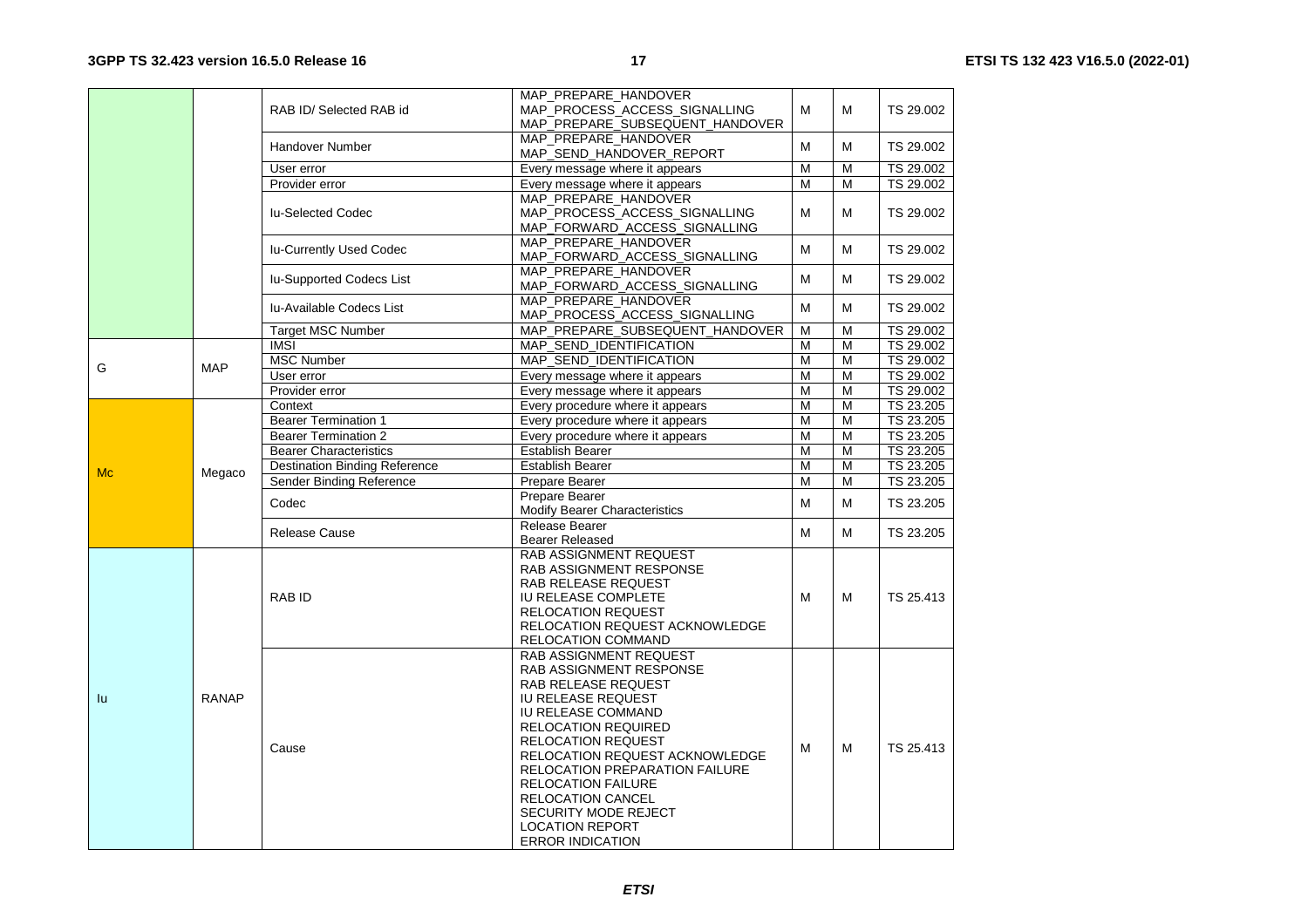| Source ID                 | <b>RELOCATION REQUIRED</b>                                     | м | M | TS 25.413 |
|---------------------------|----------------------------------------------------------------|---|---|-----------|
| Target ID                 | <b>RELOCATION REQUIRED</b>                                     | М | M | TS 25.413 |
| Paging Cause              | <b>PAGING</b>                                                  | М | M | TS 25.413 |
| Permanent NAS UE Identity | <b>COMMON ID</b><br><b>PAGING</b><br><b>RELOCATION REQUEST</b> | М | м | TS 25.413 |
| Area Identity             | LOCATION REPORT                                                | М | M | TS 25.413 |
| Last Known Service Area   | LOCATION REPORT                                                | м | M | TS 25.413 |
| LAI                       | <b>INITIAL UE MESSAGE</b><br><b>DIRECT TRANSFER</b>            | М | М | TS 25.413 |
| SAI                       | <b>INITIAL UE MESSAGE</b><br><b>DIRECT TRANSFER</b>            | М | M | TS 25.413 |
| Global RNC-ID             | <b>ERROR INDICATION</b>                                        | м | M | TS 25.413 |

### 4.3 MGW Trace Record Content

The following table describes the trace record content for minimum and medium trace depth for Megaco protocol in the Media GateWay (MGW).

| Interface name | Prot.  | IE name                                                                          | Procedure name(s)                | <b>Trace depth</b> |     | <b>Notes</b>         |                |   |   |
|----------------|--------|----------------------------------------------------------------------------------|----------------------------------|--------------------|-----|----------------------|----------------|---|---|
|                | name   |                                                                                  |                                  | <b>Min</b>         | Med |                      |                |   |   |
|                |        | Context                                                                          | Every procedure where it appears | м                  | м   | TS 23.205            |                |   |   |
|                |        | <b>Bearer Termination 1</b>                                                      | Every procedure where it appears | м                  | М   | TS 23.205            |                |   |   |
|                |        | <b>Bearer Termination 2</b>                                                      | Every procedure where it appears | м                  | М   | TS 23.205            |                |   |   |
|                |        | <b>Bearer Characteristics</b>                                                    | <b>Establish Bearer</b>          | м                  | М   | TS 23.205            |                |   |   |
|                |        | <b>Destination Binding Reference</b>                                             | <b>Establish Bearer</b>          | M                  | М   | TS 23.205            |                |   |   |
| Mc             | Megaco | <b>Destination Bearer Address</b>                                                | <b>Establish Bearer</b>          | м                  | м   | TS 23.205            |                |   |   |
|                |        | Sender Binding Reference                                                         | Prepare Bearer                   | м                  | М   | TS 23.205            |                |   |   |
|                |        | Sender Bearer Address                                                            | Prepare Bearer                   | м                  | м   | TS 23.205            |                |   |   |
|                |        |                                                                                  | Codec                            | Prepare Bearer     | м   | м                    | TS 23.205      |   |   |
|                |        | Modify Bearer Characteristics                                                    |                                  |                    |     |                      |                |   |   |
|                |        |                                                                                  |                                  |                    |     | <b>Release Cause</b> | Release Bearer | м | М |
|                |        |                                                                                  | <b>Bearer Released</b>           |                    |     |                      |                |   |   |
| lu-UP, Nb-UP   |        | Error Cause value                                                                | Every NACK message               | м                  | м   | TS 25.415            |                |   |   |
| lu-UP, Nb-UP   |        | <b>RFCI</b> indicators                                                           | Rate control procedure           | м                  | м   | TS 25.415            |                |   |   |
| lu-UP, Nb-UP   |        | Local_Channel_Type                                                               | TFO TRANS                        | м                  | м   | TS 28.062            |                |   |   |
| lu-UP, Nb-UP   |        | Indication whether <enquiry> character is received by the CTM receiver</enquiry> | CTM availability negotiation     | м                  | М   | TS 26.226            |                |   |   |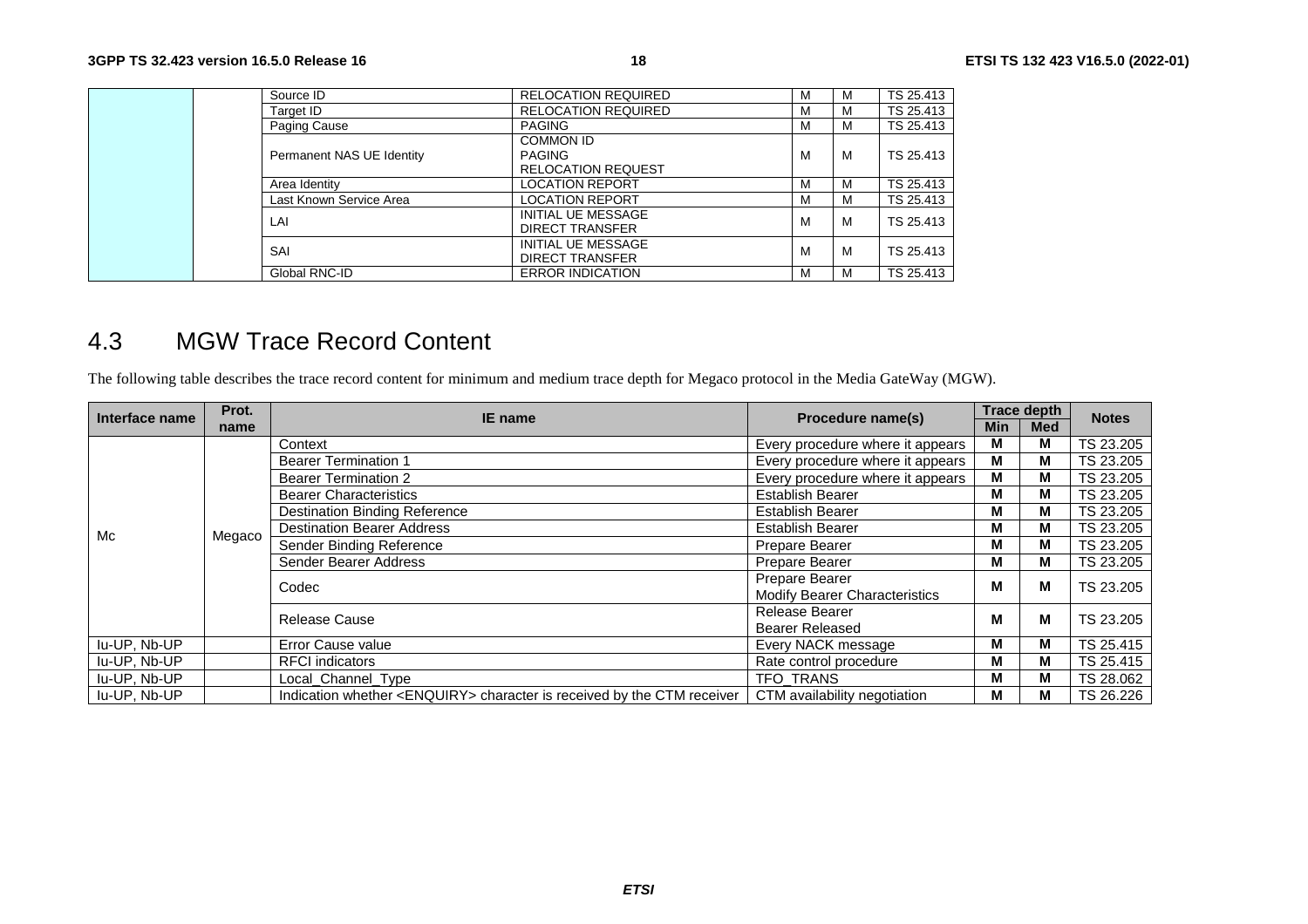#### 4.4 SGSN Trace Record Content

The following table shows the trace record content for SGSN.

The trace record is the same for management based activation and for signalling based activation.

For SGSN, the Minimum level of detail shall be supported.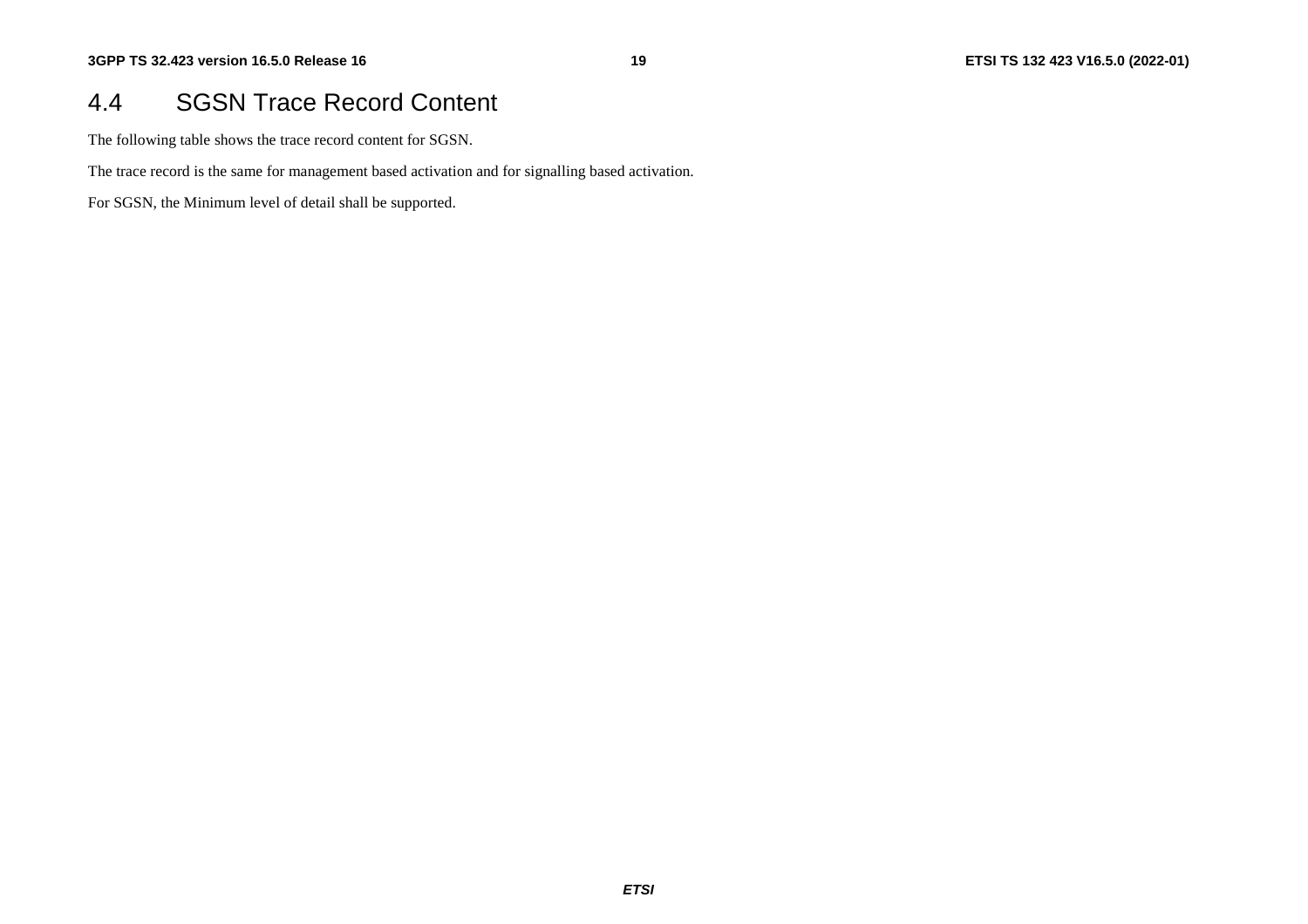| Interface name | Prot.      | IE name                         | Message name(s)                                                                                                                                                                                         |            | Trace depth | <b>Notes</b>           |
|----------------|------------|---------------------------------|---------------------------------------------------------------------------------------------------------------------------------------------------------------------------------------------------------|------------|-------------|------------------------|
|                | name       |                                 |                                                                                                                                                                                                         | <b>Min</b> | <b>Med</b>  |                        |
|                |            | Requested QoS/Requested new QoS | <b>ACTIVATE PDP CONTEXT REQUEST</b><br>ACTIVATE SECONDARY PDP CONTEXT REQUEST<br>MODIFY PDP CONTEXT REQUEST                                                                                             | м          | М           | TS 24.008              |
|                |            | Requested PDP address           | <b>ACTIVATE PDP CONTEXT REQUEST</b>                                                                                                                                                                     | M          | M           | TS 24.008              |
|                |            | Access point name               | <b>ACTIVATE PDP CONTEXT REQUEST</b><br>REQUEST PDP CONTEXT ACTIVATION                                                                                                                                   | M          | M           | TS 24.008<br>TS 23.003 |
| lu             | <b>SM</b>  | Negotiated QoS/New QoS          | <b>ACTIVATE PDP CONTEXT ACCEPT</b><br>ACTIVATE SECONDARY PDP CONTEXT ACCEPT<br>MODIFY PDP CONTEXT REQUEST<br>MODIFY PDP CONTEXT ACCEPT                                                                  | М          | M           | TS 24.008              |
|                |            | <b>PDP</b> Address              | <b>ACTIVATE PDP CONTEXT ACCEPT</b><br>MODIFY PDP CONTEXT REQUEST                                                                                                                                        | М          | м           | TS 24.008              |
|                |            | SM cause                        | <b>ACTIVATE PDP CONTEXT REJECT</b><br>ACTIVATE SECONDARY PDP CONTEXT REJECT<br>REQUEST PDP CONTEXT ACTIVATION REJECT<br>MODIFY PDP CONTEXT REJECT<br>DEACTIVATE PDP CONTEXT REQUEST<br><b>SM STATUS</b> | М          | M           | TS 24.008              |
|                |            | Offered PDP address             | REQUEST PDP CONTEXT ACTIVATION                                                                                                                                                                          | м          | M           | TS 24.008              |
|                |            | MS network capability           | <b>ATTACH REQUEST</b><br>ROUTING AREA UPDATE REQUEST                                                                                                                                                    | М          | M           | TS 24.008              |
|                |            | Attach type                     | <b>ATTACH REQUEST</b>                                                                                                                                                                                   | M          | M           | TS 24.008              |
|                |            | <b>IMSI</b>                     | <b>ATTACH REQUEST</b>                                                                                                                                                                                   | M          | M           | TS 24.008              |
|                |            | MS Radio Access capability      | <b>ATTACH REQUEST</b><br>ROUTING AREA UPDATE REQUEST                                                                                                                                                    | M          | M           | TS 24.008              |
|                |            | Attach result                   | <b>ATTACH ACCEPT</b>                                                                                                                                                                                    | M          | M           | TS 24.008              |
|                |            | Routing area identification     | <b>ATTACH ACCEPT</b><br>ROUTING AREA UPDATE REQUEST<br>ROUTING AREA UPDATE ACCEPT                                                                                                                       | М          | M           | TS 24.008              |
| lu             | <b>MM</b>  | <b>GMM</b> cause                | <b>ATTACH ACCEPT</b><br><b>ATTACH REJECT</b><br><b>DETACH REQUEST</b><br>AUTHENTICATION AND CIPHERING FAILURE<br>ROUTING AREA UPDATE ACCEPT<br>ROUTING AREA UPDATE REJECT<br><b>GMM STATUS</b>          | М          | M           | TS 24.008              |
|                |            | Detach type                     | <b>DETACH REQUEST</b>                                                                                                                                                                                   | M          | M           | TS 24.008              |
|                |            | Mobile identity                 | AUTHENTICATION AND CIPHERING RESPONSE<br><b>IDENTITY RESPONSE</b><br>ROUTING AREA UPDATE ACCEPT                                                                                                         | М          | М           | TS 24.008              |
|                |            | Update type                     | ROUTING AREA UPDATE REQUEST                                                                                                                                                                             | M          | M           | TS 24.008              |
|                |            | Update result                   | ROUTING AREA UPDATE ACCEPT                                                                                                                                                                              | M          | M           | TS 24.008              |
|                |            | TP-Originating-Address          | SMS-DELIVER                                                                                                                                                                                             | М          | M           | TS 23.040              |
|                | <b>SMS</b> | TP-Service-Centre-Time-Stamp    | SMS-DELIVER<br>SMS-SUBMIT-REPORT<br>SMS-STATUS-REPORT                                                                                                                                                   | М          | м           | TS 23.040              |
| lu             |            | TP-Failure-Cause                | SMS-DELIVER-REPORT<br>SMS-SUBMIT-REPORT                                                                                                                                                                 | М          | М           | TS 23.040              |
|                |            | TP-Destination-Address          | <b>SMS-SUBMIT</b><br>SMS-COMMAND                                                                                                                                                                        | М          | М           | TS 23.040              |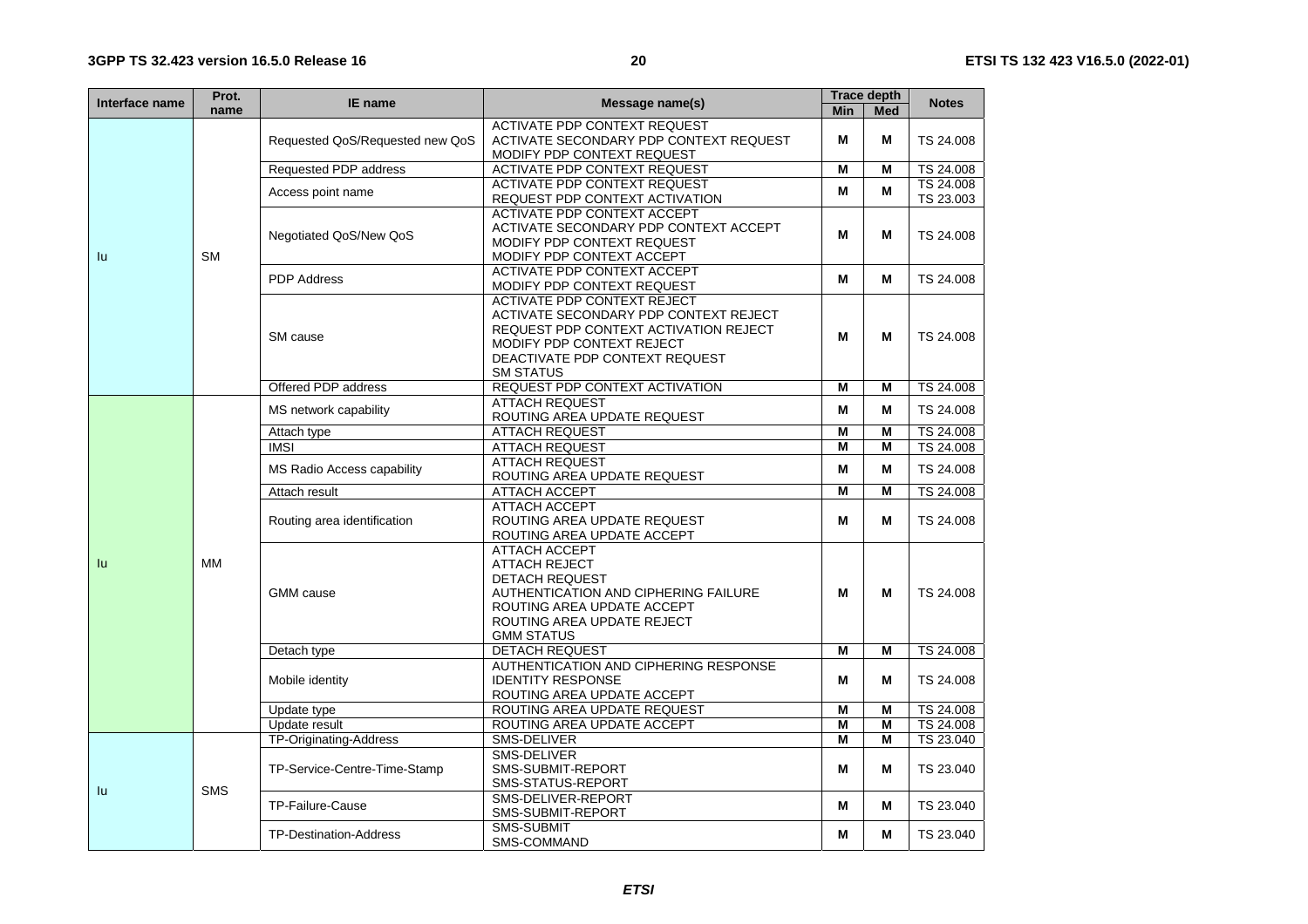|           | <b>TP-Recipient-Address</b>        | SMS-STATUS-REPORT                                                                                                                                                                                                                                                                                                                                                                                                                         | Μ | M | TS 23.040 |
|-----------|------------------------------------|-------------------------------------------------------------------------------------------------------------------------------------------------------------------------------------------------------------------------------------------------------------------------------------------------------------------------------------------------------------------------------------------------------------------------------------------|---|---|-----------|
| GTP<br>Gn | <b>IMSI</b>                        | <b>CREATE PDP CONTEXT REQUEST</b><br>UPDATE PDP CONTEXT REQUEST<br>PDU NOTIFICATION REQUEST<br><b>IDENTIFICATION RESPONSE</b><br><b>SGSN CONTEXT REQUEST</b><br><b>FORWARD RELOCATION REQUEST</b><br><b>RELOCATION CANCEL REQUEST</b><br>MBMS NOTIFICATION REQUEST<br><b>CREATE MBMS CONTEXT REQUEST</b><br>UPDATE MBMS CONTEXT REQUEST<br>DELETE MBMS CONTEXT REQUEST                                                                    | M | М | TS 29.060 |
|           | RAI                                | <b>CREATE PDP CONTEXT REQUEST</b><br>UPDATE PDP CONTEXT REQUEST<br><b>IDENTIFICATION REQUEST</b><br><b>SGSN CONTEXT REQUEST</b><br><b>CREATE MBMS CONTEXT REQUEST</b><br>UPDATE MBMS CONTEXT REQUEST                                                                                                                                                                                                                                      | м | M | TS 29.060 |
|           | End User Address                   | CREATE PDP CONTEXT REQUEST<br><b>CREATE PDP CONTEXT RESPONSE</b><br>UPDATE PDP CONTEXT REQUEST<br>PDU NOTIFICATION REQUEST<br>PDU NOTIFICATION REJECT REQUEST<br><b>MBMS NOTIFICATION REQUEST</b><br>MBMS NOTIFICATION REJECT REQUEST<br><b>CREATE MBMS CONTEXT REQUEST</b><br>DELETE MBMS CONTEXT REQUEST<br><b>MBMS REGISTRATION REQUEST</b><br>MBMS DE-REGISTRATION REQUEST<br>MBMS SESSION START REQUEST<br>MBMS SESSION STOP REQUEST | М | М | TS 29.060 |
|           | <b>Access Point Name</b>           | <b>CREATE PDP CONTEXT REQUEST</b><br>PDU NOTIFICATION REQUEST<br>PDU NOTIFICATION REJECT REQUEST<br>MBMS NOTIFICATION REQUEST<br>MBMS NOTIFICATION REJECT REQUEST<br><b>CREATE MBMS CONTEXT REQUEST</b><br>DELETE MBMS CONTEXT REQUEST<br><b>MBMS REGISTRATION REQUEST</b><br>MBMS DE-REGISTRATION REQUEST<br>MBMS SESSION START REQUEST<br>MBMS SESSION STOP REQUEST                                                                     | M | M | TS 29.060 |
|           | <b>SGSN Address for signalling</b> | <b>CREATE PDP CONTEXT REQUEST</b><br>UPDATE PDP CONTEXT REQUEST<br><b>IDENTIFICATION REQUEST</b><br><b>SGSN CONTEXT REQUEST</b><br><b>SGSN CONTEXT RESPONSE</b><br><b>FORWARD RELOCATION REQUEST</b><br>FORWARD RELOCATION RESPONSE<br><b>CREATE MBMS CONTEXT REQUEST</b><br>UPDATE MBMS CONTEXT REQUEST                                                                                                                                  | M | М | TS 29.060 |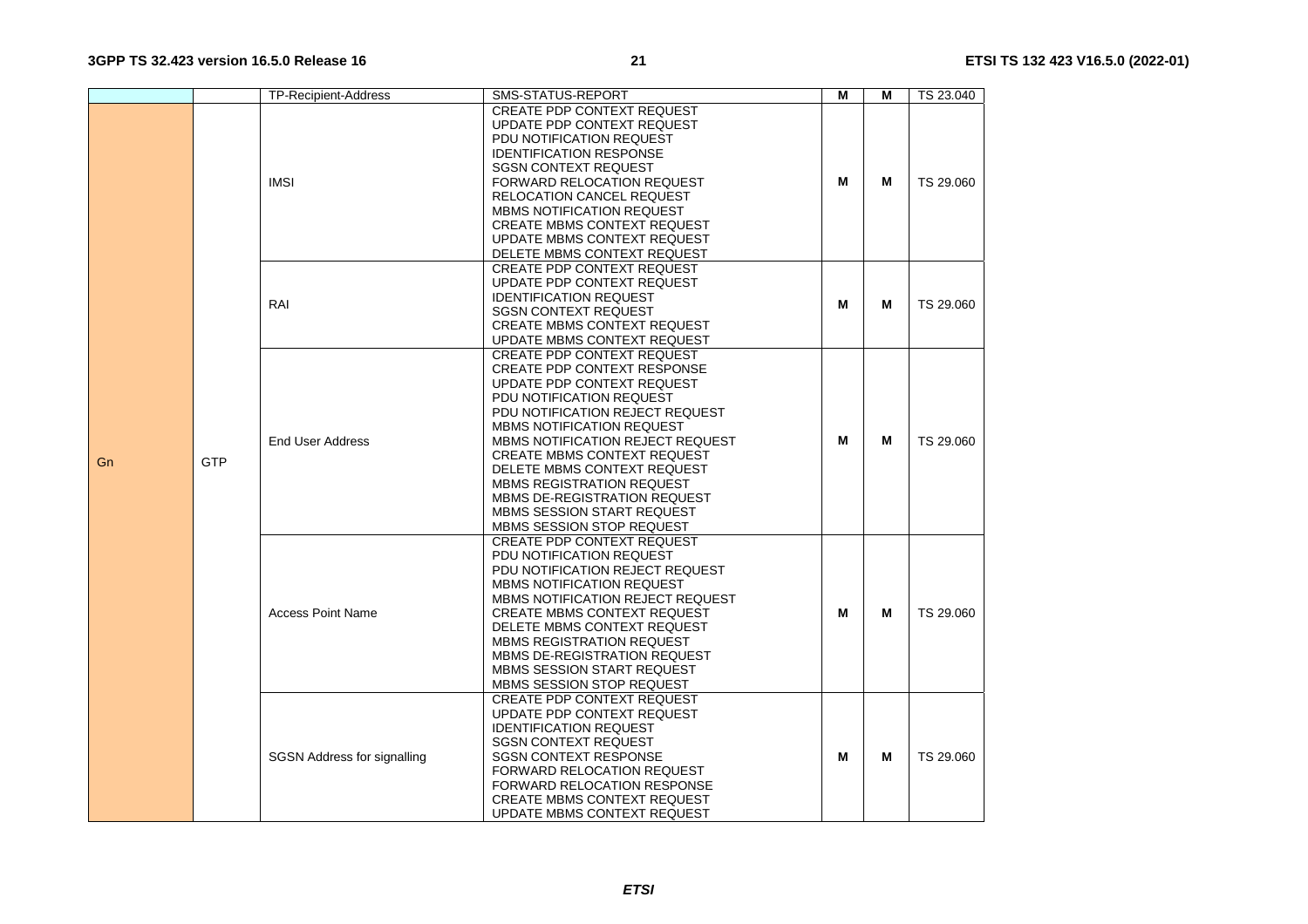|                                       | <b>CREATE PDP CONTEXT REQUEST</b>        |   |   |           |
|---------------------------------------|------------------------------------------|---|---|-----------|
| <b>SGSN Address for user traffic</b>  | UPDATE PDP CONTEXT REQUEST               | м | м | TS 29.060 |
|                                       | <b>SGSN CONTEXT ACKNOWLEDGE</b>          |   |   |           |
|                                       | <b>MBMS SESSION START RESPONSE</b>       |   |   |           |
| <b>MSISDN</b>                         | <b>CREATE PDP CONTEXT REQUEST</b>        | М | М | TS 29.060 |
|                                       | <b>CREATE MBMS CONTEXT REQUEST</b>       |   |   |           |
|                                       | <b>CREATE PDP CONTEXT REQUEST</b>        |   |   |           |
|                                       | <b>CREATE PDP CONTEXT RESPONSE</b>       |   |   |           |
| <b>Quality of Service Profile</b>     | UPDATE PDP CONTEXT REQUEST               | м | м | TS 29.060 |
|                                       | UPDATE PDP CONTEXT RESPONSE              |   |   |           |
|                                       | MBMS SESSION START REQUEST               |   |   |           |
| RAT Type                              | <b>CREATE PDP CONTEXT REQUEST</b>        | М | М | TS 29.060 |
|                                       | UPDATE PDP CONTEXT REQUEST               |   |   |           |
| IMEI(SV)                              | <b>CREATE PDP CONTEXT REQUEST</b>        | м | M | TS 29.060 |
| User Location Information             | <b>CREATE PDP CONTEXT REQUEST</b>        | М | М | TS 29.060 |
|                                       | UPDATE PDP CONTEXT REQUEST               |   |   |           |
|                                       | CREATE PDP CONTEXT RESPONSE              |   |   |           |
|                                       | UPDATE PDP CONTEXT RESPONSE              |   |   |           |
|                                       | DELETE PDP CONTEXT RESPONSE              |   |   |           |
|                                       | PDU NOTIFICATION RESPONSE                |   |   |           |
|                                       | PDU NOTIFICATION REJECT REQUEST          |   |   |           |
|                                       | PDU NOTIFICATION REJECT RESPONSE         |   |   |           |
|                                       | <b>IDENTIFICATION RESPONSE</b>           |   |   |           |
|                                       | <b>SGSN CONTEXT RESPONSE</b>             |   |   |           |
|                                       | <b>SGSN CONTEXT ACKNOWLEDGE</b>          |   |   |           |
|                                       | <b>FORWARD RELOCATION RESPONSE</b>       |   |   |           |
|                                       | <b>RELOCATION CANCEL RESPONSE</b>        |   |   |           |
| Cause                                 | FORWARD RELOCATION COMPLETE ACKNOWLEDGE  | м | м | TS 29.060 |
|                                       | FORWARD SRNS CONTEXT ACKNOWLEDGE         |   |   |           |
|                                       | <b>MBMS NOTIFICATION RESPONSE</b>        |   |   |           |
|                                       | <b>MBMS NOTIFICATION REJECT REQUEST</b>  |   |   |           |
|                                       | <b>MBMS NOTIFICATION REJECT RESPONSE</b> |   |   |           |
|                                       | <b>CREATE MBMS CONTEXT RESPONSE</b>      |   |   |           |
|                                       | UPDATE MBMS CONTEXT RESPONSE             |   |   |           |
|                                       | DELETE MBMS CONTEXT RESPONSE             |   |   |           |
|                                       | <b>MBMS REGISTRATION RESPONSE</b>        |   |   |           |
|                                       | MBMS DE-REGISTRATION RESPONSE            |   |   |           |
|                                       | <b>MBMS SESSION START RESPONSE</b>       |   |   |           |
|                                       | MBMS SESSION STOP RESPONSE               |   |   |           |
|                                       | <b>CREATE PDP CONTEXT RESPONSE</b>       |   |   |           |
|                                       | UPDATE PDP CONTEXT RESPONSE              |   |   |           |
| <b>GGSN Address for Control Plane</b> | PDU NOTIFICATION REQUEST                 | м | м | TS 29.060 |
|                                       | <b>MBMS NOTIFICATION REQUEST</b>         |   |   |           |
|                                       | <b>CREATE MBMS CONTEXT RESPONSE</b>      |   |   |           |
|                                       | UPDATE MBMS CONTEXT RESPONSE             |   |   |           |
| <b>GGSN Address for user traffic</b>  | CREATE PDP CONTEXT RESPONSE              | м | М | TS 29.060 |
|                                       | UPDATE PDP CONTEXT RESPONSE              |   |   |           |
| <b>GSN Address</b>                    | <b>ERROR INDICATION</b>                  | М | M | TS 29.060 |
|                                       | <b>SGSN CONTEXT REQUEST</b>              |   |   |           |
| <b>SGSN Number</b>                    | FORWARD RELOCATION RESPONSE              | м | М | TS 29.060 |
|                                       | <b>SGSN CONTEXT RESPONSE</b>             |   |   |           |
| <b>MBMS UE Context</b>                | <b>FORWARD RELOCATION REQUEST</b>        | м | м | TS 29.060 |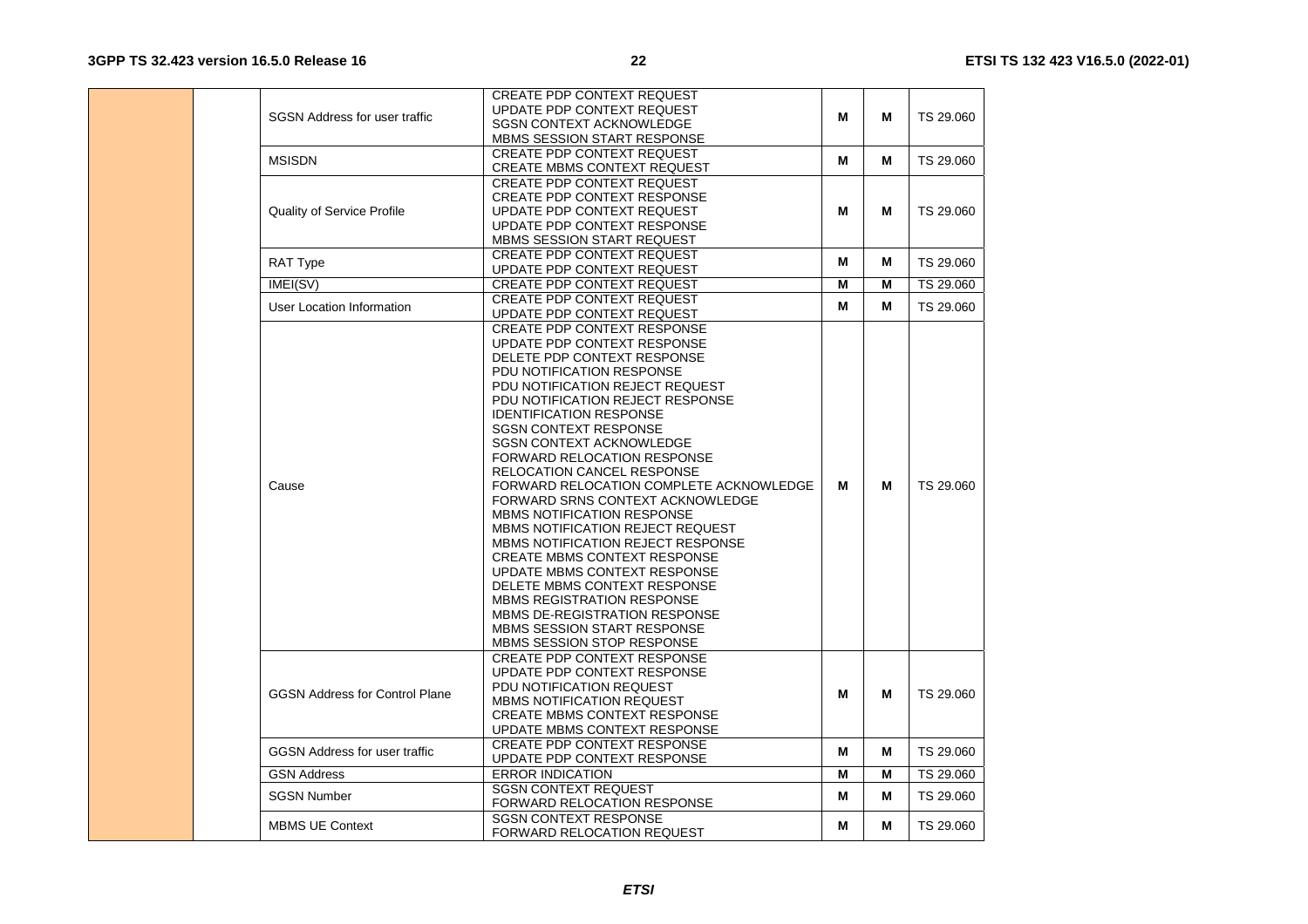|    |                                         | <b>RANAP Cause</b>                   | <b>FORWARD RELOCATION REQUEST</b> | м              | М | TS 29.060 |
|----|-----------------------------------------|--------------------------------------|-----------------------------------|----------------|---|-----------|
|    |                                         |                                      | FORWARD RELOCATION RESPONSE       |                |   |           |
|    |                                         | <b>Target Identification</b>         | FORWARD RELOCATION REQUEST        | $\overline{M}$ | M | TS 29.060 |
|    |                                         |                                      | BSSAP+-ALERT-ACK                  |                |   |           |
|    |                                         |                                      | BSSAP+-ALERT-REJECT               |                |   |           |
|    |                                         |                                      | BSSAP+-ALERT-REQUEST              |                |   |           |
|    |                                         |                                      | BSSAP+-DOWNLINK-TUNNEL-REQUEST    |                |   |           |
|    |                                         |                                      | BSSAP+-GPRS-DETACH-ACK            |                |   |           |
|    |                                         |                                      | BSSAP+-GPRS-DETACH-INDICATION     |                |   |           |
|    |                                         |                                      | BSSAP+-IMSI-DETACH-ACK            |                |   |           |
|    |                                         |                                      | BSSAP+-IMSI-DETACH-INDICATION     |                |   |           |
|    |                                         | <b>IMSI</b>                          | BSSAP+-LOCATION-UPDATE-ACCEPT     | M              | M | TS 29.018 |
|    |                                         |                                      | BSSAP+-LOCATION-UPDATE-REJECT     |                |   |           |
|    |                                         |                                      | BSSAP+-LOCATION-UPDATE-REQUEST    |                |   |           |
|    |                                         |                                      | BSSAP+-MOBILE-STATUS              |                |   |           |
|    |                                         |                                      | BSSAP+-MS-ACTIVITY-INDICATION     |                |   |           |
|    |                                         |                                      | BSSAP+-MS-UNREACHABLE             |                |   |           |
|    |                                         |                                      | BSSAP+-PAGING-REJECT              |                |   |           |
|    |                                         |                                      | BSSAP+-PAGING-REQUEST             |                |   |           |
|    |                                         |                                      | BSSAP+-TMSI-REALLOCATION-COMPLETE |                |   |           |
|    |                                         |                                      | BSSAP+-UPLINK-TUNNEL-REQUEST      |                |   |           |
|    |                                         |                                      | BSSAP+-ALERT-REJECT               |                |   |           |
|    | BSSAP+-MOBILE-STATUS<br><b>Gs Cause</b> |                                      |                                   |                |   |           |
|    |                                         |                                      | BSSAP+-MS-UNREACHABLE             | M              | м | TS 29.018 |
|    |                                         |                                      | BSSAP+-PAGING-REJECT              |                |   |           |
|    |                                         |                                      | BSSAP+-DOWNLINK-TUNNEL-REQUEST    |                |   |           |
|    |                                         |                                      | BSSAP+-PAGING-REQUEST             |                |   |           |
|    |                                         | <b>VLR</b> number                    | BSSAP+-RESET-ACK                  | м              | м | TS 29.018 |
| Gs | BSSAP+                                  |                                      | BSSAP+-RESET-INDICATION           |                |   |           |
|    |                                         |                                      | BSSAP+-GPRS-DETACH-INDICATION     |                |   |           |
|    |                                         |                                      | BSSAP+-IMSI-DETACH-INDICATION     |                |   |           |
|    |                                         |                                      | BSSAP+-LOCATION-UPDATE-REQUEST    |                |   |           |
|    |                                         | <b>SGSN</b> number                   | BSSAP+-RESET-ACK                  | M              | М | TS 29.018 |
|    |                                         |                                      | BSSAP+-RESET-INDICATION           |                |   |           |
|    |                                         |                                      | BSSAP+-UPLINK-TUNNEL-REQUEST      |                |   |           |
|    |                                         | IMSI detach from GPRS service type   | BSSAP+-GPRS-DETACH-INDICATION     | M              | M | TS 29.018 |
|    |                                         |                                      | BSSAP+-GPRS-DETACH-INDICATION     |                |   |           |
|    |                                         |                                      | BSSAP+-IMSI-DETACH-INDICATION     |                |   |           |
|    |                                         | Cell global identity/ New CGI        | BSSAP+-LOCATION-UPDATE-REQUEST    | М              | М | TS 29.018 |
|    |                                         |                                      | BSSAP+-MS-ACTIVITY-INDICATION     |                |   |           |
|    |                                         |                                      | BSSAP+-TMSI-REALLOCATION-COMPLETE |                |   |           |
|    |                                         |                                      | BSSAP+-GPRS-DETACH-INDICATION     |                |   |           |
|    |                                         |                                      | BSSAP+-IMSI-DETACH-INDICATION     |                |   |           |
|    |                                         | Service area identification /New SAI | BSSAP+-LOCATION-UPDATE-REQUEST    | М              | м | TS 29.018 |
|    |                                         |                                      | BSSAP+-MS-ACTIVITY-INDICATION     |                |   |           |
|    |                                         |                                      | BSSAP+-TMSI-REALLOCATION-COMPLETE |                |   |           |
|    |                                         | Detach type                          | BSSAP+-IMSI-DETACH-INDICATION     | M              | M | TS 29.018 |
|    |                                         | Reject cause                         | BSSAP+-LOCATION-UPDATE-REJECT     | M              | M | TS 29.018 |
|    |                                         | Update type                          | BSSAP+-LOCATION-UPDATE-REQUEST    | M              | M | TS 29.018 |
|    |                                         |                                      | BSSAP+-LOCATION-UPDATE-ACCEPT     |                |   |           |
|    |                                         | LAI/Old LAI                          | BSSAP+-LOCATION-UPDATE-REQUEST    | М              | Μ | TS 29.018 |
|    |                                         |                                      | BSSAP+-PAGING-REQUEST             |                |   |           |
|    |                                         | <b>IMEISV</b>                        | BSSAP+-LOCATION-UPDATE-REQUEST    | M              | M | TS 29.018 |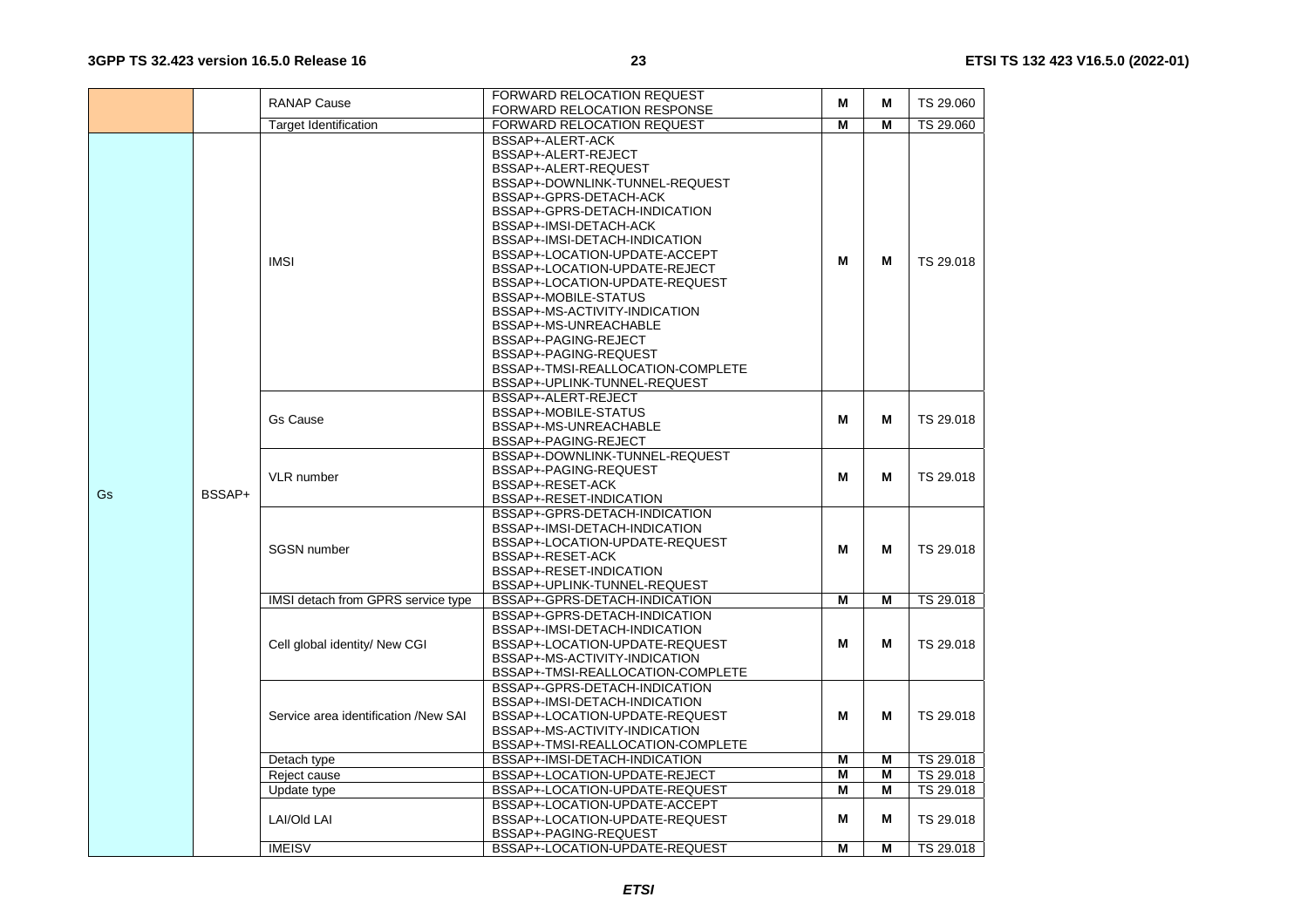|     |                  | Erroneous message                                                                                                                                                    | BSSAP+-MOBILE-STATUS                                                                                                                                                                                                                                                                                                                                                                                    | м | м         | TS 29.018 |
|-----|------------------|----------------------------------------------------------------------------------------------------------------------------------------------------------------------|---------------------------------------------------------------------------------------------------------------------------------------------------------------------------------------------------------------------------------------------------------------------------------------------------------------------------------------------------------------------------------------------------------|---|-----------|-----------|
| Gr  | <b>IMSI</b>      | MAP CANCEL LOCATION<br>MAP PURGE MS<br>MAP_UPDATE_GPRS_LOCATION<br>MAP NOTE MM EVENT<br>MAP-INSERT-SUBSCRIBER-DATA<br>MAP-DELETE-SUBSCRIBER-DATA<br>MAP-READY-FOR-SM | M                                                                                                                                                                                                                                                                                                                                                                                                       | М | TS 29.002 |           |
|     |                  | Cancellation Type                                                                                                                                                    | MAP_CANCEL_LOCATION                                                                                                                                                                                                                                                                                                                                                                                     | M | M         | TS 29.002 |
|     |                  | User error                                                                                                                                                           | Every message where it appears                                                                                                                                                                                                                                                                                                                                                                          | M | M         | TS 29.002 |
|     |                  | Provider error                                                                                                                                                       | Every message where it appears                                                                                                                                                                                                                                                                                                                                                                          | M | M         | TS 29.002 |
|     |                  | <b>Location Information for GPRS</b>                                                                                                                                 | MAP NOTE MM EVENT                                                                                                                                                                                                                                                                                                                                                                                       | M | M         | TS 29.002 |
|     | <b>MAP</b>       | <b>MSISDN</b>                                                                                                                                                        | MAP-INSERT-SUBSCRIBER-DATA                                                                                                                                                                                                                                                                                                                                                                              | M | M         | TS 29.002 |
|     |                  | Alert Reason                                                                                                                                                         | MAP-READY-FOR-SM                                                                                                                                                                                                                                                                                                                                                                                        | M | M         | TS 29.002 |
|     |                  | SM RP OA                                                                                                                                                             | MAP-MO-FORWARD-SHORT-MESSAGE<br>MAP-MT-FORWARD-SHORT-MESSAGE                                                                                                                                                                                                                                                                                                                                            | M | M         | TS 29.002 |
| Gd  |                  | SM RP DA                                                                                                                                                             | MAP-MO-FORWARD-SHORT-MESSAGE<br>MAP-MT-FORWARD-SHORT-MESSAGE                                                                                                                                                                                                                                                                                                                                            | М | м         | TS 29.002 |
|     |                  | <b>IMSI</b>                                                                                                                                                          | MAP-MO-FORWARD-SHORT-MESSAGE                                                                                                                                                                                                                                                                                                                                                                            | M | M         | TS 29.002 |
|     |                  | More Messages To Send                                                                                                                                                | MAP-MT-FORWARD-SHORT-MESSAGE                                                                                                                                                                                                                                                                                                                                                                            | M | M         | TS 29.002 |
| Gf  | IMEI(SV)         | MAP CHECK IMEI                                                                                                                                                       | M                                                                                                                                                                                                                                                                                                                                                                                                       | M | TS 29.002 |           |
|     | Equipment status | MAP CHECK IMEI                                                                                                                                                       | М                                                                                                                                                                                                                                                                                                                                                                                                       | M | TS 29.002 |           |
|     |                  | User error                                                                                                                                                           | Every message where it appears                                                                                                                                                                                                                                                                                                                                                                          | M | M         | TS 29.002 |
|     |                  | Provider error                                                                                                                                                       | Every message where it appears<br>RAB ASSIGNMENT REQUEST                                                                                                                                                                                                                                                                                                                                                | М | M         | TS 29.002 |
|     |                  | RAB ID                                                                                                                                                               | RAB ASSIGNMENT RESPONSE<br>RAB RELEASE REQUEST<br><b>IU RELEASE COMPLETE</b><br><b>RELOCATION REQUEST</b><br>RELOCATION REQUEST ACKNOWLEDGE<br>RELOCATION COMMAND                                                                                                                                                                                                                                       | М | м         | TS 25.413 |
| lu. | <b>RANAP</b>     | Cause                                                                                                                                                                | RAB ASSIGNMENT REQUEST<br>RAB ASSIGNMENT RESPONSE<br>RAB RELEASE REQUEST<br><b>IU RELEASE REQUEST</b><br>IU RELEASE COMMAND<br><b>RELOCATION REQUIRED</b><br><b>RELOCATION REQUEST</b><br>RELOCATION REQUEST ACKNOWLEDGE<br><b>RELOCATION PREPARATION FAILURE</b><br><b>RELOCATION FAILURE</b><br><b>RELOCATION CANCEL</b><br>SECURITY MODE REJECT<br><b>LOCATION REPORT</b><br><b>ERROR INDICATION</b> | M | м         | TS 25.413 |
|     |                  | Source ID                                                                                                                                                            | <b>RELOCATION REQUIRED</b>                                                                                                                                                                                                                                                                                                                                                                              | M | M         | TS 25.413 |
|     |                  | Target ID                                                                                                                                                            | <b>RELOCATION REQUIRED</b>                                                                                                                                                                                                                                                                                                                                                                              | M | M         | TS 25.413 |
|     |                  | Paging Cause                                                                                                                                                         | <b>PAGING</b>                                                                                                                                                                                                                                                                                                                                                                                           | M | M         | TS 25.413 |
|     |                  | Permanent NAS UE Identity                                                                                                                                            | <b>COMMON ID</b><br><b>PAGING</b><br><b>RELOCATION REQUEST</b>                                                                                                                                                                                                                                                                                                                                          | М | М         | TS 25.413 |
|     |                  | Area Identity                                                                                                                                                        | <b>LOCATION REPORT</b>                                                                                                                                                                                                                                                                                                                                                                                  | М | м         | TS 25.413 |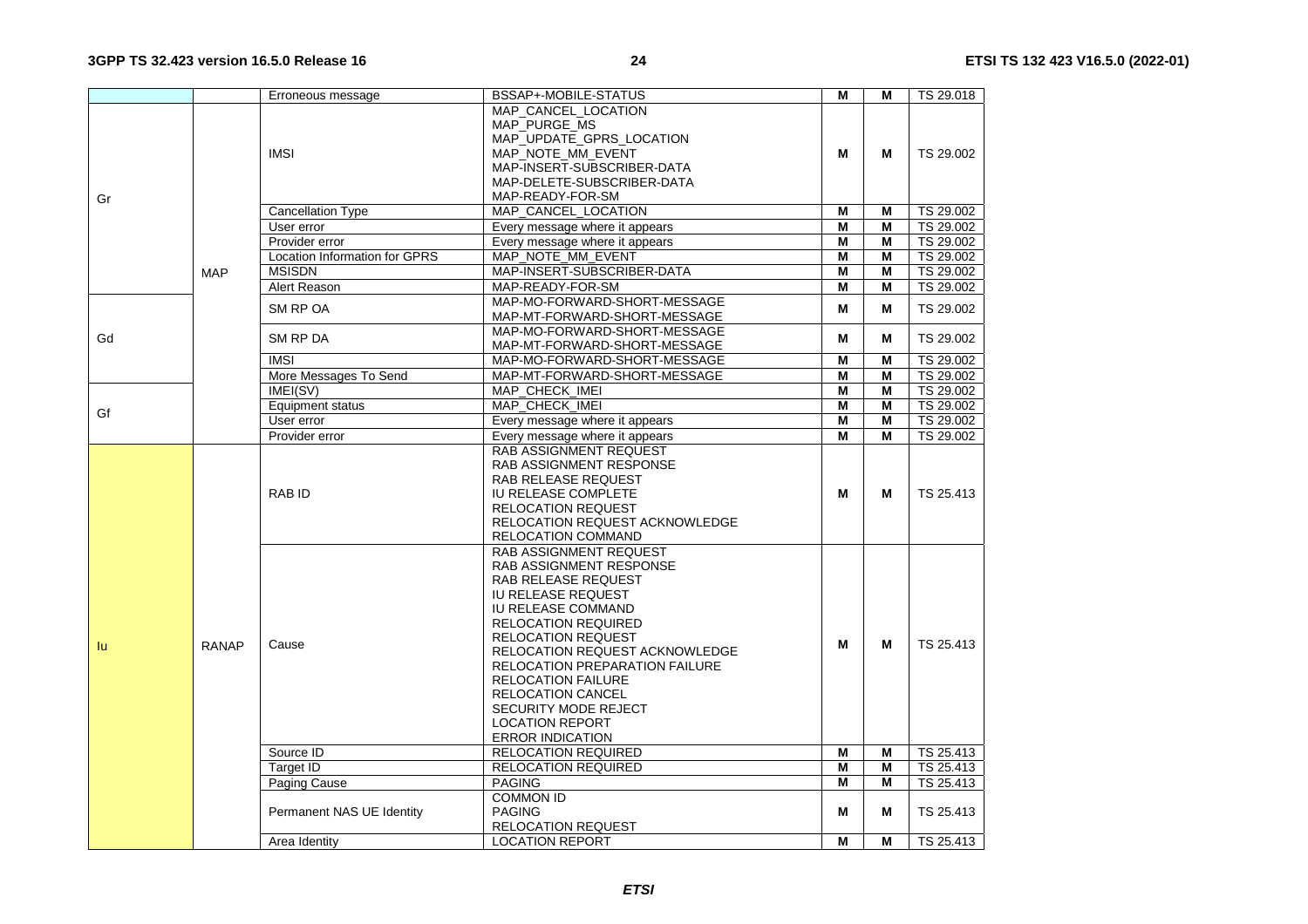|           |                                                                                                                                                                                                                                                                                                 | Last Known Service Area             | <b>LOCATION REPORT</b>                                    | M              | м | TS 25.413                                                                                                                                                                                                                                           |
|-----------|-------------------------------------------------------------------------------------------------------------------------------------------------------------------------------------------------------------------------------------------------------------------------------------------------|-------------------------------------|-----------------------------------------------------------|----------------|---|-----------------------------------------------------------------------------------------------------------------------------------------------------------------------------------------------------------------------------------------------------|
|           |                                                                                                                                                                                                                                                                                                 | <b>RAC</b>                          | <b>INITIAL UE MESSAGE</b>                                 | М              | М |                                                                                                                                                                                                                                                     |
|           |                                                                                                                                                                                                                                                                                                 |                                     | <b>DIRECT TRANSFER</b>                                    |                |   |                                                                                                                                                                                                                                                     |
|           |                                                                                                                                                                                                                                                                                                 | SAI                                 | <b>INITIAL UE MESSAGE</b>                                 | М              | М |                                                                                                                                                                                                                                                     |
|           |                                                                                                                                                                                                                                                                                                 |                                     | <b>DIRECT TRANSFER</b>                                    |                |   |                                                                                                                                                                                                                                                     |
|           |                                                                                                                                                                                                                                                                                                 | Global RNC-ID                       | <b>ERROR INDICATION</b>                                   | М              | M | TS 25.413                                                                                                                                                                                                                                           |
|           |                                                                                                                                                                                                                                                                                                 |                                     | DETACH NOTIFICATION                                       |                |   |                                                                                                                                                                                                                                                     |
|           |                                                                                                                                                                                                                                                                                                 |                                     | <b>CS PAGING INDICATON</b>                                |                |   |                                                                                                                                                                                                                                                     |
|           |                                                                                                                                                                                                                                                                                                 |                                     | <b>RELOCATION CANCEL Request</b>                          |                |   | TS 25.413<br>TS 25.413<br>TS 29.274<br>TS 29.274<br>TS 29.274<br>TS 29.274<br>TS 29.274<br>TS 29.274<br>TS 29.274<br>TS 29.274<br>TS 29.274<br>TS 29.274<br>TS 29.274<br>TS 29.274<br>TS 29.274<br>TS 29.274<br>TS 25.413<br>TS 25.413<br>TS 25.413 |
|           |                                                                                                                                                                                                                                                                                                 | <b>IMSI</b>                         | <b>IDENTIFICATION RESPONSE</b>                            | M              | M |                                                                                                                                                                                                                                                     |
|           |                                                                                                                                                                                                                                                                                                 |                                     | <b>CONTEXT RESPONSE</b>                                   |                |   |                                                                                                                                                                                                                                                     |
|           |                                                                                                                                                                                                                                                                                                 |                                     | <b>CONTEXT REQUEST</b>                                    |                |   |                                                                                                                                                                                                                                                     |
|           |                                                                                                                                                                                                                                                                                                 |                                     | FORWARD RELOCATION REQUEST                                |                |   |                                                                                                                                                                                                                                                     |
|           |                                                                                                                                                                                                                                                                                                 | <b>TMSI</b>                         | <b>CS PAGING INDICATON</b>                                | M              | M |                                                                                                                                                                                                                                                     |
|           |                                                                                                                                                                                                                                                                                                 | <b>GUTI</b>                         | <b>CONTEXT REQUEST</b>                                    | М              | M |                                                                                                                                                                                                                                                     |
|           |                                                                                                                                                                                                                                                                                                 |                                     | <b>IDENTIFICATION Request</b>                             |                |   |                                                                                                                                                                                                                                                     |
|           | <b>IDENTIFICATION Request</b><br>RAI<br>M<br><b>CONTEXT REQUEST</b><br><b>IDENTIFICATION Request</b><br>P-TMSI<br>M<br><b>CONTEXT REQUEST</b><br>FORWARD RELOCATION COMPLETE NOTIFICATION<br>М<br>Indication<br>FORWARD RELOCATION REQUEST<br>FORWARD RELOCATION RESPONSE<br>GTP <sub>v2C</sub> | М                                   |                                                           |                |   |                                                                                                                                                                                                                                                     |
|           |                                                                                                                                                                                                                                                                                                 |                                     |                                                           |                |   |                                                                                                                                                                                                                                                     |
|           |                                                                                                                                                                                                                                                                                                 |                                     |                                                           |                | M |                                                                                                                                                                                                                                                     |
|           |                                                                                                                                                                                                                                                                                                 |                                     |                                                           |                |   |                                                                                                                                                                                                                                                     |
|           |                                                                                                                                                                                                                                                                                                 |                                     |                                                           |                | М |                                                                                                                                                                                                                                                     |
| S3        |                                                                                                                                                                                                                                                                                                 |                                     |                                                           |                |   |                                                                                                                                                                                                                                                     |
|           |                                                                                                                                                                                                                                                                                                 | <b>BSSGP Cause</b>                  |                                                           | М              | M |                                                                                                                                                                                                                                                     |
|           |                                                                                                                                                                                                                                                                                                 |                                     | FORWARD RELOCATION REQUEST<br>FORWARD RELOCATION RESPONSE |                |   |                                                                                                                                                                                                                                                     |
|           |                                                                                                                                                                                                                                                                                                 | <b>RANAP Cause</b>                  | FORWARD RELOCATION REQUEST                                | M              | M |                                                                                                                                                                                                                                                     |
|           |                                                                                                                                                                                                                                                                                                 | eNodeB Cause                        | FORWARD RELOCATION RESPONSE                               | $\overline{M}$ | M |                                                                                                                                                                                                                                                     |
|           |                                                                                                                                                                                                                                                                                                 | RAT Type                            | <b>CONTEXT REQUEST</b>                                    | M              | M |                                                                                                                                                                                                                                                     |
|           |                                                                                                                                                                                                                                                                                                 | <b>Target Identification</b>        | FORWARD RELOCATION REQUEST                                | M              | M |                                                                                                                                                                                                                                                     |
|           |                                                                                                                                                                                                                                                                                                 |                                     | RELOCATION CANCEL RESPONSE                                |                |   |                                                                                                                                                                                                                                                     |
|           |                                                                                                                                                                                                                                                                                                 |                                     | FORWARD SRNS CONTEXt ACKNOWLEDGE                          |                |   |                                                                                                                                                                                                                                                     |
|           |                                                                                                                                                                                                                                                                                                 |                                     | <b>IDENTIFICATION RESPONSE</b>                            |                |   |                                                                                                                                                                                                                                                     |
|           |                                                                                                                                                                                                                                                                                                 |                                     | <b>CONTEXt ACKNOWLEDGE</b>                                |                |   |                                                                                                                                                                                                                                                     |
|           |                                                                                                                                                                                                                                                                                                 | Cause                               | <b>CONTEXT RESPONSE</b>                                   | м              | M |                                                                                                                                                                                                                                                     |
|           |                                                                                                                                                                                                                                                                                                 |                                     | FORWARD RELOCATION COMPLETE ACKNOWLEDGE                   |                |   |                                                                                                                                                                                                                                                     |
|           |                                                                                                                                                                                                                                                                                                 |                                     | <b>FORWARD RELOCATION RESPONSE</b>                        |                |   |                                                                                                                                                                                                                                                     |
|           |                                                                                                                                                                                                                                                                                                 |                                     | DETACH NOTIFICATION                                       |                |   |                                                                                                                                                                                                                                                     |
|           |                                                                                                                                                                                                                                                                                                 |                                     | DETACH aCKNOWLEDGE                                        |                |   |                                                                                                                                                                                                                                                     |
|           |                                                                                                                                                                                                                                                                                                 | <b>RAN Cause</b>                    | FORWARD RELOCATION REQUES                                 | M              | M |                                                                                                                                                                                                                                                     |
|           |                                                                                                                                                                                                                                                                                                 | Selected PLMN ID                    | FORWARD RELOCATION REQUEST                                | M              | M |                                                                                                                                                                                                                                                     |
|           |                                                                                                                                                                                                                                                                                                 | Traffic Aggregate Description (TAD) | <b>Bearer Resource Command</b>                            | M              | M |                                                                                                                                                                                                                                                     |
|           |                                                                                                                                                                                                                                                                                                 |                                     | Bearer Resource Command                                   |                |   |                                                                                                                                                                                                                                                     |
|           |                                                                                                                                                                                                                                                                                                 | Linked Bearer Identity (LBI)        | <b>Create Bearer Request</b>                              | M              | M |                                                                                                                                                                                                                                                     |
| <b>S4</b> | GTPV2C                                                                                                                                                                                                                                                                                          |                                     | Delete Bearer Response                                    |                |   |                                                                                                                                                                                                                                                     |
|           |                                                                                                                                                                                                                                                                                                 |                                     | Bearer Resource Failure Indication                        |                |   |                                                                                                                                                                                                                                                     |
|           |                                                                                                                                                                                                                                                                                                 | <b>Linked EPS Bearer ID</b>         | <b>Delete Session Request</b>                             | м              | M |                                                                                                                                                                                                                                                     |
|           |                                                                                                                                                                                                                                                                                                 |                                     | Delete Bearer Request                                     |                |   |                                                                                                                                                                                                                                                     |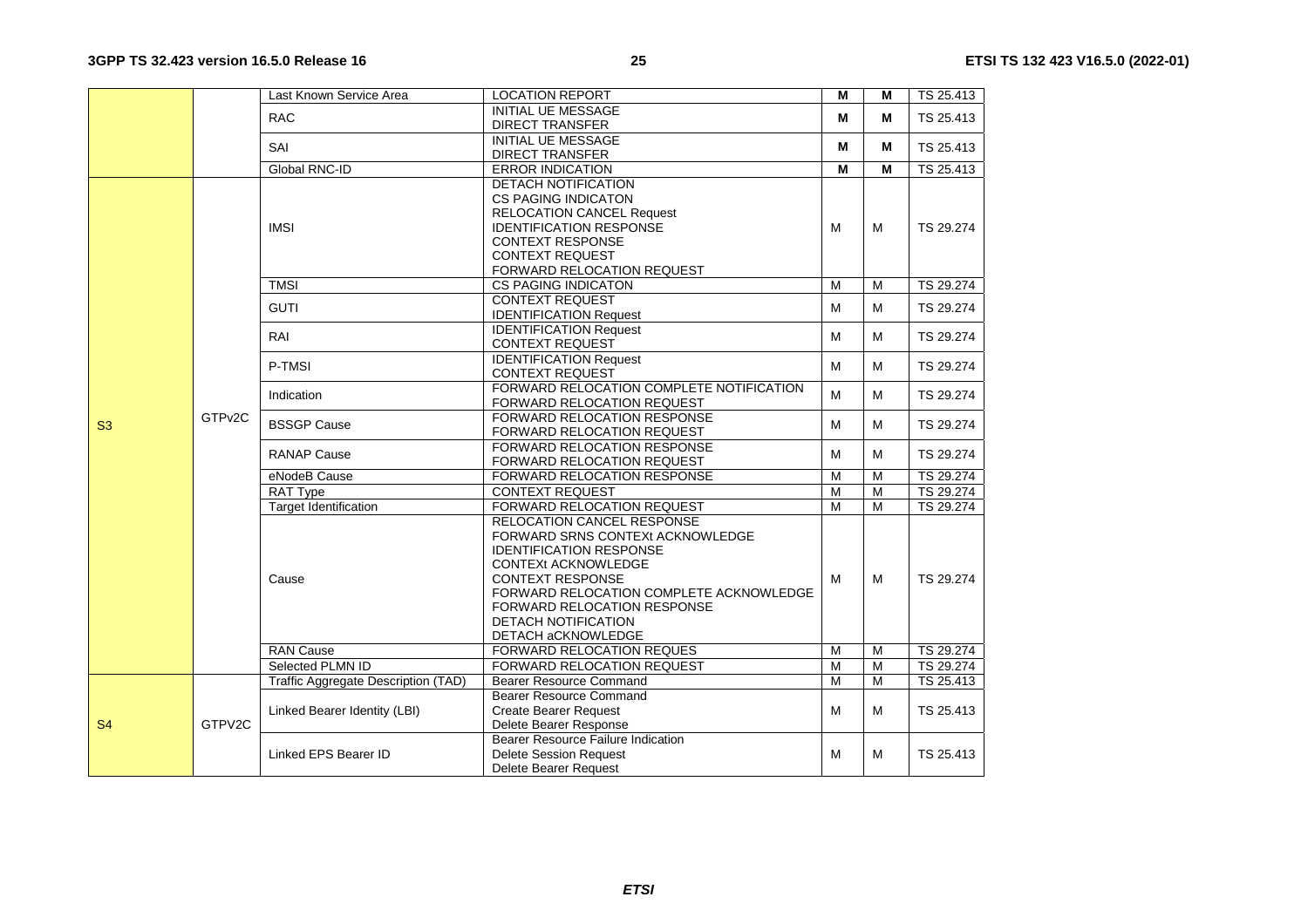|     |                 | Cause                                                                                                                                                                                                                          | Bearer Resource Failure Indication<br><b>Create Session Response</b><br><b>Create Bearer Response</b><br>Modify Bearer Response<br>Delete Session Response<br>Delete Bearer Response<br>Downlink Data Notification Acknowledgement<br>Downlink Data Notification Failure Indication<br>Update Bearer Response<br>Create Indirect Data Forwarding Tunnel Response<br>Update Bearer Complete | M | м         | TS 25.413 |
|-----|-----------------|--------------------------------------------------------------------------------------------------------------------------------------------------------------------------------------------------------------------------------|--------------------------------------------------------------------------------------------------------------------------------------------------------------------------------------------------------------------------------------------------------------------------------------------------------------------------------------------------------------------------------------------|---|-----------|-----------|
|     |                 | Bearer Contexts to be modified                                                                                                                                                                                                 | <b>Modify Bearer Request</b>                                                                                                                                                                                                                                                                                                                                                               | M | M         | TS 25.413 |
|     |                 | Bearer Contexts to be removed                                                                                                                                                                                                  | <b>Modify Bearer Request</b>                                                                                                                                                                                                                                                                                                                                                               | M | M         | TS 25.413 |
|     |                 | <b>IMSI</b>                                                                                                                                                                                                                    | <b>Create Session Request</b><br><b>Update Bearer Request</b>                                                                                                                                                                                                                                                                                                                              | M | м         | TS 25.413 |
|     |                 | <b>MSISDN</b>                                                                                                                                                                                                                  | <b>Create Session Request</b><br>Modify Bearer Response                                                                                                                                                                                                                                                                                                                                    | M | M         | TS 25.413 |
|     |                 | <b>Serving Network</b>                                                                                                                                                                                                         | <b>Create Session Request</b>                                                                                                                                                                                                                                                                                                                                                              | M | M         | TS 25.413 |
|     |                 | <b>Access Point Name (APN)</b>                                                                                                                                                                                                 | <b>Create Session Request</b>                                                                                                                                                                                                                                                                                                                                                              | M | M         | TS 25.413 |
|     |                 | PDN Type                                                                                                                                                                                                                       | <b>Create Session Request</b>                                                                                                                                                                                                                                                                                                                                                              | M | M         | TS 25.413 |
|     |                 |                                                                                                                                                                                                                                | <b>Create Session Request</b><br><b>Create Bearer Request</b><br>Create Bearer Response                                                                                                                                                                                                                                                                                                    |   |           |           |
|     |                 | <b>Bearer Contexts</b>                                                                                                                                                                                                         | Delete Bearer Request<br>Delete Bearer Response<br><b>Update Bearer Request</b><br><b>Update Bearer Response</b><br>Create Indirect Data Forwarding Tunnel Request<br>Create Indirect Data Forwarding Tunnel Response<br>Update Bearer Complete                                                                                                                                            | M | M         | TS 25.413 |
|     |                 | <b>RAT Type</b>                                                                                                                                                                                                                | <b>Create Session Request</b><br><b>Modify Bearer Request</b>                                                                                                                                                                                                                                                                                                                              | M | M         | TS 25.413 |
|     |                 | <b>Bearer Contexts created</b>                                                                                                                                                                                                 | <b>Create Session Response</b>                                                                                                                                                                                                                                                                                                                                                             | M | M         | TS 25.413 |
|     |                 | Bearer Contexts marked for removal                                                                                                                                                                                             | <b>Create Session Response</b>                                                                                                                                                                                                                                                                                                                                                             | M | M         | TS 25.413 |
|     |                 | <b>Bearer Contexts modified</b>                                                                                                                                                                                                | Modify Bearer Response                                                                                                                                                                                                                                                                                                                                                                     | M | M         | TS 25.413 |
|     |                 | Bearer Contexts marked for removal                                                                                                                                                                                             | <b>Modify Bearer Response</b>                                                                                                                                                                                                                                                                                                                                                              | M | M         | TS 25.413 |
|     |                 | User Name                                                                                                                                                                                                                      | <b>NOTIFY REQUEST</b><br>AUTHENTICATION INFORMATION REQUEST<br>DELETE SUBSCRIBER DATA REQUEST<br><b>INSERT SUBSCRIBER DATA REQUEST</b><br>PURGE UE REQUEST<br>CANCEL LOCATION REQUEST<br>UPDATE LOCATION REQUEST                                                                                                                                                                           | M | м         | TS 29.272 |
| S6d | <b>Diameter</b> | <b>Terminal Infomration</b>                                                                                                                                                                                                    | <b>NOTIFY REQUEST</b><br>UPDATE LOCATION REQUEST                                                                                                                                                                                                                                                                                                                                           | M | M         | TS 29.272 |
|     | Result          | <b>NOTIFY ANSWER</b><br>AUTHENTICATION INFORMATION ANSWER<br>DELETE SUBSCRIBER DATA ANSWER<br><b>INSERT SUBSCRIBER DATA ANSWER</b><br><b>PURGE UE ANSWER</b><br><b>CANCEL LOCATION ANSWER</b><br><b>UPDATE LOCATION ANSWER</b> | M                                                                                                                                                                                                                                                                                                                                                                                          | M | TS 29.272 |           |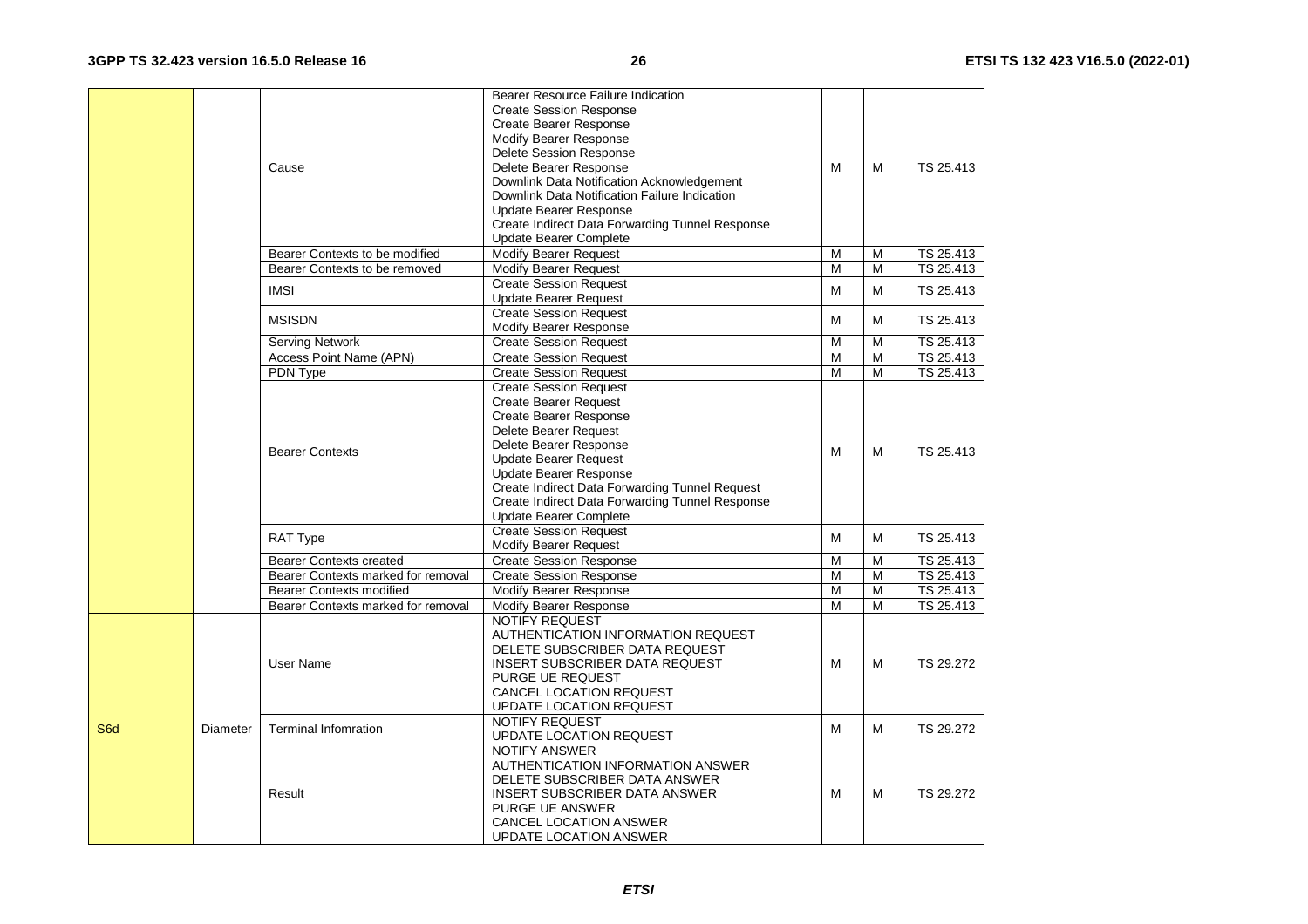|                   |          | <b>RAT Type</b>      | UPDATE LOCATION REQUEST                                       | M |   | TS 29.272 |
|-------------------|----------|----------------------|---------------------------------------------------------------|---|---|-----------|
|                   |          | APN                  | NOTIFY REQUEST                                                | M | M | TS 29.272 |
|                   |          | Visited PLMN Id      | AUTHENTICATION INFORMATION REQUEST<br>UPDATE LOCATION REQUEST | M | M | TS 29.272 |
| S <sub>13</sub> ' | Diameter | Terminal Information | ME Identity Check Request                                     | M |   | TS 29.272 |
|                   |          | Result               | ME Identity Check Answer                                      | M | м | TS 29.272 |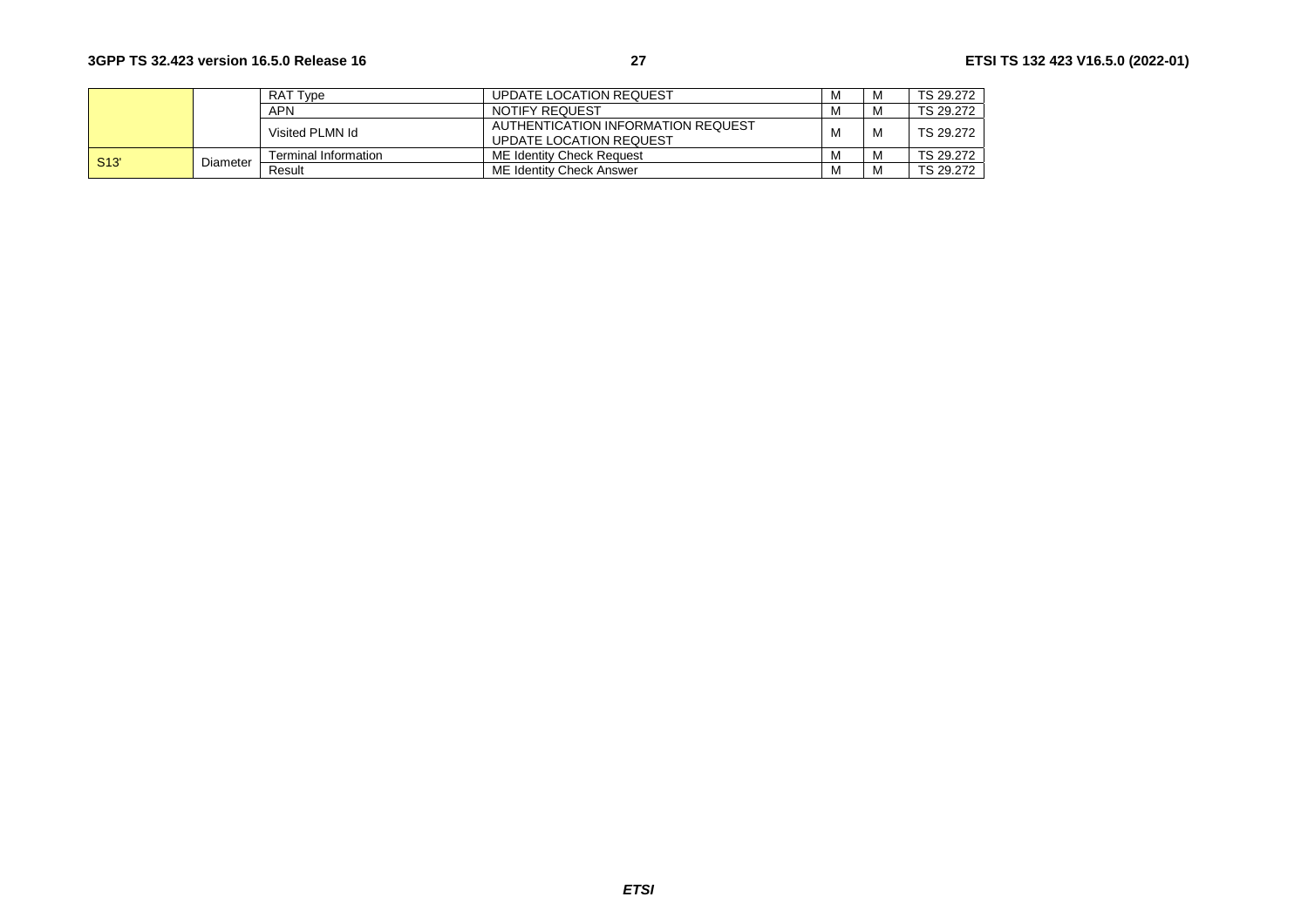#### 4.5 GGSN Trace Record Content

The following table describes the trace record content for minimum and medium trace depth for GGSN. The record content is same for management based activation and for signalling based activation. For GGSN, the Minimum level of detail shall be supported.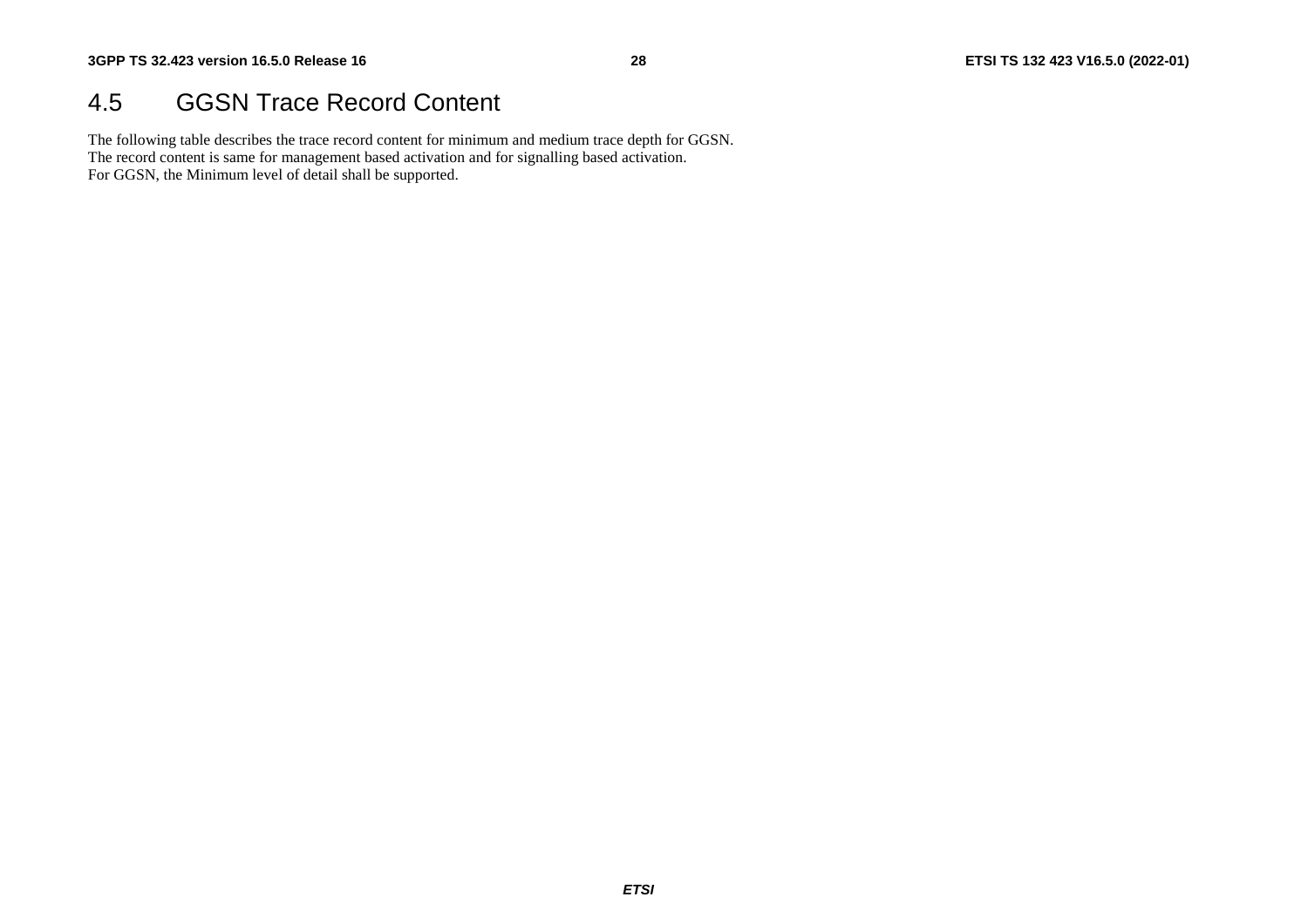| Interface name | <b>Prot. Name</b><br><b>IE</b> name |                                                                                                                                      | <b>MESSAGE NAME(S)</b>                                                                                                                                                                                                                                                                                                                                                                                                                           | <b>Trace depth</b> | <b>Notes</b> |           |
|----------------|-------------------------------------|--------------------------------------------------------------------------------------------------------------------------------------|--------------------------------------------------------------------------------------------------------------------------------------------------------------------------------------------------------------------------------------------------------------------------------------------------------------------------------------------------------------------------------------------------------------------------------------------------|--------------------|--------------|-----------|
|                |                                     |                                                                                                                                      |                                                                                                                                                                                                                                                                                                                                                                                                                                                  | <b>Min</b>         | <b>Med</b>   |           |
|                |                                     | <b>IMSI</b>                                                                                                                          | <b>CREATE PDP CONTEXT REQUEST</b><br>UPDATE PDP CONTEXT REQUEST<br>PDU NOTIFICATION REQUEST<br>SEND ROUTEING INFORMATION FOR GPRS REQUEST<br>SEND ROUTEING INFORMATION FOR GPRS RESPONSE<br><b>FAILURE REPORT REQUEST</b><br>NOTE MS PRESENT REQUEST<br><b>MBMS NOTIFICATION REQUEST</b><br><b>CREATE MBMS CONTEXT REQUEST</b><br>UPDATE MBMS CONTEXT REQUEST<br>DELETE MBMS CONTEXT REQUEST                                                     | M                  | M            | TS 29.060 |
|                | RAI                                 | <b>CREATE PDP CONTEXT REQUEST</b><br>UPDATE PDP CONTEXT REQUEST<br><b>CREATE MBMS CONTEXT REQUEST</b><br>UPDATE MBMS CONTEXT REQUEST | M                                                                                                                                                                                                                                                                                                                                                                                                                                                | М                  | TS 29.060    |           |
| Gn             | <b>GTP</b>                          | <b>End User Address</b>                                                                                                              | <b>CREATE PDP CONTEXT REQUEST</b><br><b>CREATE PDP CONTEXT RESPONSE</b><br>UPDATE PDP CONTEXT REQUEST<br>PDU NOTIFICATION REQUEST<br>PDU NOTIFICATION REJECT REQUEST<br><b>MBMS NOTIFICATION REQUEST</b><br>MBMS NOTIFICATION REJECT REQUEST<br><b>CREATE MBMS CONTEXT REQUEST</b><br>DELETE MBMS CONTEXT REQUEST<br><b>MBMS REGISTRATION REQUEST</b><br>MBMS DE-REGISTRATION REQUEST<br>MBMS SESSION START REQUEST<br>MBMS SESSION STOP REQUEST | М                  | м            | TS 29.060 |
|                |                                     | <b>Access Point Name</b>                                                                                                             | <b>CREATE PDP CONTEXT REQUEST</b><br>PDU NOTIFICATION REQUEST<br>PDU NOTIFICATION REJECT REQUEST<br><b>MBMS NOTIFICATION REQUEST</b><br>MBMS NOTIFICATION REJECT REQUEST<br><b>CREATE MBMS CONTEXT REQUEST</b><br>DELETE MBMS CONTEXT REQUEST<br>MBMS REGISTRATION REQUEST<br>MBMS DE-REGISTRATION REQUEST<br>MBMS SESSION START REQUEST<br>MBMS SESSION STOP REQUEST                                                                            | М                  | м            | TS 29.060 |
|                |                                     | <b>SGSN Address for signalling</b>                                                                                                   | <b>CREATE PDP CONTEXT REQUEST</b><br>UPDATE PDP CONTEXT REQUEST<br><b>CREATE MBMS CONTEXT REQUEST</b><br>UPDATE MBMS CONTEXT REQUEST                                                                                                                                                                                                                                                                                                             | М                  | м            | TS 29.060 |
|                |                                     | <b>SGSN Address for user traffic</b>                                                                                                 | <b>CREATE PDP CONTEXT REQUEST</b><br>UPDATE PDP CONTEXT REQUEST<br>MBMS SESSION START RESPONSE                                                                                                                                                                                                                                                                                                                                                   | М                  | м            | TS 29.060 |
|                |                                     | <b>MSISDN</b>                                                                                                                        | CREATE PDP CONTEXT REQUEST<br><b>CREATE MBMS CONTEXT REQUEST</b>                                                                                                                                                                                                                                                                                                                                                                                 | М                  | м            | TS 29.060 |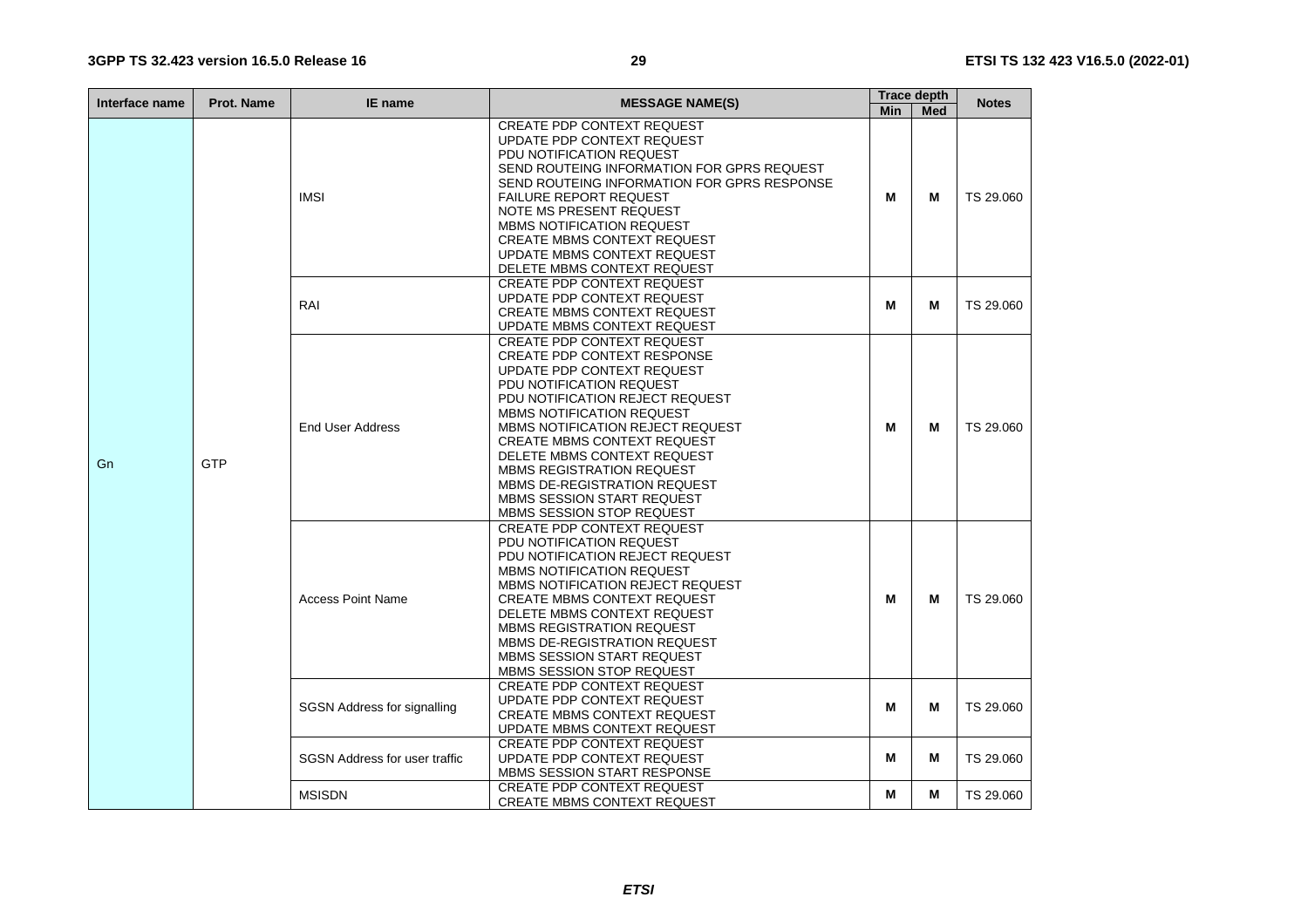|     |              |                                       | <b>CREATE PDP CONTEXT REQUEST</b>           |   |   |           |
|-----|--------------|---------------------------------------|---------------------------------------------|---|---|-----------|
|     |              |                                       | <b>CREATE PDP CONTEXT RESPONSE</b>          |   |   |           |
|     |              | <b>Quality of Service Profile</b>     | UPDATE PDP CONTEXT REQUEST                  | м | м | TS 29.060 |
|     |              |                                       | UPDATE PDP CONTEXT RESPONSE                 |   |   |           |
|     |              |                                       | <b>MBMS SESSION START REQUEST</b>           |   |   |           |
|     |              |                                       |                                             |   |   |           |
|     |              | RAT Type                              | <b>CREATE PDP CONTEXT REQUEST</b>           | м | м | TS 29.060 |
|     |              |                                       | UPDATE PDP CONTEXT REQUEST                  |   |   |           |
|     |              | IMEI(SV)                              | <b>CREATE PDP CONTEXT REQUEST</b>           | M | M | TS 29.060 |
|     |              | User Location Information             | <b>CREATE PDP CONTEXT REQUEST</b>           | м | м | TS 29.060 |
|     |              |                                       | UPDATE PDP CONTEXT REQUEST                  |   |   |           |
|     |              |                                       | <b>CREATE PDP CONTEXT RESPONSE</b>          |   |   |           |
|     |              |                                       | UPDATE PDP CONTEXT RESPONSE                 |   |   |           |
|     |              |                                       | DELETE PDP CONTEXT RESPONSE                 |   |   |           |
|     |              |                                       | PDU NOTIFICATION RESPONSE                   |   |   |           |
|     |              |                                       | PDU NOTIFICATION REJECT REQUEST             |   |   |           |
|     |              |                                       | PDU NOTIFICATION REJECT RESPONSE            |   |   |           |
|     |              |                                       | SEND ROUTEING INFORMATION FOR GPRS RESPONSE |   |   |           |
|     |              |                                       | <b>FAILURE REPORT RESPONSE</b>              |   |   |           |
|     |              |                                       | NOTE MS GPRS PRESENT RESPONSE               |   |   |           |
|     |              | Cause                                 | <b>MBMS NOTIFICATION RESPONSE</b>           | M | м | TS 29.060 |
|     |              |                                       |                                             |   |   |           |
|     |              |                                       | MBMS NOTIFICATION REJECT REQUEST            |   |   |           |
|     |              |                                       | <b>MBMS NOTIFICATION REJECT RESPONSE</b>    |   |   |           |
|     |              |                                       | <b>CREATE MBMS CONTEXT RESPONSE</b>         |   |   |           |
|     |              |                                       | UPDATE MBMS CONTEXT RESPONSE                |   |   |           |
|     |              |                                       | DELETE MBMS CONTEXT RESPONSE                |   |   |           |
|     |              |                                       | <b>MBMS REGISTRATION RESPONSE</b>           |   |   |           |
|     |              |                                       | MBMS DE-REGISTRATION RESPONSE               |   |   |           |
|     |              |                                       | <b>MBMS SESSION START RESPONSE</b>          |   |   |           |
|     |              |                                       | MBMS SESSION STOP RESPONSE                  |   |   |           |
|     |              |                                       | <b>CREATE PDP CONTEXT RESPONSE</b>          |   |   |           |
|     |              |                                       | UPDATE PDP CONTEXT RESPONSE                 |   |   |           |
|     |              |                                       | PDU NOTIFICATION REQUEST                    |   |   |           |
|     |              | <b>GGSN Address for Control Plane</b> | <b>MBMS NOTIFICATION REQUEST</b>            | M | м | TS 29.060 |
|     |              |                                       | <b>CREATE MBMS CONTEXT RESPONSE</b>         |   |   |           |
|     |              |                                       | UPDATE MBMS CONTEXT RESPONSE                |   |   |           |
|     |              |                                       | <b>CREATE PDP CONTEXT RESPONSE</b>          |   |   |           |
|     |              | <b>GGSN Address for user traffic</b>  | UPDATE PDP CONTEXT RESPONSE                 | M | м | TS 29.060 |
|     |              |                                       | SEND ROUTEING INFORMATION FOR GPRS RESPONSE |   |   |           |
|     |              | <b>MAP Cause</b>                      | <b>FAILURE REPORT RESPONSE</b>              | M | м | TS 29.060 |
|     |              |                                       | SEND ROUTEING INFORMATION FOR GPRS RESPONSE |   |   |           |
|     |              | <b>GSN Address</b>                    |                                             | M | м | TS 29.060 |
|     |              |                                       | NOTE MS PRESENT REQUEST                     |   |   |           |
|     |              | <b>IMSI</b>                           | MBMS AUTHORIZATION REQUEST (AAR)            | м | м | TS 29.061 |
|     |              |                                       | MBMS AUTHORIZATION RESPONSE (AAA)           |   |   |           |
|     |              | RAI                                   | MBMS AUTHORIZATION REQUEST (AAR)            | M | M | TS 29.061 |
| Gmb | Diameter Gmb | <b>Access Point Name</b>              | MBMS AUTHORIZATION REQUEST (AAR)            | M | M | TS 29.061 |
|     |              | <b>MSISDN</b>                         | MBMS AUTHORIZATION REQUEST (AAR)            | M | M | TS 29.061 |
|     |              | IMEI(SV)                              | MBMS AUTHORIZATION REQUEST (AAR)            | м | M | TS 29.061 |
|     |              | <b>IP Multicast Address</b>           | MBMS AUTHORIZATION REQUEST (AAR)            | м | м | TS 29.061 |
|     |              | <b>TMGI</b>                           | MBMS AUTHORIZATION RESPONSE (AAA)           | м | м | TS 29.061 |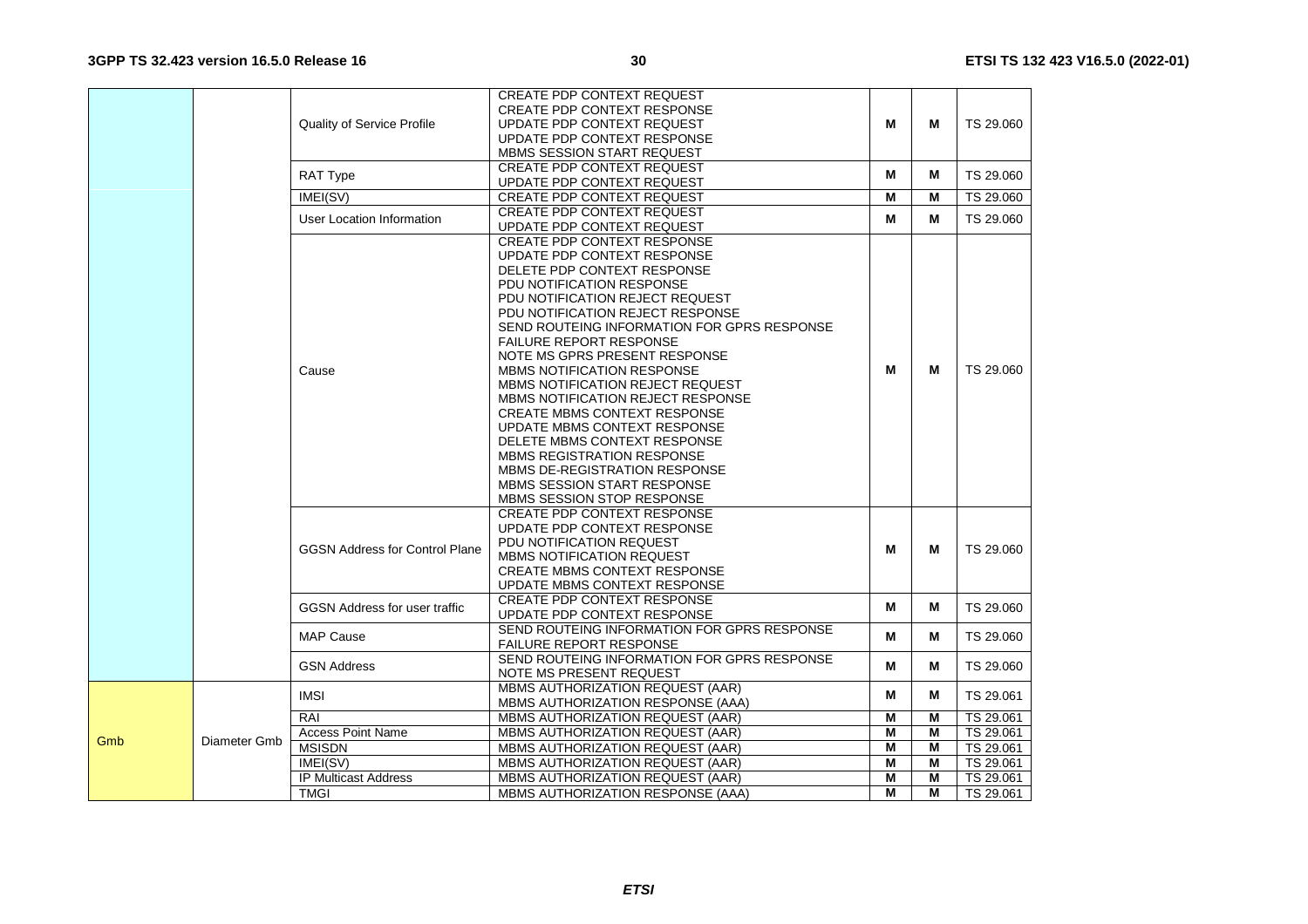|  | Result-Code          | MBMS AUTHORIZATION RESPONSE (AAA)<br>MBMS USER DEACTIVATION RESPONSE (STA)<br>MBMS SESSION START-STOP INDICATION RESPONSE (RAA)<br>MBMS SERVICE TERMINATION ANSWER (ASR) | м | М | TS 29.061 |
|--|----------------------|--------------------------------------------------------------------------------------------------------------------------------------------------------------------------|---|---|-----------|
|  | Experimental-Result  | MBMS AUTHORIZATION RESPONSE (AAA)<br>MBMS SESSION START-STOP INDICATION RESPONSE (RAA)                                                                                   | м | М | TS 29.061 |
|  | Error-Reporting-Host | MBMS AUTHORIZATION RESPONSE (AAA)<br>MBMS USER DEACTIVATION RESPONSE (STA)<br>MBMS SESSION START-STOP INDICATION RESPONSE (RAA)<br>MBMS SERVICE TERMINATION ANSWER (ASR) | м | М | TS 29.061 |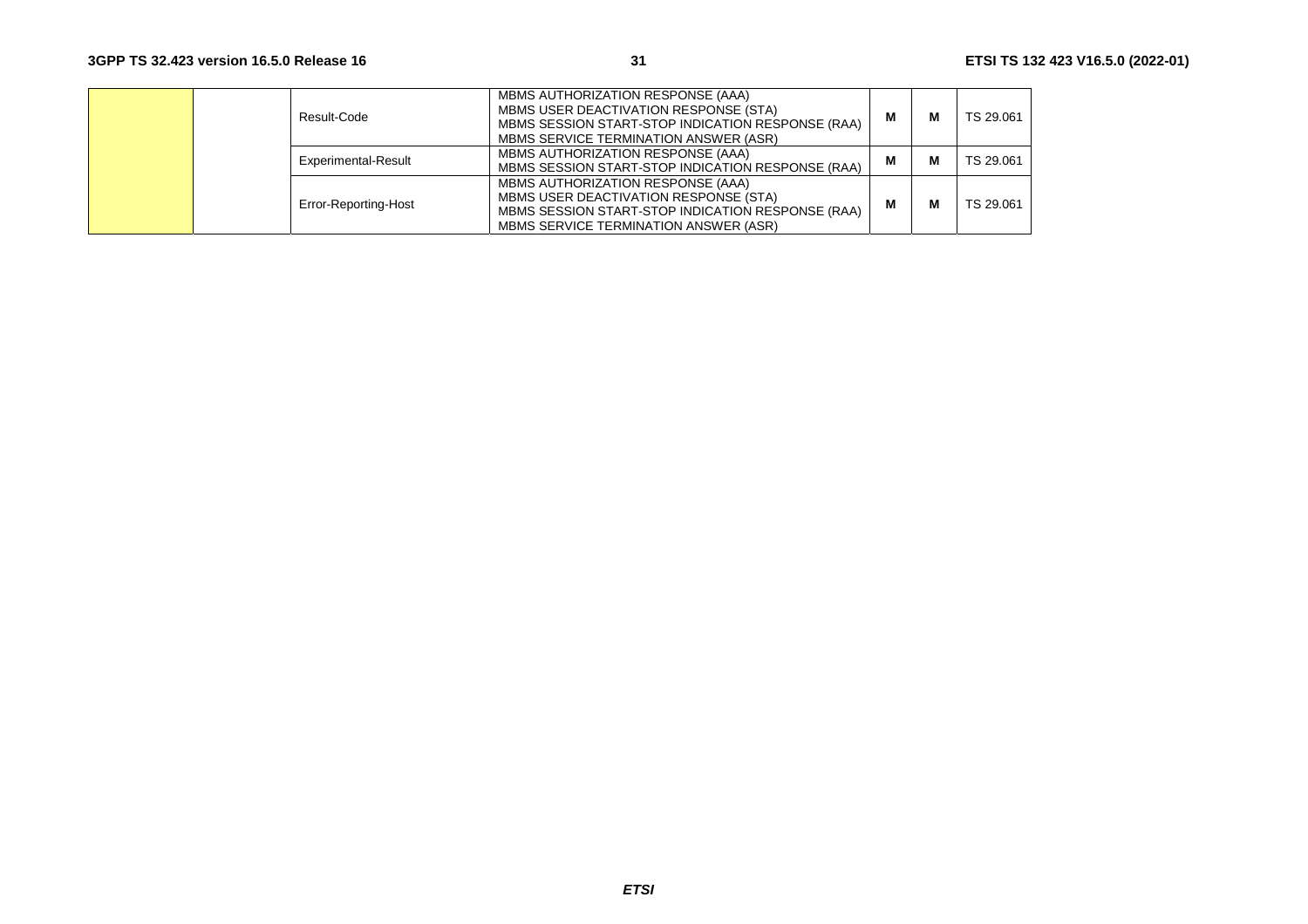### 4.6 UTRAN Trace Record Content

For RNC, the Maximum level of detail shall be supported.

#### **Table 4.6.1 : UTRAN Trace Record Content**

| Interface (specific messages)     | Format  | Level of details          |                           |                         | <b>Description</b>                                                                                                  |  |
|-----------------------------------|---------|---------------------------|---------------------------|-------------------------|---------------------------------------------------------------------------------------------------------------------|--|
|                                   |         | <b>Min</b>                | <b>Med</b>                | <b>Max</b>              |                                                                                                                     |  |
|                                   |         | M                         | M                         | $\mathbf{o}$            | Message name                                                                                                        |  |
|                                   |         | $\Omega$                  | $\mathbf{o}$              | $\mathbf{o}$            | Record extensions                                                                                                   |  |
| RRC (without rrc dedicated        | Decoded | M                         | M                         | X                       | rncID of traced RNC                                                                                                 |  |
| measurements)                     |         |                           |                           | $\pmb{\chi}$            | Dedicated IE extracted from RRC messages between the traced RNC and the UE. A subset of IEs as given in the table   |  |
|                                   |         | M                         | М                         |                         | 4.6.2. is provided.                                                                                                 |  |
|                                   | ASN.1   | X                         | X                         | М                       | Raw Uu Messages: RRC messages between the traced RNC and the UE. The encoded content of the message is provided     |  |
|                                   |         | M                         | М                         | $\mathbf{o}$            | Message name                                                                                                        |  |
|                                   |         | O                         | $\mathbf{o}$              | $\mathbf{o}$            | Record extensions                                                                                                   |  |
|                                   |         |                           |                           |                         | rncID of traced RNC                                                                                                 |  |
| lub (without nbap dedicated       | Decoded | M                         | M                         | X                       | cld                                                                                                                 |  |
| measurements)                     |         | M                         | м                         | $\mathbf{x}$            | rbld + Dedicated IE extracted from NBAP messages send/received inside traced UEs communication context. A subset of |  |
|                                   |         |                           |                           |                         | IEs as given in the table 4.6.2. is provided                                                                        |  |
|                                   | ASN.1   | $\boldsymbol{\mathsf{x}}$ | X                         | М                       | Raw lub Messages: NBAP messages between the traced RNC and the NodeB or cell. The encoded content of the            |  |
|                                   |         |                           |                           |                         | message is provided                                                                                                 |  |
|                                   |         | м                         | м                         | $\mathbf{o}$            | Message name                                                                                                        |  |
|                                   |         | $\Omega$                  | $\mathbf{o}$              | $\Omega$                | Record extensions                                                                                                   |  |
|                                   | Decoded |                           |                           |                         | rncID of traced RNC                                                                                                 |  |
|                                   |         | M                         | м                         | X                       | CoreNetworkID                                                                                                       |  |
| lu                                |         |                           |                           |                         | <b>CN Domain Indicator</b>                                                                                          |  |
|                                   |         | м                         | М                         | $\mathbf{x}$            | rabld + Dedicated IE extracted from RANAP messages between the traced RNC and Core Network. A subset of IEs as      |  |
|                                   |         |                           |                           |                         | given in the table 4.6.2. is provided.                                                                              |  |
|                                   | ASN.1   | X                         | X                         | M                       | Raw Iu Messages RANAP: messages between the traced RNC and Core Network The encoded content of the message is       |  |
|                                   |         |                           |                           |                         | provided                                                                                                            |  |
|                                   |         | М                         | М                         | $\mathbf{o}$            | Message name                                                                                                        |  |
|                                   |         | $\mathbf{o}$              | $\mathbf{o}$              | $\overline{\mathbf{o}}$ | Record extensions                                                                                                   |  |
|                                   | Decoded | м                         | м                         | X                       | rncID of traced RNC                                                                                                 |  |
| lur                               |         |                           |                           |                         | rncID of neighbouring RNC                                                                                           |  |
|                                   |         | M                         | м                         | $\mathbf{x}$            | rlld + Dedicated IE extracted from RNSAP messages between the traced RNC and the neighbouring RNC. A subset of IEs  |  |
|                                   |         |                           |                           |                         | as given in the table 4.6.2. is provided                                                                            |  |
|                                   | ASN.1   | $\boldsymbol{\mathsf{x}}$ | X                         | М                       | Raw lur Messages: RNSAP messages between the traced RNC and the neighbouring RNC. The encoded content of the        |  |
|                                   |         |                           |                           |                         | message is provided                                                                                                 |  |
| nbap (only dedicated              | Decoded | $\boldsymbol{\mathsf{x}}$ | M                         | X                       | lub IEs from NBAP measurement reports messages                                                                      |  |
| measurements)                     | ASN.1   | $\boldsymbol{\mathsf{x}}$ | $\boldsymbol{\mathsf{x}}$ | М                       | NBAP measurement reports messages                                                                                   |  |
| rrc (only dedicated measurements) | Decoded | $\boldsymbol{\mathsf{x}}$ | M                         | X                       | Uu IEs from RRC measurement reports messages                                                                        |  |
|                                   | ASN.1   | $\overline{\mathbf{x}}$   | $\boldsymbol{\mathsf{x}}$ | M                       | RRC measurement reports messages                                                                                    |  |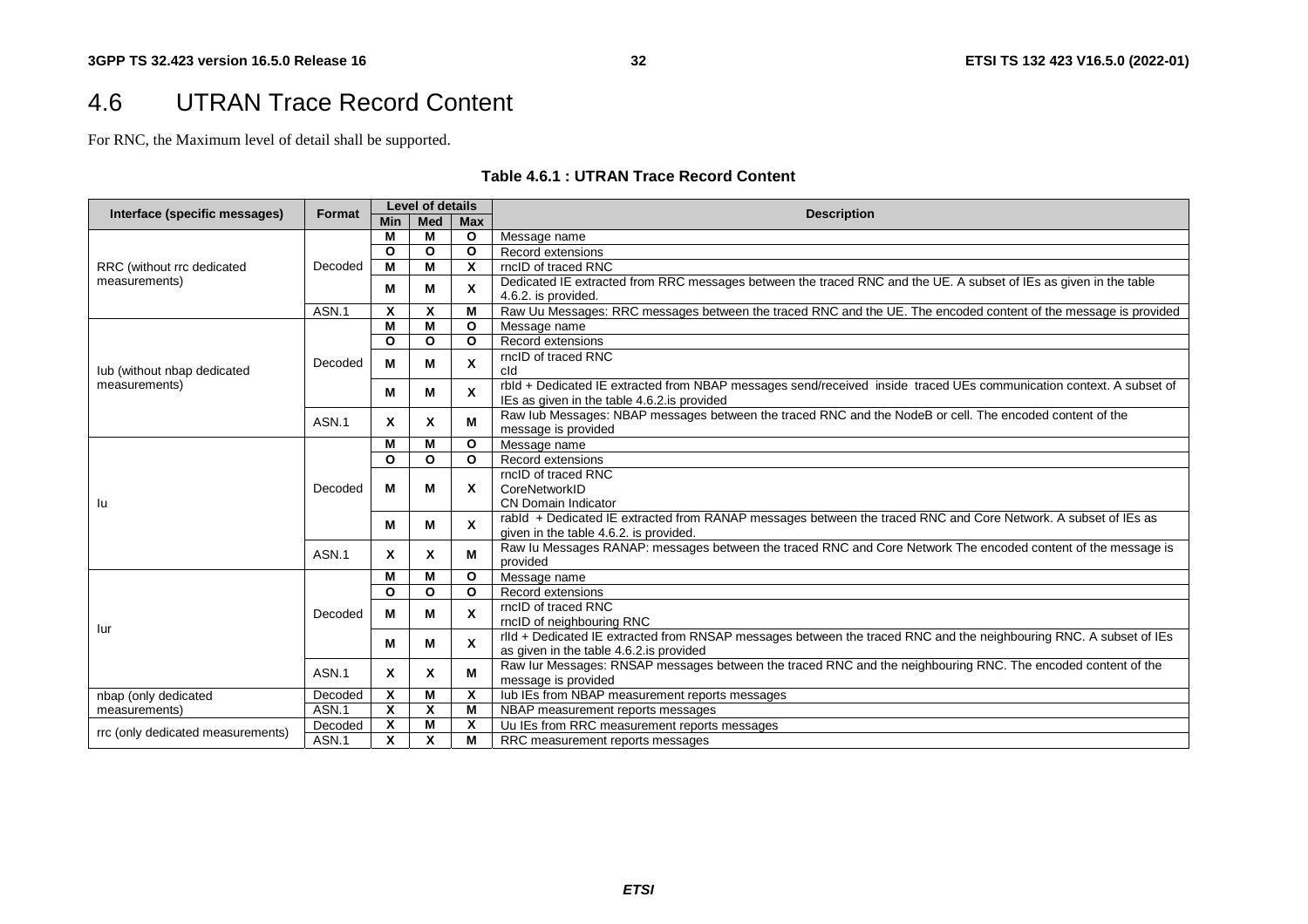#### **3GPP TS 32.423 version 16.5.0 Release 16**

#### **Definitions:**

•

•

•

- •rncID of traced RNC: The id of the RNC traced, e.g. the RNC which handles the connection of the traced MS, during the Trace Recording Session.
	- rncID of neighbouring RNC: The ids of all Neighbouring RNC involved in the Iur procedures during the Trace Recording Session.
		- cId: The cIds of all cells involved in the Iub and Iur procedures during the Trace Recording Session. The cId is provided with each NBAP and RNSAP messages

for which the cId is relevant.

- •rabId: Specific recorded IE that contains the RAB identifier.
- •rlId: Specific recorded IE that contains the Radio Link identifier
- •rbId: Specific recorded IE that contains the Radio Bearer identifier
- •Message name: Name of the protocol message
- •Record extensions: A set of manufacturer specific extensions to the record
- •Decoded: Some IEs shall be decoded (cf. detailed list in table 4.6.2. depending on trace depth)
	- ASN.1: Messages in encoded format

**Table 4.6.2 : trace record description for minimum and medium trace depth**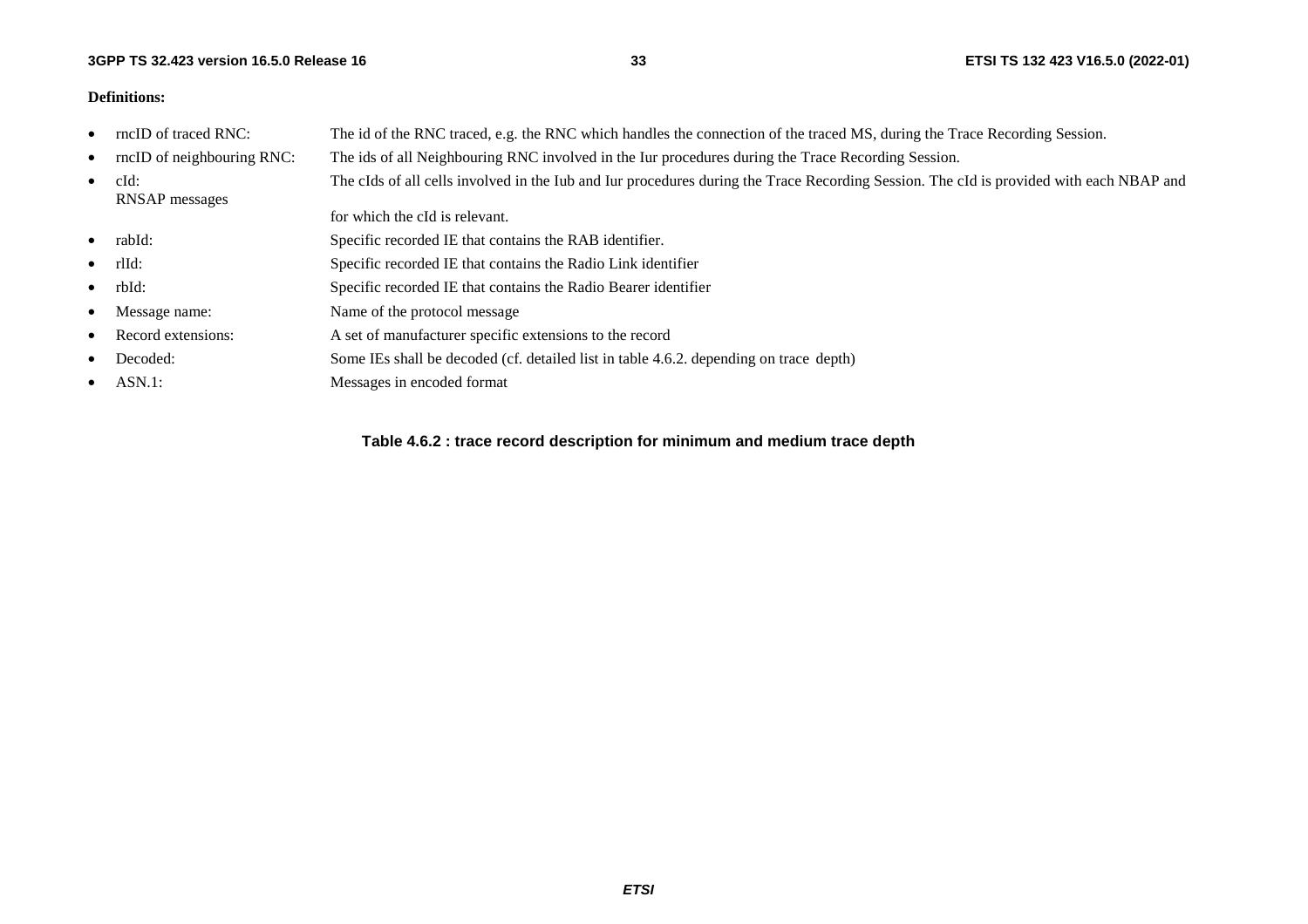| Interface name | Prot.<br>name | <b>IE</b> name                                | Message name(s)                                                                                                                                                                 | <b>Trace depth</b> |              |              |
|----------------|---------------|-----------------------------------------------|---------------------------------------------------------------------------------------------------------------------------------------------------------------------------------|--------------------|--------------|--------------|
|                |               |                                               |                                                                                                                                                                                 | <b>Min</b>         | <b>Med</b>   | <b>Notes</b> |
|                | <b>RRC</b>    | RAB info type                                 | <b>RADIO BEARER SETUP</b><br><b>HO TO UTRAN COMMAND</b><br>RADIO BEARER RELEASE<br>RADIO BEARER RECONFIGURATION                                                                 | M                  | м            | TS 25.331    |
|                |               | RB info type                                  | RADIO BEARER RECONFIGURATION<br><b>RADIO BEARER RELEASE</b><br><b>RADIO BEARER SETUP</b><br>HO TO UTRAN COMMAND                                                                 | M                  | м            | TS 25.331    |
|                |               | <b>URA</b> identity                           | <b>RADIO BEARER SETUP</b><br><b>RADIO BEARER RELEASE</b><br>URA UPDATE CONFIRM<br>RADIO BEARER RECONFIGURATION                                                                  | M                  | М            | TS 25.331    |
|                |               | CN domain                                     | SIGNALLING CONNECTION RELEASE<br>INITIAL DIRECT TRANSFER<br>DL DIRECT TRANSFER<br>UL DIRECT TRANSFER                                                                            | M                  | М            | TS 25.331    |
|                |               | Logical channel priority                      | <b>RADIO BEARER SETUP</b>                                                                                                                                                       | M                  | М            | TS 25.331    |
| Uu             |               | RRC state indicator                           | <b>RADIO BEARER SETUP</b><br>PHYSICAL CHANNEL RECONFIGURATION<br>TRANSPORT CHANNEL RECONFIGURATION<br>RADIO BEARER RECONFIGURATION<br>CELL UPDATE CONFIRM<br>URA UPDATE CONFIRM | М                  | м            | TS 25.331    |
|                |               | Primary CPICH scrambling code of added cell   | <b>ACTIVE SET UPDATE</b>                                                                                                                                                        | $\mathbf{o}$       | O            | TS 25.331    |
|                |               | Primary CPICH scrambling code of removed cell | <b>ACTIVE SET UPDATE</b>                                                                                                                                                        | $\mathbf{o}$       | $\Omega$     | TS 25.331    |
|                |               | Target cell identity                          | <b>CELL CHANGE ORDER</b>                                                                                                                                                        | M                  | М            | TS 25.331    |
|                |               | Cell synchronisation information              | RRC/MEASUREMENT REPORT<br>for measurement $=$ intra frequency                                                                                                                   | X                  | м            | TS 25.331    |
|                |               | Cell parameters Id                            | RRC/MEASUREMENT REPORT<br>for measurement $=$ intra frequency                                                                                                                   | $\mathbf{o}$       | O            | TS 25.331    |
|                |               | <b>Timeslot list</b>                          | RRC/MEASUREMENT REPORT<br>for measurement $=$ intra frequency                                                                                                                   | X                  | O            | TS 25.331    |
|                |               | CPICH Ec/No                                   | RRC/MEASUREMENT REPORT<br>for measurement $=$ intra frequency                                                                                                                   | X                  | $\mathbf{o}$ | TS 25.331    |
|                |               | <b>CPICH RSCP</b>                             | RRC/MEASUREMENT REPORT<br>for measurement $=$ intra frequency                                                                                                                   | X                  | O            | TS 25.331    |
|                |               | <b>PCCPCH RSCP</b>                            | RRC/MEASUREMENT REPORT<br>for measurement $=$ intra frequency                                                                                                                   | X                  | O            | TS 25.331    |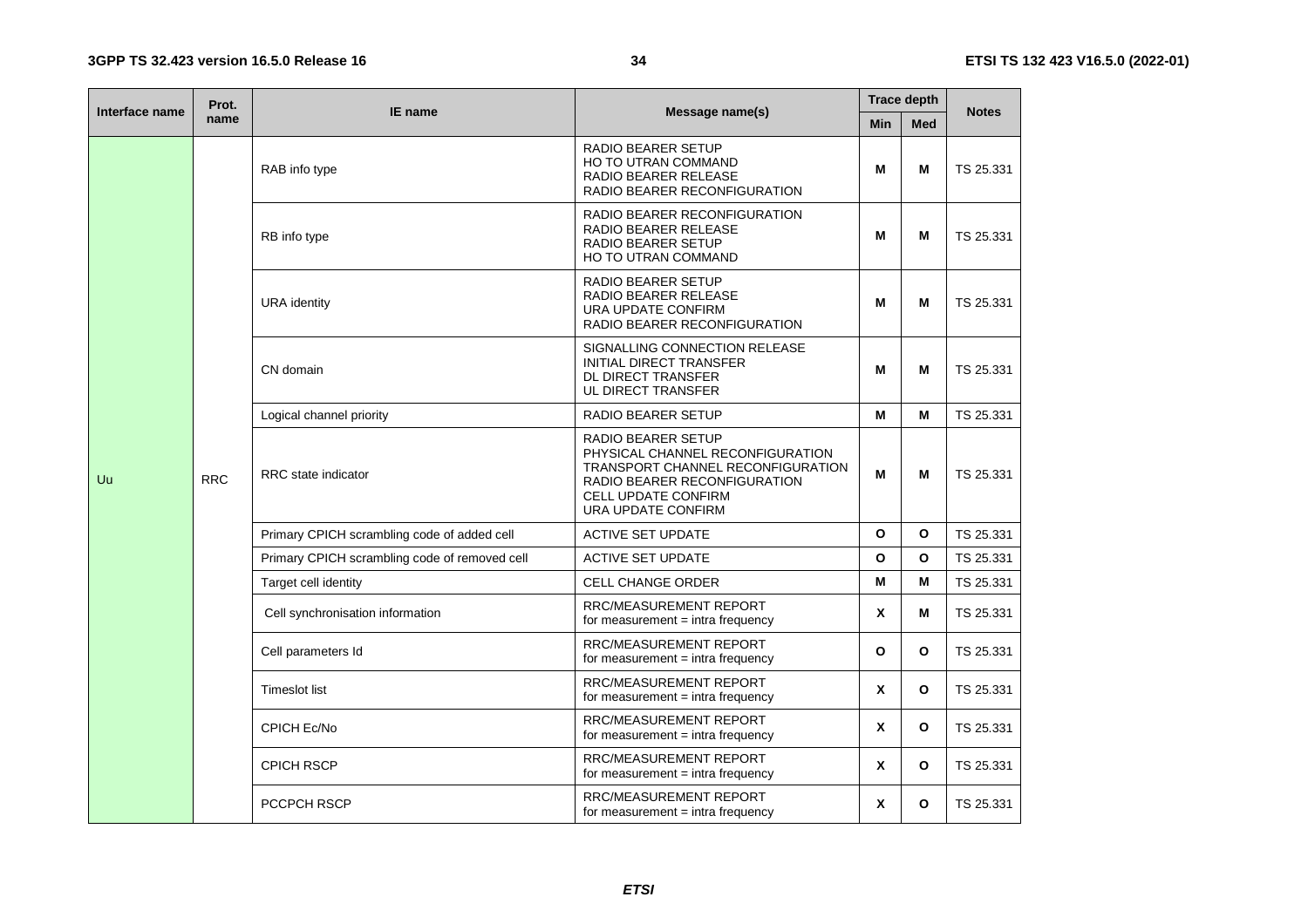| Pathloss                                       | <b>RRC/MEASUREMENT REPORT</b><br>for measurement $=$ intra frequency | X                         | M            | TS 25.331 |
|------------------------------------------------|----------------------------------------------------------------------|---------------------------|--------------|-----------|
| UARFCN uplink (Nu)                             | <b>RRC/MEASUREMENT REPORT</b><br>for measurement = inter frequency   | X                         | $\mathbf{o}$ | TS 25.331 |
| UARFCN downlink (Nd)                           | <b>RRC/MEASUREMENT REPORT</b><br>for measurement = inter frequency   | X                         | $\mathbf{o}$ | TS 25.331 |
| <b>UARFCN (Nt)</b>                             | <b>RRC/MEASUREMENT REPORT</b><br>for measurement $=$ inter frequency | X                         | $\mathbf{o}$ | TS 25.331 |
| Cell synchronisation information               | <b>RRC/MEASUREMENT REPORT</b><br>for measurement $=$ inter frequency | X                         | м            | TS 25.331 |
| <b>CPICH Ec/No</b>                             | <b>RRC/MEASUREMENT REPORT</b><br>for measurement = inter frequency   | X                         | $\mathbf{o}$ | TS 25.331 |
| <b>CPICH RSCP</b>                              | <b>RRC/MEASUREMENT REPORT</b><br>for measurement = inter frequency   | X                         | $\mathbf{o}$ | TS 25.331 |
| <b>PCCPCH RSCP</b>                             | <b>RRC/MEASUREMENT REPORT</b><br>for measurement = inter frequency   | X                         | $\mathbf{o}$ | TS 25.331 |
| Pathloss                                       | <b>RRC/MEASUREMENT REPORT</b><br>for measurement = inter frequency   | X                         | м            | TS 25.331 |
| Cell parameters Id                             | <b>RRC/MEASUREMENT REPORT</b><br>for measurement = inter frequency   | $\Omega$                  | $\mathbf{o}$ | TS 25.331 |
| <b>Timeslot list</b>                           | <b>RRC/MEASUREMENT REPORT</b><br>for measurement = inter frequency   | $\boldsymbol{x}$          | $\mathbf{o}$ | TS 25.331 |
| <b>BCCH ARFCN</b>                              | RRC/MEASUREMENT REPORT<br>for measurement $=$ inter RAT              | X                         | M            | TS 25.331 |
| <b>GSM Carrier RSSI</b>                        | <b>RRC/MEASUREMENT REPORT</b><br>for measurement $=$ inter RAT       | $\boldsymbol{\mathsf{x}}$ | М            | TS 25.331 |
| RLC buffer Payload                             | <b>RRC/MEASUREMENT REPORT</b><br>for measurement = traffic volume    | $\boldsymbol{x}$          | м            | TS 25.331 |
| Average RLC buffer payload                     | <b>RRC/MEASUREMENT REPORT</b><br>for measurement = traffic volume    | X                         | м            | TS 25.331 |
| Variance of RLC buffer payload                 | <b>RRC/MEASUREMENT REPORT</b><br>for measurement = traffic volume    | X                         | M            | TS 25.331 |
| Logged Connection Establishment Failure Report | <b>UE INFORMATION RESPONSE</b>                                       | X                         | M            | TS 25.331 |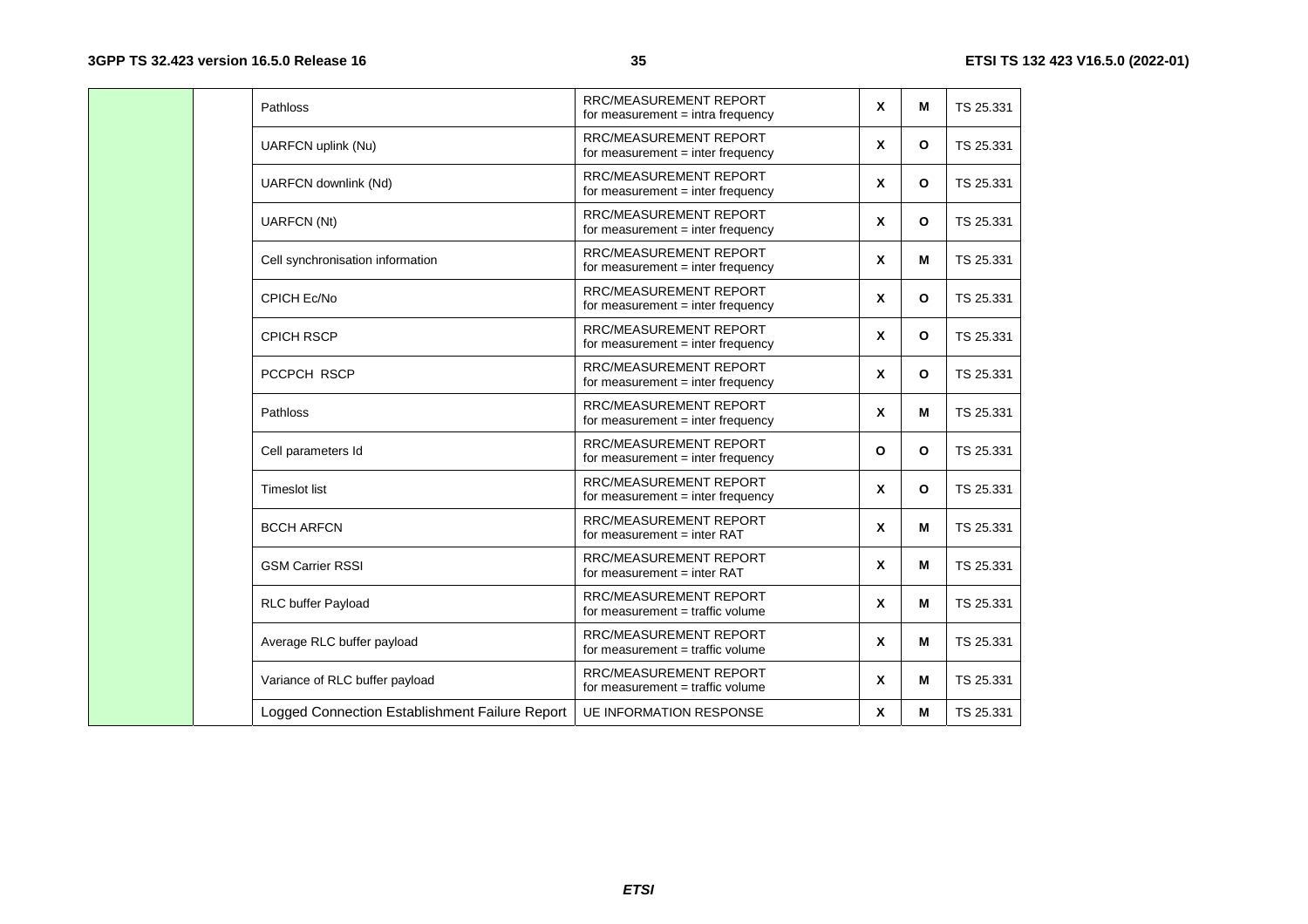|             | <b>RL</b> identity                                                                        | RADIO LINK SETUP REQUEST<br>RADIO LINK RECONFIGURATION PREPARE<br>RADIO LINK RECONFIGURATION REQUEST<br>RADIO LINK RECONFIGURATION READY<br><b>RADIO LINK RECONFIGURATION FAILURE</b><br>RADIO LINK RECONFIGURATION RESPONSE<br>RADIO LINK ADDITION REQUEST<br>RADIO LINK RECONFIGURATION REQUEST<br>RADIO LINK SETUP RESPONSE<br>RADIO LINK SETUP FAILURE<br>RADIO LINK ADDITION RESPONSE<br>RADIO LINK ADDITION FAILURE<br>RADIO LINK DELETION REQUEST | м | М            | TS 25.433 |
|-------------|-------------------------------------------------------------------------------------------|----------------------------------------------------------------------------------------------------------------------------------------------------------------------------------------------------------------------------------------------------------------------------------------------------------------------------------------------------------------------------------------------------------------------------------------------------------|---|--------------|-----------|
|             | RL info type                                                                              | RADIO LINK SETUP FAILURE<br>RADIO LINK ADDITION FAILURE<br>RADIO LINK RECONFIGURATION FAILURE                                                                                                                                                                                                                                                                                                                                                            | м | М            | TS 25.433 |
|             | $C-ID$                                                                                    | RADIO LINK SETUP REQUEST<br>RADIO LINK ADDITION REQUEST                                                                                                                                                                                                                                                                                                                                                                                                  | М | М            | TS 25.433 |
|             | UL Scrambling Code                                                                        | RADIO LINK SETUP REQUEST<br>RADIO LINK RECONFIGURATION PREPARE                                                                                                                                                                                                                                                                                                                                                                                           | O | $\mathbf{o}$ | TS 25.433 |
|             | RADIO LINK SETUP REQUEST<br>UL Timeslot information<br>RADIO LINK RECONFIGURATION PREPARE |                                                                                                                                                                                                                                                                                                                                                                                                                                                          | O | O            | TS 25.433 |
| <b>NBAP</b> | UL SIR target                                                                             | RADIO LINK SETUP REQUEST<br>RADIO LINK RECONFIGURATION PREPARE                                                                                                                                                                                                                                                                                                                                                                                           | Μ | м            | TS 25.433 |
|             | Minimum UL channelization length                                                          | RADIO LINK SETUP REQUEST<br>RADIO LINK RECONFIGURATION PREPARE                                                                                                                                                                                                                                                                                                                                                                                           | O | O            | TS 25.433 |
|             | Initial DL transmission Power                                                             | RADIO LINK SETUP REQUEST<br><b>RADIO LINK ADDITION REQUEST</b>                                                                                                                                                                                                                                                                                                                                                                                           | м | м            | TS 25.433 |
|             | Maximum DL transmission Power                                                             | RADIO LINK SETUP REQUEST<br>RADIO LINK RECONFIGURATION PREPARE<br><b>RADIO LINK ADDITION REQUEST</b><br>RADIO LINK RECONFIGURATION REQUEST                                                                                                                                                                                                                                                                                                               | м | М            | TS 25.433 |
|             | Minimum DL transmission Power                                                             | RADIO LINK SETUP REQUEST<br>RADIO LINK ADDITION REQUEST<br>RADIO LINK RECONFIGURATION PREPARE<br>RADIO LINK RECONFIGURATION REQUEST                                                                                                                                                                                                                                                                                                                      | м | М            | TS 25.433 |
|             | DL scrambling code                                                                        | RADIO LINK SETUP REQUEST<br>RADIO LINK ADDITION REQUEST<br>RADIO LINK RECONFIGURATION PREPARE<br>RADIO LINK RECONFIGURATION REQUEST                                                                                                                                                                                                                                                                                                                      | O | $\mathbf{o}$ | TS 25.433 |
|             | DL Code information                                                                       | RADIO LINK SETUP REQUEST<br>RADIO LINK ADDITION REQUEST<br>RADIO LINK RECONFIGURATION PREPARE<br>RADIO LINK RECONFIGURATION REQUEST                                                                                                                                                                                                                                                                                                                      | O | $\mathbf{o}$ | TS 25.433 |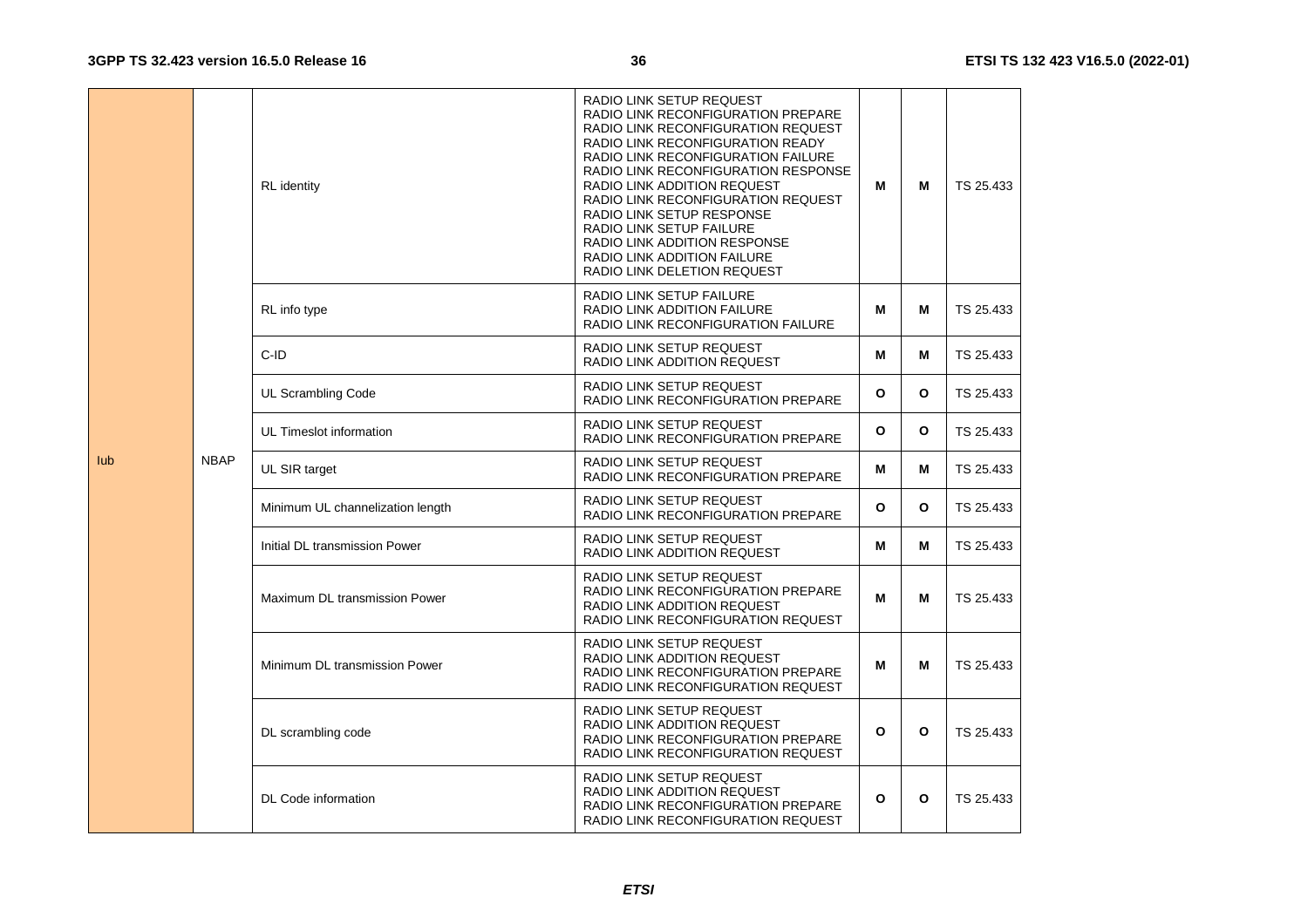|     |              | <b>DL Timeslot information</b>  | RADIO LINK SETUP REQUEST<br>RADIO LINK RECONFIGURATION PREPARE<br>RADIO LINK RECONFIGURATION REQUEST                                                                                                                                                                                                                                                                                                                                                     | $\Omega$     | O | TS25.433  |
|-----|--------------|---------------------------------|----------------------------------------------------------------------------------------------------------------------------------------------------------------------------------------------------------------------------------------------------------------------------------------------------------------------------------------------------------------------------------------------------------------------------------------------------------|--------------|---|-----------|
|     |              | Puncture limit                  | RADIO LINK SETUP REQUEST<br>RADIO LINK RECONFIGURATION PREPARE                                                                                                                                                                                                                                                                                                                                                                                           | м            | м | TS 25.433 |
|     |              | UL Time Slot ISCP Info          | RADIO LINK SETUP RESPONSE<br>RADIO LINK ADDITION RESPONSE                                                                                                                                                                                                                                                                                                                                                                                                | $\mathbf{o}$ | O | TS 25.433 |
|     |              | Received total wide band power  | RADIO LINK SETUP RESPONSE<br>RADIO LINK SETUP FAILURE<br>RADIO LINK ADDITION RESPONSE<br>RADIO LINK ADDITION FAILURE                                                                                                                                                                                                                                                                                                                                     | $\Omega$     | O | TS 25.433 |
|     |              | <b>RAB</b> identity             | All messages where it is present                                                                                                                                                                                                                                                                                                                                                                                                                         | м            | м | TS 25.413 |
|     |              | RAB info type                   | RAB ASSIGNMENT REQUEST<br><b>RELOCATION REQUEST</b><br><b>RAB MODIFY REQUEST</b><br>RAB ASSIGNMENT RESPONSE                                                                                                                                                                                                                                                                                                                                              | M            | М | TS 25.413 |
|     |              | RAB parameters                  | RAB ASSIGNMENT REQUEST<br><b>RELOCATION REQUEST</b>                                                                                                                                                                                                                                                                                                                                                                                                      | м            | м | TS 25.413 |
|     | <b>RANAP</b> | Assigned RAB parameters values  | <b>RAB ASSIGNMENT RESPONSE</b>                                                                                                                                                                                                                                                                                                                                                                                                                           | м            | м | TS 25.413 |
|     |              | Requested RAB parameters values | RAB MODIFY REQUEST                                                                                                                                                                                                                                                                                                                                                                                                                                       | M            | м | TS 25.413 |
|     |              | Source ID                       | <b>RELOCATION REQUIRED</b>                                                                                                                                                                                                                                                                                                                                                                                                                               | м            | м | TS 25.413 |
|     |              | Target ID                       | RELOCATION REQUIRED                                                                                                                                                                                                                                                                                                                                                                                                                                      | М            | м | TS 25.413 |
|     |              | LAI                             | <b>DIRECT TRANSFER</b>                                                                                                                                                                                                                                                                                                                                                                                                                                   | м            | м | TS 25.413 |
|     |              | <b>RAC</b>                      | <b>DIRECT TRANSFER</b>                                                                                                                                                                                                                                                                                                                                                                                                                                   | м            | м | TS 25.413 |
|     |              | SAI                             | <b>DIRECT TRANSFER</b>                                                                                                                                                                                                                                                                                                                                                                                                                                   | м            | м | TS 25.413 |
| lur | <b>RNSAP</b> | RL id identity                  | RADIO LINK SETUP REQUEST<br>RADIO LINK RECONFIGURATION PREPARE<br>RADIO LINK RECONFIGURATION REQUEST<br>RADIO LINK RECONFIGURATION READY<br>RADIO LINK RECONFIGURATION FAILURE<br>RADIO LINK RECONFIGURATION RESPONSE<br>RADIO LINK ADDITION REQUEST<br>RADIO LINK RECONFIGURATION REQUEST<br>RADIO LINK SETUP RESPONSE<br>RADIO LINK SETUP FAILURE<br>RADIO LINK ADDITION RESPONSE<br><b>RADIO LINK ADDITION FAILURE</b><br>RADIO LINK DELETION REQUEST | м            | м | TS 25.423 |
|     |              | C-ID                            | RADIO LINK SETUP REQUEST<br>RADIO LINK ADDITION REQUEST                                                                                                                                                                                                                                                                                                                                                                                                  | м            | м | TS 25.423 |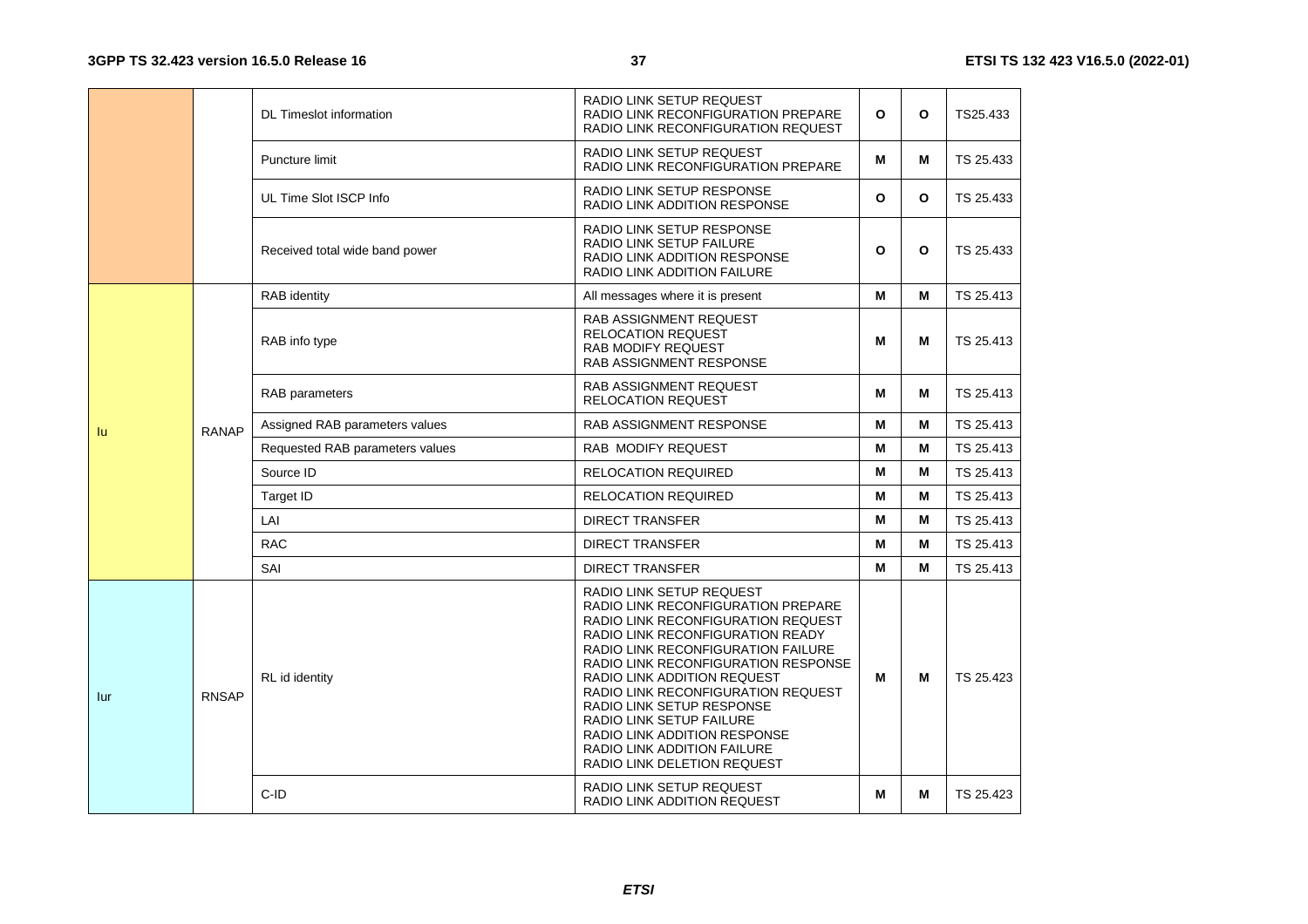| RL info type                     | RADIO LINK SETUP FAILURE<br>RADIO LINK ADDITION FAILURE<br><b>RADIO LINK SETUP FAILURE</b><br>RADIO LINK RECONFIGURATION FAILURE           | M | М            | TS 25.423 |
|----------------------------------|--------------------------------------------------------------------------------------------------------------------------------------------|---|--------------|-----------|
| UL Scrambling Code               | RADIO LINK SETUP REQUEST<br>RADIO LINK RECONFIGURATION PREPARE                                                                             | O | $\mathbf{o}$ | TS 25.423 |
| UL Timeslot information          | RADIO LINK SETUP REQUEST<br>RADIO LINK RECONFIGURATION PREPARE                                                                             | O | $\mathbf{o}$ | TS25.423  |
| UL SIR target                    | RADIO LINK SETUP REQUEST<br>RADIO LINK RECONFIGURATION PREPARE                                                                             | м | М            | TS 25.423 |
| Minimum UL channelization length | RADIO LINK SETUP REQUEST<br>RADIO LINK RECONFIGURATION PREPARE                                                                             | O | $\mathbf{o}$ | TS 25.423 |
| Initial DL transmission Power    | RADIO LINK SETUP REQUEST<br>RADIO LINK ADDITION REQUEST                                                                                    | м | м            | TS 25.423 |
| Maximum DL transmission Power    | RADIO LINK SETUP REQUEST<br>RADIO LINK RECONFIGURATION PREPARE<br>RADIO LINK ADDITION REQUEST<br>RADIO LINK RECONFIGURATION REQUEST        | М | М            | TS 25.423 |
| Minimum DL transmission Power    | RADIO LINK SETUP REQUEST<br>RADIO LINK ADDITION REQUEST<br>RADIO LINK RECONFIGURATION PREPARE<br>RADIO LINK RECONFIGURATION REQUEST        | м | М            | TS 25.423 |
| DL scrambling code               | RADIO LINK SETUP REQUEST<br>RADIO LINK ADDITION REQUEST<br>RADIO LINK RECONFIGURATION PREPARE<br><b>RADIO LINK RECONFIGURATION REQUEST</b> | O | O            | TS 25.423 |
| DL channelization code           | RADIO LINK SETUP REQUEST<br>RADIO LINK ADDITION REQUEST<br>RADIO LINK RECONFIGURATION PREPARE<br>RADIO LINK RECONFIGURATION REQUEST        | O | O            | TS 25.423 |
| <b>DL Timeslot information</b>   | RADIO LINK SETUP REQUEST<br>RADIO LINK RECONFIGURATION PREPARE<br>RADIO LINK RECONFIGURATION REQUEST                                       | O | $\mathbf{o}$ | TS 25.423 |
| Puncture limit                   | RADIO LINK SETUP REQUEST<br>RADIO LINK RECONFIGURATION PREPARE                                                                             | м | М            | TS 25.423 |
| UL Time Slot ISCP Info           | <b>RADIO LINK SETUP RESPONSE</b><br><b>RADIO LINK ADDITION RESPONSE</b>                                                                    | O | $\mathbf{o}$ | TS 25.423 |
| Received total wide band power   | RADIO LINK SETUP RESPONSE<br>RADIO LINK SETUP FAILURE<br>RADIO LINK ADDITION RESPONSE<br>RADIO LINK ADDITION FAILURE                       | O | $\mathbf{o}$ | TS 25.423 |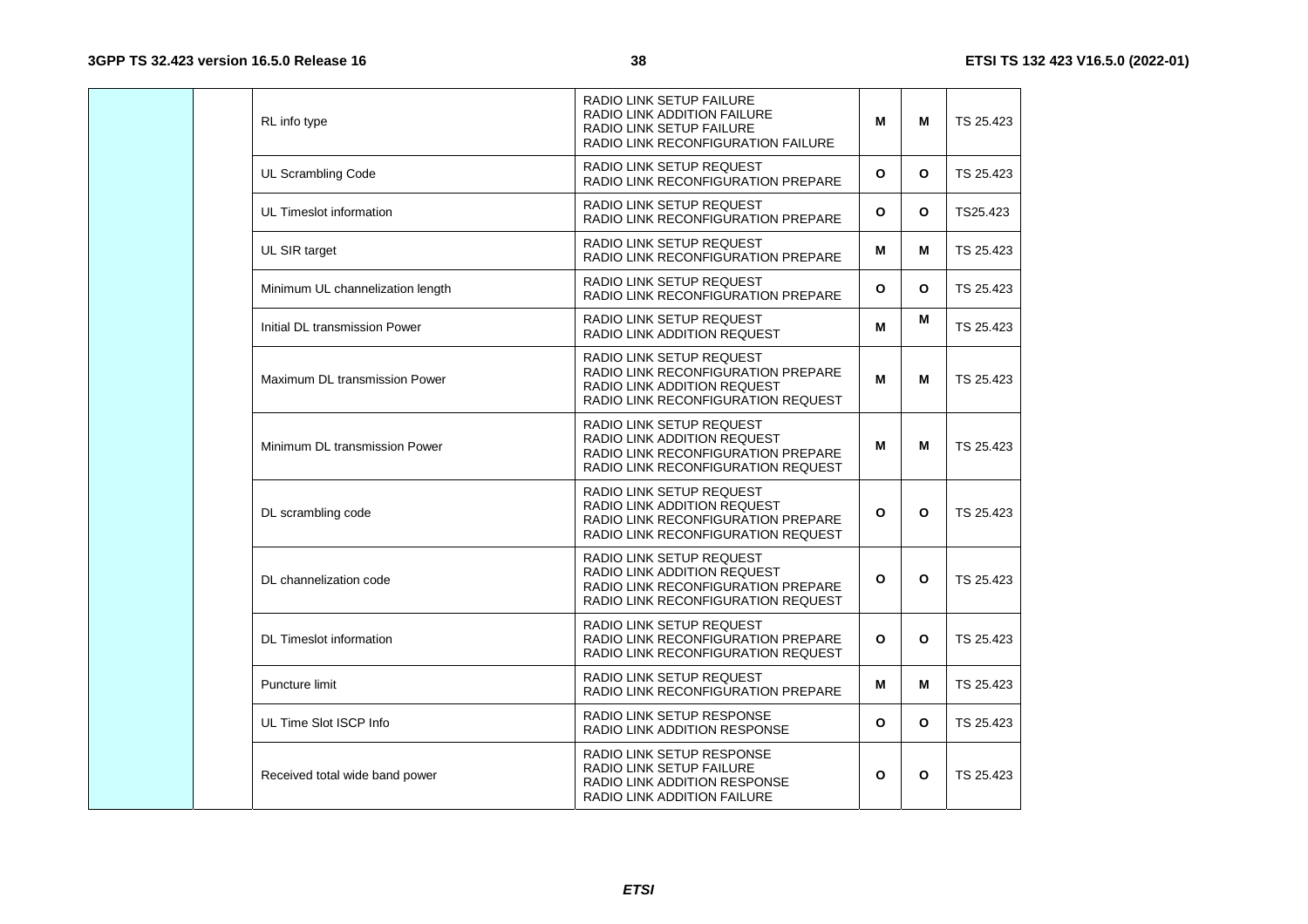#### **Constraints:**

The following optional IE names shall be supported for corresponding modes as described below:

**For FDD mode:** 

- Primary CPICH scrambling code of added cell
- •Primary CPICH scrambling code of removed cell
- •CPICH Ec/No
- •CPICH RSCP
- UL Scrambling Code
- •Minimum UL channelization length
- UARFCN downlink (Nd)
- UARFCN uplink (Nu)
- •DL Scrambling Code
- •DL Code information
- •DL channelization code
- •Received total wide band power

#### **For TDD mode :**

- PCCPCH RSCP
- •Cell parameters Id
- UARFCN (Nt)
- •Timeslot list
- •UL Timeslot information
- •DL Timeslot information
- UL Time Slot ISCP Info

## 4.7 Void

## 4.8 Void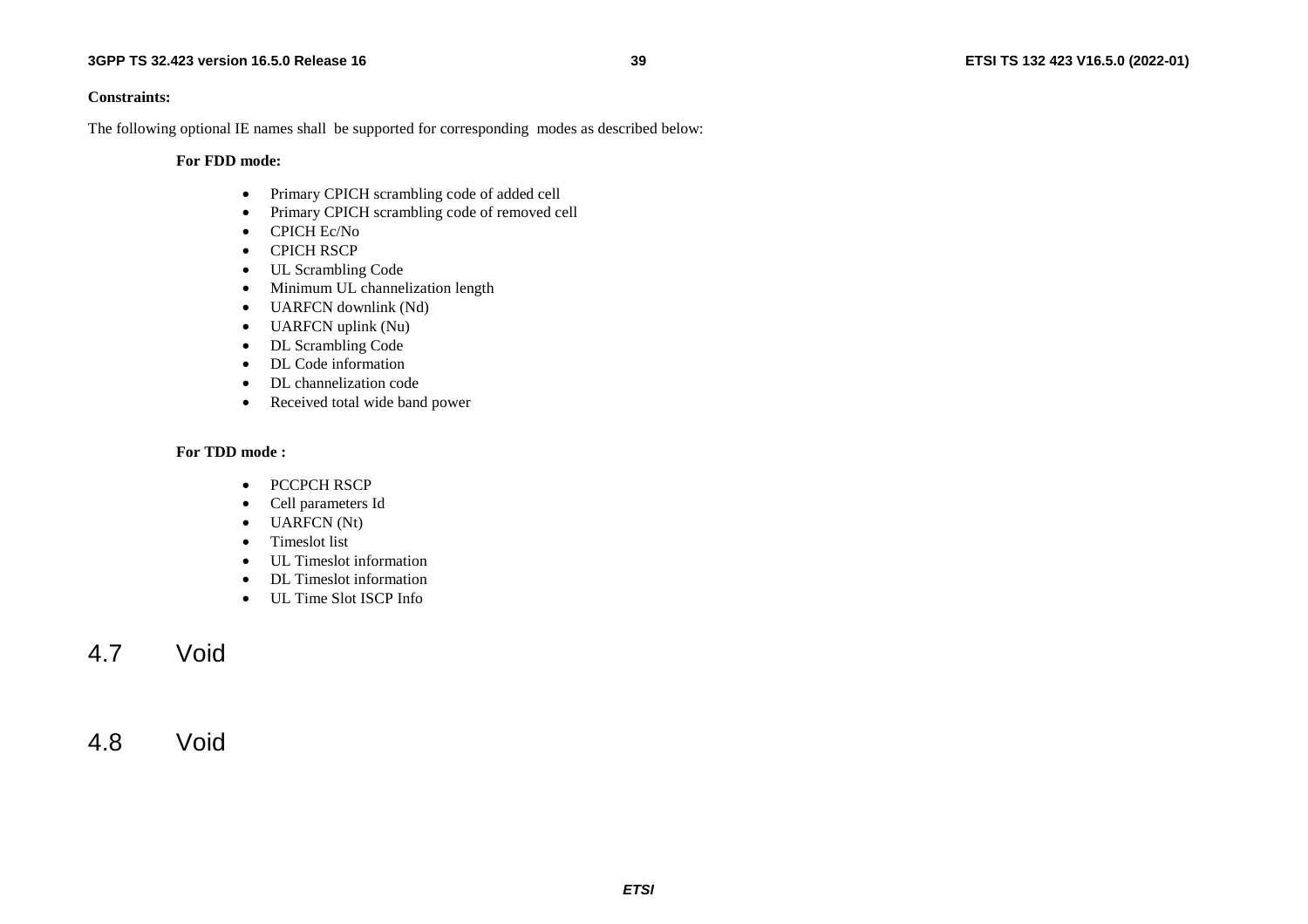# 4.9 HSS Trace Record Content

The following table contains the Trace record description for the minimum and medium trace depth for MAP and Diameter protocol for the C, D, Gr, Gc,Cx, Sh, S6a, N70, N71 and NU1 interfaces in the HSS.

The trace record is the same for management based activation and for signalling based activation.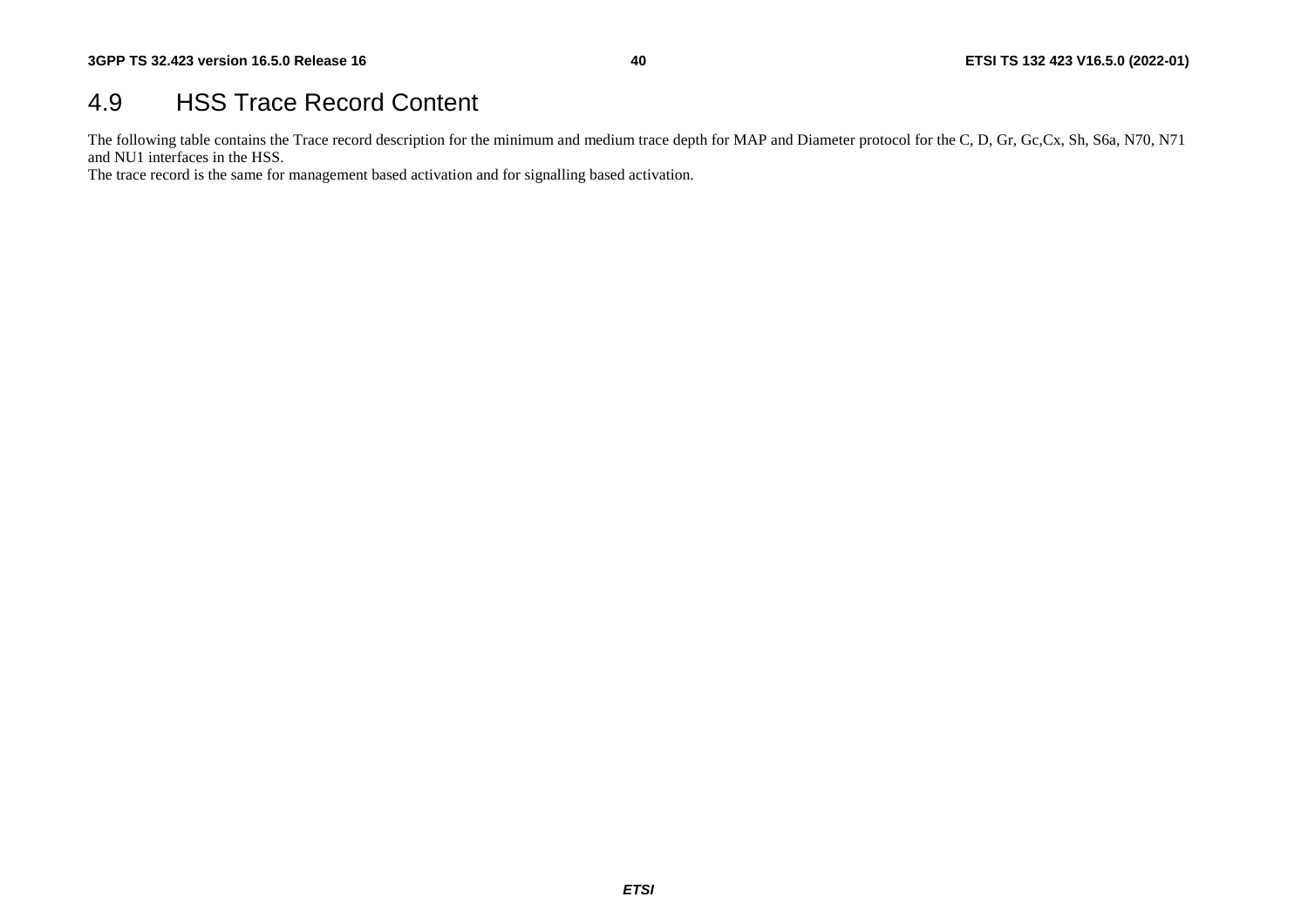| Interface name | Prot.      | <b>IE</b> name                      | Message name(s)                                                                                                                                                       | <b>Trace depth</b>      | <b>Notes</b>            |                        |
|----------------|------------|-------------------------------------|-----------------------------------------------------------------------------------------------------------------------------------------------------------------------|-------------------------|-------------------------|------------------------|
|                | name       |                                     |                                                                                                                                                                       | <b>Min</b>              | <b>Med</b>              |                        |
|                |            | <b>IMSI</b>                         | MAP_UPDATE_LOCATION<br>MAP_CANCEL_LOCATION<br>MAP_PURGE_MS<br>MAP-INSERT-SUBSCRIBER-DATA<br>MAP_RESTORE_DATA<br>MAP-SEND-IMSI<br>MAP-READY-FOR-SM                     | M                       | М                       | TS 29.002              |
|                |            | <b>MSC Address</b>                  | MAP_UPDATE_LOCATION                                                                                                                                                   | $\overline{M}$          | M                       | TS 29.002              |
|                |            | VLR number                          | MAP_UPDATE_LOCATION<br>MAP_PURGE_MS                                                                                                                                   | M                       | M                       | TS 29.002              |
|                |            | User error                          | Every message where it appears                                                                                                                                        | M                       | $\overline{\mathsf{M}}$ | TS 29.002              |
|                |            | Provider error                      | Every message where it appears                                                                                                                                        | M                       | $\overline{\mathsf{M}}$ | TS 29.002              |
|                |            | <b>SGSN</b> number                  | MAP_PURGE_MS                                                                                                                                                          | M                       | M                       | TS 29.002              |
|                |            | <b>MSISDN</b>                       | MAP-INSERT-SUBSCRIBER-DATA<br>MAP-SEND-IMSI                                                                                                                           | M                       | м                       | TS 29.002              |
| D              | <b>MAP</b> | <b>MS Not Reachable Flag</b>        | MAP_RESTORE_DATA                                                                                                                                                      | $\overline{\mathsf{M}}$ | M                       | TS 29.002              |
|                |            | SS-Code                             | MAP_REGISTER_SS<br>MAP_ERASE_SS<br>MAP_ACTIVATE_SS<br>MAP_DEACTIVATE_SS<br>MAP_INTERROGATE_SS<br>MAP_REGISTER_PASSWORD<br>MAP_REGISTER_CC_ENTRY<br>MAP_ERASE_CC_ENTRY | M                       | М                       | TS 29.002              |
|                |            | Forwarded-to number with subaddress | MAP_REGISTER_SS                                                                                                                                                       | $\overline{M}$          | $\overline{M}$          | TS 29.002              |
|                |            | Alert Reason                        | MAP-READY-FOR-SM                                                                                                                                                      | $\overline{M}$          | M                       | TS 29.002              |
|                |            | <b>Basic service</b>                | MAP REGISTER SS<br>MAP_ERASE_SS<br>MAP_ACTIVATE_SS<br>MAP_DEACTIVATE_SS<br>MAP_INTERROGATE_SS                                                                         | M                       | м                       | TS 29.002              |
|                |            | <b>Service Centre Address</b>       | MAP-SEND-ROUTING-INFO-FOR-SM                                                                                                                                          | $\overline{M}$          | M                       | TS 29.002              |
|                |            | Network Node Number                 | MAP-SEND-ROUTING-INFO-FOR-SM                                                                                                                                          | M                       | M                       | TS 29.002              |
|                |            | <b>GPRS Node Indicator</b>          | MAP-SEND-ROUTING-INFO-FOR-SM                                                                                                                                          | $\overline{M}$          | $\overline{\mathsf{M}}$ | TS 29.002              |
|                |            | User error                          | Every message where it appears                                                                                                                                        | $\overline{M}$          | $\overline{\mathsf{M}}$ | TS 29.002              |
|                |            | Provider error                      | Every message where it appears                                                                                                                                        | $\overline{\mathsf{M}}$ | $\overline{\mathsf{M}}$ | TS 29.002              |
| $\mathsf{C}$   | <b>MAP</b> | <b>MSISDN</b>                       | MAP-SEND-ROUTING-INFO-FOR-SM<br>Send Routeing Info ack                                                                                                                | M                       | M                       | TS 29.002              |
|                |            | Number of forwarding                | Send Routeing Info                                                                                                                                                    | M                       | M                       | TS 29.002<br>TS 23.018 |
|                |            | <b>IMSI</b>                         | Send Routeing Info ack                                                                                                                                                | М                       | M                       | TS 29.002<br>TS 23.018 |
|                |            | Roaming number                      | Send Routeing Info ack                                                                                                                                                | М                       | M                       | TS 29.002<br>TS 23.018 |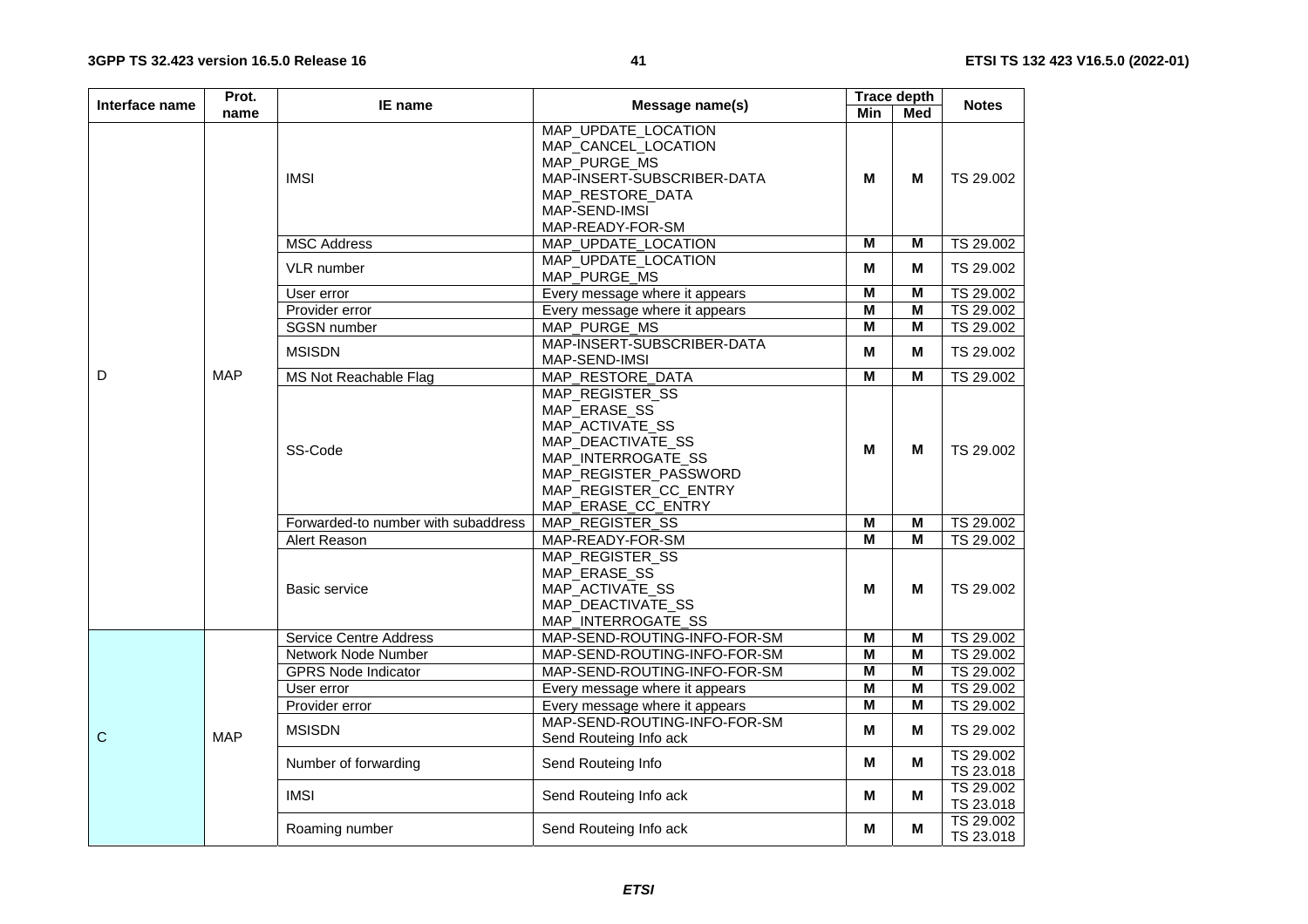|    |            | Forwarded-to number                                      | Send Routeing Info ack                                                                                            |                         | M                       | TS 29.002<br>TS 23.018 |
|----|------------|----------------------------------------------------------|-------------------------------------------------------------------------------------------------------------------|-------------------------|-------------------------|------------------------|
|    |            | Forwarding reason                                        | Send Routeing Info ack                                                                                            | M                       | M                       | TS 29.002<br>TS 23.018 |
|    |            | <b>Additional Number</b>                                 | MAP-SEND-ROUTING-INFO-FOR-SM                                                                                      | $\overline{\mathsf{M}}$ | $\overline{\mathsf{M}}$ | TS 29.002              |
|    |            | <b>SGSN</b> address                                      | MAP_UPDATE_GPRS_LOCATION                                                                                          | $\overline{\mathsf{M}}$ | $\overline{\mathsf{M}}$ | TS 29.002              |
| Gr | <b>MAP</b> | <b>IMSI</b>                                              | MAP_CANCEL_LOCATION<br>MAP_PURGE_MS<br>MAP_UPDATE_GPRS_LOCATION<br>MAP-INSERT-SUBSCRIBER-DATA<br>MAP-READY-FOR-SM | M                       | М                       | TS 29.002              |
|    |            | <b>SGSN</b> number                                       | MAP_UPDATE_GPRS_LOCATION<br>MAP_PURGE_MS                                                                          | м                       | М                       | TS 29.002              |
|    |            | Alert Reason                                             | MAP-READY-FOR-SM                                                                                                  | $\overline{\mathsf{M}}$ | M                       | TS 29.002              |
|    |            | User error                                               | Every message where it appears                                                                                    | M                       | M                       | TS 29.002              |
|    |            | Provider error                                           | Every message where it appears                                                                                    | M                       | M                       | TS 29.002              |
|    |            | <b>IMSI</b>                                              | MAP_SEND_ROUTING_INFO_FOR_GPRS<br>MAP_FAILURE_REPORT<br>MAP_NOTE_MS_PRESENT_FOR_GPRS                              | м                       | м                       | TS 29.002              |
|    |            | <b>SGSN</b> address                                      | MAP SEND ROUTING INFO FOR GPRS<br>MAP_NOTE_MS_PRESENT_FOR_GPRS                                                    | М                       | М                       | TS 29.002              |
| Gc | <b>MAP</b> | <b>GGSN</b> address                                      | MAP_SEND_ROUTING_INFO_FOR_GPRS<br>MAP_FAILURE_REPORT<br>MAP_NOTE_MS_PRESENT_FOR_GPRS                              | м                       | М                       | TS 29.002              |
|    |            | Mobile Not Reachable Reason                              | MAP SEND ROUTING INFO FOR GPRS                                                                                    | M                       | M                       | TS 29.002              |
|    |            | User error                                               | Every message where it appears                                                                                    | M                       | M                       | TS 29.002              |
|    |            | Provider error                                           | Every message where it appears                                                                                    | $\overline{\mathsf{M}}$ | $\overline{\mathsf{M}}$ | TS 29.002              |
|    |            | <b>Public User Identity</b>                              | USER-AUTHORIZATION-REQUEST<br>MULTIMEDIA-AUTH-REQUEST<br><b>LOCATION INFO REQUEST</b>                             | м                       | М                       | TS 29.228              |
|    |            | Private User Identity                                    | USER-AUTHORIZATION-REQUEST<br>MULTIMEDIA-AUTH-REQUEST<br>REGISTRATION-TERMINATION-REQUEST<br>PUSH-PROFILE-REQUEST | м                       | М                       | TS 29.228              |
|    |            | Visited Network Identifier                               | USER-AUTHORIZATION-REQUEST                                                                                        | M                       | M                       | TS 29.228              |
| Cx | Diameter   | S-CSCF Name                                              | SERVER-ASSIGNMENT-REQUEST<br>MULTIMEDIA-AUTH-REQUEST                                                              | M                       | M                       | TS 29.228              |
|    |            | Server Assignment Type                                   | SERVER-ASSIGNMENT-REQUEST                                                                                         | M                       | M                       | TS 29.228              |
|    |            | User Data Already Available<br>SERVER-ASSIGNMENT-REQUEST |                                                                                                                   | м                       | M                       | TS 29.228              |
|    |            | Reason for de-registration                               | REGISTRATION-TERMINATION-REQUEST                                                                                  | м                       | M                       | TS 29.228              |
|    |            | Routing Information                                      | REGISTRATION-TERMINATION-REQUEST<br>PUSH-PROFILE-REQUEST                                                          | М                       | $\overline{M}$          | TS 29.228              |
|    |            | <b>Number Authentication Items</b>                       | MULTIMEDIA-AUTH-REQUEST                                                                                           | M                       | M                       | TS 29.228              |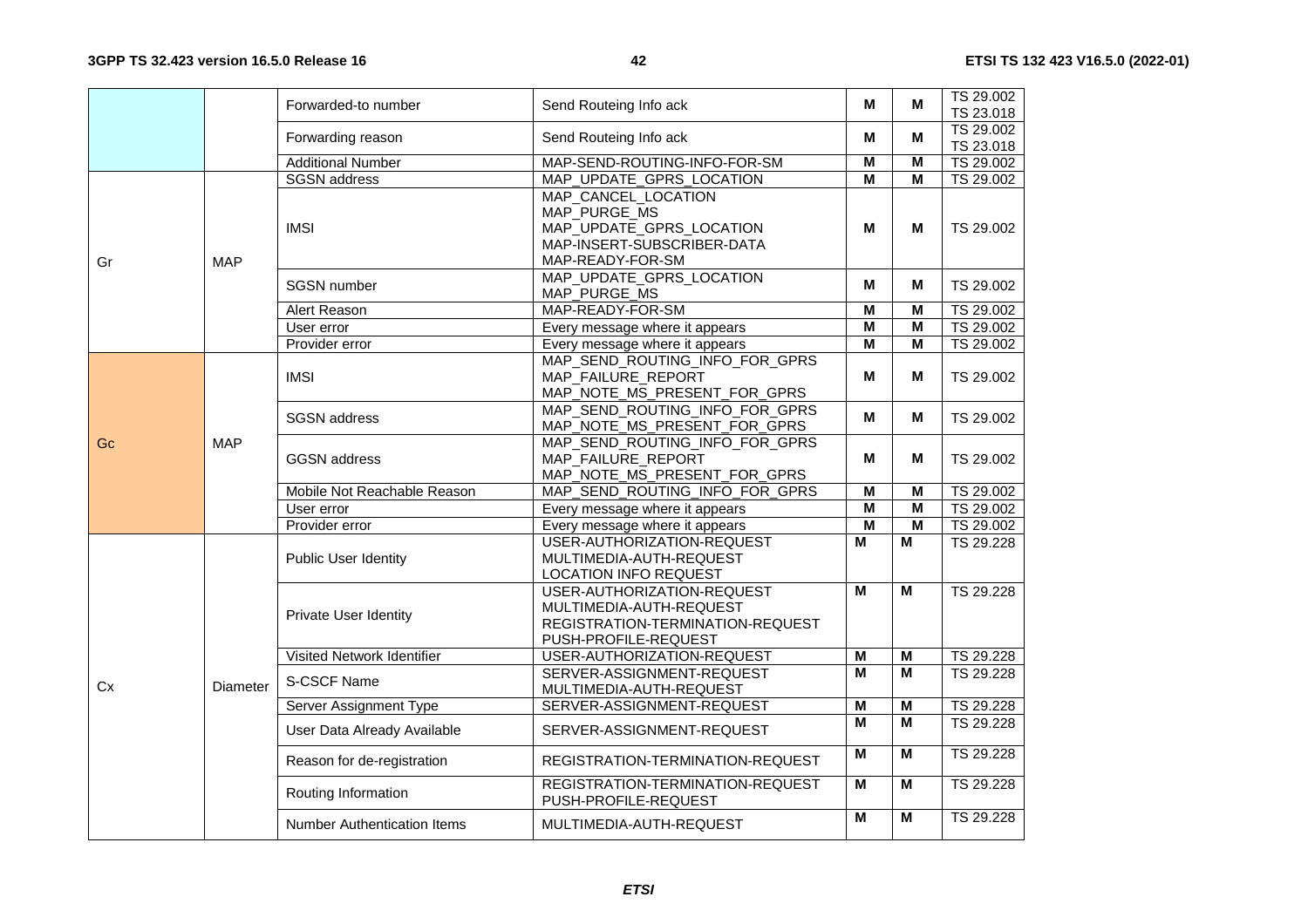#### **3GPP TS 32.423 version 16.5.0 Release 16**

| M<br>М<br>TS 29.228<br><b>Authentication Scheme</b><br>MULTIMEDIA-AUTH-REQUEST<br>M<br>М<br>TS 29.228<br><b>Registration result</b><br>SERVER-ASSIGNMENT-ANSWER<br>M<br>М<br>TS 29.228<br>USER-AUTHORIZATION-ANSWER<br>REGISTRATION-TERMINATION-ANSWER<br>Result<br><b>LOCATION INFO ANSWER</b><br>PUSH-PROFILE-ANSWER<br>MULTIMEDIA-AUTH-ANSWER<br>м<br>М<br>USER-DATA-REQUEST<br>TS 29.328<br>PROFILE-UPDATE-REQUEST<br><b>User Identity</b><br>SUBSCRIBE-NOTIFICATIONS-REQUEST<br>PUSH-NOTIFICATION-REQUEST<br>M<br>TS 29.328<br>USER-DATA-REQUEST<br>М<br>PROFILE-UPDATE-REQUEST<br>Requested data<br>SUBSCRIBE-NOTIFICATIONS-REQUEST<br>м<br>М<br>TS 29.328<br>USER-DATA-REQUEST<br><b>Application Server Identity</b><br>PROFILE-UPDATE-REQUEST<br>Sh<br>Diameter<br>SUBSCRIBE-NOTIFICATIONS-REQUEST<br>M<br>PROFILE-UPDATE-REQUEST<br>М<br>TS 29.328<br>Data<br>PUSH-NOTIFICATION-REQUEST<br>м<br>TS 29.328<br>М<br>Subscription request type<br>SUBSCRIBE-NOTIFICATIONS-REQUEST<br>TS 29.328<br>USER-DATA-ANSWER<br>м<br>М<br>PROFILE-UPDATE-ANSWER<br>Result<br>SUBSCRIBE-NOTIFICATIONS-ANSWER<br>PUSH-NOTIFICATION-ANSWER<br><b>NOTIFY REQUEST</b><br>TS 29.272<br>M<br>M<br>AUTHENTICATION INFORMATION REQUEST<br>DELETE SUBSCRIBER DATA REQUEST<br><b>User Name</b><br><b>INSERT SUBSCRIBER DATA REQUEST</b><br>PURGE UE REQUEST<br>CANCEL LOCATION REQUEST<br>UPDATE LOCATION REQUEST<br>M<br>M<br><b>NOTIFY REQUEST</b><br>TS 29.272<br><b>Terminal Infomration</b><br>UPDATE LOCATION REQUEST<br>S <sub>6</sub> a<br>Diameter<br>M<br>TS 29.272<br><b>NOTIFY ANSWER</b><br>M<br>AUTHENTICATION INFORMATION ANSWER<br>DELETE SUBSCRIBER DATA ANSWER<br>Result<br>INSERT SUBSCRIBER DATA ANSWER<br>PURGE UE ANSWER<br><b>CANCEL LOCATION ANSWER</b><br>UPDATE LOCATION ANSWER<br>$\overline{\mathsf{M}}$<br>M<br>RAT Type<br>UPDATE LOCATION REQUEST<br>TS 29.272<br><b>NOTIFY REQUEST</b><br><b>APN</b> |  |  | <b>Authentication Data</b> | MULTIMEDIA-AUTH-REQUEST | м | м | TS 29.228 |
|-----------------------------------------------------------------------------------------------------------------------------------------------------------------------------------------------------------------------------------------------------------------------------------------------------------------------------------------------------------------------------------------------------------------------------------------------------------------------------------------------------------------------------------------------------------------------------------------------------------------------------------------------------------------------------------------------------------------------------------------------------------------------------------------------------------------------------------------------------------------------------------------------------------------------------------------------------------------------------------------------------------------------------------------------------------------------------------------------------------------------------------------------------------------------------------------------------------------------------------------------------------------------------------------------------------------------------------------------------------------------------------------------------------------------------------------------------------------------------------------------------------------------------------------------------------------------------------------------------------------------------------------------------------------------------------------------------------------------------------------------------------------------------------------------------------------------------------------------------------------------------------------------------------------------|--|--|----------------------------|-------------------------|---|---|-----------|
|                                                                                                                                                                                                                                                                                                                                                                                                                                                                                                                                                                                                                                                                                                                                                                                                                                                                                                                                                                                                                                                                                                                                                                                                                                                                                                                                                                                                                                                                                                                                                                                                                                                                                                                                                                                                                                                                                                                       |  |  |                            |                         |   |   |           |
|                                                                                                                                                                                                                                                                                                                                                                                                                                                                                                                                                                                                                                                                                                                                                                                                                                                                                                                                                                                                                                                                                                                                                                                                                                                                                                                                                                                                                                                                                                                                                                                                                                                                                                                                                                                                                                                                                                                       |  |  |                            |                         |   |   |           |
|                                                                                                                                                                                                                                                                                                                                                                                                                                                                                                                                                                                                                                                                                                                                                                                                                                                                                                                                                                                                                                                                                                                                                                                                                                                                                                                                                                                                                                                                                                                                                                                                                                                                                                                                                                                                                                                                                                                       |  |  |                            |                         |   |   |           |
|                                                                                                                                                                                                                                                                                                                                                                                                                                                                                                                                                                                                                                                                                                                                                                                                                                                                                                                                                                                                                                                                                                                                                                                                                                                                                                                                                                                                                                                                                                                                                                                                                                                                                                                                                                                                                                                                                                                       |  |  |                            |                         |   |   |           |
|                                                                                                                                                                                                                                                                                                                                                                                                                                                                                                                                                                                                                                                                                                                                                                                                                                                                                                                                                                                                                                                                                                                                                                                                                                                                                                                                                                                                                                                                                                                                                                                                                                                                                                                                                                                                                                                                                                                       |  |  |                            |                         |   |   |           |
|                                                                                                                                                                                                                                                                                                                                                                                                                                                                                                                                                                                                                                                                                                                                                                                                                                                                                                                                                                                                                                                                                                                                                                                                                                                                                                                                                                                                                                                                                                                                                                                                                                                                                                                                                                                                                                                                                                                       |  |  |                            |                         |   |   |           |
|                                                                                                                                                                                                                                                                                                                                                                                                                                                                                                                                                                                                                                                                                                                                                                                                                                                                                                                                                                                                                                                                                                                                                                                                                                                                                                                                                                                                                                                                                                                                                                                                                                                                                                                                                                                                                                                                                                                       |  |  |                            |                         |   |   |           |
|                                                                                                                                                                                                                                                                                                                                                                                                                                                                                                                                                                                                                                                                                                                                                                                                                                                                                                                                                                                                                                                                                                                                                                                                                                                                                                                                                                                                                                                                                                                                                                                                                                                                                                                                                                                                                                                                                                                       |  |  |                            |                         |   |   |           |
|                                                                                                                                                                                                                                                                                                                                                                                                                                                                                                                                                                                                                                                                                                                                                                                                                                                                                                                                                                                                                                                                                                                                                                                                                                                                                                                                                                                                                                                                                                                                                                                                                                                                                                                                                                                                                                                                                                                       |  |  |                            |                         |   |   |           |
|                                                                                                                                                                                                                                                                                                                                                                                                                                                                                                                                                                                                                                                                                                                                                                                                                                                                                                                                                                                                                                                                                                                                                                                                                                                                                                                                                                                                                                                                                                                                                                                                                                                                                                                                                                                                                                                                                                                       |  |  |                            |                         |   |   |           |
|                                                                                                                                                                                                                                                                                                                                                                                                                                                                                                                                                                                                                                                                                                                                                                                                                                                                                                                                                                                                                                                                                                                                                                                                                                                                                                                                                                                                                                                                                                                                                                                                                                                                                                                                                                                                                                                                                                                       |  |  |                            |                         |   |   |           |
|                                                                                                                                                                                                                                                                                                                                                                                                                                                                                                                                                                                                                                                                                                                                                                                                                                                                                                                                                                                                                                                                                                                                                                                                                                                                                                                                                                                                                                                                                                                                                                                                                                                                                                                                                                                                                                                                                                                       |  |  |                            |                         |   |   |           |
|                                                                                                                                                                                                                                                                                                                                                                                                                                                                                                                                                                                                                                                                                                                                                                                                                                                                                                                                                                                                                                                                                                                                                                                                                                                                                                                                                                                                                                                                                                                                                                                                                                                                                                                                                                                                                                                                                                                       |  |  |                            |                         |   |   |           |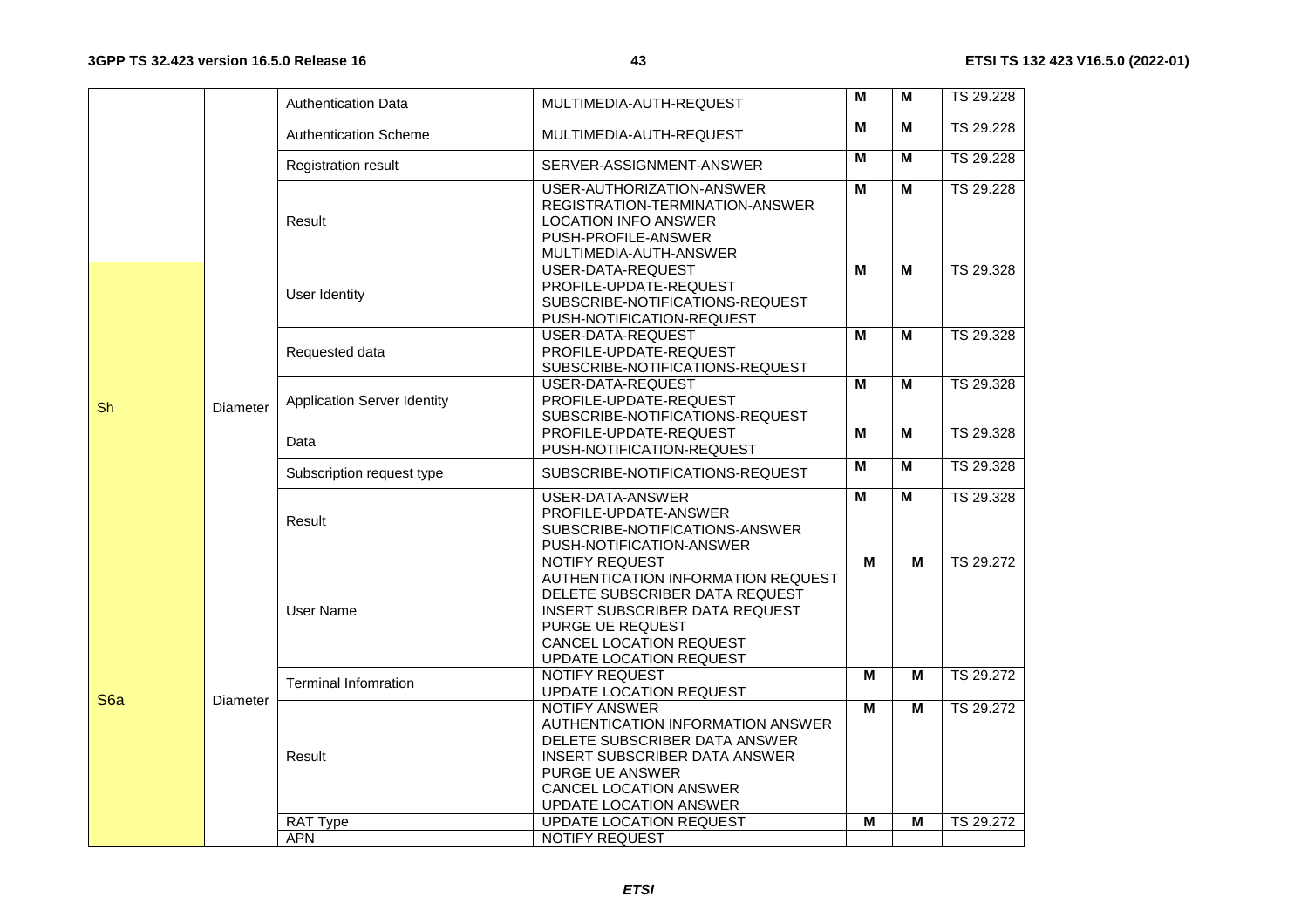|                 |             | Visited PLMN Id                    | AUTHENTICATION INFORMATION REQUEST<br>UPDATE LOCATION REQUEST                                                   | М                       | м                       | TS 29.272 |
|-----------------|-------------|------------------------------------|-----------------------------------------------------------------------------------------------------------------|-------------------------|-------------------------|-----------|
|                 |             | Message Name                       | Nhss_imsUEContextManagement<br>Nhss_imsSubscriberDataManagement<br>Nhss_imsUEAuthentication                     | M                       | м                       | TS 29.562 |
|                 |             | URI of the request                 | Nhss_imsUEContextManagement<br>Nhss_imsSubscriberDataManagement<br>Nhss_imsUEAuthentication                     | M                       | М                       | TS 29.562 |
|                 |             | Status code of the response        | Nhss_imsUEContextManagement<br>Nhss_imsSubscriberDataManagement<br>Nhss_imsUEAuthentication                     | M                       | м                       | TS 29.562 |
| <b>N70</b>      | <b>Nhss</b> | ID of the connected NF             | Nhss_imsUEContextManagement<br>Nhss_imsSubscriberDataManagement<br>Nhss_imsUEAuthentication                     | M                       | M                       | TS 29.562 |
|                 |             | ID of the traced NF                | Nhss_imsUEContextManagement<br>Nhss_imsSubscriberDataManagement<br>Nhss_imsUEAuthentication                     | м                       | м                       | TS 29.562 |
|                 |             | Record extensions                  | Nhss_imsUEContextManagement<br>Nhss_imsSubscriberDataManagement<br>Nhss_imsUEAuthentication                     | $\mathbf{o}$            | O                       | TS 29.562 |
|                 |             | IE extracted from the NU1 messages | Nhss_imsUEContextManagement<br>Nhss_imsSubscriberDataManagement                                                 | $\mathbf{o}$            | $\mathbf{o}$            | TS 29.562 |
|                 |             | Message Name                       | Nhss_imsSubscriberDataManagement                                                                                | M                       | M                       | TS 29.562 |
|                 |             | URI of the request                 | Nhss_imsSubscriberDataManagement                                                                                | M                       | $\overline{\mathsf{M}}$ | TS 29.562 |
|                 |             | Status code of the response        | Nhss_imsSubscriberDataManagement                                                                                | $\overline{M}$          | $\overline{M}$          | TS 29.562 |
| <b>N71</b>      | <b>Nhss</b> | ID of the connected NF             | Nhss_imsSubscriberDataManagement                                                                                | M                       | $\overline{M}$          | TS 29.562 |
|                 |             | ID of the traced NF                | Nhss_imsSubscriberDataManagement                                                                                | M                       | M                       | TS 29.562 |
|                 |             | Record extensions                  | Nhss_imsSubscriberDataManagement                                                                                | $\overline{\mathbf{o}}$ | $\mathbf{o}$            | TS 29.562 |
|                 |             | IE extracted from the NU1 messages | Nhss_imsSubscriberDataManagement                                                                                | $\mathbf{o}$            | $\mathbf{o}$            | TS 29.562 |
|                 |             | Message Name                       | Nhss_UEAuthentication<br>Nhss_SubscriberDataManagement<br>Nhss_UEContextManagement<br>Nhss_EventExposure        | M                       | M                       | TS 29.563 |
| NU <sub>1</sub> | <b>Nhss</b> | URI of the request                 | Nhss UEAuthentication<br>Nhss_SubscriberDataManagement<br>Nhss_UEContextManagement<br>Nhss_EventExposure        | M                       | M                       | TS 29.563 |
|                 |             | Status code of the response        | <b>Nhss UEAuthentication</b><br>Nhss_SubscriberDataManagement<br>Nhss_UEContextManagement<br>Nhss_EventExposure | M                       | M                       | TS 29.563 |
|                 |             | ID of the connected NF             | Nhss_UEAuthentication<br>Nhss_SubscriberDataManagement<br>Nhss_UEContextManagement<br>Nhss_EventExposure        | M                       | M                       | TS 29.563 |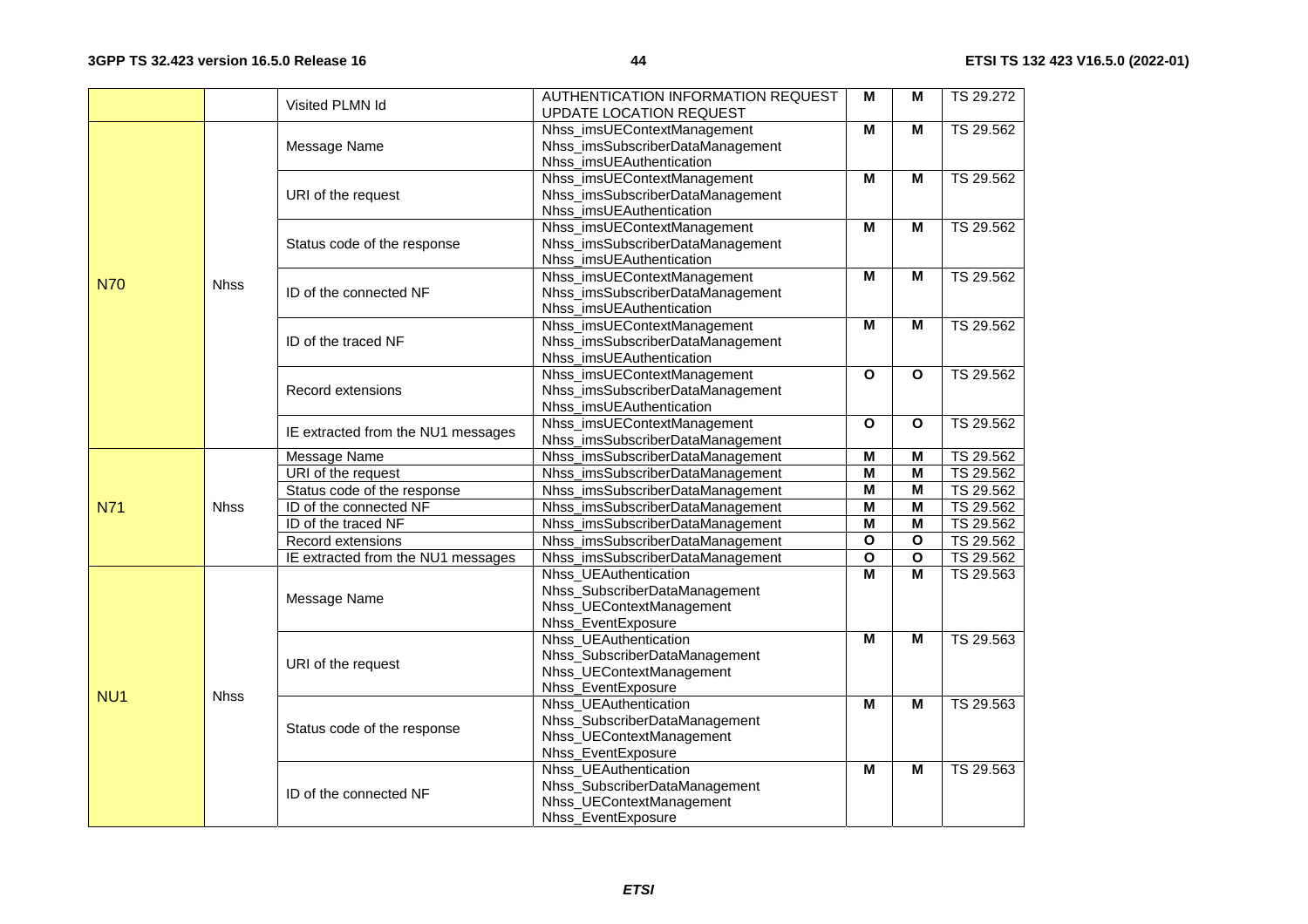|  | ID of the traced NF                | Nhss UEAuthentication<br>Nhss_SubscriberDataManagement<br>Nhss UEContextManagement<br>Nhss EventExposure | M | м | TS 29.563 |
|--|------------------------------------|----------------------------------------------------------------------------------------------------------|---|---|-----------|
|  | Record extensions                  | Nhss_UEAuthentication<br>Nhss_SubscriberDataManagement<br>Nhss_UEContextManagement<br>Nhss EventExposure | O | O | TS 29.563 |
|  | IE extracted from the NU1 messages | Nhss UEAuthentication<br>Nhss_SubscriberDataManagement<br>Nhss_UEContextManagement<br>Nhss EventExposure | O | O | TS 29.563 |

## 4.10 BM-SC Trace Record Content

The following table describes the trace record content for minimum and medium trace depth for BM-SC.

The record content is same for management based activation and for signalling based activation.

For BM-SC, the Minimum level of detail shall be supported.

| <b>Interface</b> | Prot.        | IE name                     | Message name(s)                                                                                                                                                          |            |            |           | <b>Trace depth</b> | <b>Notes</b> |
|------------------|--------------|-----------------------------|--------------------------------------------------------------------------------------------------------------------------------------------------------------------------|------------|------------|-----------|--------------------|--------------|
| name             | name         |                             |                                                                                                                                                                          | <b>Min</b> | <b>Med</b> |           |                    |              |
|                  |              | <b>IMSI</b>                 | MBMS AUTHORIZATION REQUEST (AAR)                                                                                                                                         | M          | м          | TS 29.061 |                    |              |
|                  |              |                             | MBMS AUTHORIZATION RESPONSE (AAA)                                                                                                                                        |            |            |           |                    |              |
|                  |              | RAI                         | <b>MBMS AUTHORIZATION REQUEST (AAR)</b>                                                                                                                                  | M          | M          | TS 29.061 |                    |              |
|                  |              | <b>Access Point Name</b>    | MBMS AUTHORIZATION REQUEST (AAR)                                                                                                                                         | M          | м          | TS 29.061 |                    |              |
|                  |              | <b>MSISDN</b>               | <b>MBMS AUTHORIZATION REQUEST (AAR)</b>                                                                                                                                  | М          | M          | TS 29.061 |                    |              |
|                  |              | IMEI(SV)                    | MBMS AUTHORIZATION REQUEST (AAR)                                                                                                                                         | M          | M          | TS 29.061 |                    |              |
|                  |              | <b>IP Multicast Address</b> | MBMS AUTHORIZATION REQUEST (AAR)                                                                                                                                         | M          | м          | TS 29.061 |                    |              |
|                  |              | TMGI                        | MBMS AUTHORIZATION RESPONSE (AAA)                                                                                                                                        | М          | м          | TS 29.061 |                    |              |
| Gmb              | Diameter Gmb | Result-Code                 | MBMS AUTHORIZATION RESPONSE (AAA)<br>MBMS USER DEACTIVATION RESPONSE (STA)<br>MBMS SESSION START-STOP INDICATION RESPONSE (RAA)<br>MBMS SERVICE TERMINATION ANSWER (ASR) | M          | м          | TS 29.061 |                    |              |
|                  |              | <b>Experimental-Result</b>  | MBMS AUTHORIZATION RESPONSE (AAA)<br>MBMS SESSION START-STOP INDICATION RESPONSE (RAA)                                                                                   | M          | м          | TS 29.061 |                    |              |
|                  |              | Error-Reporting-Host        | MBMS AUTHORIZATION RESPONSE (AAA)<br>MBMS USER DEACTIVATION RESPONSE (STA)<br>MBMS SESSION START-STOP INDICATION RESPONSE (RAA)<br>MBMS SERVICE TERMINATION ANSWER (ASR) | M          | M          | TS 29.061 |                    |              |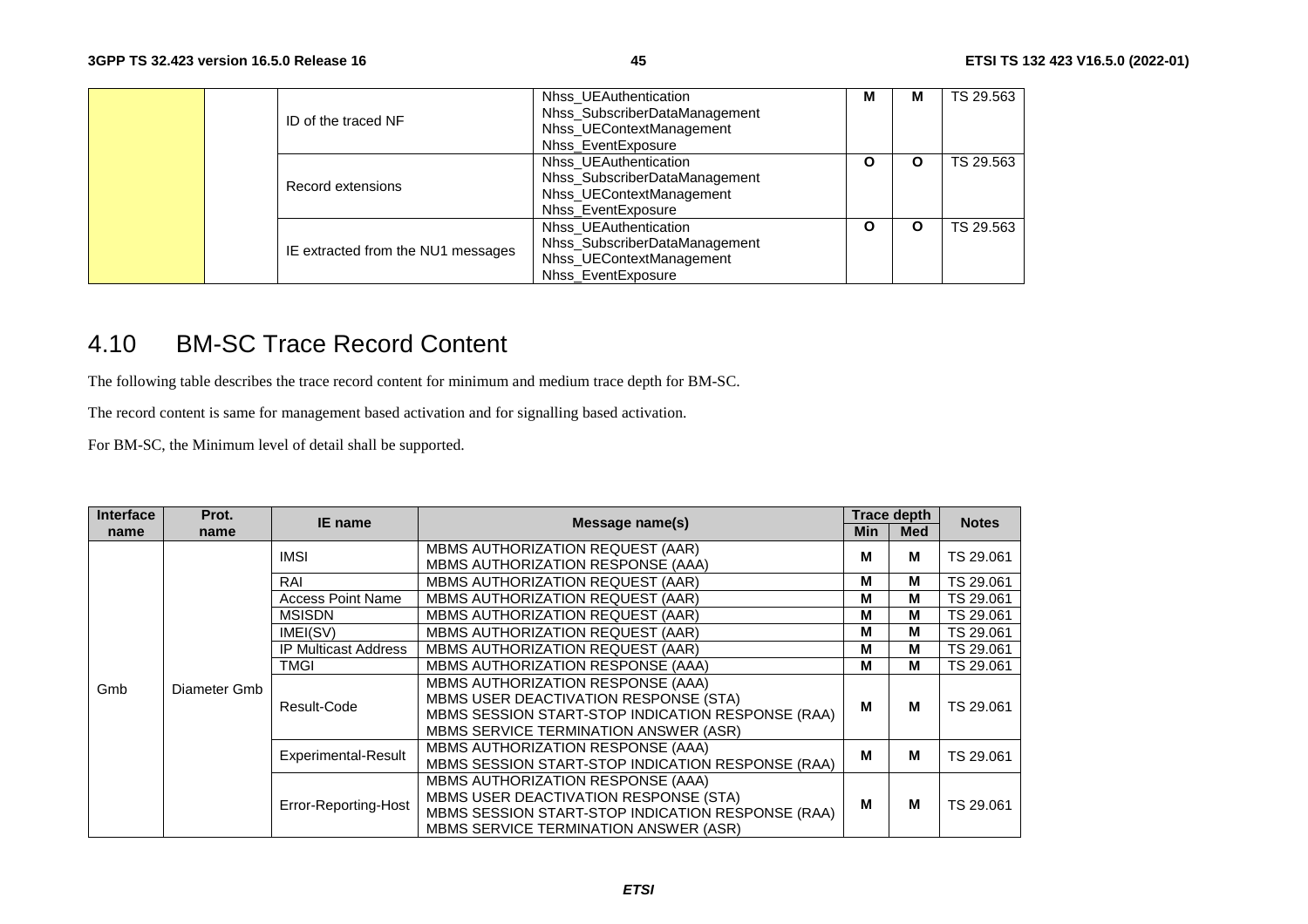## 4.11 PGW Trace Record Content

The following table shows the trace record content for PGW.

The trace record is the same for management based activation and for signalling based activation.

PGW shall support at least one of the following trace depth levels – Maximum, Medium or Minimum.

| Interface (specific | <b>Format</b> | Level of details |              |                           | <b>Description</b>                                                                                                                              |
|---------------------|---------------|------------------|--------------|---------------------------|-------------------------------------------------------------------------------------------------------------------------------------------------|
| messages)           |               | <b>Min</b>       | <b>Med</b>   | Max                       |                                                                                                                                                 |
|                     |               | М                | м            | O                         | Message name                                                                                                                                    |
|                     |               | O                | $\mathbf{o}$ | O                         | Record extensions                                                                                                                               |
|                     | Decoded       | М                | м            | X                         | SGSNID of connected SGSN                                                                                                                        |
| S2a/S2b             |               |                  |              |                           | PGW ID of the traced PGW                                                                                                                        |
|                     |               | М                | М            |                           | Dedicated IE extracted from S2a/S2b messages between the traced PGW and the SGSN. A subset of IEs as given in the table<br>4.11.2. is provided. |
|                     | Encoded*      | X                | X            | N                         | Raw Messages: S2a/S2b messages between the traced PGW and the SGSN. The encoded content of the message is provided.                             |
|                     |               | M                | М            | $\Omega$                  | Message name                                                                                                                                    |
| S5/S8               |               | O                | O            | $\Omega$                  | Record extensions                                                                                                                               |
|                     | Decoded       |                  |              |                           | SGW ID of the connected SGW                                                                                                                     |
|                     |               | M                | м            | X                         | PGW of the traced PGW                                                                                                                           |
|                     |               | м                | М            | X                         | IE extracted from S5/S8 messages between the traced PGW and SGW. A subset of IEs as given in the table 4.11.2. is provided.                     |
|                     | Encoded*      | X                |              |                           | Raw S5/S8 Messages: messages between the traced PGW and SGW. The encoded content of the message is provided                                     |
|                     |               | М                | м            | O                         | Message name                                                                                                                                    |
|                     |               | O                | $\Omega$     | O                         | Record extensions                                                                                                                               |
|                     | Decoded       | М                | м            | X                         | PGWID of the traced PGW                                                                                                                         |
| S6 <sub>b</sub>     |               |                  |              |                           |                                                                                                                                                 |
|                     |               | М                | м            | $\boldsymbol{\mathsf{x}}$ | Dedicated IE extracted from S6b messages between the traced PGW and the AAA. A subset of IEs as given in the table 4.11.2.is<br>provided        |
|                     | Encoded*      | X                |              |                           | Raw S6b messages between the traced PGW and the AAA. The encoded content of the message is provided                                             |
|                     |               | М                | м            | $\Omega$                  | Message name                                                                                                                                    |
|                     |               | O                | $\mathbf{o}$ | O                         | Record extensions                                                                                                                               |
|                     |               |                  |              |                           | PCRF ID of the connected PCRF                                                                                                                   |
| Gx                  | Decoded       | М                | м            | X                         | PGW ID of the traced PGW                                                                                                                        |
|                     |               | М                | М            | $\boldsymbol{\mathsf{x}}$ | Dedicated IE extracted from Gx messages between the traced PGW and another PCRF. A subset of IEs as given in the table                          |
|                     |               |                  |              |                           | 4.11.2.is provided                                                                                                                              |
|                     | Encoded*      | x                | X            |                           | Raw Gx messages between the traced PGW and another PCRF. The encoded content of the message is provided                                         |

Encoded\* - the messages are left encoded in the format it was received.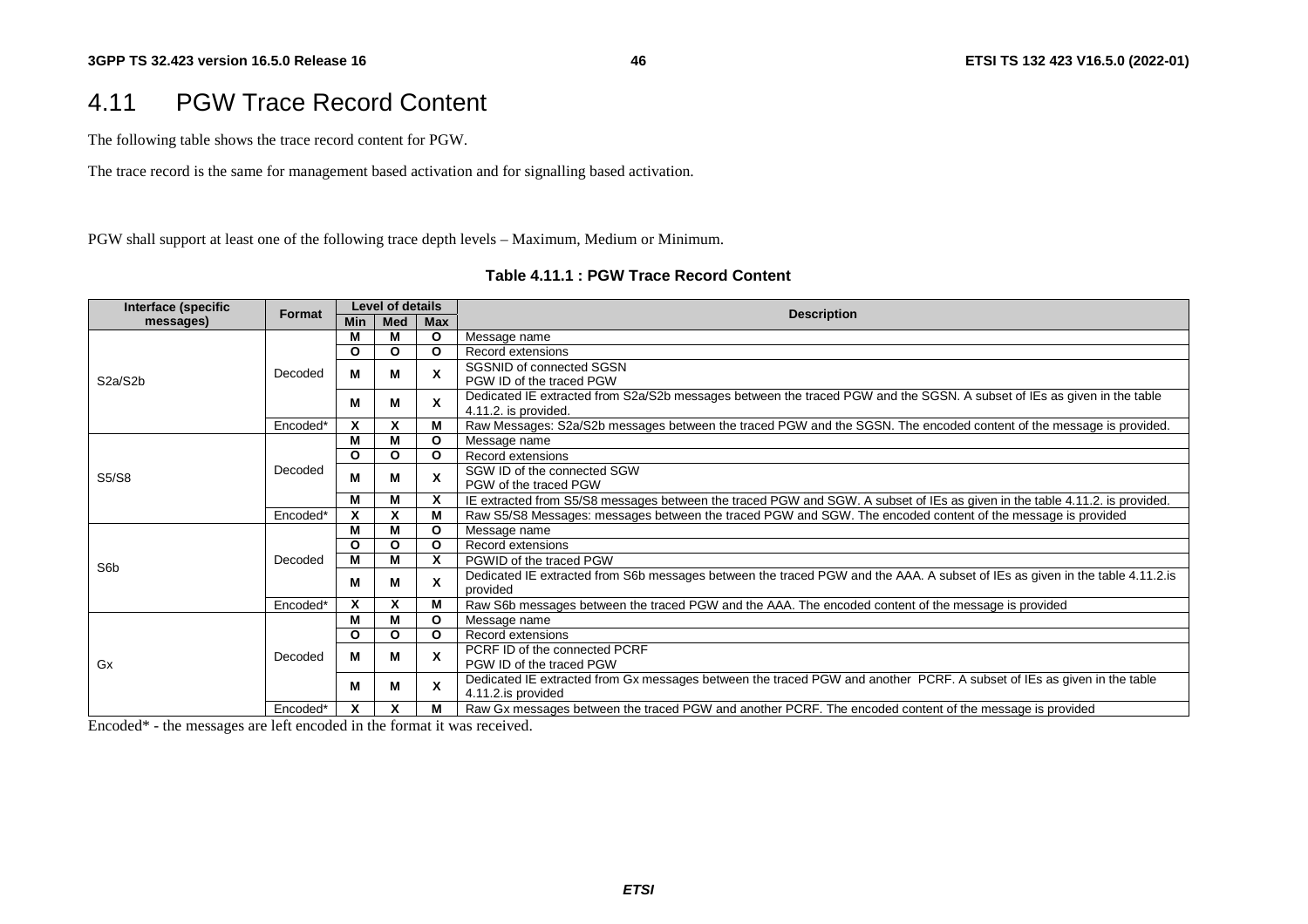**Table 4.11.2 : PGW trace record description for minimum and medium trace depth**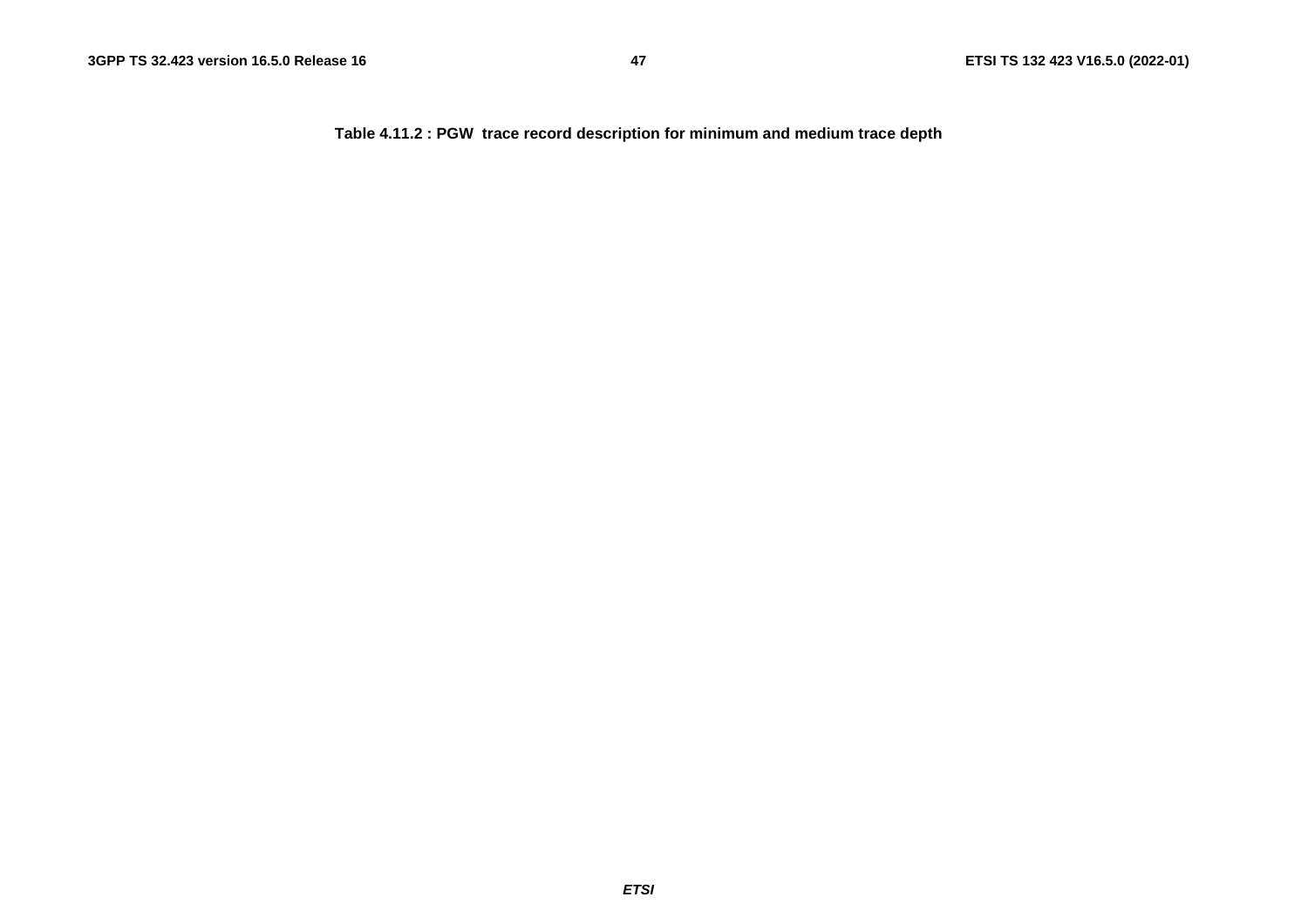#### **3GPP TS 32.423 version 16.5.0 Release 16**

|  | Interface name                    | Prot.              | <b>IE</b> name          | Message name(s)                                                                                                                                                                                                                                                                                                                                    | <b>Trace</b><br>depth |     | <b>Notes</b>                     |
|--|-----------------------------------|--------------------|-------------------------|----------------------------------------------------------------------------------------------------------------------------------------------------------------------------------------------------------------------------------------------------------------------------------------------------------------------------------------------------|-----------------------|-----|----------------------------------|
|  |                                   | name               |                         |                                                                                                                                                                                                                                                                                                                                                    | Min                   | Med |                                  |
|  |                                   |                    |                         |                                                                                                                                                                                                                                                                                                                                                    |                       |     |                                  |
|  |                                   |                    |                         |                                                                                                                                                                                                                                                                                                                                                    |                       |     |                                  |
|  |                                   |                    |                         |                                                                                                                                                                                                                                                                                                                                                    |                       |     |                                  |
|  |                                   |                    |                         |                                                                                                                                                                                                                                                                                                                                                    |                       |     |                                  |
|  |                                   |                    |                         |                                                                                                                                                                                                                                                                                                                                                    |                       |     |                                  |
|  |                                   |                    |                         |                                                                                                                                                                                                                                                                                                                                                    |                       |     |                                  |
|  |                                   |                    |                         |                                                                                                                                                                                                                                                                                                                                                    |                       |     |                                  |
|  | S <sub>2</sub> a/S <sub>2</sub> b | <b>PMIP</b>        |                         |                                                                                                                                                                                                                                                                                                                                                    |                       |     |                                  |
|  |                                   |                    |                         |                                                                                                                                                                                                                                                                                                                                                    |                       |     |                                  |
|  |                                   |                    |                         |                                                                                                                                                                                                                                                                                                                                                    |                       |     |                                  |
|  |                                   |                    |                         |                                                                                                                                                                                                                                                                                                                                                    |                       |     |                                  |
|  |                                   |                    |                         |                                                                                                                                                                                                                                                                                                                                                    |                       |     |                                  |
|  |                                   |                    |                         |                                                                                                                                                                                                                                                                                                                                                    |                       |     |                                  |
|  |                                   |                    |                         |                                                                                                                                                                                                                                                                                                                                                    |                       |     |                                  |
|  |                                   |                    |                         |                                                                                                                                                                                                                                                                                                                                                    |                       |     |                                  |
|  |                                   | GTP <sub>v2C</sub> | <b>IMSI</b>             | <b>Create Session Request</b><br><b>Update Bearer Request</b>                                                                                                                                                                                                                                                                                      | м                     | M   | <b>TS</b><br>29.274              |
|  |                                   |                    | <b>MSISDN</b>           | <b>Create Session Request</b><br>Modify Bearer Response                                                                                                                                                                                                                                                                                            | М                     | M   | <b>TS</b><br>29.274              |
|  |                                   |                    | Serving Network         | <b>Create Session Request</b><br><b>Modify Bearer Request</b>                                                                                                                                                                                                                                                                                      | M                     | M   | <b>TS</b><br>29.274              |
|  |                                   |                    | Access Point Name (APN) | <b>Create Session Request</b>                                                                                                                                                                                                                                                                                                                      | М                     | м   | $\overline{\text{TS}}$<br>29.274 |
|  |                                   |                    | PDN Type                | <b>Create Session Request</b>                                                                                                                                                                                                                                                                                                                      | М                     | M   | $\overline{\text{TS}}$<br>29.274 |
|  | <b>S5/S8</b>                      |                    | <b>Bearer Contexts</b>  | <b>Create Session Request</b><br><b>Create Bearer Request</b><br><b>Create Bearer Response</b><br>Delete Bearer Request<br>Delete Bearer Response<br>Modify Bearer Command<br>Modify Bearer Failure<br>Indication<br><b>Update Bearer Request</b><br><b>Update Bearer Response</b><br>Delete Bearer Command<br>Delete Bearer Failure<br>Indication | M                     | M   | <b>TS</b><br>29.274              |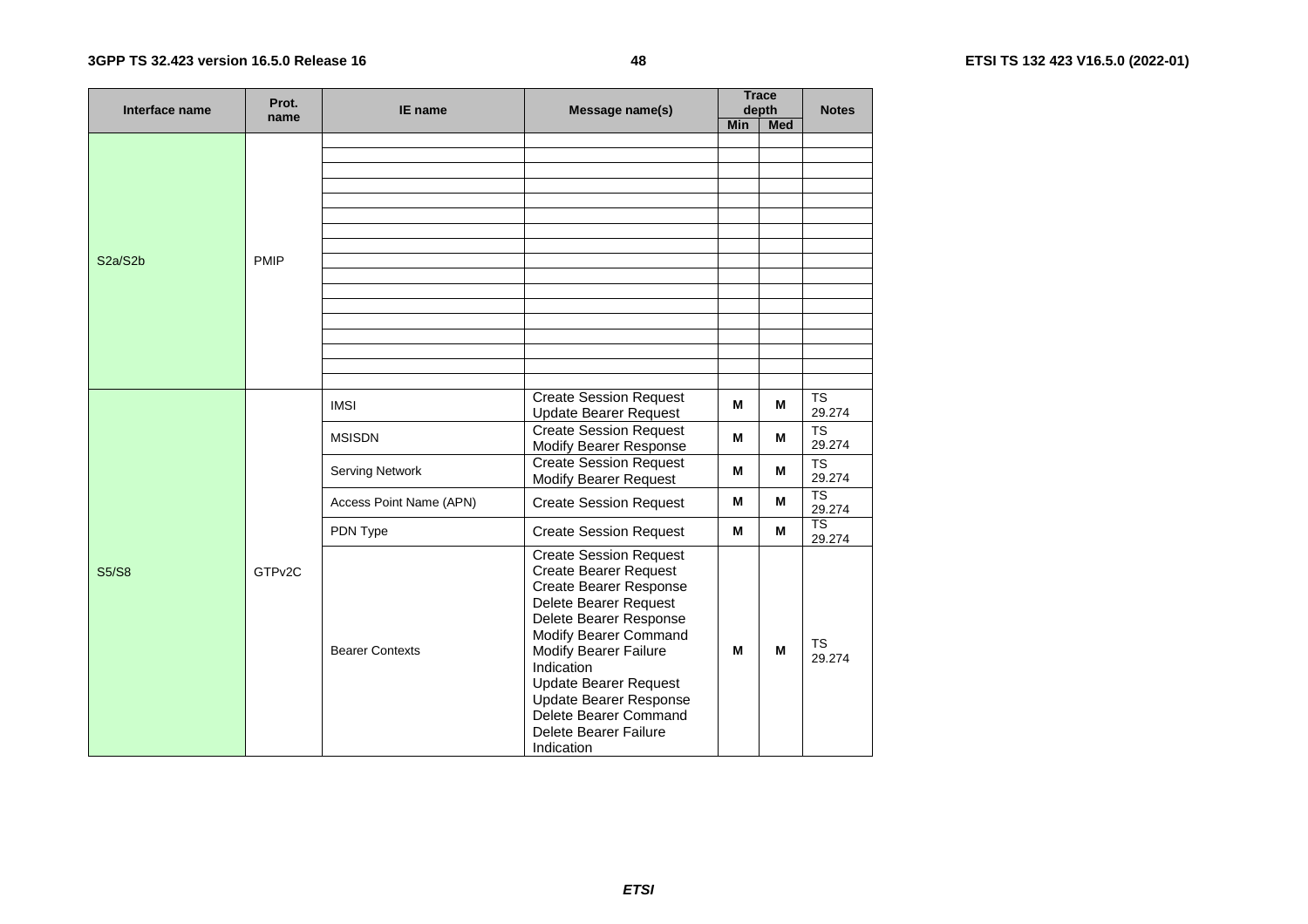|     |          | Cause                                         | <b>Create Session Response</b><br><b>Create Bearer Response</b><br><b>Bearer Resource Failure</b><br>Indication<br>Modify Bearer Response<br>Delete Session Response<br>Delete Bearer Response<br><b>Modify Bearer Failure</b><br>Indication<br>Update Bearer Response<br>Delete Bearer Failure<br>Indication | М | M | TS<br>29.274                     |
|-----|----------|-----------------------------------------------|---------------------------------------------------------------------------------------------------------------------------------------------------------------------------------------------------------------------------------------------------------------------------------------------------------------|---|---|----------------------------------|
|     |          | <b>Bearer Contexts created</b>                | <b>Create Session Response</b>                                                                                                                                                                                                                                                                                | М | M | TS<br>29.274                     |
|     |          | Bearer Contexts marked for<br>removal         | <b>Create Session Response</b>                                                                                                                                                                                                                                                                                | М | M | TS<br>29.274                     |
|     |          | <b>APN Restriction</b>                        | <b>Create Session Response</b>                                                                                                                                                                                                                                                                                | М | M | <b>TS</b><br>29.274              |
|     |          | Linked Bearer Identity (LBI)                  | <b>Create Bearer Request</b><br><b>Bearer Resource Command</b><br>Delete Bearer Response                                                                                                                                                                                                                      | М | M | TS<br>29.274                     |
|     |          | <b>Traffic Aggregate Description</b><br>(TAD) | <b>Bearer Resource Command</b>                                                                                                                                                                                                                                                                                | М | M | <b>TS</b><br>29.274              |
|     |          | <b>Linked EPS Bearer ID</b>                   | <b>Bearer Resource Failure</b><br>Indication<br><b>Delete Session Request</b><br>Delete Bearer Request                                                                                                                                                                                                        | M | M | TS<br>29.274                     |
|     |          | RAT Type                                      | <b>Create Session Request</b><br><b>Modify Bearer Request</b>                                                                                                                                                                                                                                                 | M | M | <b>TS</b><br>29.274              |
|     |          | Bearer Contexts to be<br>modified             | <b>Modify Bearer Request</b>                                                                                                                                                                                                                                                                                  | М | М | TS<br>29.274                     |
|     |          | Bearer Contexts to be<br>removed              | <b>Modify Bearer Request</b>                                                                                                                                                                                                                                                                                  | М | M | TS<br>29.274                     |
|     |          | <b>Bearer Contexts modified</b>               |                                                                                                                                                                                                                                                                                                               | М | М | <b>TS</b><br>29.274              |
|     |          | Bearer Contexts marked for<br>removal         |                                                                                                                                                                                                                                                                                                               | М | M | <b>TS</b><br>29.274              |
|     |          | <b>MIP Subscriber Profile</b>                 | AAR<br>AAA                                                                                                                                                                                                                                                                                                    | М | М | <b>TS</b><br>29.273              |
|     |          | <b>APN</b>                                    | AAR                                                                                                                                                                                                                                                                                                           | M | M | <b>TS</b><br>29.273              |
| S6b | Diameter | QoS capabilities                              | AAR                                                                                                                                                                                                                                                                                                           | M | M | $\overline{\text{TS}}$<br>29.273 |
|     |          | <b>Result Code</b>                            | AAA                                                                                                                                                                                                                                                                                                           | M | Μ | <b>TS</b><br>29.273              |
|     |          | QoS resources                                 | AAA                                                                                                                                                                                                                                                                                                           | M | М | TS<br>29.273                     |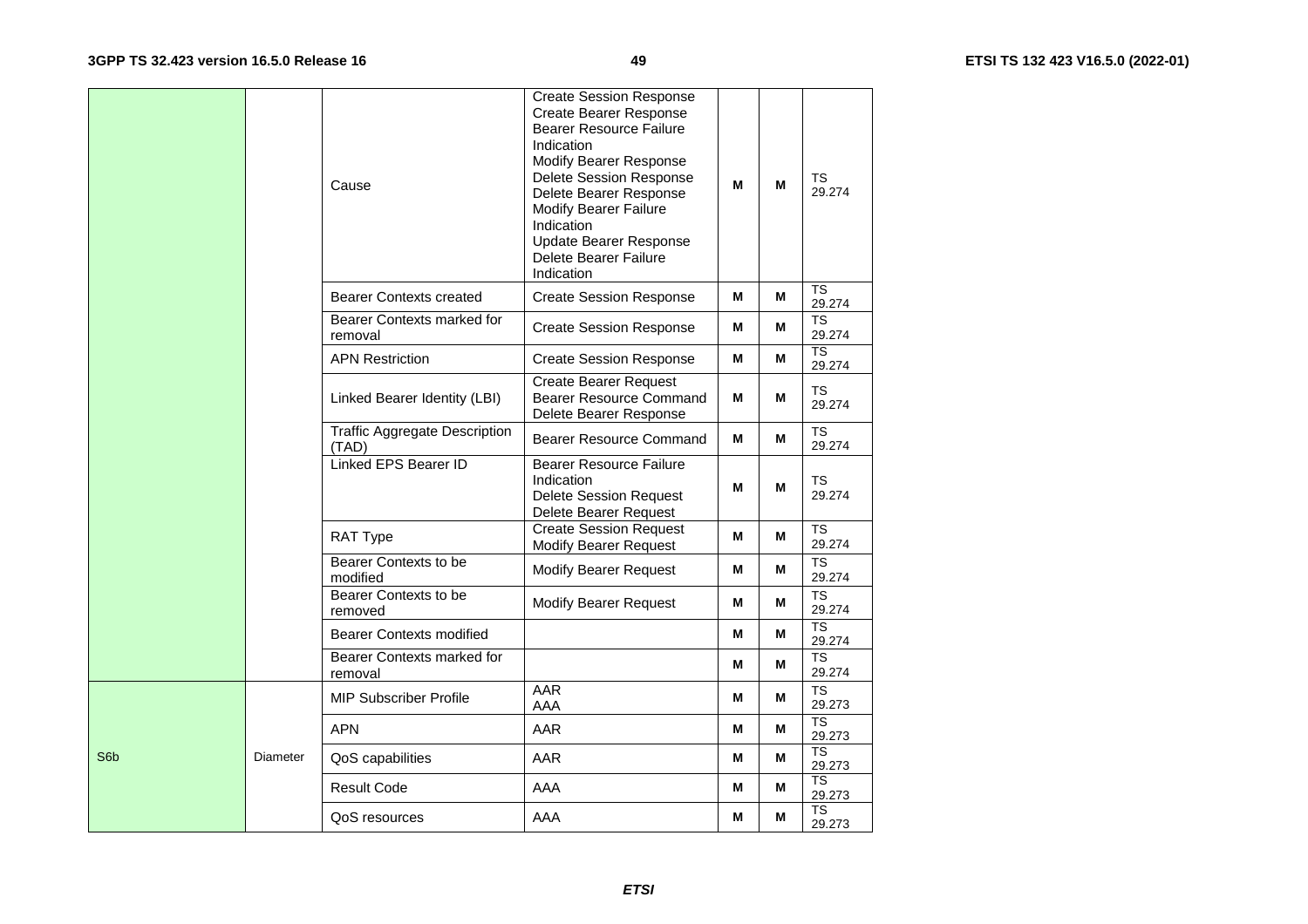#### **3GPP TS 32.423 version 16.5.0 Release 16**

|                 |              | 3GPP AAA Server Name   | AAA                                              | M | M | TS<br>29.273                     |
|-----------------|--------------|------------------------|--------------------------------------------------|---|---|----------------------------------|
|                 |              |                        |                                                  |   |   |                                  |
|                 |              |                        |                                                  |   |   |                                  |
|                 |              |                        |                                                  |   |   |                                  |
|                 |              |                        |                                                  |   |   |                                  |
|                 |              |                        |                                                  |   |   |                                  |
|                 |              |                        |                                                  |   |   |                                  |
|                 |              |                        |                                                  |   |   |                                  |
| S <sub>2c</sub> | <b>DSMIP</b> |                        |                                                  |   |   |                                  |
|                 |              |                        |                                                  |   |   |                                  |
|                 |              |                        |                                                  |   |   |                                  |
|                 |              |                        |                                                  |   |   |                                  |
|                 |              |                        |                                                  |   |   |                                  |
|                 |              |                        |                                                  |   |   |                                  |
|                 |              |                        |                                                  |   |   |                                  |
|                 |              |                        |                                                  |   |   |                                  |
|                 |              | Bearer-Identifier      | CCR                                              | Μ | M | <b>TS</b><br>29.212              |
|                 |              | Bearer-Operation       | CCR                                              | M | M | $\overline{\text{TS}}$<br>29.212 |
|                 |              | IP-CAN-Type            | <b>CCR</b>                                       | M | M | TS<br>29.212                     |
|                 |              | RAT-Type               | CCR                                              | M | M | $\overline{\text{TS}}$<br>29.212 |
|                 |              | QoS-Information        | CCR<br><b>CCA</b><br><b>RAR</b>                  | М | М | <b>TS</b><br>29.212              |
|                 |              | QoS-Negotiation        | CCR                                              | M | M | $\overline{\text{TS}}$<br>29.212 |
| Gx              | Diameter     | QoS-Upgrade            | CCR                                              | M | M | <b>TS</b><br>29.212              |
|                 |              | Default-EPS-Bearer-QoS | CCR<br><b>CCA</b><br>$\ensuremath{\mathsf{RAR}}$ | M | M | ${\tt TS}$<br>29.212             |
|                 |              | Supported-Features     | <b>CCR</b><br><b>CCA</b><br><b>RAR</b>           | M | M | TS<br>29.212                     |
|                 |              | Event-Trigger          | RAA<br>CCR<br><b>CCA</b><br><b>RAR</b>           | М | М | TS<br>29.212                     |
|                 |              | <b>Result Code</b>     | <b>RAA</b>                                       | M | M | TS<br>29.212                     |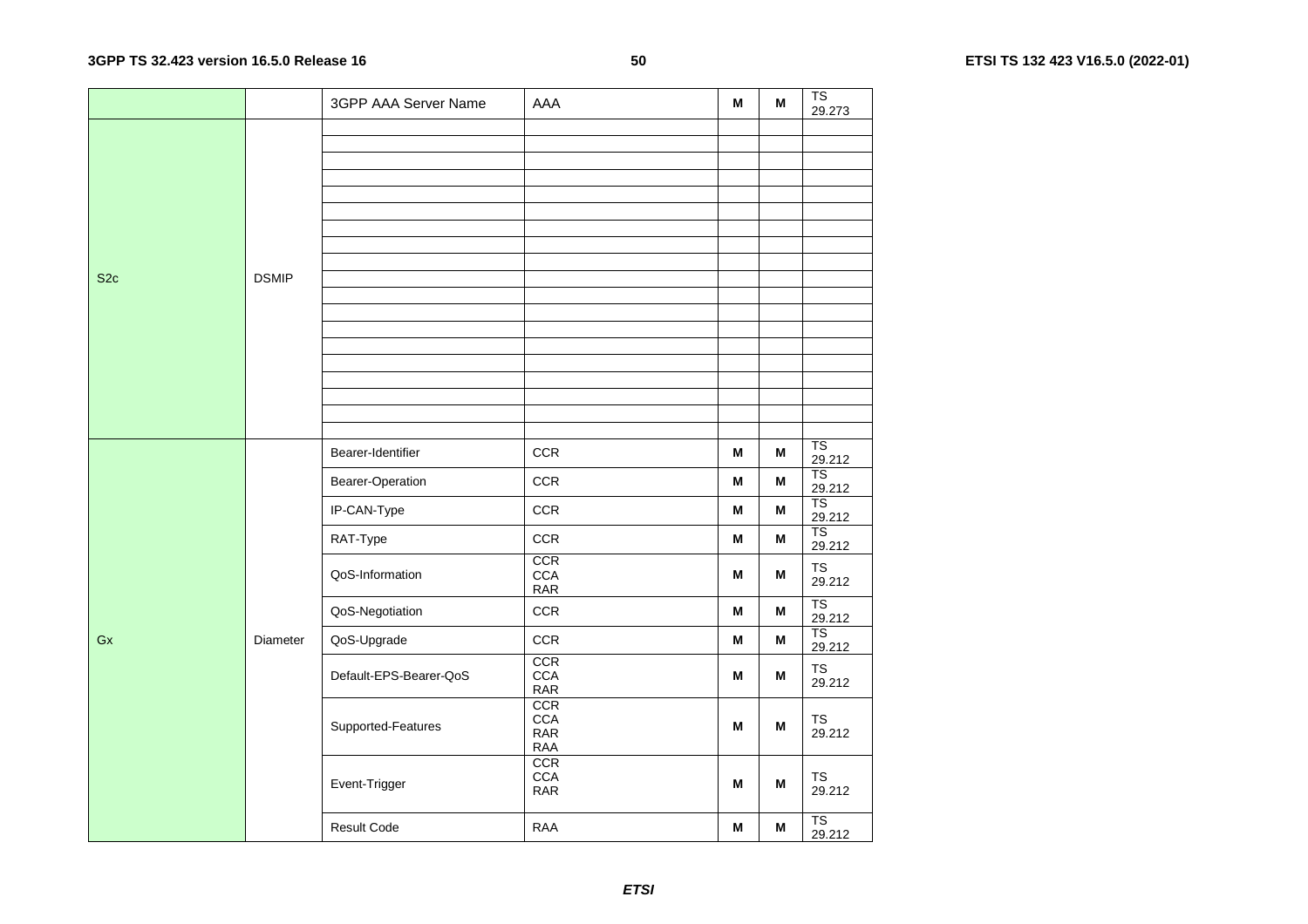|     | Origin-Realm      | <b>CCR</b><br><b>CCA</b><br><b>RAR</b><br><b>RAA</b> | M | M | TS<br>29.212 |
|-----|-------------------|------------------------------------------------------|---|---|--------------|
|     | Destination-Realm | <b>CCR</b><br><b>RAR</b>                             | M | M | тs<br>29.212 |
|     |                   |                                                      |   |   |              |
| SGi |                   |                                                      |   |   |              |

## 4.12 MME Trace Record Content

The following table shows the trace record content for MME.

The trace record is the same for management based activation and for signalling based activation.

MME shall support at least one of the following trace depth levels – Maximum, Medium or Minimum.

**Table 4.12.1 : MME Trace Record Content**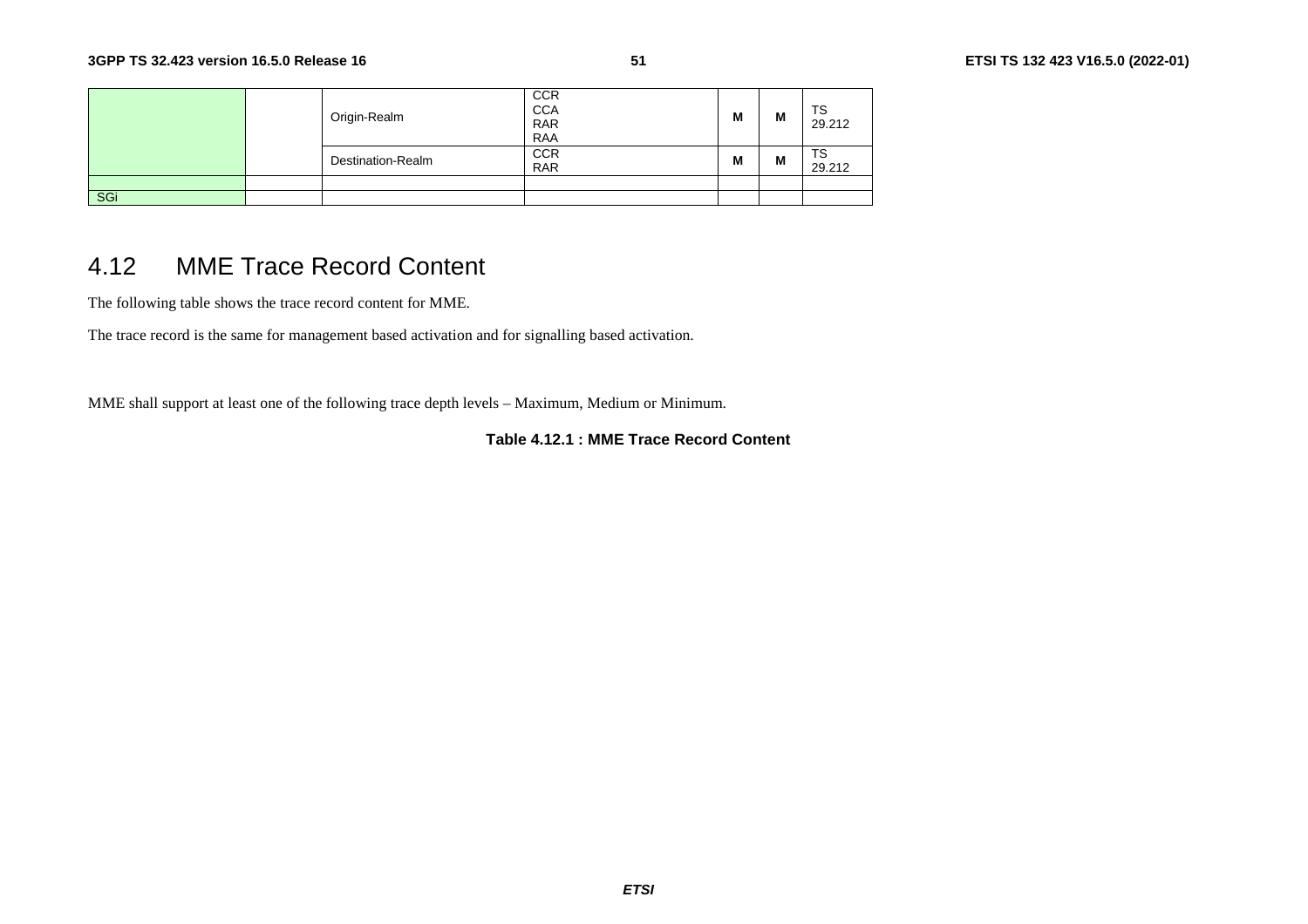| Interface (specific | Format                              | Level of details |              |                           | <b>Description</b>                                                                                                                                                |  |  |
|---------------------|-------------------------------------|------------------|--------------|---------------------------|-------------------------------------------------------------------------------------------------------------------------------------------------------------------|--|--|
| messages)           |                                     | <b>Min</b>       | <b>Med</b>   | <b>Max</b>                |                                                                                                                                                                   |  |  |
|                     |                                     | м                | М            | $\mathbf{o}$              | Message name                                                                                                                                                      |  |  |
|                     |                                     | O                | $\mathbf{o}$ | $\mathbf{o}$              | Record extensions                                                                                                                                                 |  |  |
|                     | Decoded                             | М                | M            | X                         | eNBID of connected eNB<br>MME ID of the traced MME                                                                                                                |  |  |
| S <sub>1</sub>      |                                     | M                | м            | $\boldsymbol{\mathsf{x}}$ | Dedicated IE extracted from S1 messages between the traced eNB and the MME. A subset of IEs as given in the                                                       |  |  |
|                     | ASN.1                               | $\mathbf{x}$     | $\mathbf x$  | м                         | table 4.12.2. is provided.<br>Raw Messages: S1 messages between the traced eNB and the MME. The encoded content of the message is                                 |  |  |
|                     |                                     |                  |              |                           | provided.                                                                                                                                                         |  |  |
| S1 NAS PDU IE       | 3GPP TS 24.301, sections<br>8 and 9 | $\mathbf{x}$     | X            | M                         | Hexdata dump of the decrypted NAS message formatted according to 3GPP TS 24.301, sections 8 and 9, recorded<br>as a separate message entry in the call trace file |  |  |
|                     |                                     | M                | M            | $\mathbf{o}$              | Message name                                                                                                                                                      |  |  |
|                     |                                     | O                | $\Omega$     | O                         | Record extensions                                                                                                                                                 |  |  |
|                     | Decoded                             | M                | м            | $\boldsymbol{\mathsf{x}}$ | SGSN ID of the connected SGSN<br>MME ID of the traced MME                                                                                                         |  |  |
| S3                  |                                     | м                | м            | $\mathsf{x}$              | IE extracted from S3 messages between the traced MME and SGSN. A subset of IEs as given in the table 4.12.2. is<br>provided.                                      |  |  |
|                     | Encoded *                           | X                | X            | М                         | Raw S3 Messages: messages between the traced MME and SGSN. The encoded content of the message is<br>provided                                                      |  |  |
|                     |                                     | м                | M            | $\mathbf{o}$              | Message name                                                                                                                                                      |  |  |
|                     |                                     | O                | $\mathbf{o}$ | $\mathbf{o}$              | Record extensions                                                                                                                                                 |  |  |
|                     | Decoded                             | M                | M            | $\boldsymbol{\mathsf{x}}$ | SGW ID of the connected SGW<br>MME ID of the traced MME                                                                                                           |  |  |
| S <sub>11</sub>     |                                     | м                | M            | $\boldsymbol{\mathsf{x}}$ | Dedicated IE extracted from S11 messages between the traced SGW and the MME. A subset of IEs as given in the<br>table 4.12.2.is provided                          |  |  |
|                     | Encoded*                            | Χ                | X            | M                         | Raw S11 messages between the traced SGW and the MME. The encoded content of the message is provided                                                               |  |  |
|                     |                                     | M                | M            | $\mathbf{o}$              | Message name                                                                                                                                                      |  |  |
|                     |                                     | O                | $\mathbf{o}$ | $\mathbf{o}$              | Record extensions                                                                                                                                                 |  |  |
|                     |                                     |                  |              |                           | HSS ID of the connected HSS                                                                                                                                       |  |  |
| S <sub>6</sub> a    | Decoded                             | М                | м            | $\boldsymbol{\mathsf{x}}$ | MME ID of the traced MME                                                                                                                                          |  |  |
|                     |                                     | м                | М            | $\boldsymbol{\mathsf{x}}$ | Dedicated IE extracted from S6a messages between the traced HSS and the MME. A subset of IEs as given in the<br>table 4.12.2.is provided                          |  |  |
|                     | Encoded <sup>®</sup>                | X                | X            | M                         | Raw S6a messages between the traced HSS and the MME. The encoded content of the message is provided                                                               |  |  |
|                     |                                     | M                | M            | $\mathbf{o}$              | Message name                                                                                                                                                      |  |  |
|                     |                                     | O                | $\mathbf{o}$ | $\Omega$                  | Record extensions                                                                                                                                                 |  |  |
| S <sub>10</sub>     | Decoded                             | M                | M            | $\boldsymbol{\mathsf{x}}$ | MME ID of the connected MME<br>MME ID of the traced MME                                                                                                           |  |  |
|                     |                                     | M                | м            | $\boldsymbol{\mathsf{x}}$ | Dedicated IE extracted from S10 messages between the traced MME and another MME. A subset of IEs as given in<br>the table 4.12.2.is provided                      |  |  |
|                     | Encoded*                            | X                | X            | M                         | Raw S10 messages between the traced MME and another MME. The encoded content of the message is provided                                                           |  |  |
|                     |                                     | M                | м            | $\mathbf{o}$              | Message name                                                                                                                                                      |  |  |
|                     |                                     | O                | $\mathbf{o}$ | $\Omega$                  | Record extensions                                                                                                                                                 |  |  |
| N <sub>26</sub>     | Decoded                             | М                | М            | $\mathsf{x}$              | AMF ID of the connected AMF<br>MME ID of the traced MME                                                                                                           |  |  |
|                     |                                     |                  |              |                           | Dedicated IE extracted from N26 messages between the traced MME and AMF. A subset of IEs as given in the table                                                    |  |  |
|                     |                                     | м                | м            | X                         | 4.12.2.is provided                                                                                                                                                |  |  |
|                     | Encoded *                           | X                | $\mathsf{x}$ | М                         | Raw N26 messages between the traced MME and another MME. The encoded content of the message is provided                                                           |  |  |

Encoded\* - the messages are left encoded in the format it was received.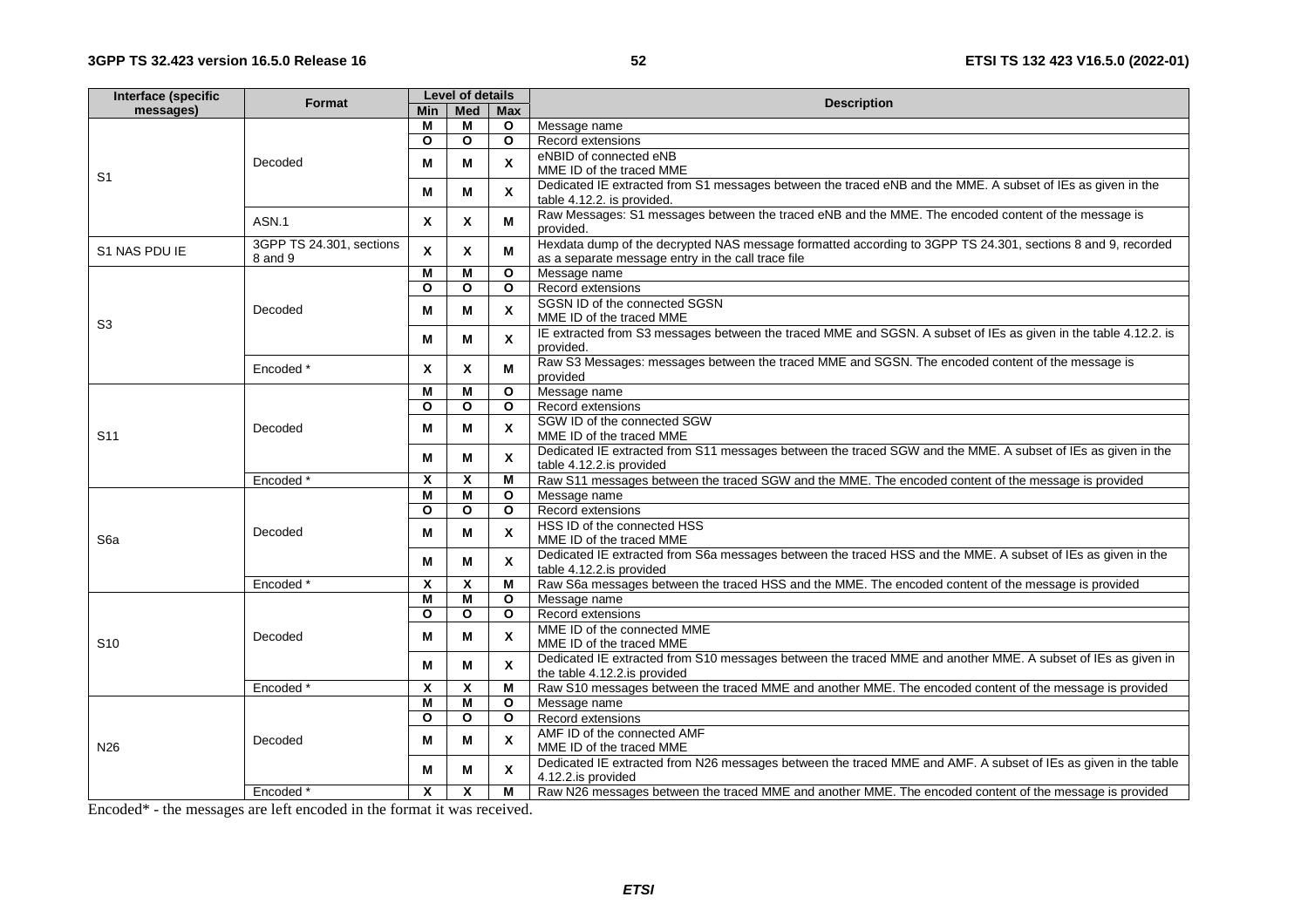**Table 4.12.2 : MME trace record description for minimum and medium trace depth**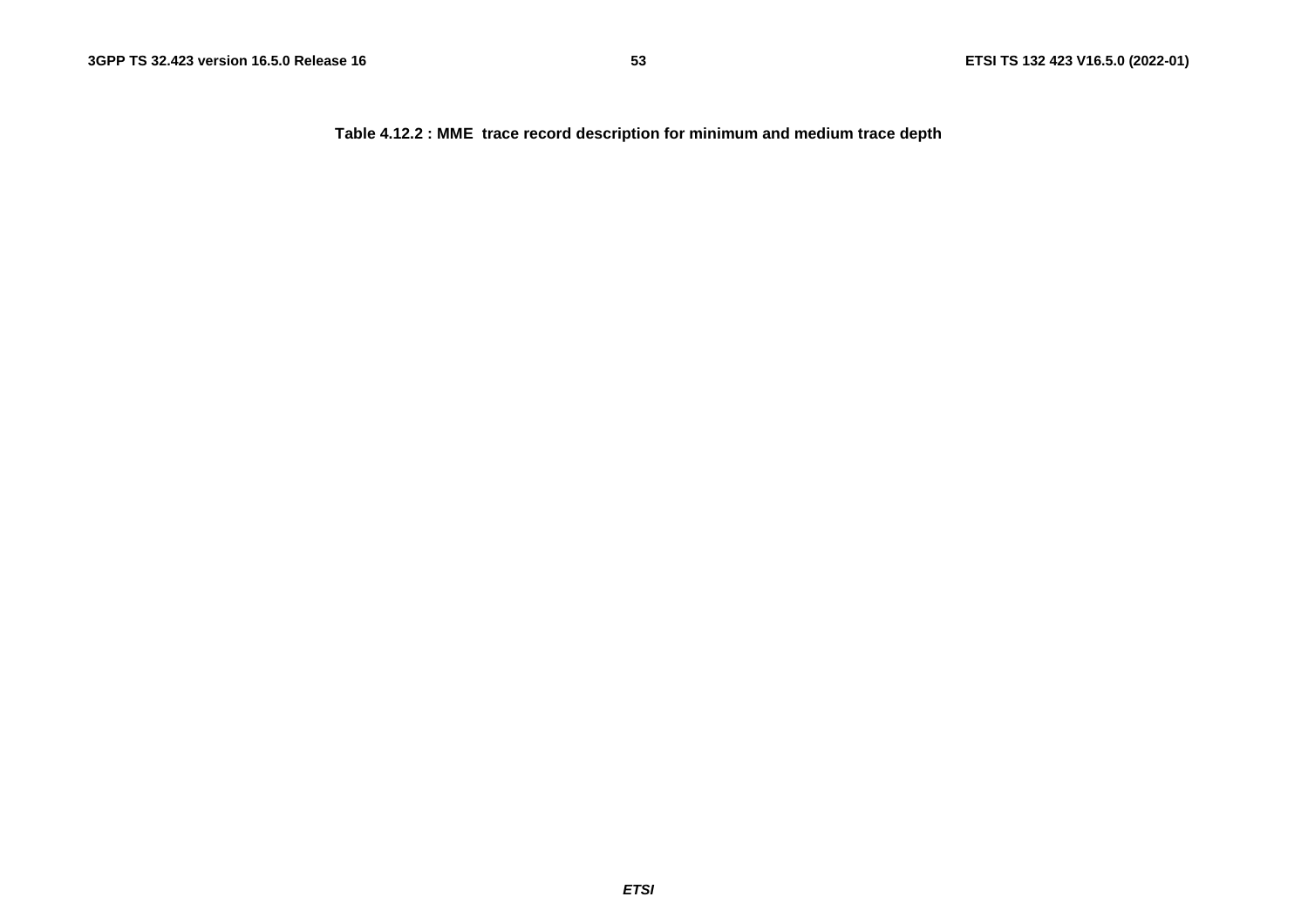| Interface name | Prot.     | IE name                          | Message name(s)                                                                                                                                                                                                           |            | <b>Trace depth</b> | <b>Notes</b> |
|----------------|-----------|----------------------------------|---------------------------------------------------------------------------------------------------------------------------------------------------------------------------------------------------------------------------|------------|--------------------|--------------|
|                | name      |                                  |                                                                                                                                                                                                                           | <b>Min</b> | <b>Med</b>         |              |
|                |           | EPS attach type                  | <b>ATTACH REQUEST</b>                                                                                                                                                                                                     | M          | м                  | TS 24.301    |
|                |           |                                  | <b>ATTACH REQUEST</b><br>ATTACH ACCEPT                                                                                                                                                                                    |            |                    |              |
|                |           | <b>GUTI</b>                      | <b>TRACKING AREA UPDATE REQUEST</b><br>TRACKING AREA UPDATE ACCEPT<br><b>DETACH REQUEST</b>                                                                                                                               | м          | M                  | TS 24.301    |
|                |           |                                  | GUTI REALLOCATION COMMAND                                                                                                                                                                                                 |            |                    |              |
|                |           | <b>IMSI</b>                      | <b>ATTACH REQUEST</b><br>DETACH REQUEST                                                                                                                                                                                   | M          | M                  | TS 24.301    |
|                |           | Old P-TMSI                       | <b>ATTACH REQUEST</b><br>TRACKING AREA UPDATE REQUEST                                                                                                                                                                     | M          | M                  | TS 24.301    |
|                |           | M-TMSI                           |                                                                                                                                                                                                                           | M          | M                  | TS 24.301    |
|                |           | Last visisted registered TAI     | <b>ATTACH REQUEST</b><br>TRACKING AREA UPDATE REQUEST                                                                                                                                                                     | м          | м                  | TS 24.301    |
|                |           | UE network capability            | <b>ATTACH REQUEST</b><br>TRACKING AREA UPDATE REQUEST                                                                                                                                                                     | м          | M                  | TS 24.301    |
|                |           | MS network capability            | <b>ATTACH REQUEST</b>                                                                                                                                                                                                     | M          | M                  | TS 24.301    |
|                |           |                                  | <b>ATTACH REQUEST</b>                                                                                                                                                                                                     |            |                    |              |
|                |           | ATTACH ACCEPT<br>LAI             |                                                                                                                                                                                                                           | м          | M                  | TS 24.301    |
|                |           |                                  | TRACKING AREA UPDATE REQUEST                                                                                                                                                                                              |            |                    |              |
|                |           |                                  | TRACKING AREA UPDATE ACCEPT                                                                                                                                                                                               | M          |                    |              |
|                |           | EPS attach result                | ATTACH ACCEPT<br><b>ATTACH ACCEPT</b>                                                                                                                                                                                     |            | M                  | TS 24.301    |
| S <sub>1</sub> | <b>MM</b> | <b>EMM</b> cause                 | <b>ATTACH REJECT</b><br>TRACKING AREA UPDATE ACCEPT<br>TRACKING AREA UPDATE REJECT<br><b>DETACH REQUEST</b><br><b>AUTHENTICATION FAILURE</b><br><b>SERVICE REJECT</b><br><b>SECURITY MODE REJECT</b><br><b>EMM STATUS</b> | м          | M                  | TS 24.301    |
|                |           | EPS bearer context status        | <b>TRACKING AREA UPDATE REQUEST</b><br>TRACKING AREA UPDATE ACCEPT                                                                                                                                                        | м          | M                  | TS 24.301    |
|                |           | Detach type                      | <b>DETACH REQUEST</b>                                                                                                                                                                                                     | M          | M                  | TS 24.301    |
|                |           | EPS update type                  | TRACKING AREA UPDATE REQUEST                                                                                                                                                                                              | M          | M                  | TS 24.301    |
|                |           | EPS update result                | TRACKING AREA UPDATE ACCEPT                                                                                                                                                                                               | M          | M                  | TS 24.301    |
|                |           | Identity type                    | <b>IDENTITY REQUEST</b>                                                                                                                                                                                                   | M          | $\overline{M}$     | TS 24.301    |
|                |           | Mobile identity                  | <b>IDENTITY RESPONSE</b>                                                                                                                                                                                                  | M          | M                  | TS 24.301    |
|                |           | <b>IMEISV</b> request            | SECURITY MODE COMMAND                                                                                                                                                                                                     | M          | M                  | TS 24.301    |
|                |           | <b>IMEISV</b>                    | SECURITY MODE COMPLETE                                                                                                                                                                                                    | M          | M                  | TS 24.301    |
|                |           | Selected NAS security algorithms | SECURITY MODE COMMAND                                                                                                                                                                                                     | M          | M                  | TS 24.301    |
|                |           | UE security capability           | SECURITY MODE COMMAND                                                                                                                                                                                                     | M          | M                  | TS 24.301    |
|                |           | Equivalent PLMNs list            | <b>ATTACH ACCEPT</b><br>TRACKING AREA UPDATE ACCEPT                                                                                                                                                                       | м          | M                  | TS 24.301    |
|                |           | <b>TAI list</b>                  | <b>ATTACH ACCEPT</b><br>TRACKING AREA UPDATE ACCEPT<br><b>GUTI REALLOCATION COMMAND</b>                                                                                                                                   | м          | M                  | TS 24.301    |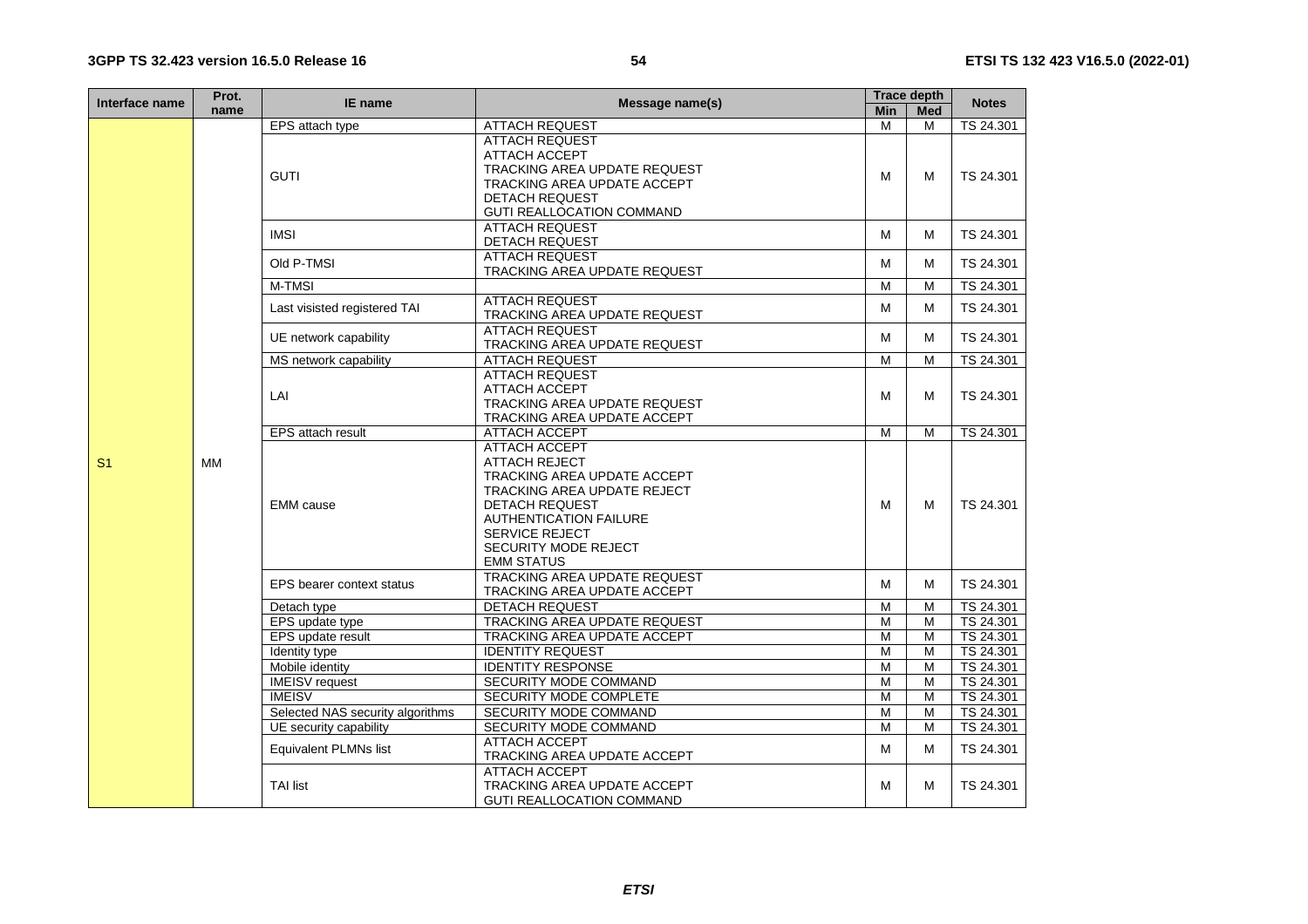|                |           | <b>EPS</b> bearer identity            | PDN CONNECTIVITY REQUEST<br>PDN CONNECTIVITY REJECT<br>PDN DISCONNECT REQUEST<br>PDN DISCONNECT REJECT<br>ACTIVATE DEFAULT EPS BEARER CONTEXT REQUEST<br>ACTIVATE DEFAULT EPS BEARER CONTEXT ACCEPT<br>ACTIVATE DEFAULT EPS BEARER CONTEXT REJECT<br>ACTIVATE DEDICATED EPS BEARER CONTEXT REQUEST<br>ACTIVATE DEDICATED EPS BEARER CONTEXT ACCEPT<br>ACTIVATE DEDICATED EPS BEARER CONTEXT REJECT<br><b>ESM STATUS</b><br>DEACTIVATE EPS BEARER CONTEXT REQUEST<br>DEACTIVATE EPS BEARER CONTEXT ACCEPT<br>MODIFY EPS BEARER CONTEXT REQUEST<br>MODIFY EPS BEARER CONTEXT ACCEPT<br>MODIFY EPS BEARER CONTEXT REJECT<br>BEARER RESOURCE ALLOCATION REQUEST<br>BEARER RESOURCE ALLOCATION REJECT<br>BEARER RESOURCE MODIFICATION REQUEST<br>BEARER RESOURCE MODIFICATION REJECT | М | м | TS 24.301 |
|----------------|-----------|---------------------------------------|---------------------------------------------------------------------------------------------------------------------------------------------------------------------------------------------------------------------------------------------------------------------------------------------------------------------------------------------------------------------------------------------------------------------------------------------------------------------------------------------------------------------------------------------------------------------------------------------------------------------------------------------------------------------------------------------------------------------------------------------------------------------------------|---|---|-----------|
|                |           | Linked EPS bearer identity            | PDN DISCONNECT REQUEST<br>ACTIVATE DEDICATED EPS BEARER CONTEXT REQUEST<br>BEARER RESOURCE ALLOCATION REQUEST<br>BEARER RESOURCE MODIFICATION REQUEST                                                                                                                                                                                                                                                                                                                                                                                                                                                                                                                                                                                                                           | м | м | TS 24.301 |
| S <sub>1</sub> | <b>SM</b> | <b>Procedure Transaction Identity</b> | PDN CONNECTIVITY REQUEST<br>PDN CONNECTIVITY REJECT<br>PDN DISCONNECT REQUEST<br>PDN DISCONNECT REJECT<br>ACTIVATE DEFAULT EPS BEARER CONTEXT REQUEST<br>ACTIVATE DEFAULT EPS BEARER CONTEXT ACCEPT<br>ACTIVATE DEFAULT EPS BEARER CONTEXT REJECT<br>ACTIVATE DEDICATED EPS BEARER CONTEXT REQUEST<br>ACTIVATE DEDICATED EPS BEARER CONTEXT ACCEPT<br>ACTIVATE DEDICATED EPS BEARER CONTEXT REJECT<br><b>ESM STATUS</b><br>DEACTIVATE EPS BEARER CONTEXT REQUEST<br>DEACTIVATE EPS BEARER CONTEXT ACCEPT<br>MODIFY EPS BEARER CONTEXT REQUEST<br>MODIFY EPS BEARER CONTEXT ACCEPT<br>MODIFY EPS BEARER CONTEXT REJECT<br>BEARER RESOURCE ALLOCATION REQUEST<br>BEARER RESOURCE ALLOCATION REJECT<br>BEARER RESOURCE MODIFICATION REQUEST<br>BEARER RESOURCE MODIFICATION REJECT | М | м | TS 24.301 |
|                |           | Request type                          | PDN CONNECTIVITY REQUEST                                                                                                                                                                                                                                                                                                                                                                                                                                                                                                                                                                                                                                                                                                                                                        | M | M | TS 24.301 |
|                |           | <b>APN</b>                            | PDN CONNECTIVITY REQUEST<br>ACTIVATE DEFAULT EPS BEARER CONTEXT REQUEST                                                                                                                                                                                                                                                                                                                                                                                                                                                                                                                                                                                                                                                                                                         | М | M | TS 24.301 |
|                |           | EPS QoS                               | ACTIVATE DEFAULT EPS BEARER CONTEXT REQUEST<br>ACTIVATE DEDICATED EPS BEARER CONTEXT REQUEST<br>MODIFY EPS BEARER CONTEXT REQUEST                                                                                                                                                                                                                                                                                                                                                                                                                                                                                                                                                                                                                                               | м | м | TS 24.301 |
|                |           | Negotiated QoS/New QoS                | ACTIVATE DEFAULT EPS BEARER CONTEXT REQUEST<br>ACTIVATE DEDICATED EPS BEARER CONTEXT REQUEST<br>MODIFY EPS BEARER CONTEXT REQUEST                                                                                                                                                                                                                                                                                                                                                                                                                                                                                                                                                                                                                                               | м | м | TS 24.301 |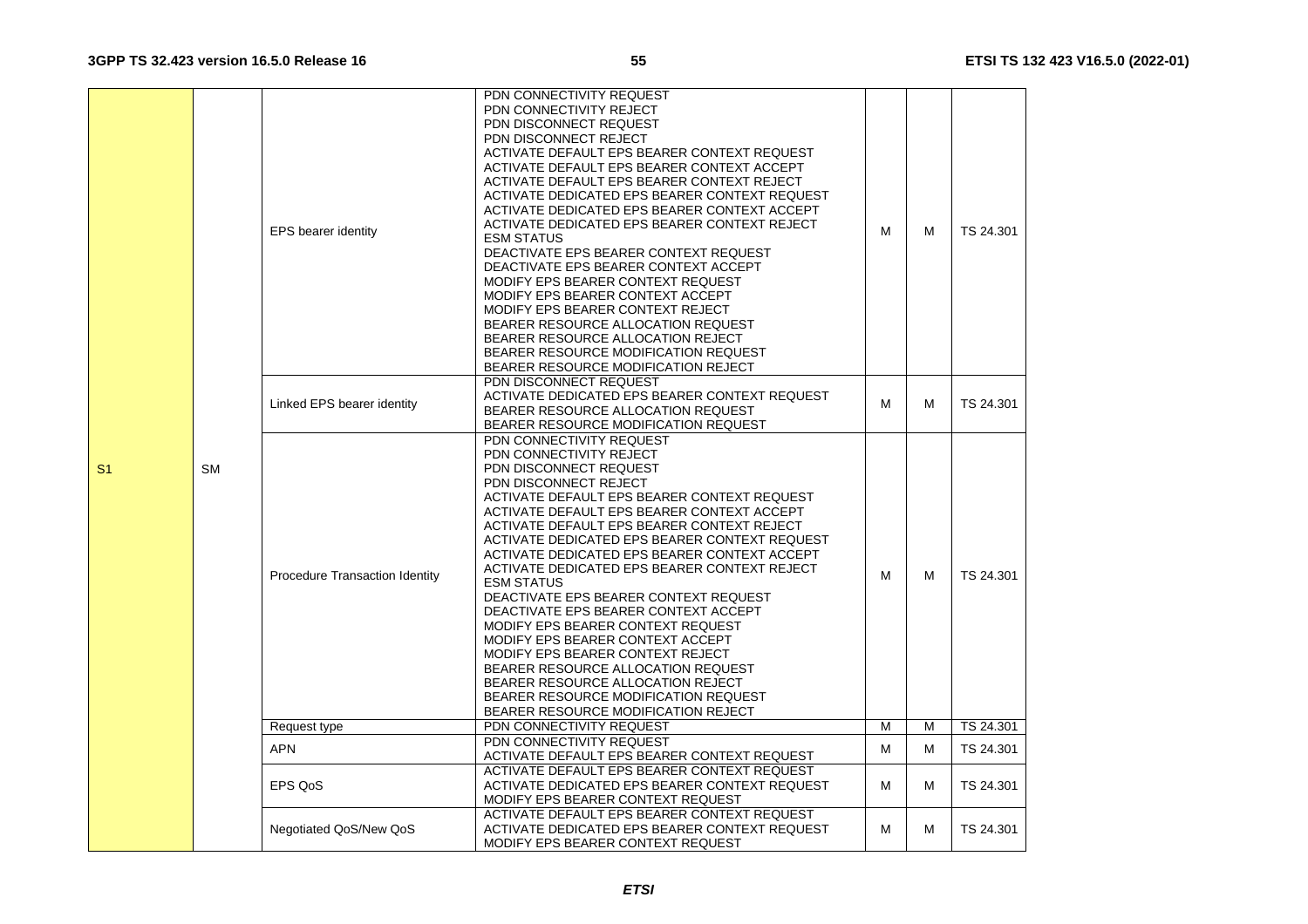|        |                       | PDN address                  | ACTIVATE DEFAULT EPS BEARER CONTEXT REQUEST                                | $\overline{M}$ | M | TS 24.301 |
|--------|-----------------------|------------------------------|----------------------------------------------------------------------------|----------------|---|-----------|
|        |                       | APN-AMBR                     | ACTIVATE DEFAULT EPS BEARER CONTEXT REQUEST                                | M              | м | TS 24.301 |
|        |                       |                              | MODIFY EPS BEARER CONTEXT REQUEST                                          |                |   |           |
|        |                       |                              | PDN CONNECTIVITY REJECT                                                    |                |   |           |
|        |                       |                              | PDN DISCONNECT REJECT                                                      |                |   |           |
|        |                       |                              | ACTIVATE DEFAULT EPS BEARER CONTEXT REQUEST                                |                |   |           |
|        |                       |                              | ACTIVATE DEFAULT EPS BEARER CONTEXT REJECT                                 |                |   |           |
|        |                       |                              | ACTIVATE DEDICATED EPS BEARER CONTEXT REJECT                               |                |   |           |
|        |                       | <b>ESM</b> cause             | <b>ESM STATUS</b>                                                          | м              | M | TS 24.301 |
|        |                       |                              | DEACTIVATE EPS BEARER CONTEXT REQUEST                                      |                |   |           |
|        |                       |                              | MODIFY EPS BEARER CONTEXT REJECT                                           |                |   |           |
|        |                       |                              | BEARER RESOURCE ALLOCATION REJECT                                          |                |   |           |
|        |                       |                              | BEARER RESOURCE MODIFICATION REQUEST                                       |                |   |           |
|        |                       |                              | BEARER RESOURCE MODIFICATION REJECT                                        |                |   |           |
|        | Traffic flow template |                              | ACTIVATE DEDICATED EPS BEARER CONTEXT REQUEST                              | м              | м | TS 24.301 |
|        |                       |                              | MODIFY EPS BEARER CONTEXT REQUEST                                          |                |   |           |
|        |                       | Traffic flow aggregate       | BEARER RESOURCE ALLOCATION REQUEST                                         | М              | м | TS 24.301 |
|        |                       |                              | BEARER RESOURCE MODIFICATION REQUEST                                       |                |   |           |
|        |                       | Required traffic flow QoS    | BEARER RESOURCE ALLOCATION REQUEST<br>BEARER RESOURCE MODIFICATION REQUEST | м              | м | TS 24.301 |
|        |                       | PDN type                     | PDN CONNECTIVITY REQUEST                                                   | M              | M | TS 24.301 |
|        |                       |                              | <b>DETACH NOTIFICATION</b>                                                 |                |   |           |
|        |                       | <b>IMSI</b>                  | <b>CS PAGING INDICATON</b>                                                 | М              | м | TS 29.274 |
| S3     | GTPv2-C               | <b>TMSI</b>                  | <b>CS PAGING INDICATON</b>                                                 | $\overline{M}$ | M | TS 29.274 |
|        |                       |                              | <b>DETACH NOTIFICATION</b>                                                 |                |   |           |
|        |                       | Cause                        | DETACH ACKNOWLEDGE                                                         | м              | м | TS 29.274 |
|        |                       |                              | RELOCATION CANCEL REQUEST                                                  |                |   |           |
|        |                       |                              | <b>IDENTIFICATION RESPONSE</b>                                             |                |   | TS 29.274 |
|        |                       | <b>IMSI</b>                  | <b>CONTEXT RESPONSE</b>                                                    | м              | м |           |
|        |                       |                              | <b>CONTEXT REQUEST</b>                                                     |                |   |           |
|        |                       |                              | FORWARD RELOCATION REQUEST                                                 |                |   |           |
|        |                       | <b>GUTI</b>                  | <b>CONTEXT REQUEST</b>                                                     | м              | м | TS 29.274 |
|        |                       |                              | <b>IDENTIFICATION REQUEST</b>                                              |                |   |           |
|        |                       | RAI                          | <b>IDENTIFICATION REQUEST</b>                                              | м              | м | TS 29.274 |
|        |                       |                              | <b>CONTEXT REQUEST</b>                                                     |                |   |           |
| S3/S10 | GTPv2-C               | P-TMSI                       | <b>IDENTIFICATION REQUEST</b>                                              | м              | м | TS 29.274 |
|        |                       |                              | <b>CONTEXT REQUEST</b>                                                     |                |   |           |
|        |                       | Indication                   | FORWARD RELOCATION COMPLETE NOTIFICATION                                   | M              | M | TS 29.274 |
|        |                       |                              | <b>FORWARD RELOCATION REQUEST</b>                                          |                |   |           |
|        |                       | <b>BSSGP Cause</b>           | <b>FORWARD RELOCATION RESPONSE</b>                                         | м              | м | TS 29.274 |
|        |                       |                              | <b>FORWARD RELOCATION REQUEST</b>                                          |                |   |           |
|        |                       | <b>RANAP Cause</b>           | <b>FORWARD RELOCATION RESPONSE</b>                                         | м              |   | TS 29.274 |
|        |                       |                              | FORWARD RELOCATION REQUEST                                                 |                | м |           |
|        |                       | eNodeB Cause                 | <b>FORWARD RELOCATION RESPONSE</b>                                         | M              | M | TS 29.274 |
|        |                       | <b>RAT Type</b>              | <b>CONTEXT REQUEST</b>                                                     | M              | M | TS 29.274 |
|        |                       | <b>Target Identification</b> | FORWARD RELOCATION REQUEST                                                 | м              | M | TS 29.274 |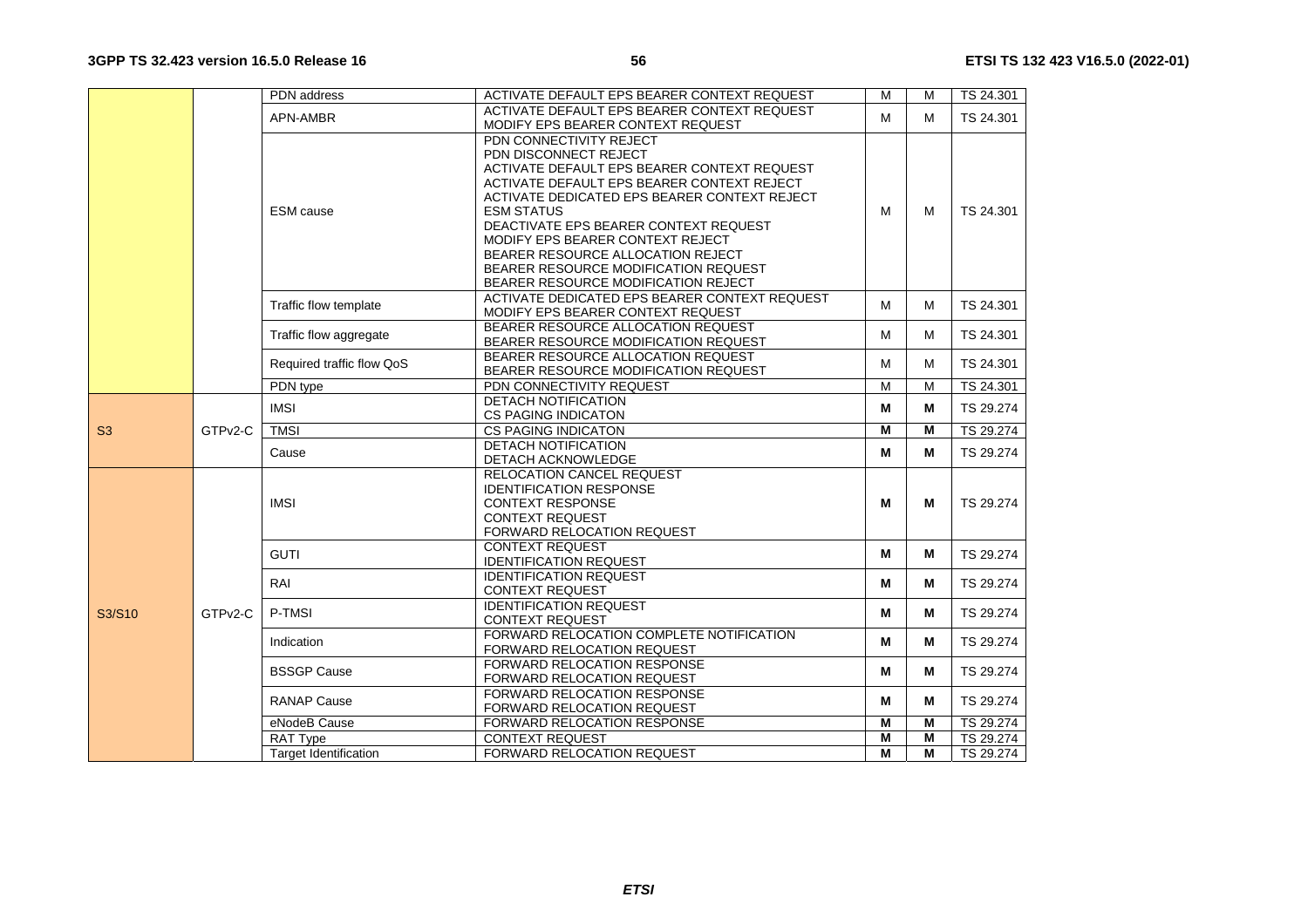|                 |                     |                               | RELOCATION CANCEL RESPONSE                                         |   |   |           |
|-----------------|---------------------|-------------------------------|--------------------------------------------------------------------|---|---|-----------|
|                 |                     |                               | FORWARD SRNS CONTEXT ACKNOWLEDGE<br><b>IDENTIFICATION RESPONSE</b> |   |   |           |
|                 |                     | Cause                         | <b>CONTEXT ACKNOWLEDGE</b>                                         | M | M | TS 29.274 |
|                 |                     |                               | <b>CONTEXT RESPONSE</b>                                            |   |   |           |
|                 |                     |                               | FORWARD RELOCATION COMPLETE ACKNOWLEDGE                            |   |   |           |
|                 |                     |                               | <b>FORWARD RELOCATION RESPONSE</b>                                 |   |   |           |
|                 |                     | <b>RAN Cause</b>              | FORWARD RELOCATION REQUEST                                         | M | M | TS 29.274 |
|                 |                     | Selected PLMN ID              | FORWARD RELOCATION REQUEST                                         | M | М | TS 29.274 |
|                 |                     |                               | <b>NOTIFY REQUEST</b>                                              |   |   |           |
|                 |                     |                               | AUTHENTICATION INFORMATION REQUEST                                 |   |   |           |
|                 |                     |                               | DELETE SUBSCRIBER DATA REQUEST                                     |   |   |           |
|                 |                     | User Name                     | <b>INSERT SUBSCRIBER DATA REQUEST</b>                              | м | м | TS 29.272 |
|                 |                     |                               | PURGE UE REQUEST                                                   |   |   |           |
|                 |                     |                               | CANCEL LOCATION REQUEST                                            |   |   |           |
|                 |                     |                               | <b>UPDATE LOCATION REQUEST</b>                                     |   |   |           |
|                 |                     |                               | <b>NOTIFY REQUEST</b>                                              |   |   |           |
|                 |                     | <b>Terminal Infomration</b>   | UPDATE LOCATION REQUEST                                            | м | M | TS 29.272 |
|                 |                     |                               | <b>NOTIFY ANSWER</b>                                               |   |   |           |
| S6a             | Diameter            |                               | AUTHENTICATION INFORMATION ANSWER                                  |   |   |           |
|                 |                     | DELETE SUBSCRIBER DATA ANSWER |                                                                    |   |   |           |
|                 |                     | Result                        | <b>INSERT SUBSCRIBER DATA ANSWER</b>                               | м | м | TS 29.272 |
|                 |                     |                               | <b>PURGE UE ANSWER</b>                                             |   |   |           |
|                 |                     |                               | <b>CANCEL LOCATION ANSWER</b>                                      |   |   |           |
|                 |                     |                               | UPDATE LOCATION ANSWER                                             |   |   |           |
|                 |                     | <b>RAT Type</b>               | <b>UPDATE LOCATION REQUEST</b>                                     | М | М | TS 29.272 |
|                 |                     | <b>APN</b>                    | NOTIFY REQUEST                                                     |   |   |           |
|                 |                     | Visited PLMN Id               | AUTHENTICATION INFORMATION REQUEST                                 | м | М | TS 29.272 |
|                 |                     |                               | <b>UPDATE LOCATION REQUEST</b>                                     |   |   |           |
|                 |                     |                               | <b>CREATE SESSION REQUEST</b>                                      |   |   |           |
|                 |                     | CHANGE NOTIFICATION REQUEST   |                                                                    |   |   |           |
|                 |                     | CHANGE NOTIFICATION RESPONSE  |                                                                    |   |   |           |
|                 |                     | <b>IMSI</b>                   | <b>SUSPEND NOTIFICATION</b>                                        | М | M | TS 29.274 |
|                 |                     |                               | SUSPEND ACKNOWLEDGE                                                |   |   |           |
|                 |                     |                               | <b>RESUME NOTIFICATION</b>                                         |   |   |           |
|                 |                     |                               | <b>RESUME ACKNOWLEDGE</b>                                          |   |   |           |
|                 |                     | <b>APN</b>                    | <b>CREATE SESSION REQUEST</b>                                      | м | М | TS 29.274 |
|                 |                     |                               | <b>MODIFY BEARER REQUEST</b>                                       |   |   |           |
|                 |                     | <b>Indication Flags</b>       | DELETE SESSION REQUEST                                             | М | М | TS 29.274 |
| S <sub>11</sub> | GTP <sub>v2-C</sub> |                               | <b>CREATE SESSION RESPONSE</b>                                     |   |   |           |
|                 |                     |                               | <b>CREATE BEARER RESPONSE</b>                                      |   |   |           |
|                 |                     |                               | MODIFY BEARER REQUEST                                              |   |   |           |
|                 |                     |                               | MODIFY BEARER RESPONSE                                             |   |   |           |
|                 |                     |                               | DELETE BEARER REQUEST                                              |   |   |           |
|                 |                     |                               | DELETE BEARER RESPONSE                                             | м |   |           |
|                 |                     | <b>EPS Bearer ID</b>          | UPDATE USER PLANE RESPONSE                                         |   | м | TS 29.274 |
|                 |                     |                               | MODIFY BEARER COMMAND                                              |   |   |           |
|                 |                     |                               | MODIFY BEARER FAILURE INDICATION                                   |   |   |           |
|                 |                     |                               | <b>UPDATE BEARER RESPONSE</b>                                      |   |   |           |
|                 |                     |                               | DELETE BEARER FAILURE INDICATION                                   |   |   |           |
|                 |                     |                               | CREATE INDIRECT DATA FOPRWARDING TUNNEL RESPONSE                   |   |   |           |
|                 |                     |                               | UPDATE BEARER COMPLETE                                             |   |   |           |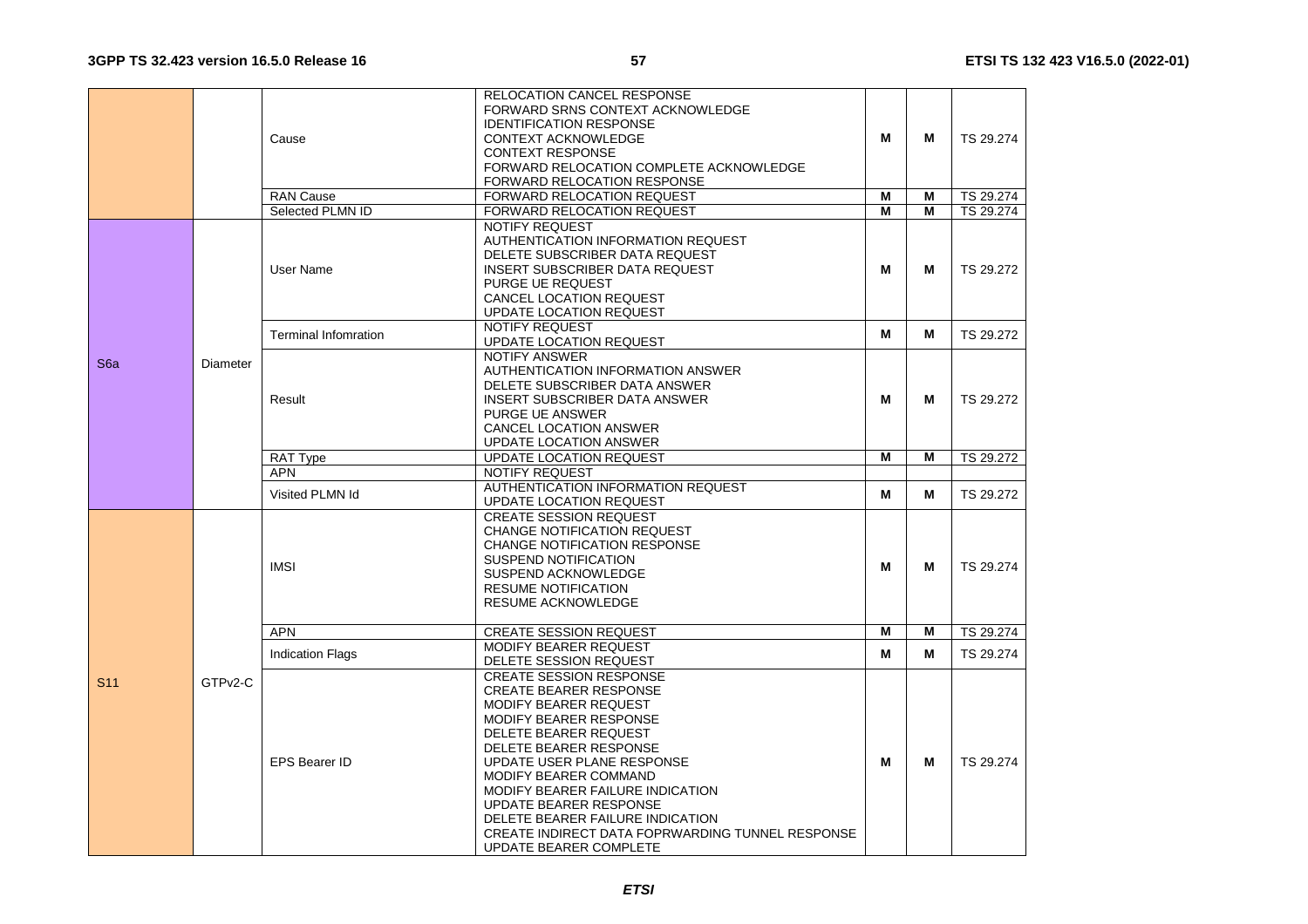|                |                   |                            | <b>CREATE SESSION REQUEST</b>                    |   |   |           |
|----------------|-------------------|----------------------------|--------------------------------------------------|---|---|-----------|
|                |                   | MME-CSID                   | <b>CREATE BEARER RESPONSE</b>                    | м | м | TS 29.274 |
|                |                   |                            | DELETE BEARER RESPONSE                           |   |   |           |
|                |                   |                            | <b>CREATE SESSION REQUEST</b>                    |   |   |           |
|                |                   |                            | <b>CREATE SESSION RESPONSE</b>                   |   |   |           |
|                |                   | SGW-CSID                   | <b>CREATE BEARER REQUEST</b>                     | М | М | TS 29.274 |
|                |                   |                            | <b>CREATE BEARER RESPONSE</b>                    |   |   |           |
|                |                   |                            | DELETE BEARER REQUEST                            |   |   |           |
|                |                   |                            | DELETE BEARER RESPONSE                           |   |   |           |
|                |                   | <b>MSISDN</b>              | <b>CREATE SESSION REQUEST</b>                    | М | М | TS 29.274 |
|                |                   |                            | MODIFY BEARER RESPONSE                           |   |   |           |
|                |                   |                            | <b>CREATE SESSION REQUEST</b>                    |   |   |           |
|                |                   |                            | <b>CREATE BEARER REQUEST</b>                     |   |   |           |
|                |                   | Bearer Level OoS           | MODIFY BEARER REQUEST                            | м | м | TS 29.274 |
|                |                   |                            | <b>MODIFY BEARER RESPONSE</b>                    |   |   |           |
|                |                   |                            | MODIFY BEARER COMMAND                            |   |   |           |
|                |                   |                            | UPDATE BEARER REQUEST                            |   |   |           |
|                |                   |                            | <b>CREATE SESSION REQUEST</b>                    |   |   |           |
|                |                   | <b>RAT Type</b>            | MODIFY BEARER REQUEST                            | м | М | TS 29.274 |
|                |                   |                            | CHANGE NOTIFICATION REQUEST                      |   |   |           |
|                |                   |                            | <b>CREATE SESSION REQUEST</b>                    |   |   |           |
|                |                   | <b>MEI</b>                 | MODIFY BEARER REQUEST                            | М | м | TS 29.274 |
|                |                   |                            | <b>CREATE SESSION RESPONSE</b>                   |   |   |           |
|                |                   |                            | <b>CREATE BEARER RESPONSE</b>                    |   |   |           |
|                |                   |                            | BEARER RESOURCE FAILURE INDICATION               |   |   |           |
|                |                   |                            | MODIFY BEARER RESPONSE                           |   |   |           |
|                |                   |                            | DELETE SESSION RESPONSE                          |   |   |           |
|                |                   |                            | DELETE BEARER RESPONSE                           |   |   |           |
|                |                   |                            | DOWNLINK DATA NOTIFICATION ACKNOWLEDGEMENT       |   |   |           |
|                |                   |                            | DOWNLINK DATA NOTIFICATION INDICATION            |   |   |           |
|                |                   | Cause                      | UPDATE USER PLANE RESPONSE                       | м | М | TS 29.274 |
|                |                   |                            | MODIFY BEARER FAILURE INDICATION                 |   |   |           |
|                |                   |                            | <b>UPDATE BEARER RESPONSE</b>                    |   |   |           |
|                |                   |                            | DELETE BEARER FAILURE INDICATION                 |   |   |           |
|                |                   |                            | CREATE INDIRECT DATA FOPRWARDING TUNNEL RESPONSE |   |   |           |
|                |                   |                            | UPDATE BEARER COMPLETE                           |   |   |           |
|                |                   |                            | <b>CHANGE NOTIFICATION RESPONSE</b>              |   |   |           |
|                |                   |                            | CREATE FORWARDING TUNNEL RESPONSE                |   |   |           |
|                |                   |                            | <b>CREATE BEARER REQUEST</b>                     |   |   |           |
|                |                   | PGW-CSID                   | DELETE BEARER REQUEST                            | М | м | TS 29.274 |
|                |                   | E-RAB ID                   | All messages where it is present                 | М | M | TS 36.413 |
|                |                   |                            | <b>E-RAB SETUP REQUEST</b>                       |   |   |           |
| S <sub>1</sub> | S <sub>1</sub> AP | E-RAB Level QoS Parameters | <b>E-RAB MODIFY REQUEST</b>                      | м | м | TS 36.413 |
|                |                   |                            | INITIAL CONTEXT SETUP REQUEST                    |   |   |           |
|                |                   |                            |                                                  |   |   |           |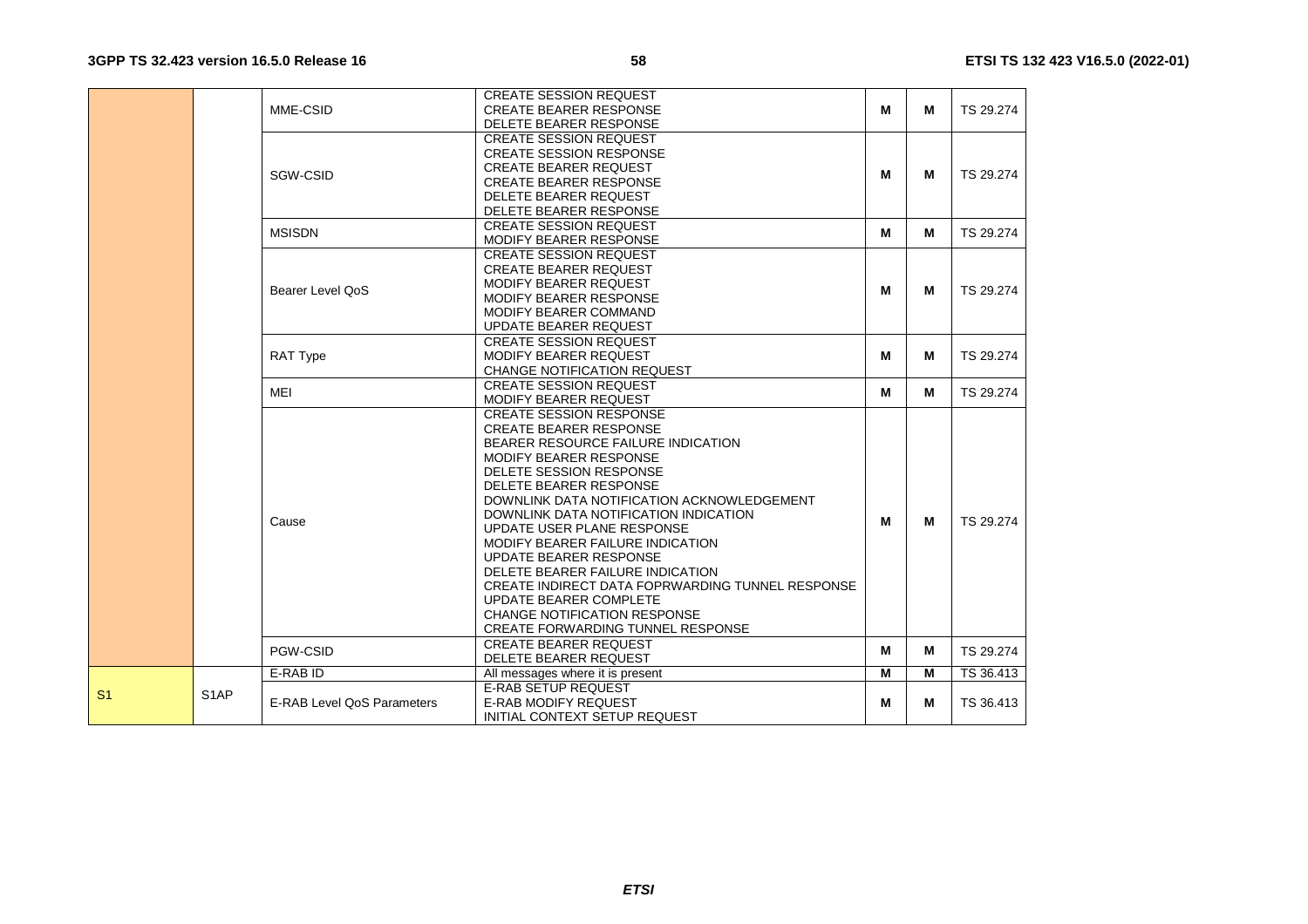|                 |          | Cause                           | INITIAL CONTEXT SETUP FAILURE<br><b>UE CONTEXT RELEASE REQUEST</b><br><b>UE CONTEXT RELEASE COMMAND</b><br><b>UE CONTEXT MODIFICATION FAILURE</b><br><b>HANDOVER REQUIRED</b><br><b>HANDOVER PREPARATION FAILURE</b> | м | М | TS 36.413 |
|-----------------|----------|---------------------------------|----------------------------------------------------------------------------------------------------------------------------------------------------------------------------------------------------------------------|---|---|-----------|
|                 |          |                                 | <b>HANDOVER REQUEST</b><br><b>HANDOVER FAILURE</b><br><b>HANDOVER CANCEL</b><br><b>PATH SWITCH REQUEST FAILURE</b><br>NAS NON DELIVERY INDICATION                                                                    |   |   |           |
|                 |          | <b>Handover Type</b>            | <b>HANDOVER REQUIRED</b><br>HANDOVER COMMAND<br><b>HANDOVER REQUEST</b>                                                                                                                                              | м | м | TS 36.413 |
|                 |          | <b>E-UTRAN CGI</b>              | <b>HANDOVER NOTIFY</b><br><b>PATH SWITCH REQUEST</b><br><b>INITIAL UE MESSAGE</b><br>UPLINK NAS TRANSPORT                                                                                                            | м | М | TS 36.413 |
|                 |          | TAI                             | <b>HANDOVER NOTIFY</b><br><b>PATH SWITCH REQUEST</b><br>UPLINK NAS TRANSPORT<br><b>PAGING</b>                                                                                                                        | м | м | TS 36.413 |
|                 |          | Target ID                       | HANDOVER REQUIRED                                                                                                                                                                                                    | M | М | TS 36.413 |
|                 |          | CDMA2000 HO Status              | DOWNLINK S1 CDMA2000 TUNNELING                                                                                                                                                                                       | М | М | TS 36.413 |
|                 |          | CDMA2000 RAT Type               | DOWNLINK S1 CDMA2000 TUNNELING<br>UPLINK S1 CDMA2000 TUNNELING                                                                                                                                                       | м | м | TS 36.413 |
|                 |          | CDMA2000 Sector ID              | UPLINK S1 CDMA2000 TUNNELING                                                                                                                                                                                         | M | М | TS 36.413 |
|                 |          | CDMA2000 HO Required Indication | UPLINK S1 CDMA2000 TUNNELING                                                                                                                                                                                         | M | М | TS 36.413 |
| S <sub>13</sub> | Diameter | <b>Terminal Information</b>     | ME Identity Check Request                                                                                                                                                                                            | M | М | TS 29.272 |
|                 |          | Result                          | <b>ME Identity Check Answer</b>                                                                                                                                                                                      | м | м | TS 29.272 |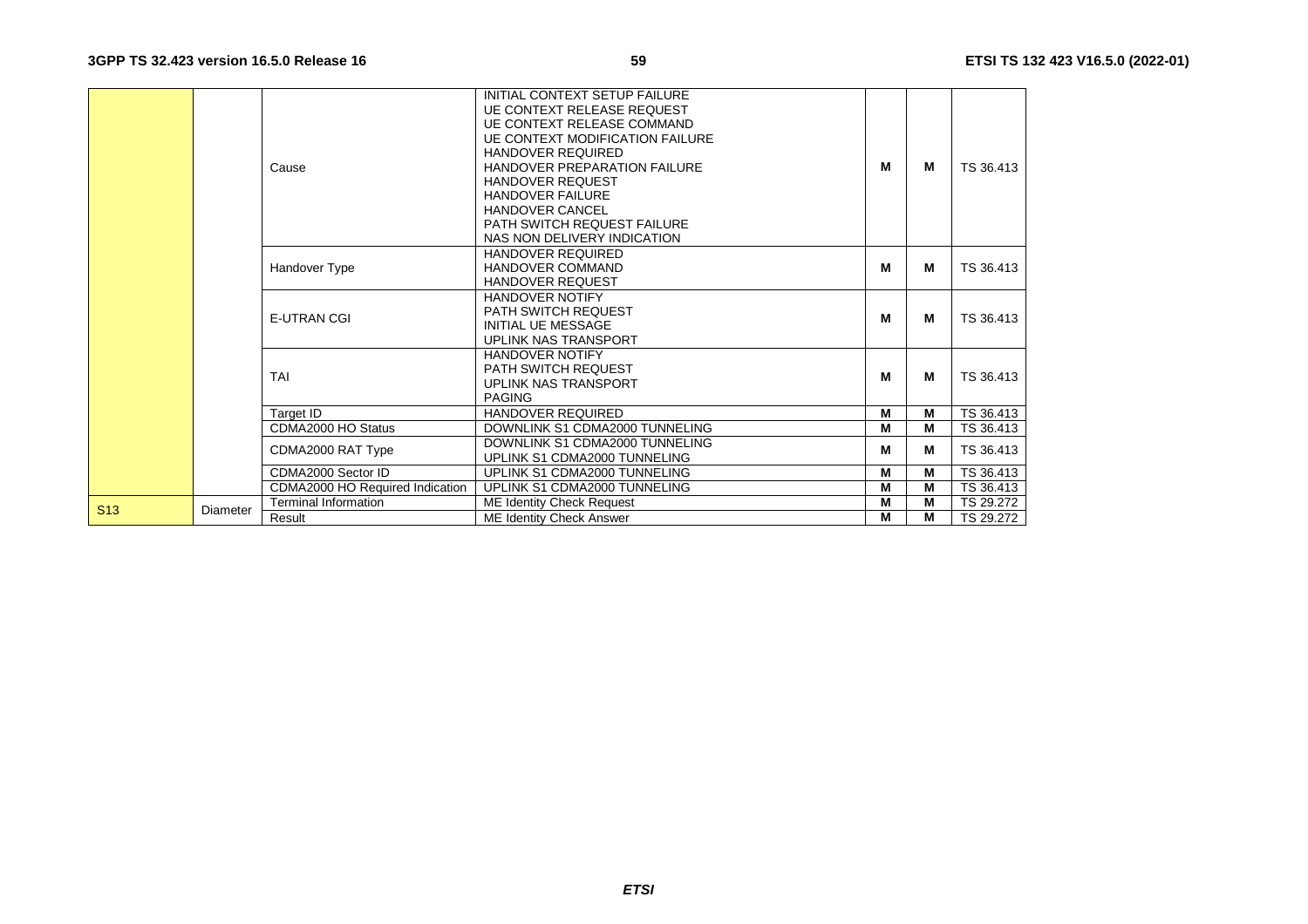## 4.13 E-UTRAN Trace Record Content

For eNB, the Maximum level of detail shall be supported. The trace record is the same for management based activation and for signalling based activation.

| Interface (specific messages)                                             | Format  | <b>Level of details</b> |              |              | <b>Description</b>                                                                                                                                                         |  |
|---------------------------------------------------------------------------|---------|-------------------------|--------------|--------------|----------------------------------------------------------------------------------------------------------------------------------------------------------------------------|--|
|                                                                           |         | <b>Min</b>              | Med          | <b>Max</b>   |                                                                                                                                                                            |  |
|                                                                           |         | м                       | м            | O            | Message name                                                                                                                                                               |  |
|                                                                           |         | O                       | $\Omega$     | $\mathbf{o}$ | Record extensions                                                                                                                                                          |  |
| RRC (without rrc dedicated                                                | Decoded | М                       | м            | X            | Global eNBID of traced eNB                                                                                                                                                 |  |
| measurements)                                                             |         | м                       | M            | X            | Dedicated IE extracted from RRC messages between the traced eNB and the UE. A subset of IEs as given in the table<br>4.13.2. is provided.                                  |  |
|                                                                           | ASN.1   | X                       | X            | M            | Raw Uu Messages: RRC messages between the traced eNB and the UE. The encoded content of the message is provided                                                            |  |
|                                                                           |         | М                       | M            | O            | Message name                                                                                                                                                               |  |
|                                                                           | Decoded | O                       | $\mathbf{o}$ | O            | Record extensions                                                                                                                                                          |  |
| S <sub>1</sub>                                                            |         | м                       | M            | X            | Global eNBID of traced eNB<br>MME ID of the connected MME                                                                                                                  |  |
|                                                                           |         | м                       | М            | X            | E-Rabld + Dedicated IE extracted from S1AP messages between the traced eNB and Core Network. A subset of IEs as<br>given in the table 4.13.2. is provided.                 |  |
|                                                                           | ASN.1   | X                       | X            | м            | Raw S1 Messages S1AP: messages between the traced eNB and Core Network The encoded content of the message is<br>provided                                                   |  |
|                                                                           |         | м                       | м            | O            | Message name                                                                                                                                                               |  |
|                                                                           |         | O                       | $\mathbf{o}$ | O            | Record extensions                                                                                                                                                          |  |
| X <sub>2</sub>                                                            | Decoded | м                       | м            | X            | Global eNBID of traced eNB<br>Global eNBID of neighbouring eNB<br>Global gNBID of connected gNB-CU-CP node over X2 (for NSA)                                               |  |
|                                                                           |         | м                       | м            | X            | Dedicated IE extracted from X2AP messages between the traced eNB and the neighbouring eNB/connected gNB-CU-CP. A<br>subset of IEs as given in the table 4.13.2 is provided |  |
|                                                                           | ASN.1   | X                       | X            | M            | Raw X2 Messages: X2AP messages between the traced eNB and the neighbouring eNB/connected gNB-CU-CP. The<br>encoded content of the message is provided                      |  |
| RRC (only dedicated                                                       | Decoded | X                       | M            | X            | Uu IEs from RRC measurement reports messages                                                                                                                               |  |
| X<br>X<br>ASN.1<br>M<br>RRC measurement reports messages<br>measurements) |         |                         |              |              |                                                                                                                                                                            |  |

#### **Table 4.13.1 : E-UTRAN Trace Record Content**

NOTE: For the security keys in IEs or part of IEs that are containing security keys used by the eNB (e.g. **K**eNB), the value 0 shall be written in the trace file.

#### **Definitions:**

- Global eNBID of traced eNB: The id of the eNB traced, e.g. the eNB which handles the connection of the traced MS, during the Trace Recording Session. The id corresponds to the "Global eNB ID", as defined in [16] and [17].
- Global eNBID of neighbouring eNB: The ids of all Neighbouring eNB involved in the X2 procedures during the Trace Recording Session. The id corresponds to the "Global eNB ID", as defined in [16] and [17].
- Global gNBID of connected gNB-CU-CP node over X2 (for NSA): The ids of all connected NSA nodes involved during the Trace Recording Session. The id corresponds to the "Global gNB ID", as defined in [16] and [17].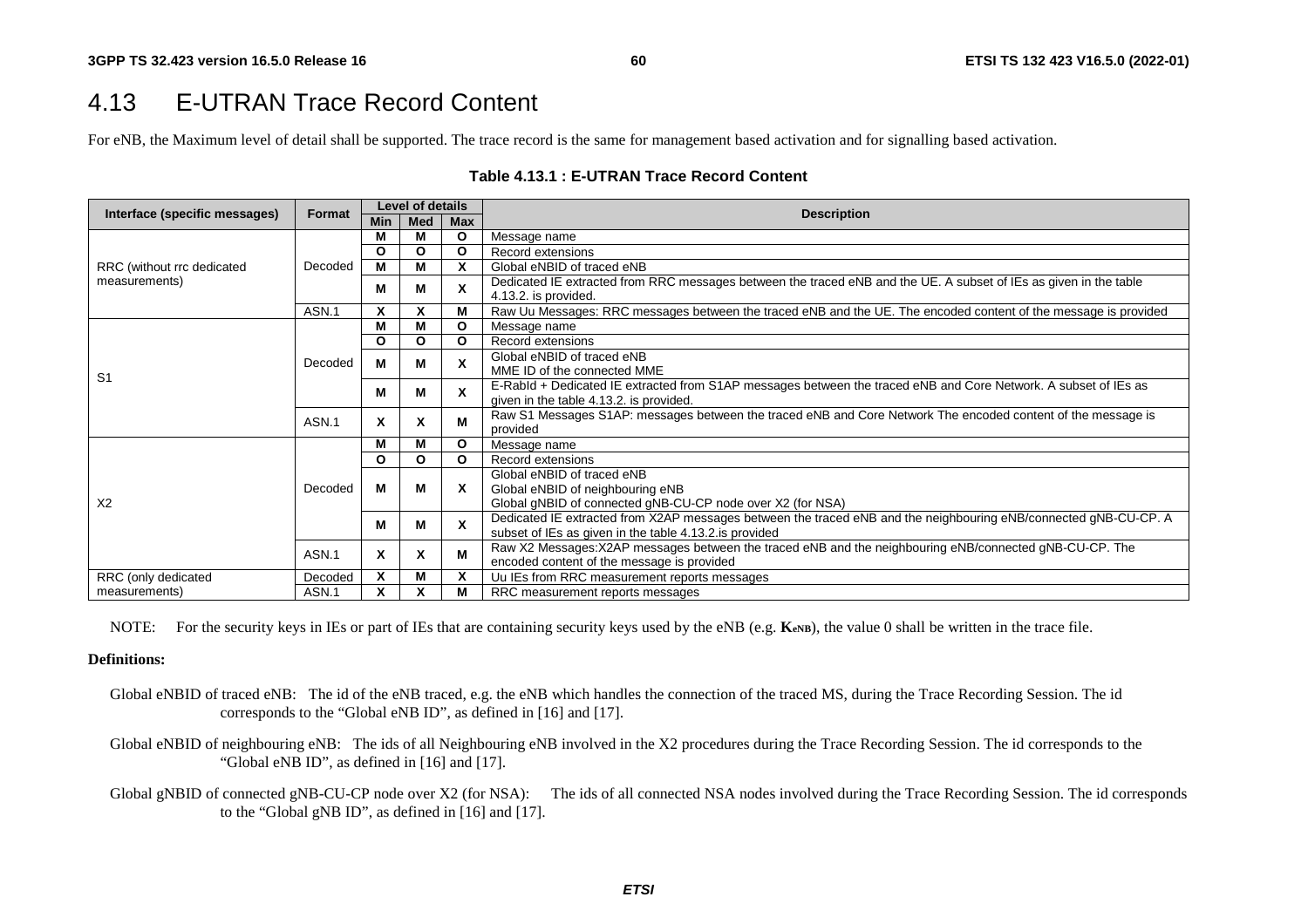- cell Id: The cell Ids of the cells involved in the X2 procedures during the Trace Recording Session. The cell Ids is provided with each X2AP messages for which the cId is relevant.
- E-RABId: Specific recorded IE that contains the E-RAB identifier.
- Message name: Name of the protocol message
- Record extensions: A set of manufacturer specific extensions to the record
- Decoded: Some IEs shall be decoded (cf. detailed list in table 4.6.2. depending on trace depth)
- ASN.1: Messages in encoded format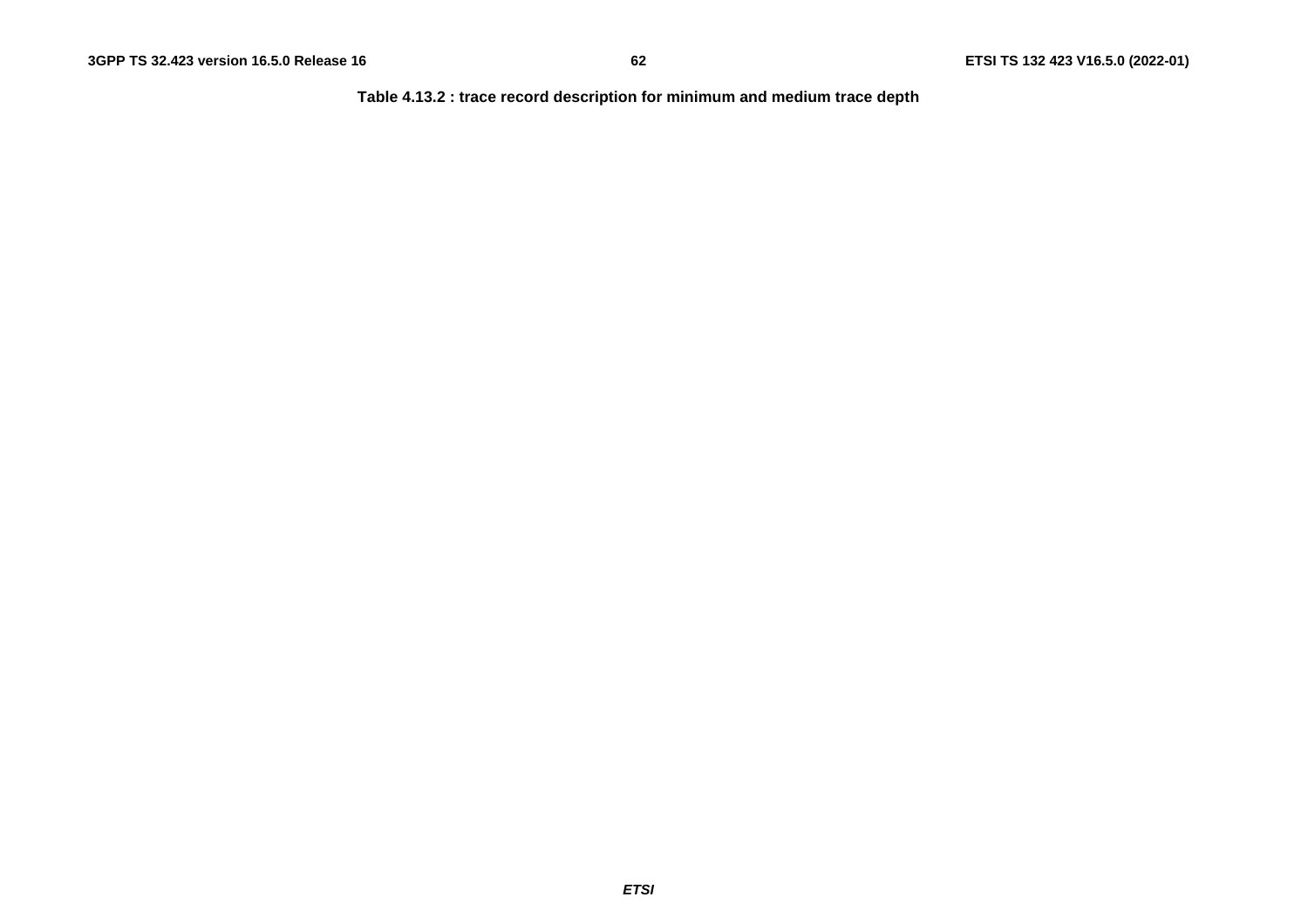|                | Prot.             |                                |                                                                                                                                                                                                                                                                                                                                 |            | <b>Trace depth</b> |                                                                                                                                                                                                                                           |
|----------------|-------------------|--------------------------------|---------------------------------------------------------------------------------------------------------------------------------------------------------------------------------------------------------------------------------------------------------------------------------------------------------------------------------|------------|--------------------|-------------------------------------------------------------------------------------------------------------------------------------------------------------------------------------------------------------------------------------------|
| Interface name | name              | IE name                        | Message name(s)                                                                                                                                                                                                                                                                                                                 | <b>Min</b> | <b>Med</b>         |                                                                                                                                                                                                                                           |
|                |                   | Cs fallback indicator          | <b>MOBILITY FROM EUTRA COMMAND</b>                                                                                                                                                                                                                                                                                              | M          | М                  | TS 36.331                                                                                                                                                                                                                                 |
|                |                   | CN domain                      | <b>PAGING</b>                                                                                                                                                                                                                                                                                                                   | O          | O                  | TS 36.331                                                                                                                                                                                                                                 |
|                |                   | S-TMSI                         | <b>PAGING</b>                                                                                                                                                                                                                                                                                                                   | O          | O                  | TS 36.331                                                                                                                                                                                                                                 |
|                |                   | <b>ReestablishmentCause</b>    | RRC CONNECTION REESTABLISHMENT REQUEST                                                                                                                                                                                                                                                                                          | M          | М                  | <b>Notes</b><br>TS 36.331<br>TS 36.331<br>TS 36.331<br>TS 36.331<br>TS 36.331<br>TS 36.331<br>TS 36.331<br>TS 36.331<br>TS 36.331<br>TS 36.331<br>TS 36.331<br>TS 36.331<br>TS 36.331<br>TS 36.413<br>TS 36.413<br>TS 36.413<br>TS 36.413 |
|                |                   | Wait time                      | RRC CONNECTION REJECT                                                                                                                                                                                                                                                                                                           | <b>CM</b>  | М                  |                                                                                                                                                                                                                                           |
|                |                   | Release Cause                  | <b>RRC CONNECTION RELEASE</b>                                                                                                                                                                                                                                                                                                   | M          | М                  |                                                                                                                                                                                                                                           |
|                |                   | <b>Redirection Information</b> | RRC CONNECTION RELEASE                                                                                                                                                                                                                                                                                                          | M          | М                  |                                                                                                                                                                                                                                           |
|                |                   | <b>Establishment Cause</b>     | <b>RRC CONNECTION REQUEST</b>                                                                                                                                                                                                                                                                                                   | <b>CM</b>  | <b>CM</b>          |                                                                                                                                                                                                                                           |
| Uu             | <b>RRC</b>        | Selected PLMN-Identity         | RRC CONNECTION SETUP COMPLETE                                                                                                                                                                                                                                                                                                   | <b>CM</b>  | <b>CM</b>          |                                                                                                                                                                                                                                           |
|                |                   | RegisteredMME                  | RRC CONNECTION SETUP COMPLETE                                                                                                                                                                                                                                                                                                   | <b>CM</b>  | <b>CM</b>          |                                                                                                                                                                                                                                           |
|                |                   | Rat-Type                       | <b>UE CAPABILITY INFORMATION</b>                                                                                                                                                                                                                                                                                                | M          | М                  |                                                                                                                                                                                                                                           |
|                |                   | <b>Measured Results</b>        | <b>MEASUREMENT REPORT</b>                                                                                                                                                                                                                                                                                                       | X          | М                  |                                                                                                                                                                                                                                           |
|                |                   | CDMA2000-Type                  | HANDOVER FROM EUTRA PREPARATION REQUEST<br>UL HANDOVER PREPARATION TRANSFER<br>UL INFORMATION TRANSFER                                                                                                                                                                                                                          | М          | М                  |                                                                                                                                                                                                                                           |
|                |                   | <b>Target RAT Type</b>         | MOBILITY FROM EUTRA COMMAND                                                                                                                                                                                                                                                                                                     | M          | М                  |                                                                                                                                                                                                                                           |
|                |                   | ConnEstFailReport-r11          | <b>UE INFORMATION RESPONSE</b>                                                                                                                                                                                                                                                                                                  | X<br>М     |                    |                                                                                                                                                                                                                                           |
|                |                   | RLF-Report-r9                  | <b>UE INFORMATION RESPONSE</b>                                                                                                                                                                                                                                                                                                  | X          | М                  |                                                                                                                                                                                                                                           |
|                |                   | E-RAB ID                       | All messages where it is present                                                                                                                                                                                                                                                                                                | M          | М                  |                                                                                                                                                                                                                                           |
| S <sub>1</sub> |                   | E-RAB Level QoS Parameters     | <b>E-RAB SETUP REQUEST</b><br><b>E-RAB MODIFY REQUEST</b><br>INITIAL CONTEXT SETUP REQUEST                                                                                                                                                                                                                                      | M          | М                  |                                                                                                                                                                                                                                           |
|                | S <sub>1</sub> AP | Cause                          | INITIAL CONTEXT SETUP FAILURE<br><b>UE CONTEXT RELEASE REQUEST</b><br>UE CONTEXT RELEASE COMMAND<br><b>UE CONTEXT MODIFICATION FAILURE</b><br>HANDOVER REQUIRED<br>HANDOVER PREPARATION FAILURE<br>HANDOVER REQUEST<br><b>HANDOVER FAILURE</b><br>HANDOVER CANCEL<br>PATH SWITCH REQUEST FAILURE<br>NAS NON DELIVERY INDICATION | м          | м                  |                                                                                                                                                                                                                                           |
|                |                   | Handover Type                  | <b>HANDOVER REQUIRED</b><br><b>HANDOVER COMMAND</b><br><b>HANDOVER REQUEST</b>                                                                                                                                                                                                                                                  | М          | М                  |                                                                                                                                                                                                                                           |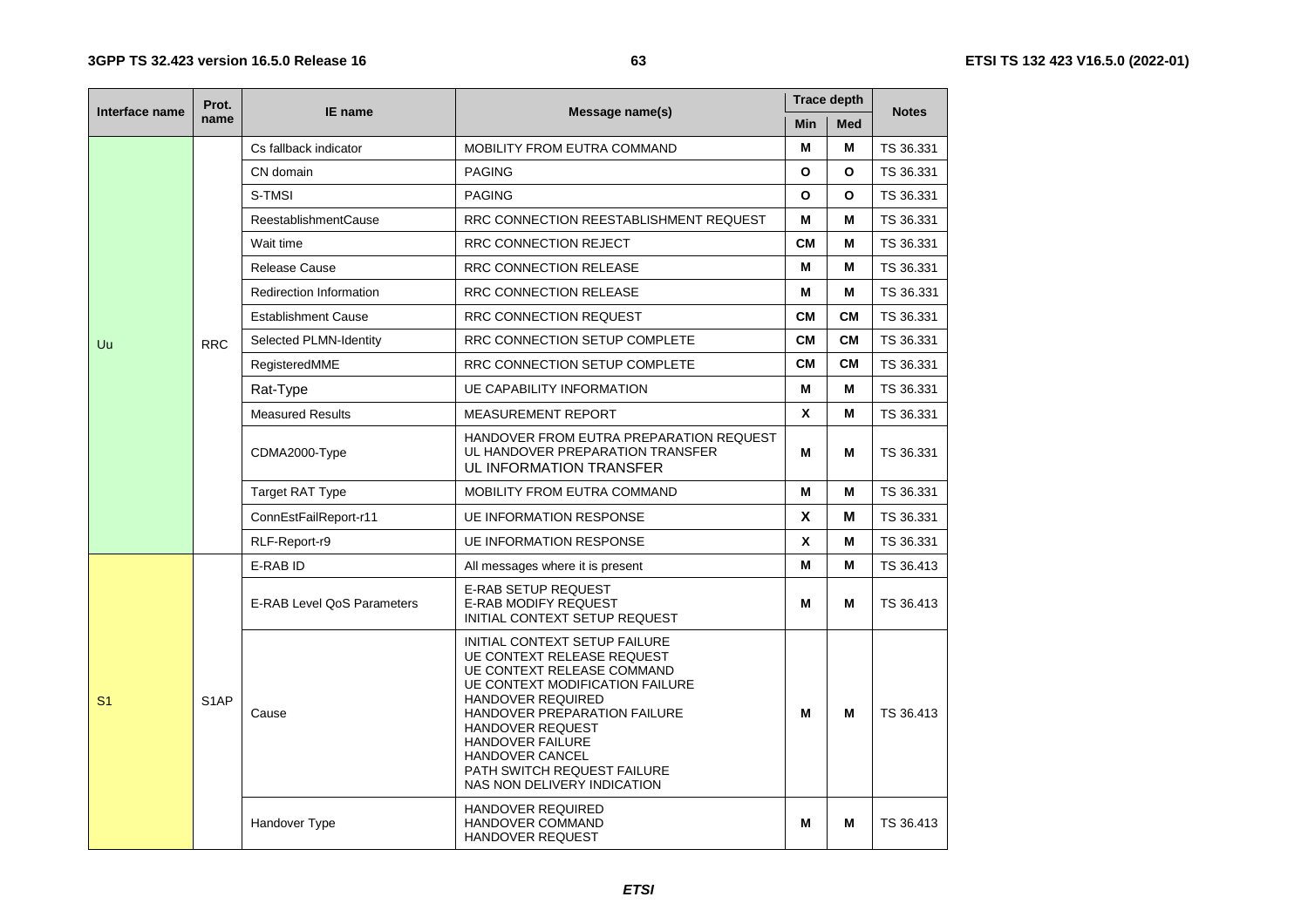|                |                   | <b>E-UTRAN CGI</b>              | <b>HANDOVER NOTIFY</b><br>PATH SWITCH REQUEST<br><b>INITIAL UE MESSAGE</b><br>UPLINK NAS TRANSPORT                                                                                                                                                                                                                                                                                                                                                                  | <b>CM</b> | <b>CM</b> | TS 36.413 |
|----------------|-------------------|---------------------------------|---------------------------------------------------------------------------------------------------------------------------------------------------------------------------------------------------------------------------------------------------------------------------------------------------------------------------------------------------------------------------------------------------------------------------------------------------------------------|-----------|-----------|-----------|
|                |                   | <b>TAI</b>                      | HANDOVER NOTIFY<br><b>PATH SWITCH REQUEST</b><br><b>UPLINK NAS TRANSPORT</b>                                                                                                                                                                                                                                                                                                                                                                                        | M         | М         | TS 36.413 |
|                |                   | <b>Target ID</b>                | <b>HANDOVER REQUIRED</b>                                                                                                                                                                                                                                                                                                                                                                                                                                            | M         | M         | TS 36.413 |
|                |                   | CDMA2000 HO Status              | DOWNLINK S1 CDMA2000 TUNNELING                                                                                                                                                                                                                                                                                                                                                                                                                                      | M         | М         | TS 36.413 |
|                |                   | CDMA2000 RAT Type               | DOWNLINK S1 CDMA2000 TUNNELING<br>UPLINK S1 CDMA2000 TUNNELING                                                                                                                                                                                                                                                                                                                                                                                                      | M         | М         | TS 36.413 |
|                |                   | CDMA2000 Sector ID              | UPLINK S1 CDMA2000 TUNNELING                                                                                                                                                                                                                                                                                                                                                                                                                                        | M         | М         | TS 36.413 |
|                |                   | CDMA2000 HO Required Indication | UPLINK S1 CDMA2000 TUNNELING                                                                                                                                                                                                                                                                                                                                                                                                                                        | M         | М         | TS 36.413 |
|                |                   | E-RAB id                        | All messages where it is present                                                                                                                                                                                                                                                                                                                                                                                                                                    | M         | М         | TS 36.423 |
|                |                   | E-RAB Level OoS                 | <b>HANDOVER REQUEST</b><br><b>SGNB ADDITION REQUEST</b><br>SGNB ADDITION REQUEST ACKNOWLEDGE<br><b>SGNB MODIFICATION REQUEST</b><br>SGNB MODIFICATION REQUEST ACKNOWLEDGE<br><b>SGNB MODIFICATION REQUIRED</b>                                                                                                                                                                                                                                                      | М         | М         | TS 36.423 |
| X <sub>2</sub> | X <sub>2</sub> AP | Cause                           | <b>HANDOVER REQUEST</b><br>HANDOVER PREPARATION FAILURE<br><b>HANDOVER CANCEL</b><br><b>SGNB ADDITION REQUEST REJECT</b><br><b>SGNB RECONFIGURATION COMPLETE</b><br><b>SGNB MODIFICATION REQUEST</b><br>SGNB MODIFICATION REQUEST REJECT<br><b>SGNB MODIFICATION REQUIRED</b><br><b>SGNB MODIFICATION REFUSE</b><br>SGNB RELEASE REQUEST<br>SGNB RELEASE REQUEST REJECT<br><b>SGNB RELEASE REQUIRED</b><br><b>SGNB CHANGE REQUIRED</b><br><b>SGNB CHANGE REFUSE</b> | М         | М         | TS 36.423 |
|                |                   | <b>Target Cell ID</b>           | HANDOVER REQUEST                                                                                                                                                                                                                                                                                                                                                                                                                                                    | M         | М         | TS 36.423 |
|                |                   | <b>GUMMEI</b>                   | <b>HANDOVER REQUEST</b>                                                                                                                                                                                                                                                                                                                                                                                                                                             | M         | М         | TS 36.423 |
|                |                   | <b>UE History Information</b>   | HANDOVER REQUEST                                                                                                                                                                                                                                                                                                                                                                                                                                                    | M         | М         | TS 36.423 |
|                |                   | <b>UE RLF Report Container</b>  | <b>RLF INDICATION</b>                                                                                                                                                                                                                                                                                                                                                                                                                                               | X         | М         | TS 36.423 |

#### **Constraints:**

The condition for capturing the following Information Element is that Cell Traffic Trace is used: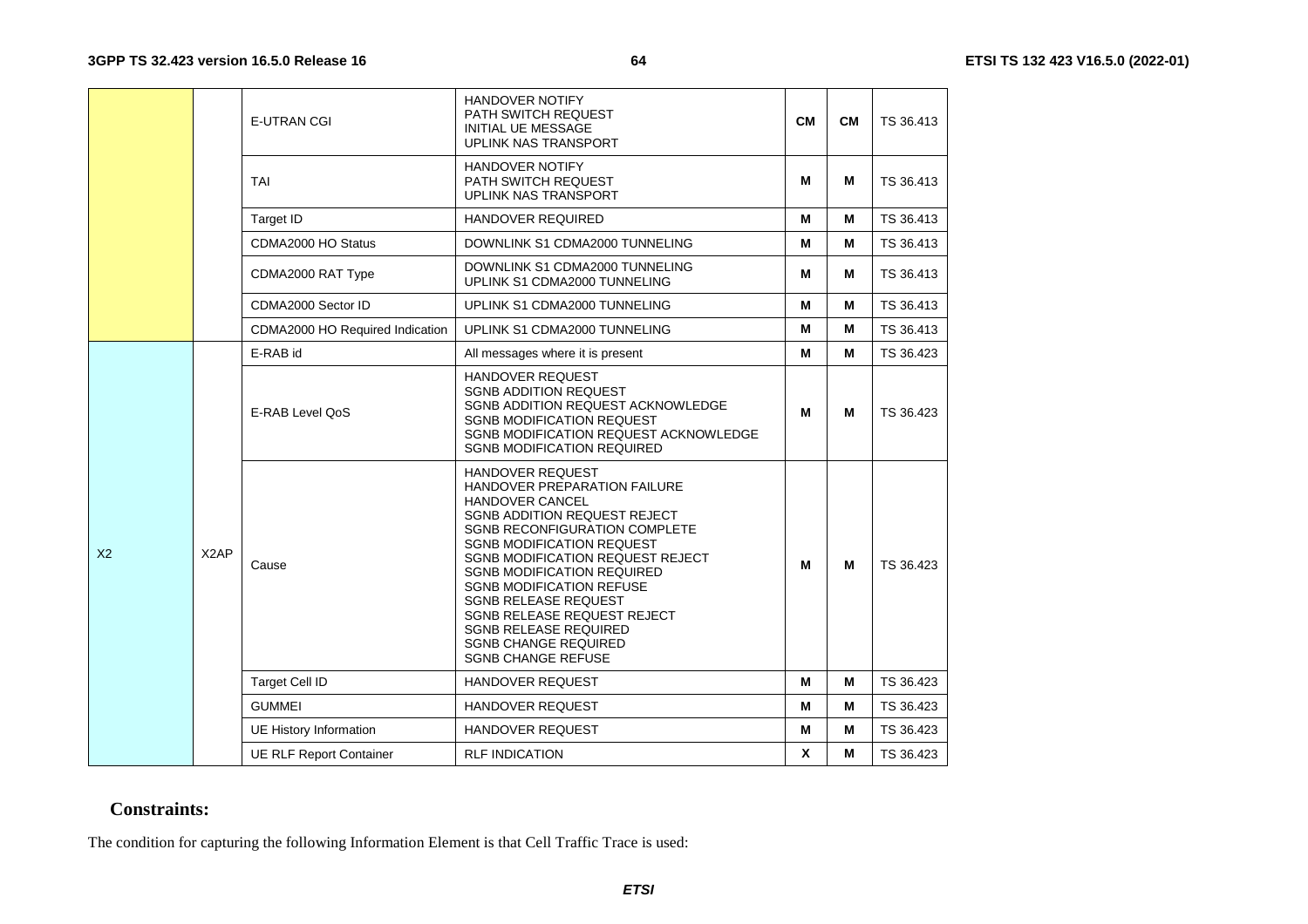- Wait time from RRC protocol.
- Establishment Cause from RRC protocol.
- Selected PLMN-Identity from RRC protocol.
- RegisteredMME from RRC protocol.
- E-UTRAN CGI from S1 interface from the following messages: Initial UE message, Handover Notify.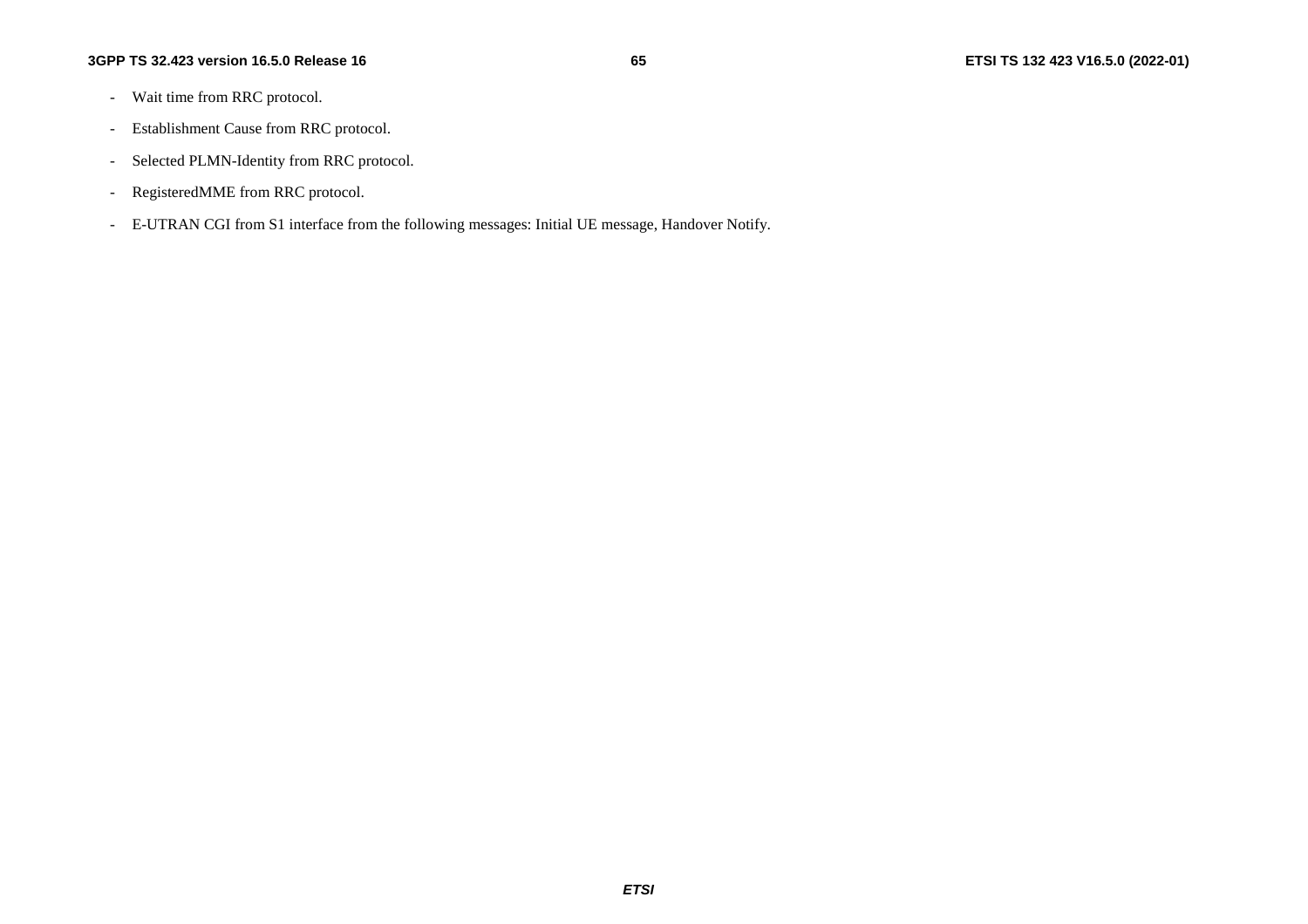# 4.14 SGW Trace Record Content

The following table shows the trace record content for SGW.

The trace record is the same for management based activation and for signalling based activation.

SGW shall support at least one of the following trace depth levels – Maximum, Medium or Minimum.

| Interface (specific | Format   | Level of details |            |            | <b>Description</b>                                                     |  |  |
|---------------------|----------|------------------|------------|------------|------------------------------------------------------------------------|--|--|
| messages)           |          | Min              | <b>Med</b> | <b>Max</b> |                                                                        |  |  |
|                     |          | M                | М          | O          | Message name                                                           |  |  |
|                     |          | O                | O          | O          | Record extensions                                                      |  |  |
|                     |          | м                | М          | X          | MME ID of the connected MME                                            |  |  |
| S <sub>11</sub>     | Decoded  |                  |            |            | SGW ID of the traced SGW                                               |  |  |
|                     |          |                  |            | X          | Dedicated IE extracted from S11 messages between the traced MME and    |  |  |
|                     |          | M                | М          |            | the SGW. A subset of IEs as given in the table 4.14.2.is provided      |  |  |
|                     |          |                  |            |            | Raw S11 messages between the traced MME and the SGW. The               |  |  |
|                     | Encoded* | X                | X          | M          | encoded content of the message is provided                             |  |  |
|                     |          | M                | M          | O          | Message name                                                           |  |  |
|                     |          | O                | O          | O          | Record extensions                                                      |  |  |
|                     |          |                  |            |            | PGW ID of the connected PGW                                            |  |  |
|                     | Decoded  | M                | M          | X          | SGW of the traced SGW                                                  |  |  |
| S5/S8               |          |                  |            |            | IE extracted from S5/S8 messages between the traced SGW and PGW. A     |  |  |
|                     |          | М                | М          | X          | subset of IEs as given in the table 4.14.2. is provided.               |  |  |
|                     | Encoded* | X                | X          | M          | Raw S5/S8 Messages: messages between the traced SGW and PGW.           |  |  |
|                     |          |                  |            |            | The encoded content of the message is provided                         |  |  |
|                     |          | М                | М          | O          | Message name                                                           |  |  |
|                     |          | O                | O          | O          | Record extensions                                                      |  |  |
|                     |          |                  | М          | X          | SGSNID of the connected SGSN                                           |  |  |
|                     | Decoded  | M                |            |            | SGWID of the traced SGW                                                |  |  |
| S <sub>4</sub>      |          |                  | М          | X          | Dedicated IE extracted from S4 messages between the traced SGW and     |  |  |
|                     |          | M                |            |            | the SGSN. A subset of IEs as given in the table 4.14.2. is provided    |  |  |
|                     |          |                  | X          |            | Raw S4 messages between the traced PGW and the AAA. The encoded        |  |  |
|                     | Encoded* | X                |            | м          | content of the message is provided                                     |  |  |
|                     |          | M                | M          | O          | Message name                                                           |  |  |
|                     |          | O                | O          | O          | Record extensions                                                      |  |  |
|                     |          |                  |            |            | PCRF ID of the connected PCRF                                          |  |  |
|                     | Decoded  | М                | М          | X          | SGW ID of the traced SGW                                               |  |  |
| Gxc                 |          |                  |            |            | Dedicated IE extracted from Gx messages between the traced SGW and     |  |  |
|                     |          | M                | М          | X          | another PCRF. A subset of IEs as given in the table 4.14.2 is provided |  |  |
|                     |          |                  |            |            | Raw Gx messages between the traced SGW and another PCRF. The           |  |  |
|                     | Encoded* | X                | X          | M          | encoded content of the message is provided                             |  |  |
|                     |          |                  |            |            |                                                                        |  |  |

**Table 4.14.1 : SGW Trace Record Content** 

Encoded\* - the messages are left encoded in the format it was received.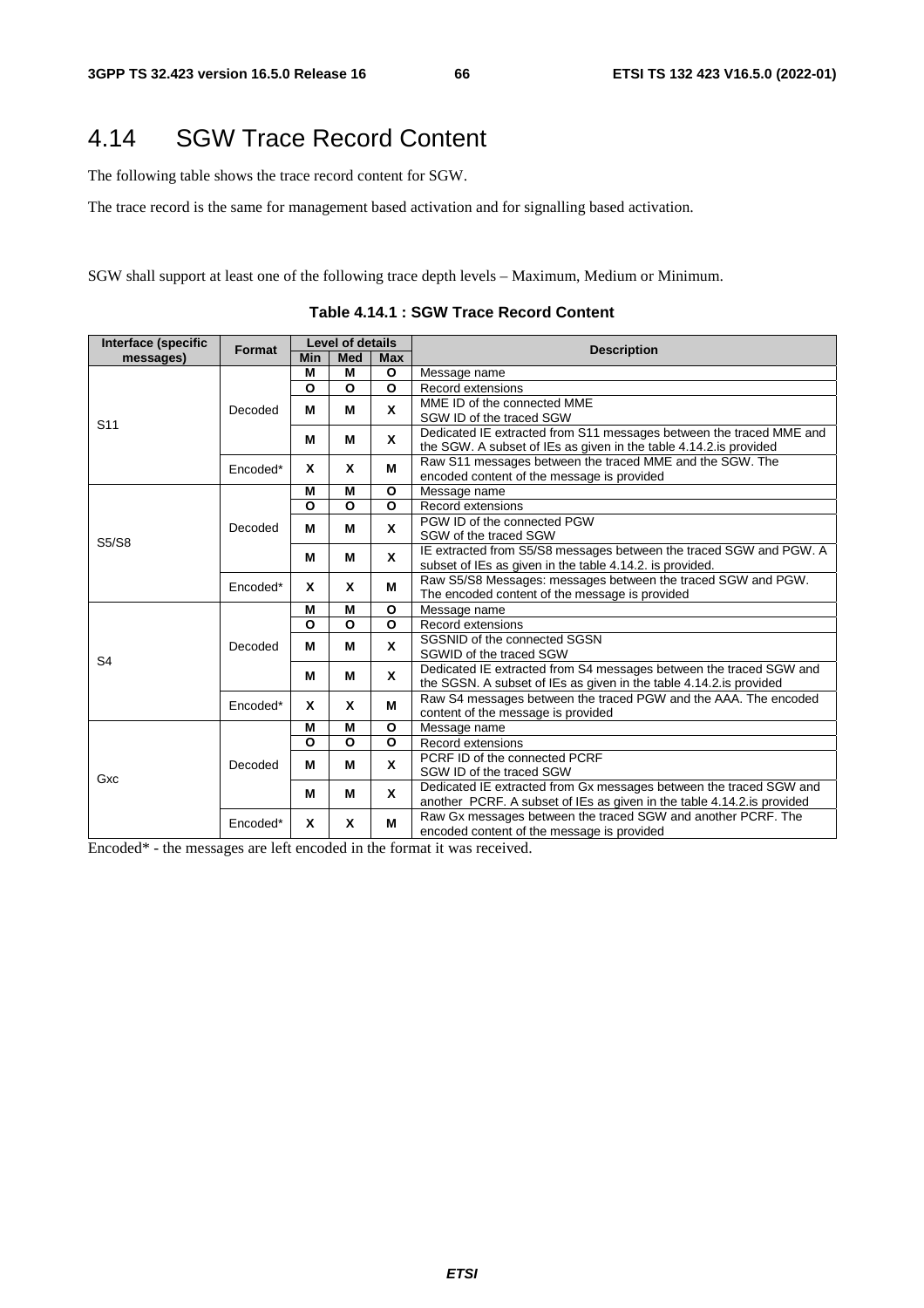**Table 4.14.2 : SGW trace record description for minimum and medium trace depth**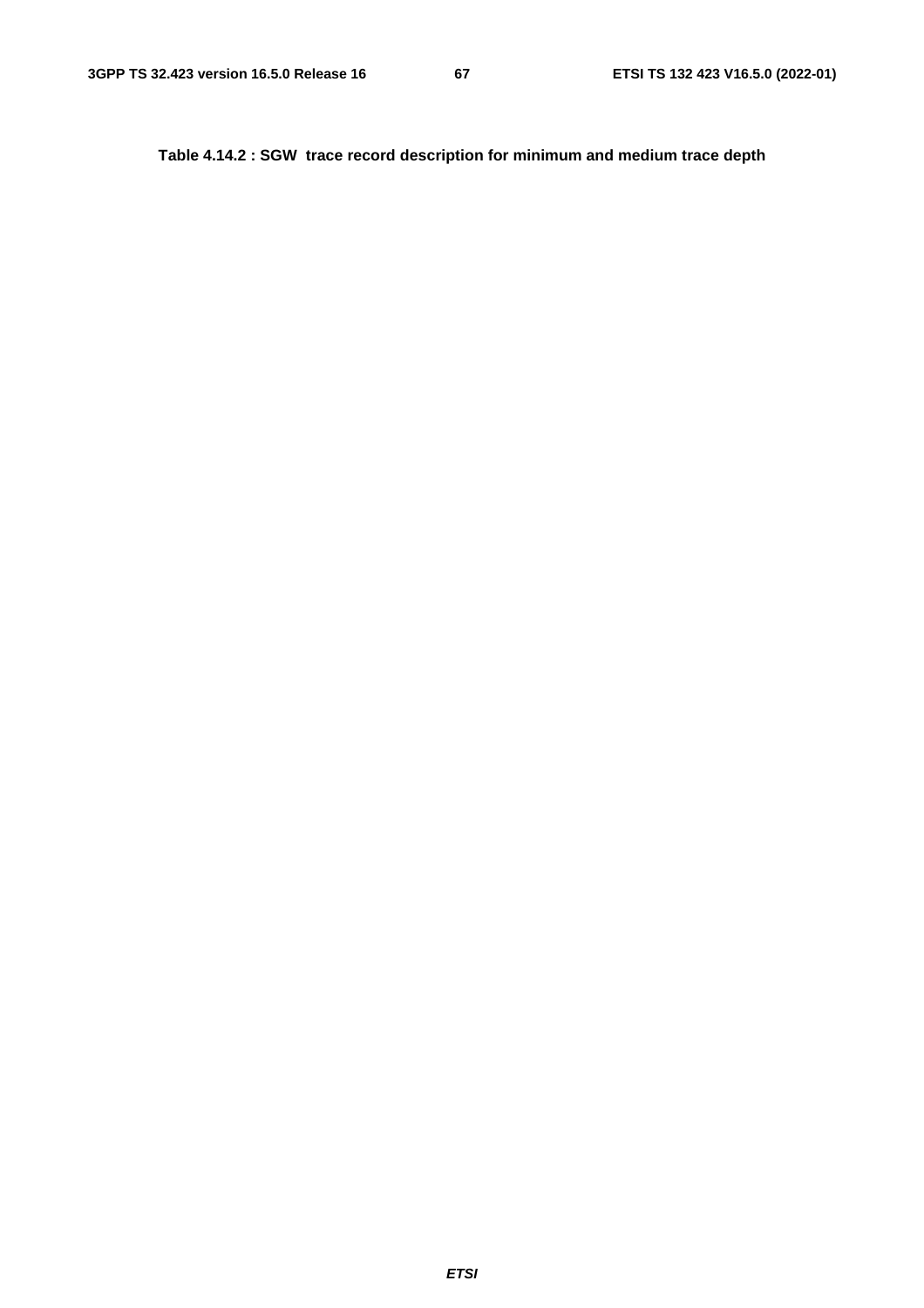### **3GPP TS 32.423 version 16.5.0 Release 16 68 ETSI TS 132 423 V16.5.0 (2022-01)**

| Interface name  | Prot.<br>name      | <b>IE</b> name                                | Message name(s)                                                                                                                                                                                                                                                                                                                                                                                                                                                                          | <b>Trace</b><br>depth<br>Min<br><b>Med</b> |   | <b>Notes</b>                     |
|-----------------|--------------------|-----------------------------------------------|------------------------------------------------------------------------------------------------------------------------------------------------------------------------------------------------------------------------------------------------------------------------------------------------------------------------------------------------------------------------------------------------------------------------------------------------------------------------------------------|--------------------------------------------|---|----------------------------------|
|                 |                    | <b>IMSI</b>                                   | <b>Create Session Request</b><br><b>Suspend Notification</b><br>Suspend Acknowledge<br><b>Resume Notification</b><br>Resume Acknowledge                                                                                                                                                                                                                                                                                                                                                  | M                                          | M | TS<br>29.274                     |
|                 |                    | <b>MSISDN</b>                                 | <b>Create Session Request</b><br>Modify Bearer Response                                                                                                                                                                                                                                                                                                                                                                                                                                  | М                                          | М | <b>TS</b><br>29.274              |
|                 |                    | RAT type                                      | <b>Create Session Request</b><br><b>Modify Bearer Request</b>                                                                                                                                                                                                                                                                                                                                                                                                                            | М                                          | М | <b>TS</b><br>29.274              |
|                 |                    | <b>Serving Network</b>                        | <b>Create Session Request</b><br><b>Modify Bearer Request</b>                                                                                                                                                                                                                                                                                                                                                                                                                            | М                                          | М | TS<br>29.274                     |
|                 |                    | Access Point Name (APN)                       | <b>Create Session Request</b>                                                                                                                                                                                                                                                                                                                                                                                                                                                            | М                                          | М | <b>TS</b><br>29.274              |
|                 |                    | PDN Type                                      | <b>Create Session Request</b>                                                                                                                                                                                                                                                                                                                                                                                                                                                            | М                                          | М | $\overline{\text{TS}}$<br>29.274 |
| S <sub>11</sub> |                    | <b>Bearer Contexts</b>                        | <b>Create Session Request</b><br><b>Create Bearer Request</b><br><b>Create Bearer Response</b><br>Delete Bearer Request<br>Delete Bearer Response<br>Modify Bearer Command<br>Modify Bearer Failure Indication<br><b>Update Bearer Request</b><br>Update Bearer Response<br>Delete Bearer Command<br>Delete Bearer Failure Indication<br>Create Indirect Data Forwarding<br><b>Tunnel Request</b><br>Create Indirect Data Forwarding<br><b>Tunnel Response</b><br>Update Bearer Complete | M                                          | М | TS<br>29.274                     |
|                 | GTP <sub>v2C</sub> | Cause                                         | <b>Create Session Response</b><br><b>Create Bearer Response</b><br>Bearer Resource Failure Indication<br>Modify Bearer Response<br><b>Delete Session Response</b><br>Downlink Data Notification<br>Acknowledgement<br>Downlink Data Notification Failure<br>Indication<br>Modify Bearer Failure Indication<br><b>Update Bearer Response</b><br>Delete Bearer Failure Indication<br>Create Indirect Data Forwarding<br><b>Tunnel Response</b><br><b>Update Bearer Complete</b>            | M                                          | M | TS<br>29.274                     |
|                 |                    | <b>Bearer Contexts created</b>                | <b>Create Session Response</b>                                                                                                                                                                                                                                                                                                                                                                                                                                                           | M                                          | М | <b>TS</b><br>29.274              |
|                 |                    | <b>APN Restriction</b>                        | <b>Create Session Response</b>                                                                                                                                                                                                                                                                                                                                                                                                                                                           | М                                          | М | TS<br>29.274                     |
|                 |                    | <b>Linked Bearer Identity</b><br>(LBI)        | <b>Create Bearer Request</b><br><b>Bearer Resource Command</b><br><b>Delete Session Request</b><br>Delete Bearer Request<br>Delete Bearer Response                                                                                                                                                                                                                                                                                                                                       | M                                          | М | <b>TS</b><br>29.274              |
|                 |                    | <b>Traffic Aggregate</b><br>Description (TAD) | Bearer Resource Command                                                                                                                                                                                                                                                                                                                                                                                                                                                                  | М                                          | М | TS<br>29.274                     |
|                 |                    | Linked EPS Bearer ID                          | <b>Bearer Resource Command</b>                                                                                                                                                                                                                                                                                                                                                                                                                                                           | M                                          | M | <b>TS</b><br>29.274              |
|                 |                    | Bearer Contexts to be<br>removed              | <b>Modify Bearer Request</b>                                                                                                                                                                                                                                                                                                                                                                                                                                                             | М                                          | М | TS<br>29.274                     |
|                 |                    | <b>Bearer Contexts</b><br>modified            | Modify Bearer Response                                                                                                                                                                                                                                                                                                                                                                                                                                                                   | Μ                                          | Μ | TS<br>29.274                     |
|                 |                    | <b>Bearer Contexts marked</b><br>for removal  | <b>Modify Bearer Response</b><br>Update User Plane Response                                                                                                                                                                                                                                                                                                                                                                                                                              | М                                          | М | <b>TS</b><br>29.274              |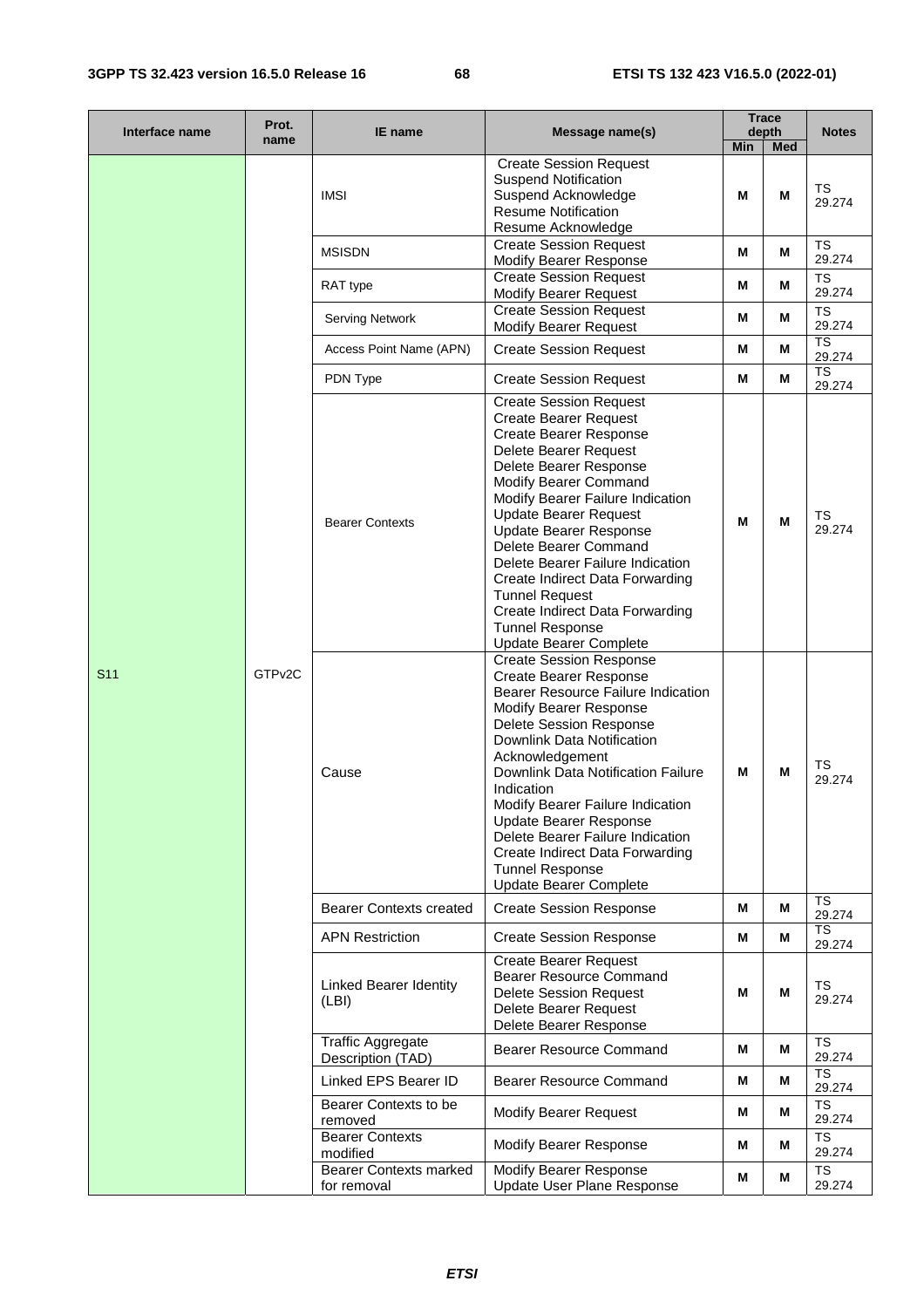|                |                     | Bearer Contexts to be<br>updated              | <b>Update User Plane Request</b>                                                                                                                                                                                                                                                                                                                                                                                                | М | М | <b>TS</b><br>29.274 |
|----------------|---------------------|-----------------------------------------------|---------------------------------------------------------------------------------------------------------------------------------------------------------------------------------------------------------------------------------------------------------------------------------------------------------------------------------------------------------------------------------------------------------------------------------|---|---|---------------------|
|                |                     | Bearer Contexts to be<br>removed              | <b>Update User Plane Request</b>                                                                                                                                                                                                                                                                                                                                                                                                | М | M | TS<br>29.274        |
|                |                     | <b>Bearer Contexts updated</b>                | Update User Plane Response                                                                                                                                                                                                                                                                                                                                                                                                      | M | М | <b>TS</b><br>29.274 |
|                |                     | Bearer Contexts to be<br>modified             | <b>Modify Bearer Request</b>                                                                                                                                                                                                                                                                                                                                                                                                    | М | м | TS<br>29.274        |
|                |                     | <b>Traffic Aggregate</b><br>Description (TAD) | <b>Bearer Resource Command</b>                                                                                                                                                                                                                                                                                                                                                                                                  | M | М | <b>TS</b><br>29.274 |
|                |                     | <b>Linked Bearer Identity</b><br>(LBI)        | Bearer Resource Command<br><b>Create Bearer Request</b><br>Delete Bearer Response                                                                                                                                                                                                                                                                                                                                               | M | M | <b>TS</b><br>29.274 |
|                |                     | Linked EPS Bearer ID                          | <b>Bearer Resource Failure Indication</b><br><b>Delete Session Request</b><br>Delete Bearer Request                                                                                                                                                                                                                                                                                                                             | M | M | <b>TS</b><br>29.274 |
|                |                     | Cause                                         | <b>Bearer Resource Failure Indication</b><br><b>Create Session Response</b><br>Create Bearer Response<br>Modify Bearer Response<br><b>Delete Session Response</b><br>Delete Bearer Response<br>Downlink Data Notification<br>Acknowledgement<br>Downlink Data Notification Failure<br>Indication<br><b>Update Bearer Response</b><br>Create Indirect Data Forwarding<br><b>Tunnel Response</b><br><b>Update Bearer Complete</b> | M | M | TS<br>29.274        |
|                |                     | Bearer Contexts to be<br>modified             | <b>Modify Bearer Request</b>                                                                                                                                                                                                                                                                                                                                                                                                    | М | M | <b>TS</b><br>29.274 |
|                |                     | Bearer Contexts to be<br>removed              | <b>Modify Bearer Request</b>                                                                                                                                                                                                                                                                                                                                                                                                    | М | M | TS<br>29.274        |
|                |                     | <b>IMSI</b>                                   | <b>Create Session Request</b><br><b>Update Bearer Request</b>                                                                                                                                                                                                                                                                                                                                                                   | M | M | <b>TS</b><br>29.274 |
| S <sub>4</sub> | GTP <sub>v2</sub> C | <b>MSISDN</b>                                 | <b>Create Session Request</b><br><b>Modify Bearer Response</b>                                                                                                                                                                                                                                                                                                                                                                  | М | M | <b>TS</b><br>29.274 |
|                |                     | Serving Network                               | <b>Create Session Request</b>                                                                                                                                                                                                                                                                                                                                                                                                   | М | м | <b>TS</b><br>29.274 |
|                |                     | Access Point Name (APN)                       | <b>Create Session Request</b>                                                                                                                                                                                                                                                                                                                                                                                                   | Μ | M | <b>TS</b><br>29.274 |
|                |                     | PDN Type                                      | <b>Create Session Request</b>                                                                                                                                                                                                                                                                                                                                                                                                   | М | М | <b>TS</b><br>29.274 |
|                |                     | <b>Bearer Contexts</b>                        | <b>Create Session Request</b><br><b>Create Bearer Request</b><br><b>Create Bearer Response</b><br>Delete Bearer Request<br>Delete Bearer Response<br><b>Update Bearer Request</b><br><b>Update Bearer Response</b><br>Create Indirect Data Forwarding<br><b>Tunnel Request</b><br>Create Indirect Data Forwarding<br><b>Tunnel Response</b><br><b>Update Bearer Complete</b>                                                    | М | М | TS<br>29.274        |
|                |                     | RAT Type                                      | <b>Create Session Request</b><br><b>Modify Bearer Request</b>                                                                                                                                                                                                                                                                                                                                                                   | M | M | <b>TS</b><br>29.274 |
|                |                     | <b>Bearer Contexts created</b>                | <b>Create Session Response</b>                                                                                                                                                                                                                                                                                                                                                                                                  | М | М | TS<br>29.274        |
|                |                     | <b>Bearer Contexts marked</b><br>for removal  | <b>Create Session Response</b>                                                                                                                                                                                                                                                                                                                                                                                                  | М | М | TS<br>29.274        |
|                |                     | <b>Bearer Contexts</b><br>modified            | Modify Bearer Response                                                                                                                                                                                                                                                                                                                                                                                                          | М | М | <b>TS</b><br>29.274 |
|                |                     | <b>Bearer Contexts marked</b><br>for removal  | <b>Modify Bearer Response</b>                                                                                                                                                                                                                                                                                                                                                                                                   | М | М | <b>TS</b><br>29.274 |
| <b>S5/S8</b>   | GTP <sub>v2C</sub>  | <b>IMSI</b>                                   | <b>Create Session Request</b><br><b>Update Bearer Request</b>                                                                                                                                                                                                                                                                                                                                                                   | М | М | <b>TS</b><br>29.274 |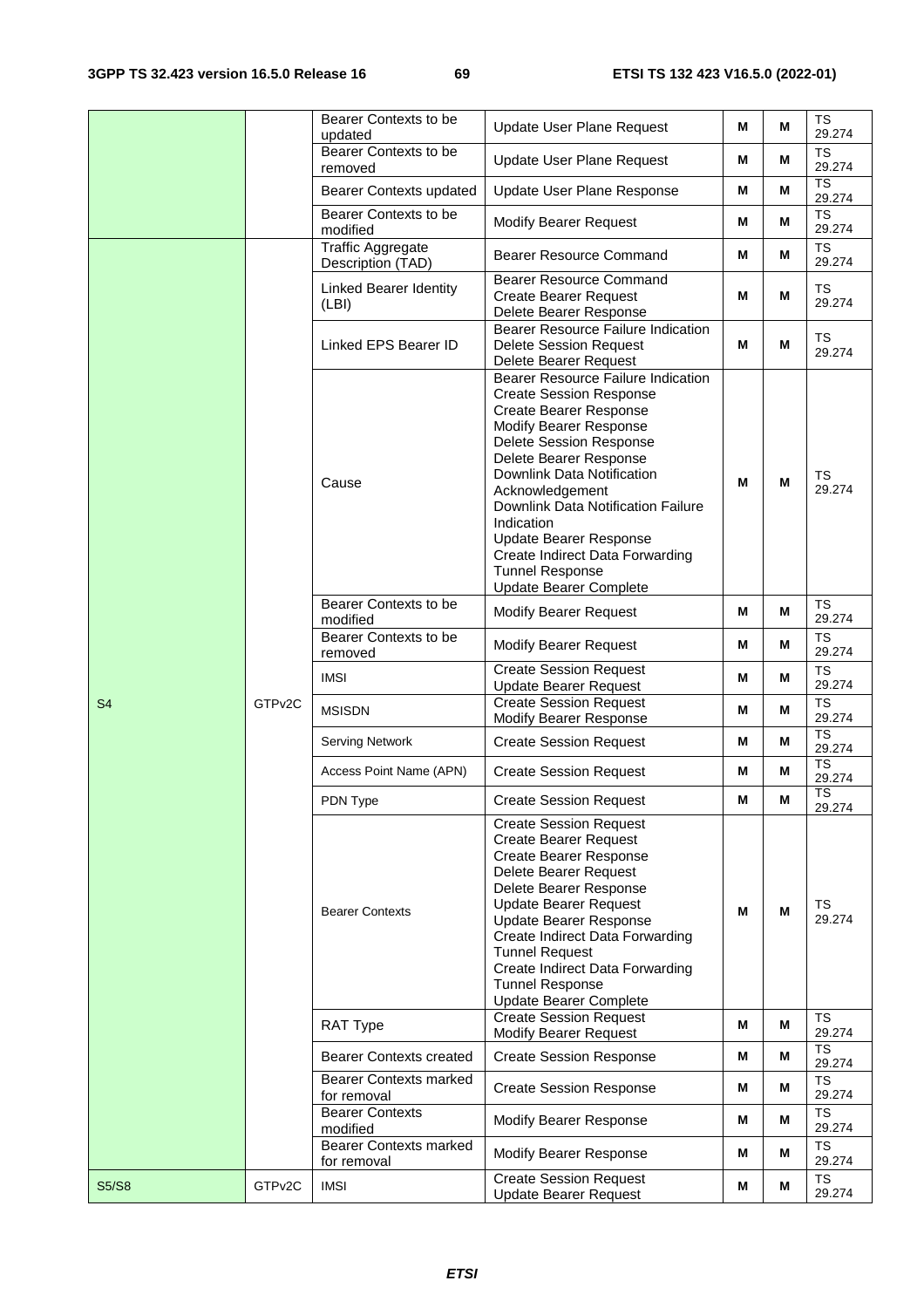|     |          | <b>MSISDN</b>                                 | <b>Create Session Request</b><br>Modify Bearer Response                                                                                                                                                                                                                                                                                      | М | М | <b>TS</b><br>29.274              |
|-----|----------|-----------------------------------------------|----------------------------------------------------------------------------------------------------------------------------------------------------------------------------------------------------------------------------------------------------------------------------------------------------------------------------------------------|---|---|----------------------------------|
|     |          | Serving Network                               | <b>Create Session Request</b><br><b>Modify Bearer Request</b>                                                                                                                                                                                                                                                                                | M | M | TS<br>29.274                     |
|     |          | Access Point Name (APN)                       | <b>Create Session Request</b>                                                                                                                                                                                                                                                                                                                | M | М | $\overline{\text{TS}}$<br>29.274 |
|     |          | PDN Type                                      | <b>Create Session Request</b>                                                                                                                                                                                                                                                                                                                | М | М | <b>TS</b><br>29.274              |
|     |          | <b>Bearer Contexts</b>                        | <b>Create Session Request</b><br><b>Create Bearer Request</b><br><b>Create Bearer Response</b><br>Delete Bearer Request<br>Delete Bearer Response<br>Modify Bearer Command<br>Modify Bearer Failure Indication<br><b>Update Bearer Request</b><br><b>Update Bearer Response</b><br>Delete Bearer Command<br>Delete Bearer Failure Indication | М | M | <b>TS</b><br>29.274              |
|     |          | Cause                                         | <b>Create Session Response</b><br><b>Create Bearer Response</b><br>Bearer Resource Failure Indication<br>Modify Bearer Response<br>Delete Session Response<br>Delete Bearer Response<br>Modify Bearer Failure Indication<br><b>Update Bearer Response</b><br>Delete Bearer Failure Indication                                                | М | M | TS<br>29.274                     |
|     |          | <b>Bearer Contexts created</b>                | <b>Create Session Response</b>                                                                                                                                                                                                                                                                                                               | М | М | <b>TS</b><br>29.274              |
|     |          | <b>Bearer Contexts marked</b><br>for removal  | <b>Create Session Response</b>                                                                                                                                                                                                                                                                                                               | Μ | М | TS<br>29.274                     |
|     |          | <b>APN Restriction</b>                        | <b>Create Session Response</b>                                                                                                                                                                                                                                                                                                               | Μ | М | <b>TS</b><br>29.274              |
|     |          | Linked Bearer Identity<br>(LBI)               | <b>Create Bearer Request</b><br><b>Bearer Resource Command</b><br>Delete Bearer Response                                                                                                                                                                                                                                                     | М | М | TS<br>29.274                     |
|     |          | <b>Traffic Aggregate</b><br>Description (TAD) | Bearer Resource Command                                                                                                                                                                                                                                                                                                                      | M | М | <b>TS</b><br>29.274              |
|     |          | Linked EPS Bearer ID                          | Bearer Resource Failure Indication<br><b>Delete Session Request</b><br>Delete Bearer Request                                                                                                                                                                                                                                                 | М | М | TS<br>29.274                     |
|     |          | <b>RAT Type</b>                               | <b>Create Session Request</b><br><b>Modify Bearer Request</b>                                                                                                                                                                                                                                                                                | М | М | TS<br>29.274                     |
|     |          | Bearer Contexts to be<br>modified             | <b>Modify Bearer Request</b>                                                                                                                                                                                                                                                                                                                 | М | М | <b>TS</b><br>29.274              |
|     |          | Bearer Contexts to be<br>removed              | <b>Modify Bearer Request</b>                                                                                                                                                                                                                                                                                                                 | Μ | М | <b>TS</b><br>29.274              |
|     |          | <b>Bearer Contexts</b><br>modified            |                                                                                                                                                                                                                                                                                                                                              | M | М | <b>TS</b><br>29.274              |
|     |          | <b>Bearer Contexts marked</b><br>for removal  |                                                                                                                                                                                                                                                                                                                                              | Μ | M | <b>TS</b><br>29.274              |
|     |          | IP-CAN-Type                                   | <b>CCR</b>                                                                                                                                                                                                                                                                                                                                   | M | M | <b>TS</b><br>29.212              |
|     |          | RAT-Type                                      | <b>CCR</b>                                                                                                                                                                                                                                                                                                                                   | M | M | <b>TS</b><br>29.212              |
|     |          | QoS-Information                               | CCR<br><b>CCA</b><br><b>RAR</b>                                                                                                                                                                                                                                                                                                              | Μ | М | TS<br>29.212                     |
| Gxc | Diameter | QoS-Negotiation                               | <b>CCR</b>                                                                                                                                                                                                                                                                                                                                   | Μ | М | <b>TS</b><br>29.212              |
|     |          | QoS-Rule-Report                               | $\overline{CCR}$<br><b>RAA</b>                                                                                                                                                                                                                                                                                                               | M | M | <b>TS</b><br>29.212              |
|     |          | Default-EPS-Bearer-<br>QoS                    | <b>CCR</b><br><b>CCA</b><br><b>RAR</b>                                                                                                                                                                                                                                                                                                       | Μ | M | TS<br>29.212                     |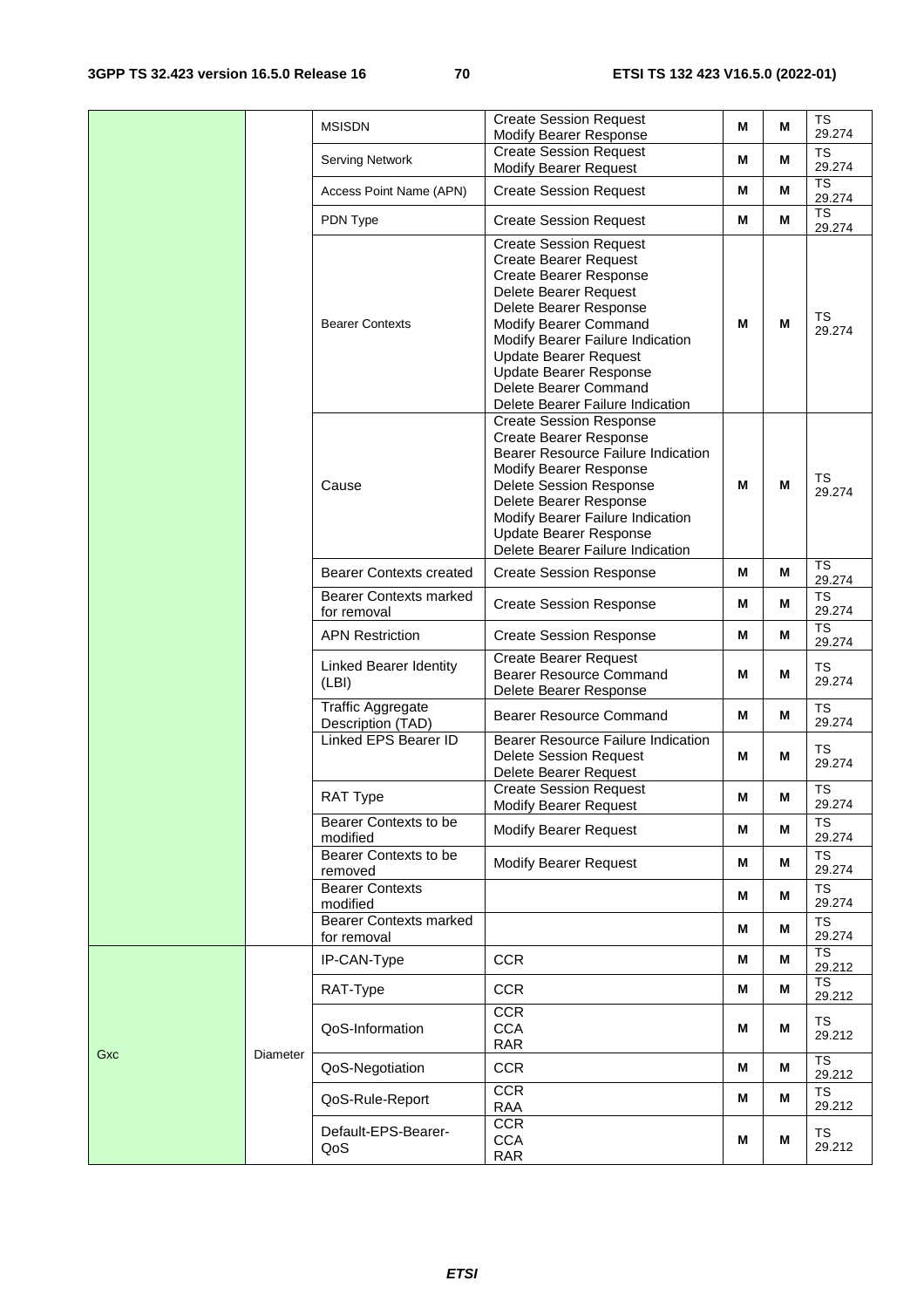|  | Supported-Features | <b>CCR</b><br><b>CCA</b><br><b>RAR</b><br>RAA        | M | M | TS<br>29.212        |
|--|--------------------|------------------------------------------------------|---|---|---------------------|
|  | Event-Trigger      | <b>CCR</b><br><b>CCA</b><br><b>RAR</b>               | M | M | <b>TS</b><br>29.212 |
|  | <b>Result Code</b> | RAA                                                  | M | M | <b>TS</b><br>29.212 |
|  | Origin-Realm       | <b>CCR</b><br><b>CCA</b><br><b>RAR</b><br><b>RAA</b> | M | M | <b>TS</b><br>29.212 |
|  | QoS-Rule-Remove    | <b>RAR</b><br>CAA                                    | M | M | <b>TS</b><br>29.212 |
|  | QoS-Rule-Install   | <b>RAR</b><br>CAA                                    | M | M | <b>TS</b><br>29.212 |
|  | Destination-Realm  | <b>CCR</b><br><b>RAR</b>                             | M | M | <b>TS</b><br>29.212 |

# 4.15 EIR Trace Record Content

The following table contains the Trace record description for the minimum and medium trace depth for MAP(F), S13, S13', MAP(Gf) interfaces in the EIR.

The trace record is the same for management based activation and for signalling based activation.

| Interface name | Prot.      | IE name              |                                |     | Trace depth |                                        |  |
|----------------|------------|----------------------|--------------------------------|-----|-------------|----------------------------------------|--|
|                | name       | Message name(s)      |                                | Min | Med         |                                        |  |
|                |            | IMEI(SV)             | MAP CHECK IMEI                 | M   | M           | TS 29.002<br>TS 23.018                 |  |
| F              | <b>MAP</b> | Equipment status     | MAP CHECK IMEI                 | M   | M           | TS 29.002<br>TS 23.018                 |  |
|                |            | User error           | Every message where it appears | M   | м           | TS 29.002                              |  |
|                |            | Provider error       | Every message where it appears | M   | M           | TS 29.002                              |  |
| S13/S13'       | Diameter   | Terminal Information | ME Identity Check Request      | M   | M           | TS 29.272                              |  |
|                |            | Result               | ME Identity Check Answer       | M   | M           | TS 29.272                              |  |
| Gf             |            | IMEI(SV)             | MAP CHECK IMEI                 | м   | М           | TS 29.002                              |  |
|                | <b>MAP</b> | Equipment status     | MAP CHECK IMEI                 | м   | M           | TS 29.002                              |  |
|                |            | User error           | Every message where it appears | M   | M           | <b>Notes</b><br>TS 29.002<br>TS 29.002 |  |
|                |            | Provider error       | Every message where it appears | M   | M           |                                        |  |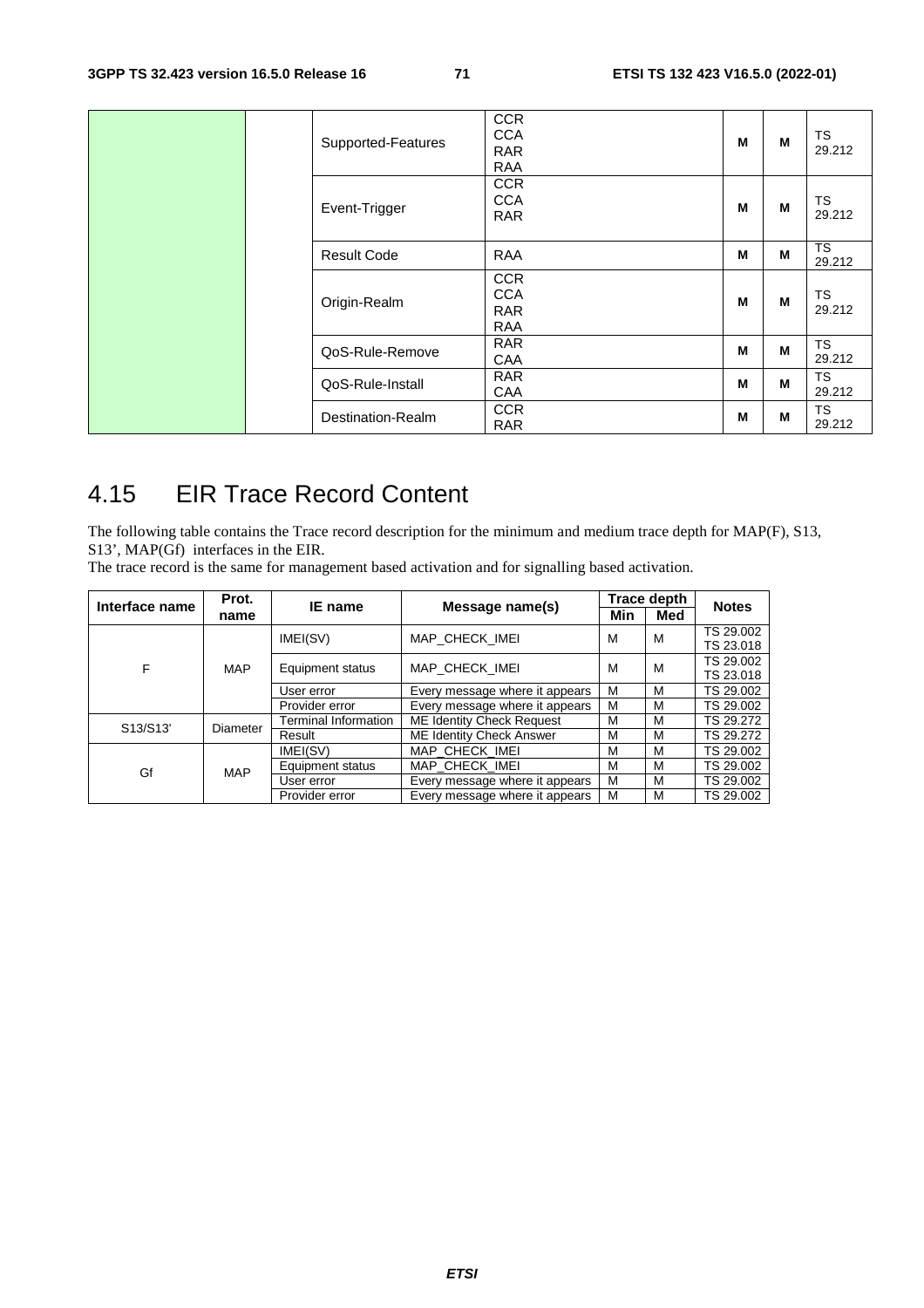## 4.16 LTE MDT Trace Record Content

### 4.16.1 Trace Record for Immediate MDT measurements

The following table contains the Trace record description for LTE immediate MDT measurements. The trace record is the same for management based activation and for signalling based activation.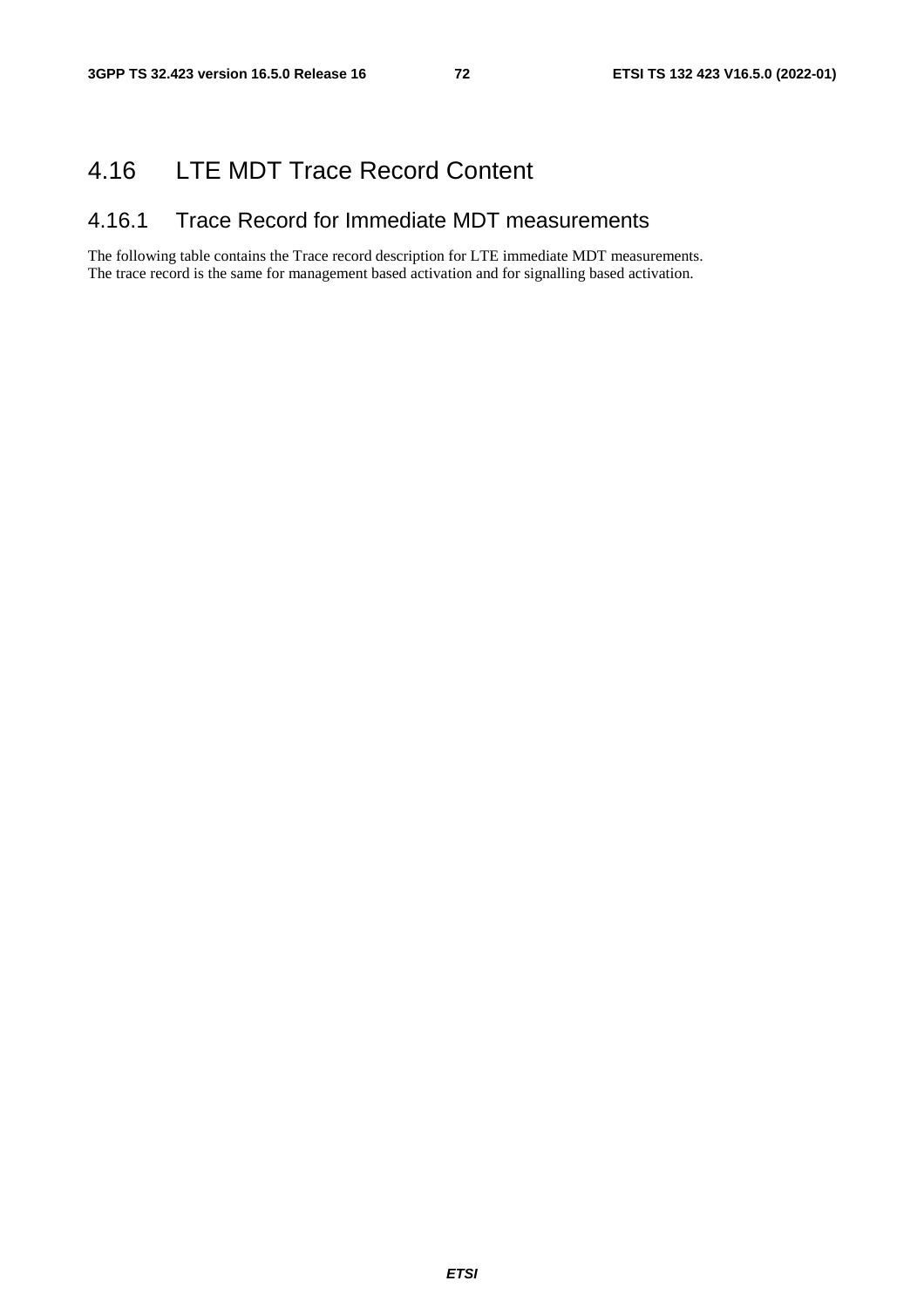| <b>MDT</b> measurement<br>name | <b>Measurement</b><br>attribute name(s) | <b>Measurement attribute definition</b>                                                                                                                                                                                                 |                                                                  |  |  |  |  |  |
|--------------------------------|-----------------------------------------|-----------------------------------------------------------------------------------------------------------------------------------------------------------------------------------------------------------------------------------------|------------------------------------------------------------------|--|--|--|--|--|
|                                | <b>RSRPs</b>                            | List of RSRP values received in RRC measurement<br>report. One value per measured cell.                                                                                                                                                 | TS 32.422 [3]<br>TS 37.320<br>$[32]$                             |  |  |  |  |  |
|                                | <b>RSRQs</b>                            | List of RSRQ values received in RRC measurement<br>report. One value per measured cell.                                                                                                                                                 | TS 32.422 [3]<br>TS 37.320<br>$[32]$                             |  |  |  |  |  |
| M1                             | <b>SINRs</b>                            | List of SINR values received in RRC measurement<br>report. One value per measured cell.                                                                                                                                                 | TS 32.422 [3]<br>TS 36.214<br>$[38]$                             |  |  |  |  |  |
|                                | <b>PCIs</b>                             | List of Physical Cell Identity of measured cells. The<br>order of PCI values in the list should be the same as<br>the corresponding measured values in the RSRPs<br>and RSRQs attributes.                                               | TS 36.331<br>$[28]$                                              |  |  |  |  |  |
|                                | Triggering event                        | Event that triggered the M1 measurement report,<br>used only in case of RRM configured measurements<br>(events A1, A2, A3, A4, A5, A6, B1 or B2)                                                                                        | TS 32.422<br>[3]<br>TS 37.320<br>$[32]$                          |  |  |  |  |  |
| M <sub>2</sub>                 | PH distr                                | Distribution of the power headroom samples reported<br>by the UE during the collectionperiod. The distribution<br>is the interval of [40; -23] dB.                                                                                      | TS 36.213<br>$[33]$<br>TS 32.422<br>$[3]$<br>TS 37.320<br>$[32]$ |  |  |  |  |  |
| MЗ                             | <b>RIP</b> distr                        | Distribution of the measured Received Interference<br>Power samples obtained during the collection period.<br>The distribution is in the interval of [-126, -75] dBm.                                                                   | TS 36.133<br>$[34]$<br>TS 32.422<br>$[3]$<br>TS 37.320<br>$[32]$ |  |  |  |  |  |
| M4                             | UL volumes                              | List of measured UL volumes in bytes per E-RAB.<br>One value per E-RAB.                                                                                                                                                                 | TS 32.422<br>$[3]$<br>TS 37.320<br>$[32]$                        |  |  |  |  |  |
|                                | DL volumes                              | List of measured DL volumes in bytes per E-RAB.<br>One value per E-RAB.                                                                                                                                                                 | TS 32.422<br>$[3]$<br>TS 37.320<br>$[32]$                        |  |  |  |  |  |
|                                | QCIs                                    | List of QCIs of the E-RABs for which the volume and<br>throughput measurements apply. The order of QCI<br>values in the list should be the same as the<br>corresponding measured values in the UL volumes<br>and DL volumes attributes. | TS 32.422<br>[3]<br>TS 37.320<br>$[32]$                          |  |  |  |  |  |
|                                | UL Thp Time                             | Throughput time used for calculation of the uplink<br>throughput (per UE).                                                                                                                                                              | TS 36.314<br>$[31]$<br>TS 32.422<br>$[3]$<br>TS 37.320<br>$[32]$ |  |  |  |  |  |
| M5                             | UL Thp Volume                           | Throughput volume used for calculation of the uplink<br>throughput (per UE).                                                                                                                                                            | TS 36.314<br>$[31]$<br>TS 32.422<br>$[3]$<br>TS 37.320<br>$[32]$ |  |  |  |  |  |
|                                | UL LastTTI Volume                       | Volume transmitted in the last TTI and excluded from<br>throughput calculation in the uplink.                                                                                                                                           | TS 36.314<br>$[31]$<br>TS 32.422<br>$[3]$<br>TS 37.320<br>$[32]$ |  |  |  |  |  |
|                                | DL Thp Times                            | List of throughput times used for calculation of the<br>downlink throughput (per E-RAB). One value per E-<br>RAB.                                                                                                                       | TS 36.314<br>$[31]$<br>TS 32.422<br>$[3]$<br>TS 37.320<br>$[32]$ |  |  |  |  |  |
|                                | DL Thp Volumes                          | List of Throughput volumes used for calculation of the<br>downlink throughput (per E-RAB). One value per E-<br>RAB.                                                                                                                     | TS 36.314<br>$[31]$<br>TS 32.422<br>$[3]$<br>TS 37.320<br>$[32]$ |  |  |  |  |  |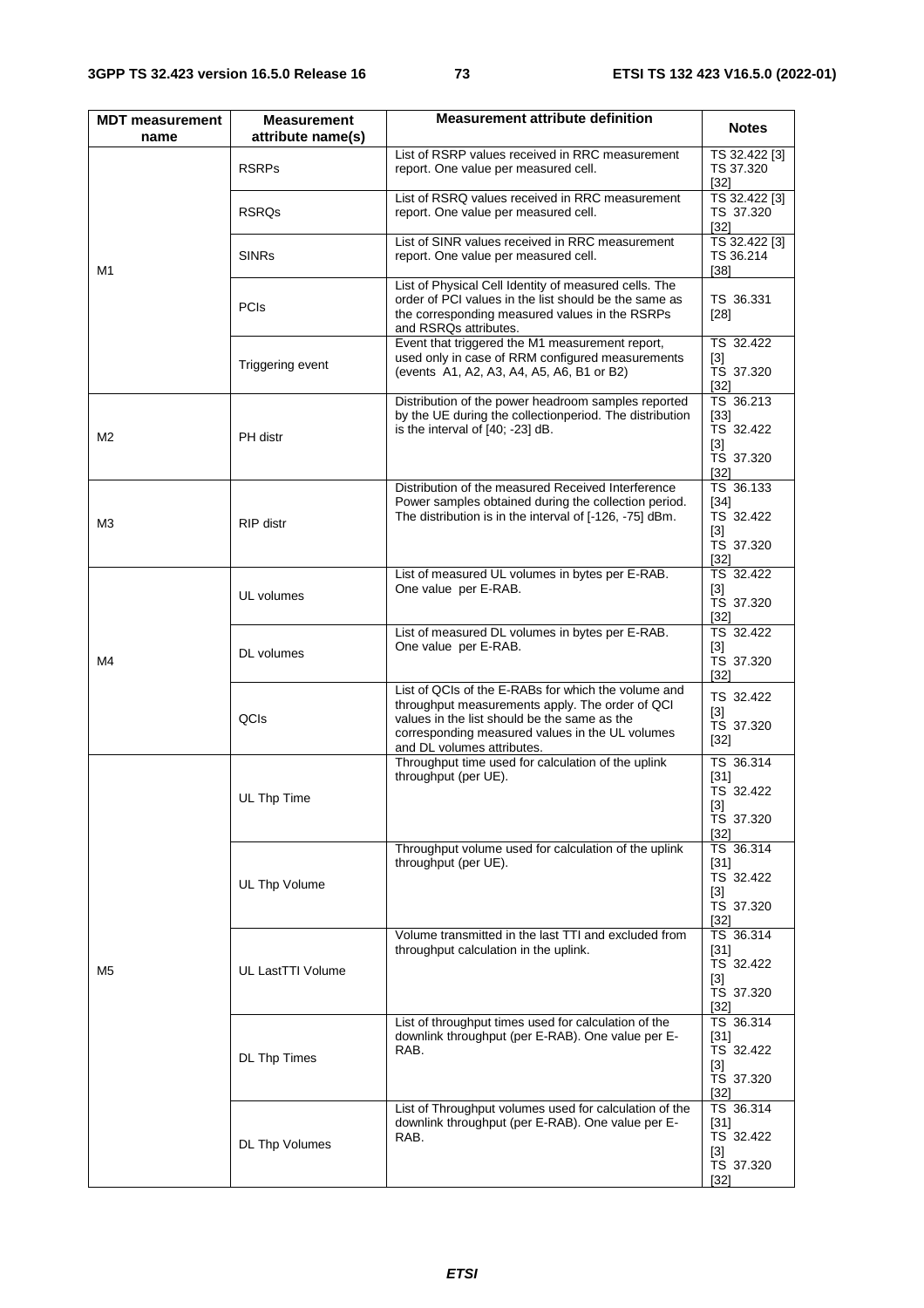|    | QCIS                        | List of QCIs of the E-RABs for which the volume and<br>throughput measurements apply. The order of QCI<br>values in the list should be the same as the<br>corresponding measured values in the DL Thp<br>Volumes and DL Thp Times attributes. | TS 32.422<br>$\lceil 3 \rceil$<br>TS 37.320<br>$[32]$                      |
|----|-----------------------------|-----------------------------------------------------------------------------------------------------------------------------------------------------------------------------------------------------------------------------------------------|----------------------------------------------------------------------------|
|    | DL Thp Time UE              | Throughput time used for calculation of the downlink<br>throughput (per UE).                                                                                                                                                                  | TS 36.314<br>[31]<br>TS 32.422<br>$[3]$<br>TS 37.320<br>$[32]$             |
|    | DL Thp Volume UE            | Throughput volume used for calculation of the<br>downlink throughput (per UE).                                                                                                                                                                | TS 36.314<br>$[31]$<br>TS 32.422<br>$\lceil 3 \rceil$<br>TS 37.320<br>[32] |
|    | <b>DL LastTTI Volume</b>    | Volume transmitted in the last TTI and excluded from<br>the throughput calculation in the downlink (per UE).                                                                                                                                  | TS 36.314<br>[31]<br>TS 32.422<br>$[3]$<br>TS 37.320<br>$[32]$             |
| M6 | DL packet delay per OCI     | L2 Packet Delay for OAM performance observability or for<br>QoS verification of MDT (per QCI).                                                                                                                                                | TS 36.314<br>$[31]$<br>TS 37.320<br>$[32]$                                 |
|    | UL packet delay per QCI     | Excess Packet Delay Ratio in Layer PDCP for QoS<br>verification of MDT (per QCI).                                                                                                                                                             | TS 36.314<br>$[31]$<br>TS 37.320<br>$[32]$                                 |
|    | DL packet loss rate per QCI | packets that are lost at Uu transmission, for OAM<br>performance observability.                                                                                                                                                               | TS 36.314<br>$[31]$<br>TS 37.320<br>$[32]$                                 |
| M7 | UL packet loss rate per QCI | packets that are lost in the UL, for OAM performance<br>observability or QoS verification of MDT.                                                                                                                                             | TS 36.314<br>$[31]$<br>TS 37.320<br>[32]                                   |
| M8 | RSSI (WLAN, Bluetooth®)     | RSSI measurement by UE.                                                                                                                                                                                                                       | TS 36.331<br>[28]<br>TS 37.320<br>$[32]$                                   |
| M9 | RTT (WLAN)                  | RTT measurement by UE.                                                                                                                                                                                                                        | TS 36.331<br>$[28]$<br>TS 37.320<br>$[32]$                                 |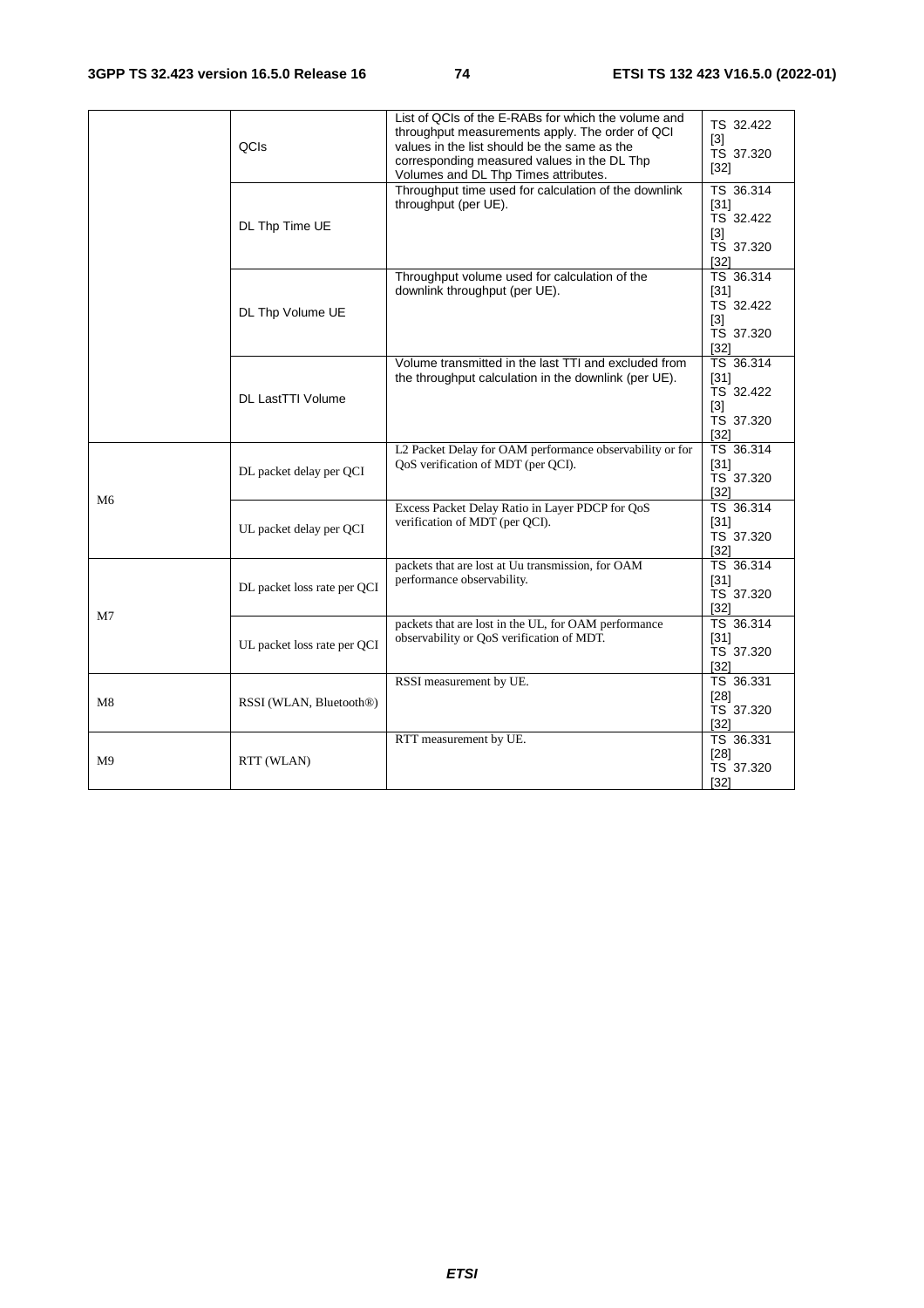### 4.16.2 Trace Record for UE location information

The following table contains the Trace record description for LTE UE location information. The trace record is the same for management based activation and for signalling based activation.

| <b>MDT</b> measurement<br>name | <b>Measurement</b><br>attribute name(s) | <b>Measurement attribute definition</b>                                                                                                                                                                                                                                                                                                                                   | <b>Notes</b>                        |
|--------------------------------|-----------------------------------------|---------------------------------------------------------------------------------------------------------------------------------------------------------------------------------------------------------------------------------------------------------------------------------------------------------------------------------------------------------------------------|-------------------------------------|
| UE location                    | GNSS pos                                | GNSS based coordinates, including (latitude, longitude),<br>as reported by the UE. The IE can be any of<br>ellipsoidPoint, ellipsoidPointWithUncertaintyCircle,<br>ellipsoidPointWithUncertaintyEllipse.<br>ellipsoidPointWithAltitude,<br>ellipsoidPointWithAltitudeAndUncertaintyEllipsoid,<br>ellipsoidArc, polygon depending on the IE present in the<br>RRC message. | TS 36.331                           |
|                                | UE rx-tx                                | The UE reported UE rx-tx time difference measurement.<br>The attribute is used to record E-CID positioning<br>measurements, if available.                                                                                                                                                                                                                                 | TS 32.422<br>TS 37.320<br>TS 36.331 |
|                                | eNB rx-tx                               | The eNB measured eNB rx-tx time difference. The<br>attribute is used to record E-CID positioning<br>measurements, if available.                                                                                                                                                                                                                                           | TS 32.422<br>TS 37.320<br>TS 36.214 |
|                                | AoA                                     | The eNB measured angle of arrival measurement. The<br>attribute is used to record E-CID positioning<br>measurements, if available.                                                                                                                                                                                                                                        | TS 32.422<br>TS 37.320<br>TS 36.214 |

# 4.17 UMTS MDT Trace Record Content

### 4.17.1 Trace Record for Immediate MDT measurements

The following table contains the Trace record description for UMTS immediate MDT measurements. The trace record is the same for management based activation and for signalling based activation.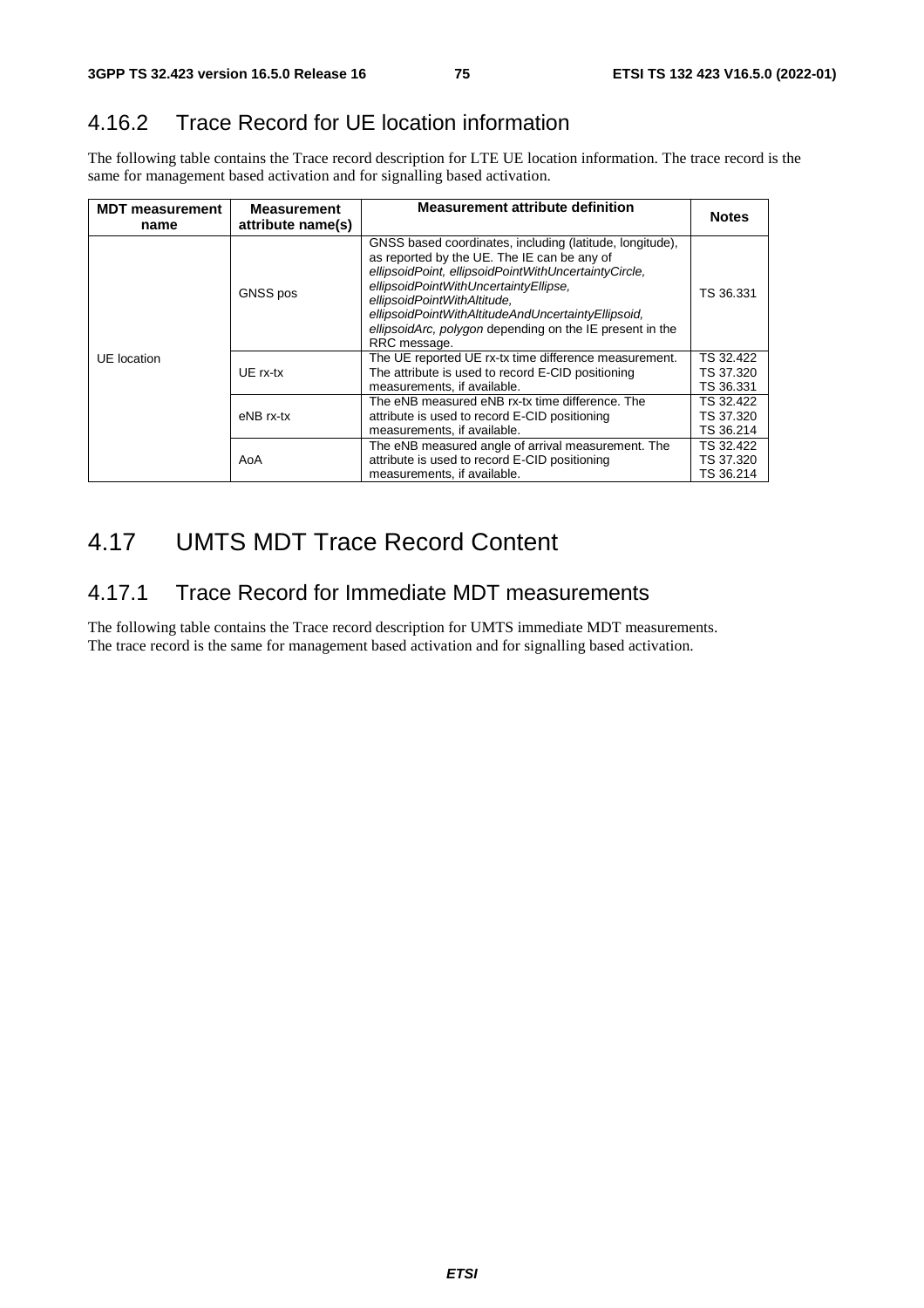| <b>MDT</b> measurement<br>name | <b>Measurement</b><br>attribute name(s) | <b>Measurement attribute definition</b>                                                                                                                                                                                                                                                                                     | <b>Notes</b>                               |
|--------------------------------|-----------------------------------------|-----------------------------------------------------------------------------------------------------------------------------------------------------------------------------------------------------------------------------------------------------------------------------------------------------------------------------|--------------------------------------------|
|                                | <b>RSCPs</b>                            | List of RSCP values received in RRC measurement<br>report. One value per measured cell.                                                                                                                                                                                                                                     | TS<br>32.422 [3]<br>TS<br>37.320<br>[32]   |
| M1                             | Ec/Nos                                  | List of Ec/No values received in RRC measurement<br>report. One value per measured cell.                                                                                                                                                                                                                                    | TS<br>32.422 [3]<br>TS<br>37.320<br>[32]   |
|                                | <b>SCs</b>                              | List of Scrambling Codes of measured cells. The order<br>of SC values in the list should be the same as the<br>corresponding measured values in the RSCPs and<br>Ec/Nos attributes.                                                                                                                                         | TS<br>25.331<br>$[30]$                     |
|                                | <b>RSCPs</b>                            | List of RSCP values received in RRC measurement<br>report. One value per measured cell.                                                                                                                                                                                                                                     | TS<br>32.422 [3]<br>TS<br>37.320<br>$[32]$ |
| M <sub>2</sub>                 | <b>ISCPs</b>                            | List of ISCP values received in RRC measurement<br>report. One value per measured cell.                                                                                                                                                                                                                                     | TS<br>32.422 [3]<br>TS<br>37.320<br>[32]   |
|                                | SCs                                     | List of Scrambling Codes of measured cells. The order<br>of SC values in the list should be the same as the<br>corresponding measured values in the RSCPs and<br>ISCPs attributes.                                                                                                                                          | TS<br>25.331<br>$[30]$                     |
| M3                             | <b>SIR</b>                              | Distribution of the SIR samples measured by the<br>network during the collection period.                                                                                                                                                                                                                                    | TS<br>32.422 [3]<br>TS<br>37.320<br>$[32]$ |
|                                | SIR error                               | Distribution of the SIRerror samples measured by the<br>network during the collection period.                                                                                                                                                                                                                               | TS<br>32.422 [3]<br>TS<br>37.320<br>$[32]$ |
| M4                             | <b>EDCH PH distr</b>                    | Distribution of the power headroom samples reported by<br>the UE according to RRM configuration during the<br>collection period.                                                                                                                                                                                            | TS<br>32.422 [3]<br>TS<br>37.320<br>$[32]$ |
| M5                             | <b>RTWP</b> distr                       | Distribution of the measured Total Wideband Power<br>samples obtained during the collection period. The<br>distribution is in the interval of [-112, -50] dBm.                                                                                                                                                              | TS<br>32.422 [3]<br>TS<br>37.320<br>$[32]$ |
|                                | UL volumes                              | List of measured UL volumes in bytes per RAB. One<br>value per RAB.                                                                                                                                                                                                                                                         | TS<br>32.422 [3]<br>TS<br>37.320<br>$[32]$ |
| M6                             | DL volumes                              | List of measured DL volumes in bytes per RAB. One<br>value per RAB.                                                                                                                                                                                                                                                         | TS<br>32.422 [3]<br>TS<br>37.320<br>$[32]$ |
|                                | Traffic classes                         | List of Traffic class parameters (conversational,<br>streaming, interactive, background) of the RABs for<br>which the volume and throughput measurements apply.<br>The order of Traffic class values in the list should be the<br>same as the corresponding measured values in the UL<br>volumes and DL volumes attributes. | TS<br>25.331<br>$[30]$                     |
| M7                             | UL Thps                                 | List of measured UL throughputs in bytes/sec per RAB.<br>One value per RAB.                                                                                                                                                                                                                                                 | TS<br>32.422 [3]<br>TS<br>37.320<br>$[32]$ |
|                                | DL Thps                                 | List of measured DL throughputs in bytes/sec per RAB.<br>One value per RAB.                                                                                                                                                                                                                                                 | TS<br>32.422 [3]<br>TS<br>37.320<br>$[32]$ |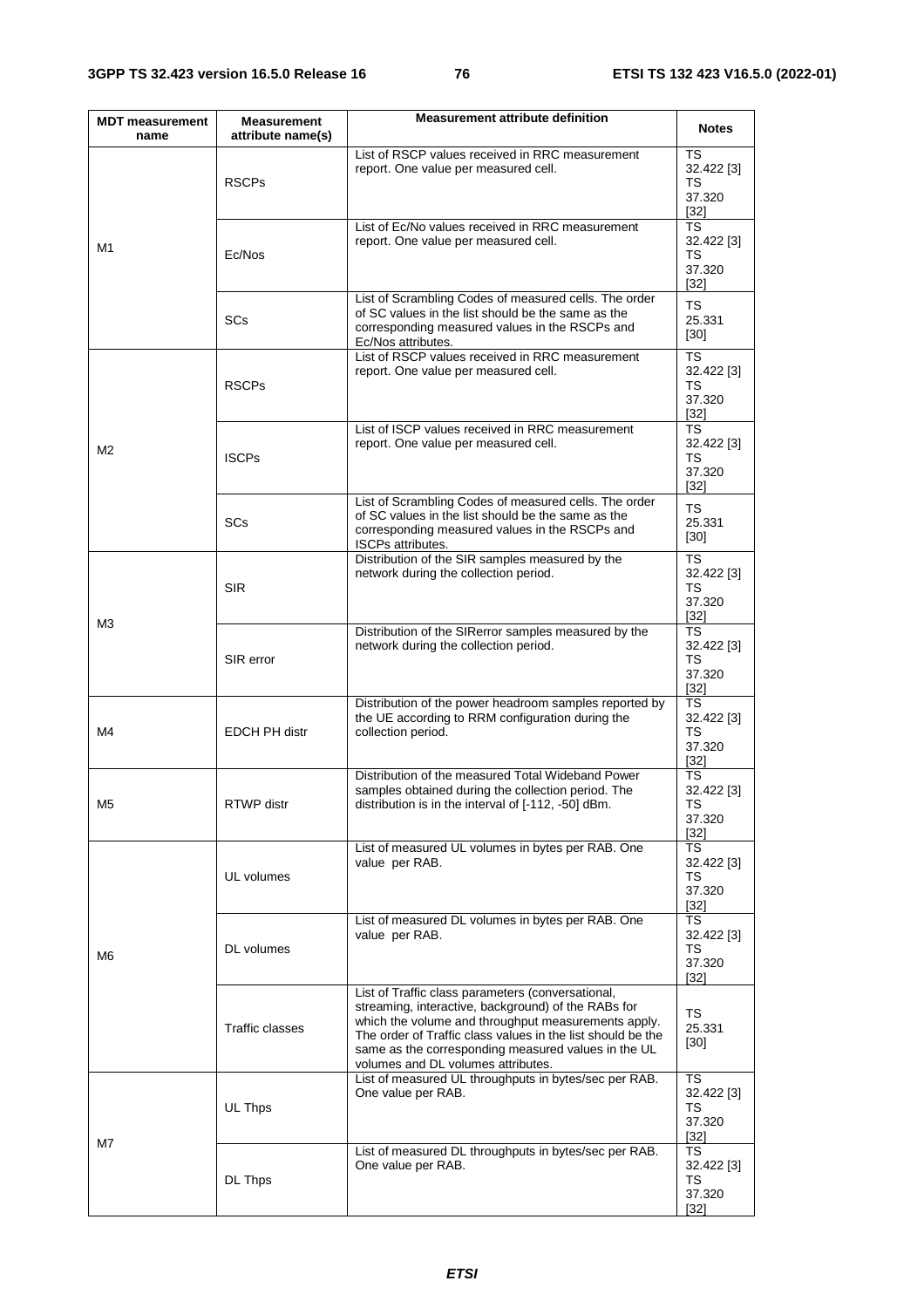| Traffic classes | List of Traffic class parameters (conversational,<br>streaming, interactive, background) of the RABs for<br>which the volume and throughput measurements apply.<br>The order of Traffic class values in the list should be the<br>same as the corresponding measured values in the UL<br>Thps and DL Thps attributes. | TS<br>23.107<br>$[29]$                   |
|-----------------|-----------------------------------------------------------------------------------------------------------------------------------------------------------------------------------------------------------------------------------------------------------------------------------------------------------------------|------------------------------------------|
| UL Thp UE       | Measured UL throughput in bytes/sec per UE.                                                                                                                                                                                                                                                                           | TS<br>32.422 [3]<br>TS<br>37.320<br>[32] |
| DL Thp UE       | Measured DL throughput in bytes/sec per UE.                                                                                                                                                                                                                                                                           | TS<br>32.422 [3]<br>TS<br>37.320<br>[32] |

### 4.17.2 Trace Record for UE location information

The following table contains the Trace record description for UMTS UE location information. The trace record is the same for management based activation and for signalling based activation.

| <b>MDT measurement</b><br>name | <b>Measurement</b><br>attribute name(s) | <b>Measurement attribute definition</b>                                           | <b>Notes</b>           |
|--------------------------------|-----------------------------------------|-----------------------------------------------------------------------------------|------------------------|
| UE location                    | <b>GNSS</b> pos                         | GNSS based coordinates, including (latitude, longitude)<br>as reported by the UE. | TS 32.422<br>TS 37.320 |

## 4.18 AMF Trace Record Content

The following table shows the trace record content for AMF.

The trace record is the same for management based activation and for signalling based activation.

AMF shall support at least one of the following trace depth levels – Maximum, Medium or Minimum.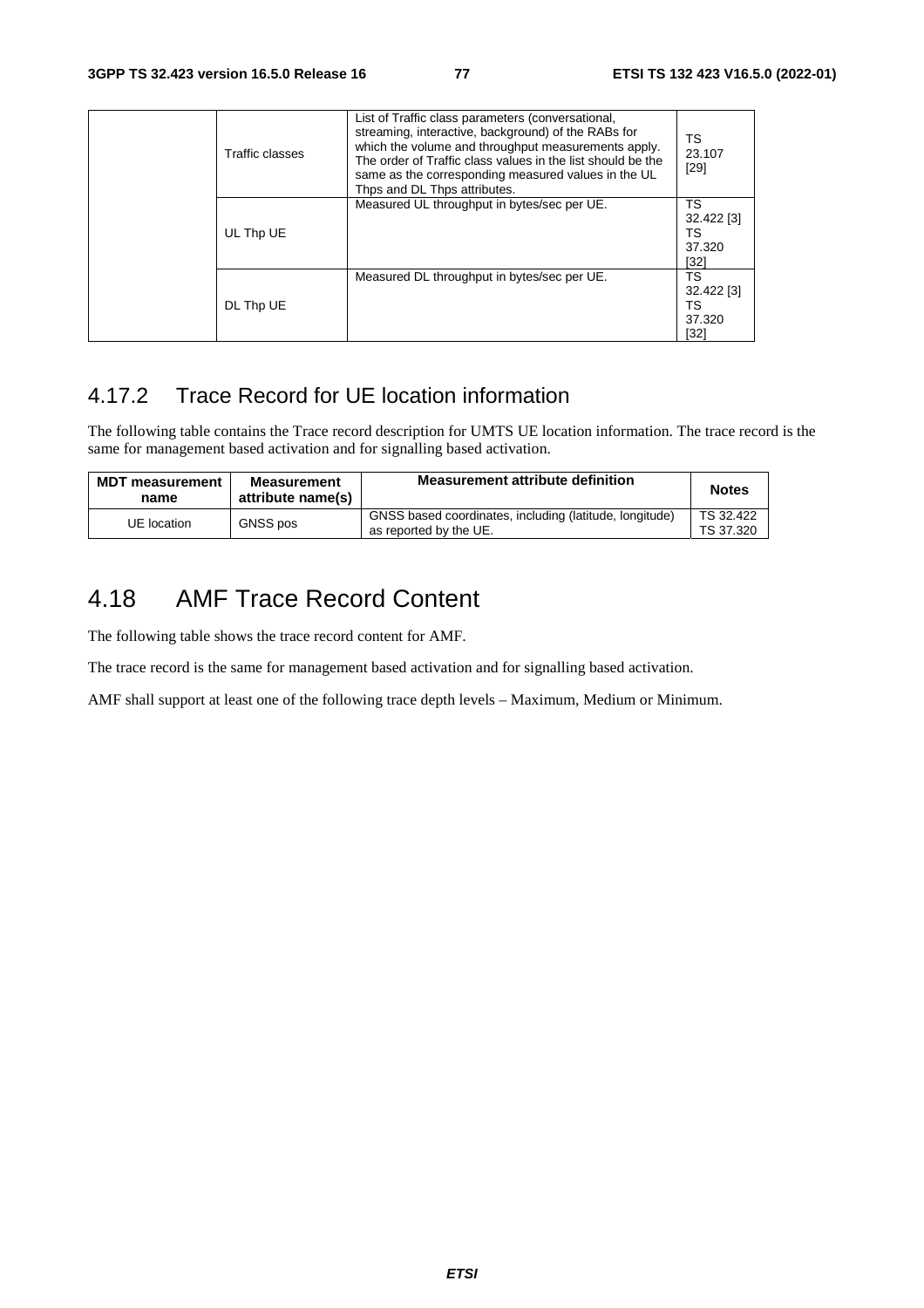| Interface (specific | Format   |        | <b>Level of details</b> |              | <b>Description</b>                                                                                                                                                         |
|---------------------|----------|--------|-------------------------|--------------|----------------------------------------------------------------------------------------------------------------------------------------------------------------------------|
| messages)           |          | Min    | <b>Med</b>              | Max          |                                                                                                                                                                            |
|                     |          | М      | M                       | О            | Message name                                                                                                                                                               |
| N1                  |          | O      | O                       | O            | Record extensions                                                                                                                                                          |
|                     | Decoded  | М      | М                       | X            | ID of the connected gNB-CU-CP node/ng-eNB<br>ID of the traced AMF                                                                                                          |
|                     |          | O      | О                       | X            | IE extracted from N1 messages between the traced AMF and the gNB-CU-<br>CP/ng-eNB node.                                                                                    |
|                     | ASN.1    | X      | Χ                       | М            | Raw Messages: N1 messages between the traced AMF and the gNB-CU-<br>CP/ng-eNB node. The encoded content of the message is provided.                                        |
| N1 NAS PDU IE       | Encoded* | X      | X                       | м            | Hexdata dump of the decrypted NAS message formatted according to<br>3GPP TS 24.501 [x10], sections 8 and 9, recorded as a separate message<br>entry in the call trace file |
|                     |          | М      | M                       | О            | Message name                                                                                                                                                               |
|                     | Decoded  | O      | O                       | О            | Record extensions<br>UDM ID of the connected UDM                                                                                                                           |
| N <sub>8</sub>      |          | М      | М                       | X<br>X       | AMF ID of the traced AMF                                                                                                                                                   |
|                     |          | О      | O                       |              | IE extracted from N8 messages between the traced AMF and the UDM.<br>Raw N8 messages between the traced AMF and the UDM. The encoded                                       |
|                     | Encoded* | X<br>М | X<br>M                  | М<br>О       | content of the message is provided<br>Message name                                                                                                                         |
|                     |          | O      | O                       | O            | Record extensions                                                                                                                                                          |
| N <sub>11</sub>     | Decoded  | М      | М                       | X            | SMF ID of the connected SMF<br>AMF ID of the traced AMF                                                                                                                    |
|                     |          | O      | O                       | Χ            | IE extracted from N11 messages between the traced AMF and the SMF.                                                                                                         |
|                     | Encoded* | X      | X                       | М            | Raw N11 messages between the traced AMF and the SMF. The encoded<br>content of the message is provided                                                                     |
|                     |          | М      | M                       | O            | Message name                                                                                                                                                               |
|                     |          | O      | O                       | O            | Record extensions                                                                                                                                                          |
| N <sub>12</sub>     | Decoded  | м      | M                       | X            | AUSF ID of the connected AUSF<br>AMF ID of the traced AMF                                                                                                                  |
|                     |          | O      | O                       | x            | IE extracted from N12 messages between the traced AMF and AUSF.                                                                                                            |
|                     | Encoded* | X      | X                       | M            | Raw N12 messages between the traced AMF and AUSF. The encoded<br>content of the message is provided                                                                        |
|                     |          | Μ      | Μ                       | О            | Message name                                                                                                                                                               |
|                     | Decoded  | O      | O                       | $\mathbf{o}$ | Record extensions                                                                                                                                                          |
| N <sub>14</sub>     |          | М      | М                       | X            | AMF ID of the connected AMF<br>AMF ID of the traced AMF                                                                                                                    |
|                     |          | O      | O                       | X            | IE extracted from N14 messages between the traced AMF and another<br>AMF.                                                                                                  |
|                     | Encoded* | X      | X                       | м            | Raw N14 messages between the traced AMF and another AMF. The<br>encoded content of the message is provided                                                                 |
|                     |          | М      | M                       | О            | Message name                                                                                                                                                               |
|                     | Decoded  | O      | O                       | О            | Record extensions                                                                                                                                                          |
| N <sub>15</sub>     |          | М      | М                       | X            | PCF ID of the connected PCF<br>AMF ID of the traced AMF                                                                                                                    |
|                     |          | O      | O                       | X            | IE extracted from N15 messages between the traced AMF and PCF.                                                                                                             |
|                     | Encoded* | X      | X                       | Μ            | Raw N15 messages between the traced AMF and PCF. The encoded<br>content of the message is provided                                                                         |
|                     |          | М      | Μ                       | О            | Message name                                                                                                                                                               |
|                     |          | O      | O                       | $\mathbf{o}$ | Record extensions<br>SMSF ID of the connected SMSF                                                                                                                         |
| N <sub>20</sub>     | Decoded  | М      | М                       | X            | AMF ID of the traced AMF                                                                                                                                                   |
|                     |          | O      | O                       | X            | IE extracted from N20 messages between the traced AMF and SMSF.                                                                                                            |
|                     | Encoded* | X      | X                       | M            | Raw N20 messages between the traced AMF and SMSF. The encoded<br>content of the message is provided                                                                        |
| N22                 |          | М      | Μ                       | О            | Message name                                                                                                                                                               |
|                     |          | O      | O                       | $\mathbf{o}$ | Record extensions                                                                                                                                                          |
|                     | Decoded  | М      | М                       | X            | NSSF ID of the connected NSSF<br>AMF ID of the traced AMF                                                                                                                  |
|                     |          | О      | O                       | X            | IE extracted from N22 messages between the traced AMF and NSSF.<br>Raw N22 messages between the traced AMF and NSSF. The encoded                                           |
|                     | Encoded* | X      | X                       | Μ            | content of the message is provided                                                                                                                                         |
|                     |          | Μ      | M                       | О            | Message name                                                                                                                                                               |
|                     | Decoded  | O<br>М | O<br>М                  | О<br>X       | Record extensions<br>MME ID of the connected MME                                                                                                                           |
| N <sub>26</sub>     |          | O      | O                       | X            | AMF ID of the traced AMF<br>IE extracted from N26 messages between the traced AMF and MME.                                                                                 |
|                     | Encoded* | Χ      | Χ                       | М            | Raw N26 messages between the traced AMF and MME. The encoded                                                                                                               |
|                     |          |        |                         |              | content of the message is provided                                                                                                                                         |

**Table 4.18.1 : AMF Trace Record Content**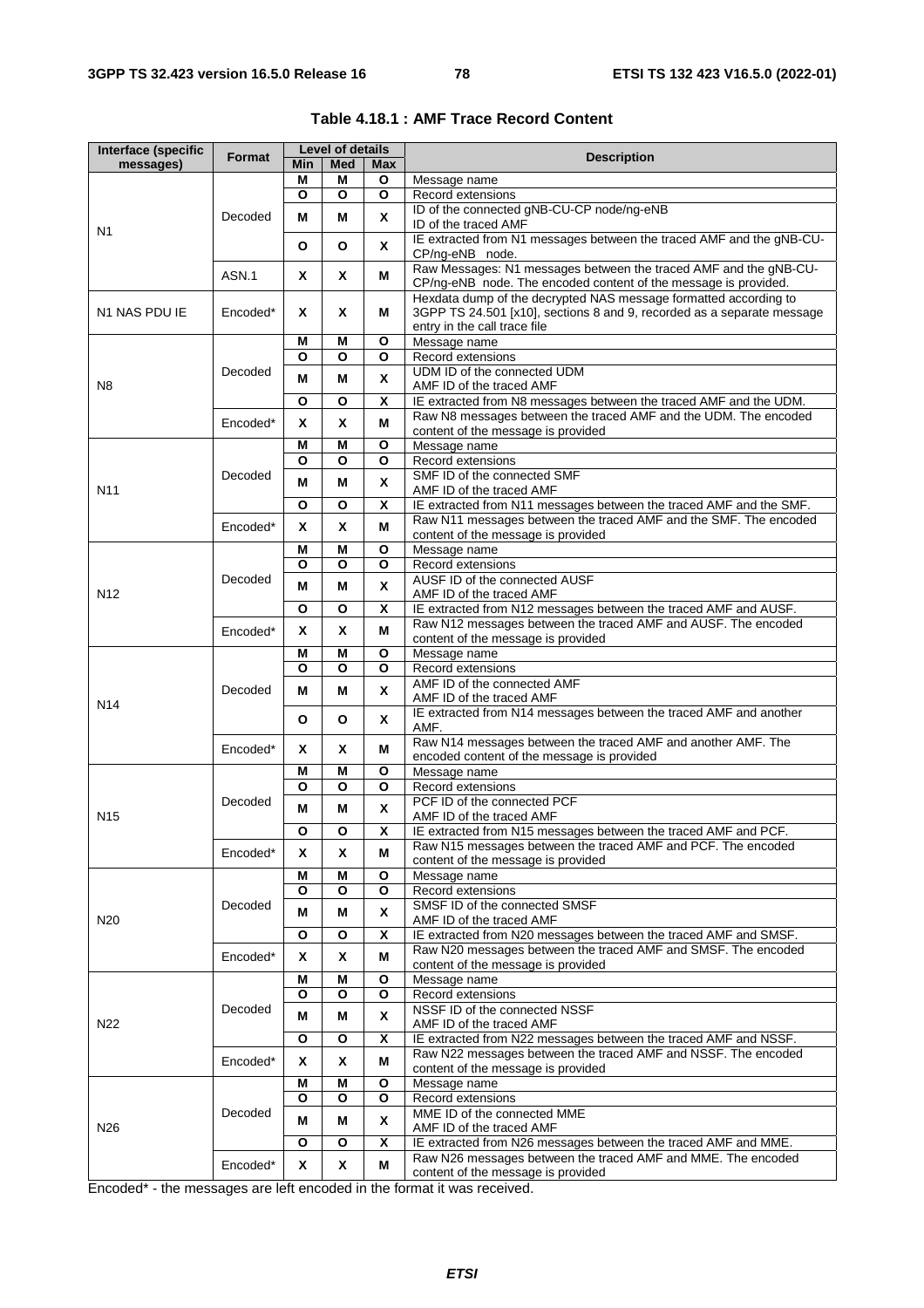## 4.19 SMF Trace Record Content

The following table shows the trace record content for SMF.

The trace record is the same for management based activation and for signalling based activation.

SMF shall support at least one of the following trace depth levels – Maximum, Medium or Minimum.

| Table 4.19.1 : SMF Trace Record Content |
|-----------------------------------------|
|-----------------------------------------|

| Interface (specific | Format   | <b>Level of details</b> |              |              | <b>Description</b>                                                 |
|---------------------|----------|-------------------------|--------------|--------------|--------------------------------------------------------------------|
| messages)           |          | <b>Min</b>              | <b>Med</b>   | <b>Max</b>   |                                                                    |
|                     |          | м                       | М            | O            | Message name                                                       |
|                     |          | O                       | $\Omega$     | $\mathbf{o}$ | Record extensions                                                  |
|                     | Decoded  |                         |              | X            | UPF ID of the connected UPF node                                   |
| N <sub>4</sub>      |          | М                       | м            |              | SMF ID of the traced SMF                                           |
|                     |          | $\mathbf{o}$            | $\mathbf{o}$ | X            | IE extracted from N4 messages between the traced SMF and the UPF.  |
|                     |          |                         |              |              | Raw Messages: N4 messages between the traced SMF node and the      |
|                     | Encoded* | X                       | X            | M            | UPF. The encoded content of the message is provided.               |
|                     |          | M                       | M            | $\mathbf{o}$ | Message name                                                       |
|                     |          | O                       | O            | O            | Record extensions                                                  |
|                     | Decoded  |                         |              |              | PCF ID of the connected PCF                                        |
| N7                  |          | M                       | М            | X            | SMF ID of the traced SMF                                           |
|                     |          | $\mathbf{o}$            | $\mathbf{o}$ | X            | IE extracted from N7 messages between the traced SMF and PCF.      |
|                     | Encoded* | X                       |              |              | Raw N7 messages between the traced SMF and PCF. The encoded        |
|                     |          |                         | X            | М            | content of the message is provided                                 |
|                     | Decoded  | М                       | M            | O            | Message name                                                       |
|                     |          | O                       | $\Omega$     | O            | Record extensions                                                  |
|                     |          | M                       | м            | X            | UDM ID of the connected UDM                                        |
| N <sub>10</sub>     |          |                         |              |              | SMF ID of the traced SMF                                           |
|                     |          | O                       | O            | X            | IE extracted from N10 messages between the traced SMF and the UDM. |
|                     | Encoded* | X                       | X            | М            | Raw N10 messages between the traced SMF and the UDM. The           |
|                     |          |                         |              |              | encoded content of the message is provided                         |
|                     | Decoded  | М                       | M            | O            | Message name                                                       |
|                     |          | O                       | $\Omega$     | O            | Record extensions                                                  |
|                     |          | м                       | м            | X            | AMF ID of the connected AMF                                        |
| N <sub>11</sub>     |          |                         |              |              | SMF ID of the traced SMF                                           |
|                     |          | O                       | $\Omega$     | X            | IE extracted from N11 messages between the traced SMF and the AMF. |
|                     | Encoded* | X                       | X            | М            | Raw N11 messages between the traced SMF and the AMF. The           |
|                     |          |                         |              |              | encoded content of the message is provided                         |
| $S5-C$              |          | M                       | M            | O            | Message name                                                       |
|                     |          | O                       | $\Omega$     | O            | Record extensions                                                  |
|                     | Decoded  | м                       | м            | X            | PGW ID of the connected PGW                                        |
|                     |          |                         |              |              | SMF ID of the traced SMF                                           |
|                     |          | $\mathbf{o}$            | $\Omega$     | X            | IE extracted from S5-C messages between the traced SMF and PGW.    |
|                     |          |                         | X            | М            | Raw S5-C messages between the traced SMF and PGW. The encoded      |
|                     | Encoded* | x                       |              |              | content of the message is provided                                 |

Encoded\* - the messages are left encoded in the format it was received.

## 4.20 PCF Trace Record Content

The following table shows the trace record content for PCF.

The trace record is the same for management based activation and for signalling based activation.

PCF shall support at least one of the following trace depth levels – Maximum, Medium or Minimum.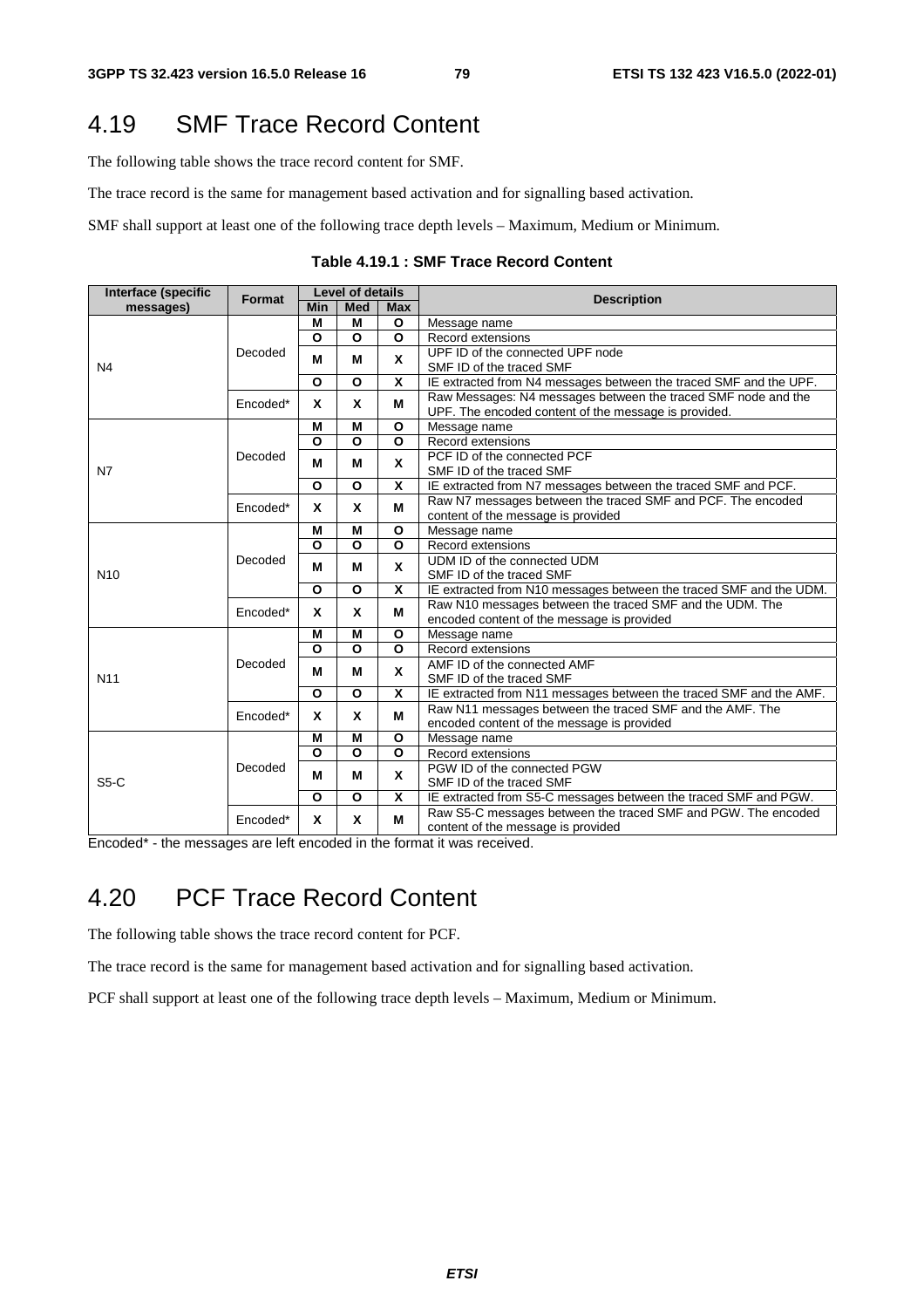| <b>Interface</b>       |               |     | <b>Level of details</b> |              |                                                                                                                 |
|------------------------|---------------|-----|-------------------------|--------------|-----------------------------------------------------------------------------------------------------------------|
| (specific<br>messages) | <b>Format</b> | Min | <b>Med</b>              | <b>Max</b>   | <b>Description</b>                                                                                              |
|                        |               | M   | M                       | $\mathbf{o}$ | Message name                                                                                                    |
|                        |               | O   | O                       | O            | Record extensions                                                                                               |
| N <sub>5</sub>         | Decoded       | M   | M                       | X            | AF ID of the connected AF<br>PCF ID of the traced PCF                                                           |
|                        |               | O   | O                       | X            | IE extracted from N5 messages between the traced PCF and the AF.                                                |
|                        | ASN.1         | x   | X                       | М            | Raw Messages: N5 messages between the traced PCF and the AF. The<br>encoded content of the message is provided. |
|                        |               | M   | M                       | O            | Message name                                                                                                    |
|                        |               | O   | O                       | O            | Record extensions                                                                                               |
| N7                     | Decoded       | M   | М                       | X            | SMF ID of the connected SMF                                                                                     |
|                        |               |     |                         |              | PCF ID of the traced PCF                                                                                        |
|                        |               | O   | O                       | X            | IE extracted from N7 messages between the traced PCF and SMF.                                                   |
|                        | Encoded*      | X   | χ                       | M            | Raw N7 Messages: messages between the traced PCF and SMF.                                                       |
|                        |               | М   | M                       | O            | Message name                                                                                                    |
|                        |               | O   | O                       | O            | Record extensions                                                                                               |
| N <sub>15</sub>        | Decoded       | М   | M                       | X            | AMF ID of the connected AMF                                                                                     |
|                        |               |     |                         |              | PCF ID of the traced PCF                                                                                        |
|                        |               | O   | O                       | X            | IE extracted from N15 messages between the traced PCF and the AMF.                                              |
|                        | Encoded*      | X   | X                       | M            | Raw N15 messages between the traced PCF and the AMF. The encoded<br>content of the message is provided          |

#### **Table 4.20.1 : PCF Trace Record Content**

Encoded\* - the messages are left encoded in the format it was received.

## 4.21 AUSF Trace Record Content

The following table shows the trace record content for AUSF.

The trace record is the same for management based activation and for signalling based activation.

AUSF shall support at least one of the following trace depth levels – Maximum, Medium or Minimum.

| Interface (specific | Format   | Level of details |     |            |                                                                 |
|---------------------|----------|------------------|-----|------------|-----------------------------------------------------------------|
| messages)           |          | <b>Min</b>       | Med | <b>Max</b> | <b>Description</b>                                              |
|                     |          | м                | М   | O          | Message name                                                    |
|                     |          | O                | O   | O          | Record extensions                                               |
|                     | Decoded  | м                | М   | X          | AMF ID of the connected AMF                                     |
| N <sub>12</sub>     |          |                  |     |            | AUSF ID of the traced AUSF                                      |
|                     |          | $\Omega$         | O   | X          | IE extracted from N12 messages between the traced AUSF and the  |
|                     |          |                  |     |            | AMF.                                                            |
|                     | Encoded* | x                | x   | M          | Raw Messages: N12 messages between the traced AUSF and the AMF. |
|                     |          |                  |     |            | The encoded content of the message is provided.                 |
|                     | Decoded  | м                | М   | O          | Message name                                                    |
|                     |          | O                | O   | O          | Record extensions                                               |
|                     |          | M                | м   | X          | UDM of the connected UDM                                        |
| N <sub>13</sub>     |          |                  |     |            | AUSF ID of the traced AUSF                                      |
|                     |          | O                | O   | X          | IE extracted from N13 messages between the traced AUSF and UDM. |
|                     | Encoded* |                  | x   | M          | Raw N13 Messages: messages between the traced AUSF and UDM.     |
|                     |          |                  |     |            | The encoded content of the message is provided                  |

**Table 4.21.1 : AUSF Trace Record Content** 

Encoded\* - the messages are left encoded in the format it was received.

# 4.22 NEF Trace Record Content

The following table shows the trace record content for NEF.

The trace record is the same for management based activation and for signalling based activation.

NEF shall support at least one of the following trace depth levels – Maximum, Medium or Minimum.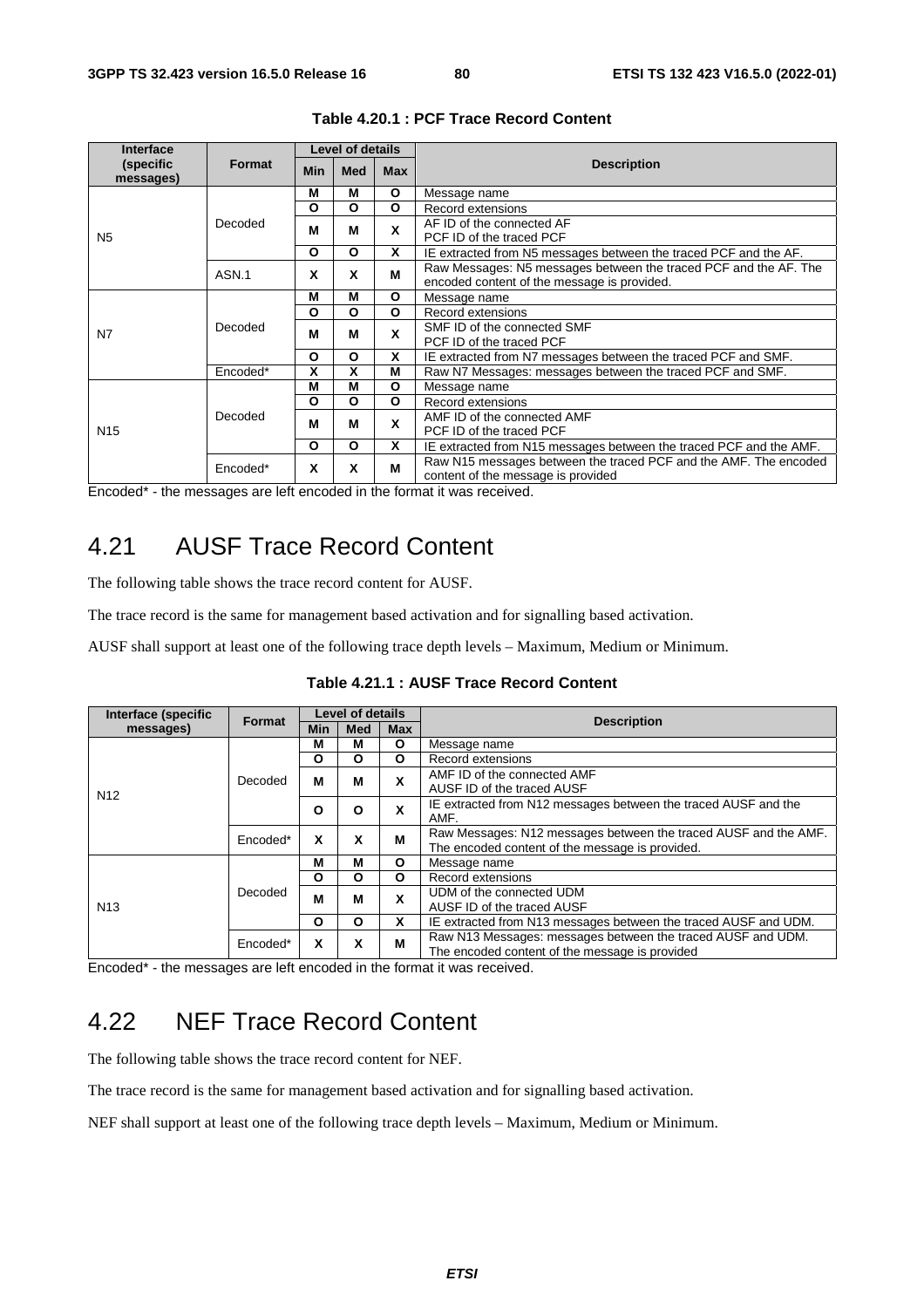| Interface (specific | <b>Format</b> | <b>Level of details</b> |            |            | <b>Description</b>                                                 |
|---------------------|---------------|-------------------------|------------|------------|--------------------------------------------------------------------|
| messages)           |               | <b>Min</b>              | <b>Med</b> | <b>Max</b> |                                                                    |
|                     |               | М                       | М          | O          | Message name                                                       |
|                     |               | O                       | O          | O          | Record extensions                                                  |
|                     | Decoded       | М                       | М          | x          | SMF ID of the connected SMF                                        |
| N <sub>29</sub>     |               |                         |            |            | NEF ID of the traced NEF                                           |
|                     |               | O                       | O          | X          | IE extracted from N29 messages between the traced NEF and the SMF. |
|                     | Encoded*      | x                       | X          | M          | Raw Messages: N29 messages between the traced NEF and the SMF.     |
|                     |               |                         |            |            | The encoded content of the message is provided.                    |
|                     | Decoded       | М                       | м          | O          | Message name                                                       |
|                     |               | O                       | O          | O          | Record extensions                                                  |
|                     |               | м<br>м                  |            | x          | PCF ID of the connected PCF                                        |
| N <sub>30</sub>     |               |                         |            |            | NEF ID of the traced NEF                                           |
|                     |               | O                       | O          | x          | IE extracted from N30 messages between the traced NEF and PCF.     |
|                     |               | x                       | X          | M          | Raw N30 Messages: messages between the traced NEF and PCF. The     |
|                     | Encoded*      |                         |            |            | encoded content of the message is provided                         |
|                     |               | М                       | М          | О          | Message name                                                       |
|                     |               | Ο                       | O          | O          | Record extensions                                                  |
| N33                 | Decoded       | М                       | м          | X          | AF ID of the connected AF                                          |
|                     |               |                         |            |            | NEF ID of the traced NEF                                           |
|                     |               | O                       | O          | x          | IE extracted from N33 messages between the traced NEF and AF.      |
|                     |               | X                       | X          | М          | Raw N33 Messages: messages between the traced NEF and AF. The      |
|                     | Encoded*      |                         |            |            | encoded content of the message is provided                         |

#### **Table 4.22.1 : NEF Trace Record Content**

Encoded\* - the messages are left encoded in the format it was received.

### 4.23 NRF Trace Record Content

The following table shows the trace record content for NRF.

The trace record is the same for management based activation and for signalling based activation.

NRF shall support at least one of the following trace depth levels – Maximum, Medium or Minimum.

| Table 4.23.1 : NRF Trace Record Content |  |  |  |  |
|-----------------------------------------|--|--|--|--|
|-----------------------------------------|--|--|--|--|

|          | <b>Level of details</b> |     |            | <b>Description</b>                                                 |  |
|----------|-------------------------|-----|------------|--------------------------------------------------------------------|--|
|          | Min                     | Med | <b>Max</b> |                                                                    |  |
|          | М                       | м   |            | Message name                                                       |  |
|          |                         |     |            | Record extensions                                                  |  |
| Decoded  | M                       |     |            | NRF ID of the connected NRF                                        |  |
|          |                         |     |            | NRF ID of the traced NRF                                           |  |
|          | O                       |     |            | IE extracted from N27 messages between the traced NRF and the NRF. |  |
| Encoded* |                         |     |            | Raw Messages: N27 messages between the traced NRF and the NRF.     |  |
|          |                         |     |            | The encoded content of the message is provided.                    |  |
|          | <b>Format</b>           |     | м          | A<br>М                                                             |  |

Encoded\* - the messages are left encoded in the format it was received.

## 4.24 NSSF Trace Record Content

The following table shows the trace record content for NSSF.

The trace record is the same for management based activation and for signalling based activation.

NSSF shall support at least one of the following trace depth levels – Maximum, Medium or Minimum.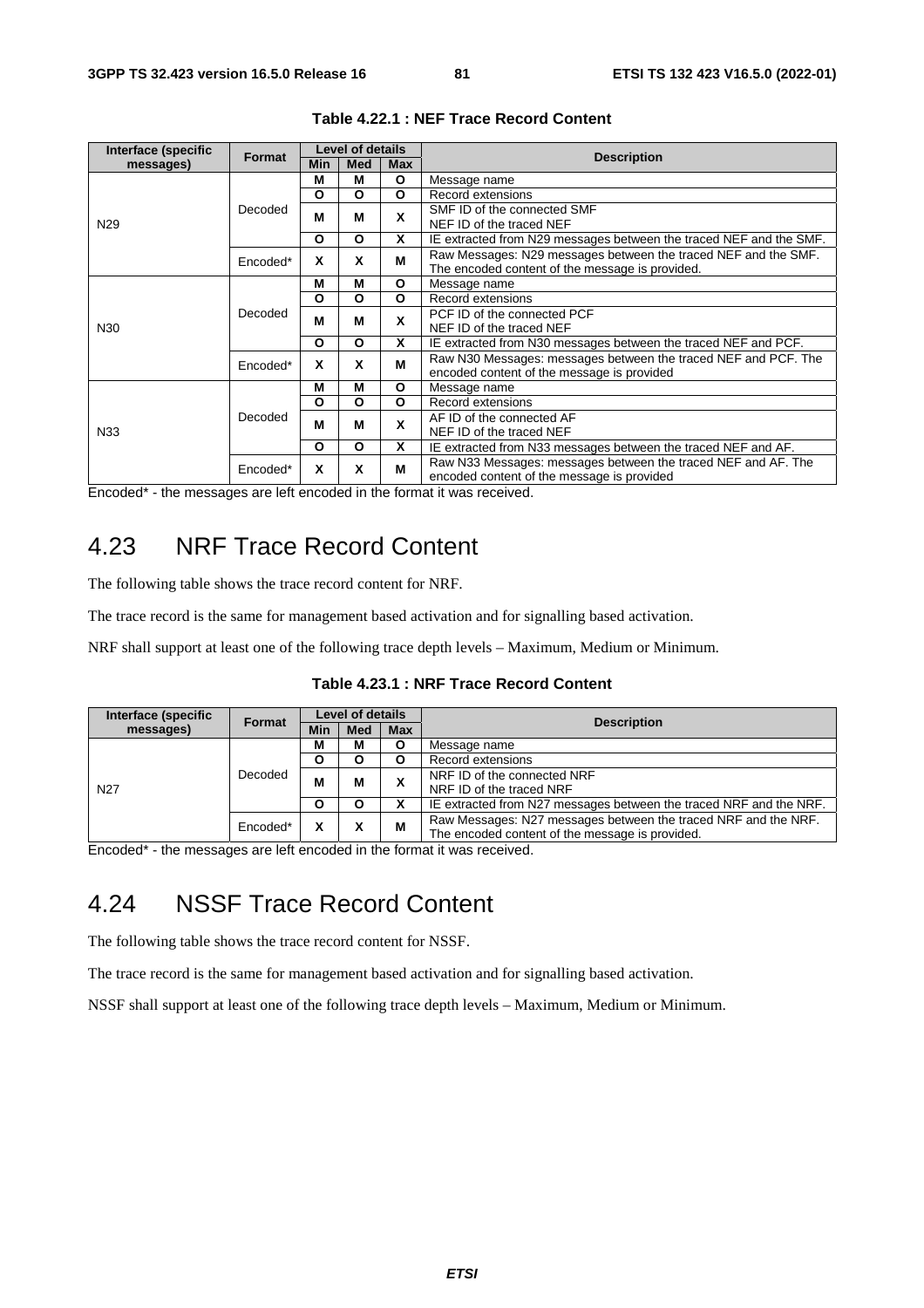| Interface (specific | Format   |     | <b>Level of details</b> |            | <b>Description</b>                                               |
|---------------------|----------|-----|-------------------------|------------|------------------------------------------------------------------|
| messages)           |          | Min | Med                     | <b>Max</b> |                                                                  |
|                     |          | м   | м                       | O          | Message name                                                     |
|                     |          | Ο   | O                       | O          | Record extensions                                                |
|                     | Decoded  | м   | м                       | X          | AMF ID of the connected AMF                                      |
| N <sub>22</sub>     |          |     |                         |            | NSSF of the traced NSSF                                          |
|                     |          | Ο   | O                       | x          | IE extracted from N22 messages between the traced NSSF and the   |
|                     |          |     |                         |            | AMF.                                                             |
|                     | Encoded* | X   | x                       | м          | Raw Messages: N22 messages between the traced NSSF and the AMF.  |
|                     |          |     |                         |            | The encoded content of the message is provided.                  |
|                     |          | м   | М                       | O          | Message name                                                     |
|                     |          | Ο   | Ο                       | Ο          | Record extensions                                                |
|                     | Decoded  | M   | м                       | X          | NSSF ID of the connected NSSF                                    |
| N31                 |          |     |                         |            | NSSF ID of the traced NSSF                                       |
|                     |          | O   | Ο                       | x          | IE extracted from N31 messages between the traced NSSF and NSSF. |
|                     | Encoded* | x   | x                       | м          | Raw N31 Messages: messages between the traced NSSF and NSSF.     |
|                     |          |     |                         |            | The encoded content of the message is provided                   |

#### **Table 4.24.1 : NSSF Trace Record Content**

Encoded\* - the messages are left encoded in the format it was received.

## 4.25 UDM Trace Record Content

The following table shows the trace record content for UDM.

The trace record is the same for management based activation and for signalling based activation.

UDM shall support at least one of the following trace depth levels – Maximum, Medium or Minimum.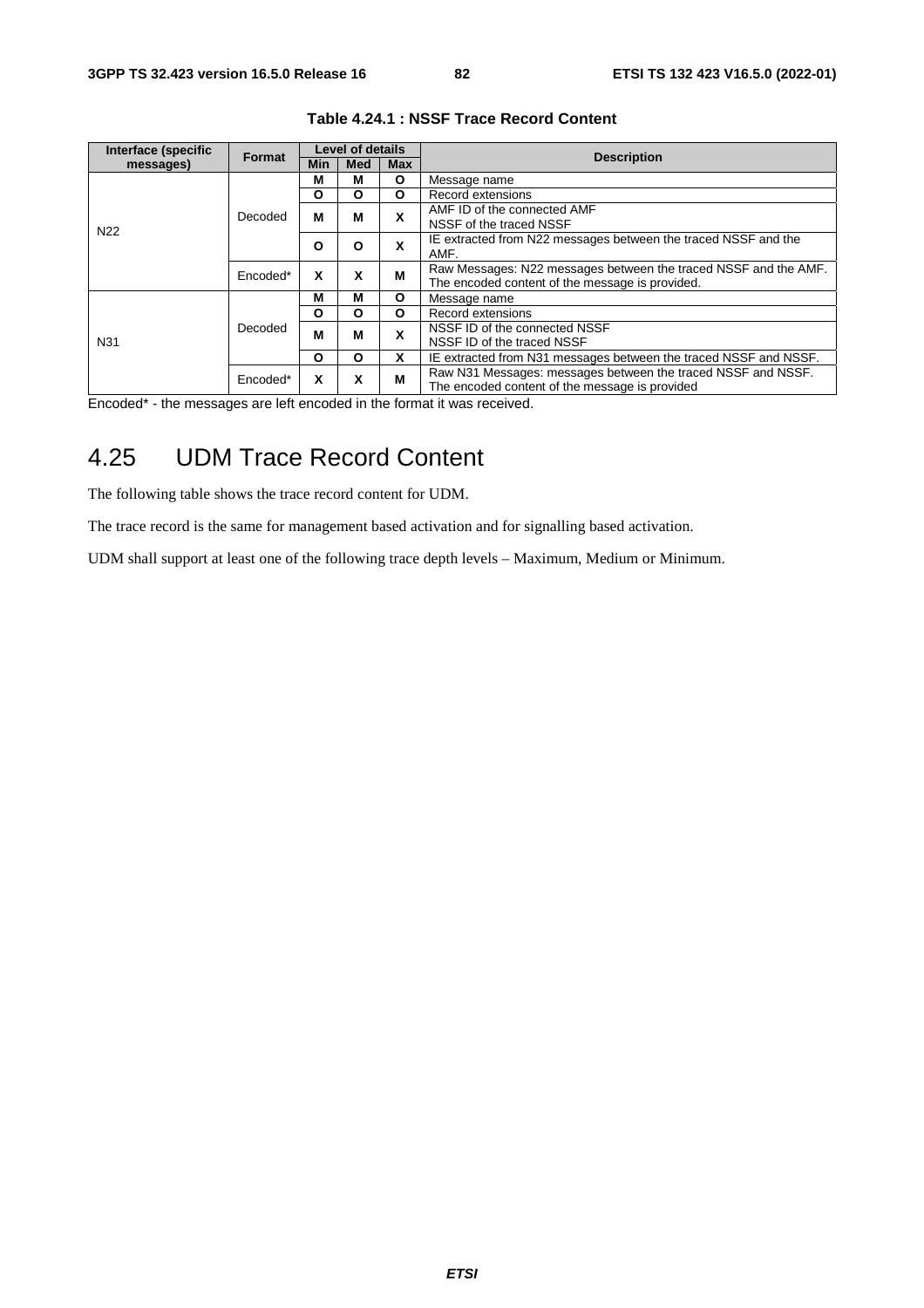| Interface (specific        | Format   |            | <b>Level of details</b> |                         | <b>Description</b>                                             |
|----------------------------|----------|------------|-------------------------|-------------------------|----------------------------------------------------------------|
| messages)                  |          | <b>Min</b> | <b>Med</b>              | <b>Max</b>              |                                                                |
|                            |          | М          | М                       | $\mathbf{o}$            | Message name                                                   |
|                            |          | $\Omega$   | O                       | $\Omega$                | Record extensions                                              |
|                            | Decoded  | М          | М                       | X                       | AMF ID of the connected AMF                                    |
| N <sub>8</sub>             |          |            |                         |                         | UDM ID of the traced UDM                                       |
|                            |          | O          | O                       | X                       | IE extracted from N8 messages between the traced UDM and AMF.  |
|                            | Encoded* | X          | $\mathbf{x}$            | м                       | Raw N8 Messages: messages between the traced UDM and AMF. The  |
|                            |          |            |                         |                         | encoded content of the message is provided                     |
|                            |          | M          | M                       | $\mathbf{o}$            | Message name                                                   |
|                            |          | $\Omega$   | $\Omega$                | $\mathbf{o}$            | Record extensions                                              |
|                            | Decoded  | М          | м                       | X                       | SMF ID of the connected SMF                                    |
| N <sub>10</sub>            |          |            |                         |                         | UDM ID of the traced UDM                                       |
|                            |          | O          | $\mathbf{o}$            | <b>X</b>                | IE extracted from N10 messages between the traced UDM and the  |
|                            |          |            |                         |                         | SMF.                                                           |
|                            | Encoded* | X          | X                       | М                       | Raw N10 messages between the traced UDM and the SMF. The       |
|                            |          |            |                         |                         | encoded content of the message is provided                     |
| Decoded<br>N <sub>13</sub> |          | M          | M                       | $\Omega$                | Message name                                                   |
|                            |          | O          | O                       | $\mathbf{o}$            | Record extensions                                              |
|                            |          | М          | М                       | X                       | AUSF ID of the connected AUSF                                  |
|                            |          |            |                         |                         | UDM ID of the traced UDM                                       |
|                            |          | O          | $\Omega$                | <b>X</b>                | IE extracted from N13 messages between the traced UDM and the  |
|                            |          |            |                         |                         | <b>AUSF</b>                                                    |
|                            | Encoded* | X          | X                       | М                       | Raw N13 messages between the traced UDM and the AUSF. The      |
|                            |          |            |                         |                         | encoded content of the message is provided                     |
|                            |          | M          | М                       | O                       | Message name                                                   |
|                            |          | O          | $\Omega$                | $\Omega$                | Record extensions                                              |
|                            | Decoded  | M          | М                       | X                       | SMSF ID of the connected SMSF                                  |
| N <sub>21</sub>            |          |            |                         |                         | UDM ID of the traced UDM                                       |
|                            |          | O          | O                       | $\overline{\mathbf{x}}$ | IE extracted from N21 messages between the traced UDM and SMSF |
|                            | Encoded* | x          | X                       | М                       | Raw N21 messages between the traced UDM and SMSF. The encoded  |
|                            |          |            |                         |                         | content of the message is provided                             |
|                            |          | M          | M                       | O                       | Message name                                                   |
|                            |          | $\circ$    | O                       | $\mathbf{o}$            | Record extensions                                              |
|                            | Decoded  | м          | м                       | X                       | HSS ID of the connected HSS                                    |
| NU <sub>1</sub>            |          |            |                         |                         | UDM ID of the traced UDM                                       |
|                            |          | $\circ$    | O                       | <b>X</b>                | IE extracted from NU1 messages between the traced UDM and the  |
|                            |          |            |                         |                         | <b>HSS</b>                                                     |
|                            | Decoded  | X          | X                       | М                       | Raw NU1 messages between the traced UDM and the HSS. The       |
|                            |          |            |                         |                         | encoded content of the message is provided                     |

**Table 4.25.1 : UDM Trace Record Content** 

Encoded\* - the messages are left encoded in the format it was received.

## 4.26 UPF Trace Record Content

The following table shows the trace record content for UPF.

The trace record is the same for management based activation and for signalling based activation.

UPF shall support at least one of the following trace depth levels – Maximum, Medium or Minimum.

**Table 4.26.1 : UPF Trace Record Content** 

| Interface (specific | <b>Format</b> |     | <b>Level of details</b> |            | <b>Description</b>                                                |
|---------------------|---------------|-----|-------------------------|------------|-------------------------------------------------------------------|
| messages)           |               | Min | Med                     | <b>Max</b> |                                                                   |
|                     |               | М   | М                       |            | Message name                                                      |
|                     |               |     |                         |            | Record extensions                                                 |
|                     | Decoded       | М   | M                       | v          | SMF ID of the connected SMF                                       |
| N <sub>4</sub>      |               |     |                         | ́          | UPF ID of the traced UPF                                          |
|                     |               |     |                         |            | IE extracted from N4 messages between the traced UPF and the SMF. |
|                     | Encoded*      |     |                         | М          | Raw Messages: N4 messages between the traced UPF and the SMF.     |
|                     |               |     |                         |            | The encoded content of the message is provided.                   |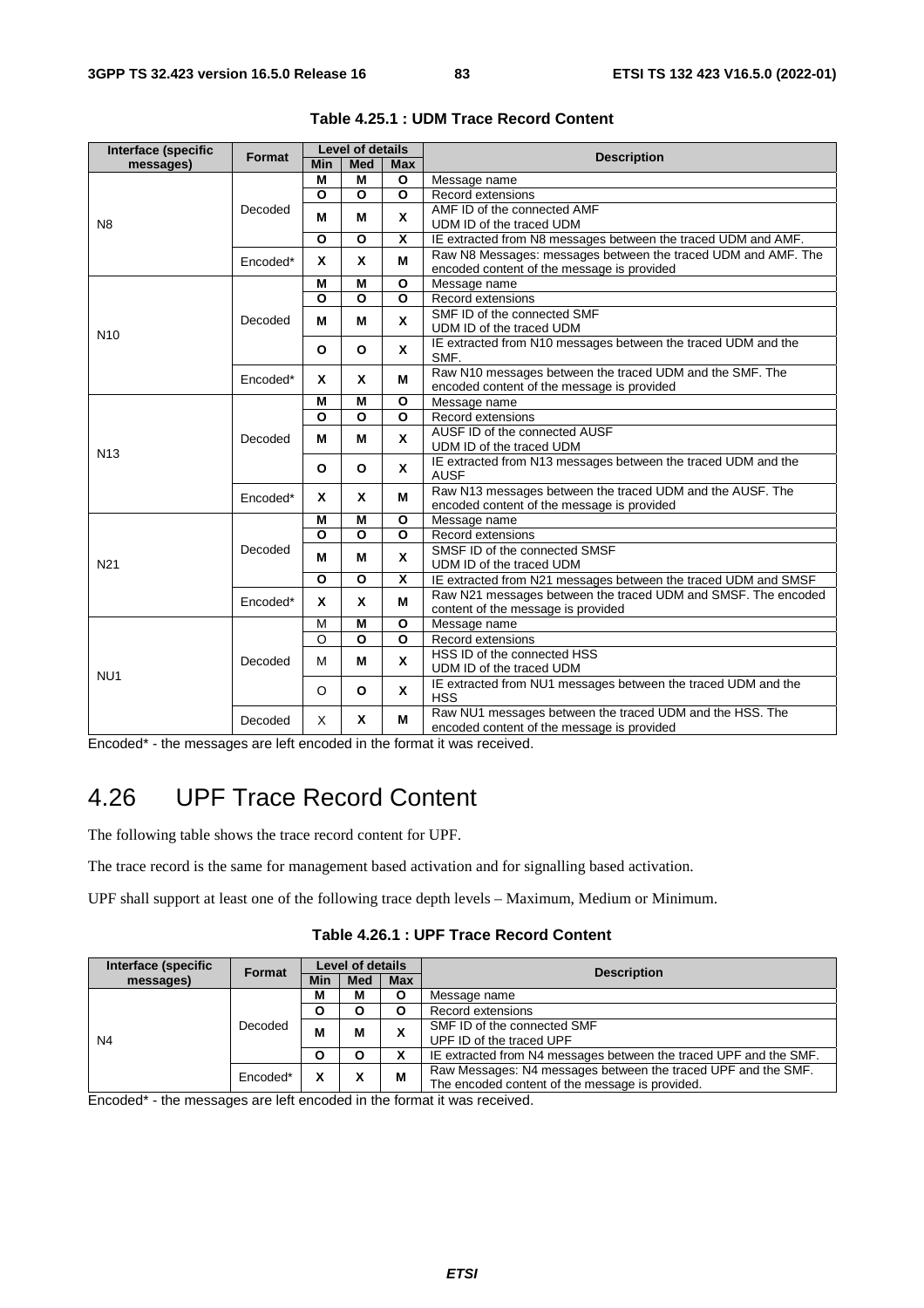## 4.27 SMSF Trace Record Content

The following table shows the trace record content for SMSF.

The trace record is the same for management based activation and for signalling based activation.

SMSF shall support at least one of the following trace depth levels – Maximum, Medium or Minimum.

| Interface (specific | Format   |            | <b>Level of details</b> |            |                                                                 |
|---------------------|----------|------------|-------------------------|------------|-----------------------------------------------------------------|
| messages)           |          | <b>Min</b> | <b>Med</b>              | <b>Max</b> | <b>Description</b>                                              |
|                     |          | м          | м                       | O          | Message name                                                    |
|                     |          | O          | O                       | O          | Record extensions                                               |
|                     | Decoded  | М          | М                       | x          | AMF ID of the connected AMF                                     |
| N <sub>20</sub>     |          |            |                         |            | SMSF ID of the traced SMSF                                      |
|                     |          | O          | O                       | X          | IE extracted from N20 messages between the traced AMF and the   |
|                     |          |            |                         |            | SMSF.                                                           |
|                     | Encoded* | X          | X                       | М          | Raw Messages: N20 messages between the traced AMF and the       |
|                     |          |            |                         |            | SMSF. The encoded content of the message is provided.           |
|                     |          | М          | М                       | O          | Message name                                                    |
|                     |          | O          | O                       | O          | Record extensions                                               |
|                     | Decoded  | M          | М                       | x          | UDM ID of the connected UDM                                     |
| N <sub>21</sub>     |          |            |                         |            | SMSF ID of the traced SMSF                                      |
|                     |          | O          | O                       | X          | IE extracted from N21 messages between the traced SMSF and UDM. |
|                     | Encoded* | X          | X                       | М          | Raw N21 Messages: messages between the traced SMSF and UDM.     |
|                     |          |            |                         |            | The encoded content of the message is provided                  |

**Table 4.27.1 : SMSF Trace Record Content** 

Encoded\* - the messages are left encoded in the format it was received.

### 4.28 AF Trace Record Content

The following table shows the trace record content for AF.

The trace record is the same for management based activation and for signalling based activation.

AF shall support at least one of the following trace depth levels – Maximum, Medium or Minimum.

**Table 4.28.1 : AF Trace Record Content** 

| Interface (specific | <b>Format</b> | Level of details |            |            | <b>Description</b>                                               |
|---------------------|---------------|------------------|------------|------------|------------------------------------------------------------------|
| messages)           |               | <b>Min</b>       | <b>Med</b> | <b>Max</b> |                                                                  |
|                     |               | М                | м          | O          | Message name                                                     |
|                     |               | O                | Ο          | O          | Record extensions                                                |
|                     | Decoded       | М                | M          | X          | PCF ID of the connected PCF                                      |
| N <sub>5</sub>      |               |                  |            |            | AF ID of the traced AF                                           |
|                     |               | $\Omega$         | Ο          | x          | IE extracted from N5 messages between the traced AF and the PCF. |
|                     | Encoded*      | x                | x          | M          | Raw Messages: N5 messages between the traced AF and the PCF.     |
|                     |               |                  |            |            | The encoded content of the message is provided.                  |
|                     |               | М                | M          | O          | Message name                                                     |
|                     |               | O                | Ο          | O          | Record extensions                                                |
|                     | Decoded       | M                | М          | X          | NEF ID of the connected NEF                                      |
| N <sub>33</sub>     |               |                  |            |            | AF ID of the traced AF                                           |
|                     |               | O                | O          | x          | IE extracted from N33 messages between the traced AF and NEF.    |
|                     | Encoded*      | x                | χ          | M          | Raw N33 Messages: messages between the traced AF and NEF. The    |
|                     |               |                  |            |            | encoded content of the message is provided                       |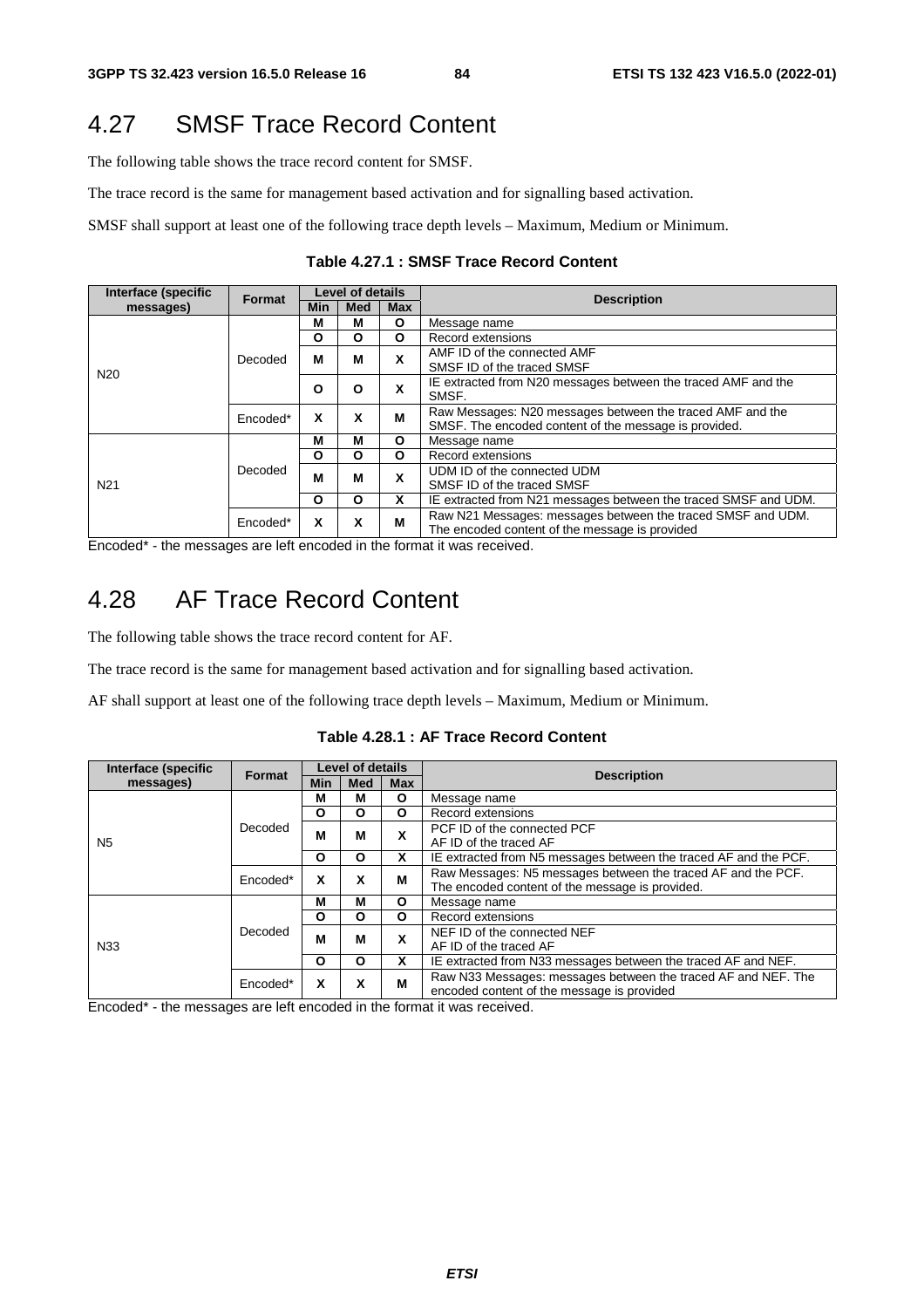### 4.29 Void

## 4.30 gNB-CU-CP Trace Record Content

The following table shows the trace record content for gNB-CU-CP network element

The trace record is the same for management based activation and for signalling based activation.

gNB-CU-CP shall support at least one of the following trace depth levels – Maximum, Medium or Minimum.

| Interface (specific | Format   | Level of details |     |                         | <b>Description</b>                                                                                                                                                  |  |
|---------------------|----------|------------------|-----|-------------------------|---------------------------------------------------------------------------------------------------------------------------------------------------------------------|--|
| messages)           |          | Min              | Med | <b>Max</b>              |                                                                                                                                                                     |  |
|                     |          | М                | Μ   | О                       | Message name                                                                                                                                                        |  |
|                     |          | O                | O   | О                       | Record extensions                                                                                                                                                   |  |
|                     | Decoded  | М                | M   | X                       | ID of traced gNB-CU-CP node                                                                                                                                         |  |
| Uu                  |          | O                | O   | X                       | IE extracted from RRC messages between the traced gNB-CU-CP node and<br>the UE as per 3GPP TS 38.331 [21]                                                           |  |
|                     | Encoded* | X                | X   | М                       | Raw Uu Messages: RRC messages between the traced gNB-CU-CP node and<br>the UE. The encoded content of the message is provided                                       |  |
|                     |          | М                | М   | $\mathbf{o}$            | Message name                                                                                                                                                        |  |
|                     |          | O                | O   | $\overline{\mathbf{o}}$ | Record extensions                                                                                                                                                   |  |
|                     | Decoded  | Μ                | Μ   | X                       | ID of traced gNB-CU-CP node<br>AMF ID of the connected AMF                                                                                                          |  |
| NG-C                |          | О                | O   | X                       | IE extracted from NGAP messages between the traced gNB-CU-CP node and<br>Core Network as per 3GPP TS 38.413 [23]                                                    |  |
|                     | Encoded* | Χ                | Χ   | м                       | Raw NG-C Messages NGAP: messages between the traced gNB-CU-CP node<br>and Core Network The encoded content of the message is provided                               |  |
|                     |          | М                | M   | $\mathbf{o}$            | Message name                                                                                                                                                        |  |
|                     |          | O                | O   | O                       | Record extensions                                                                                                                                                   |  |
|                     | Decoded  | М                | М   | X                       | ID of traced gNB-CU-CP node<br>ID of neighbouring gNB-CU-CP/ng-eNB node                                                                                             |  |
| Xn-C                |          | Ο                | О   | X.                      | IE extracted from XnAP messages between the traced gNB-CU-CP node and<br>the neighbouring gNB-CU-CP/ng-eNB node as per 3GPP TS 38.423 [24]                          |  |
|                     | Encoded* | X                | X   | М                       | Raw Xn-C Messages: XnAP messages between the traced gNB-CU-CP node<br>and the neighbouring gNB-CU-CP/ng-eNB node. The encoded content of the                        |  |
|                     |          |                  |     |                         | message is provided                                                                                                                                                 |  |
|                     |          | М                | Μ   | О                       | Message name                                                                                                                                                        |  |
|                     |          | O                | O   | O                       | Record extensions                                                                                                                                                   |  |
|                     | Decoded  | М                | М   | X                       | ID of traced gNB-CU-CP node<br>ID of connected NSA eNB node (Option 3)                                                                                              |  |
| $X2-C$              |          | O                | O   | X                       | IE extracted from EN-DC X2AP messages between the traced gNB-CU-CP<br>node and the connected NSA eNB node as per 3GPP TS 36.423 [17]                                |  |
|                     | Encoded* | X                | X   | м                       | Raw EN-DC X2-C Messages: EN-DC X2AP messages between the traced<br>gNB-CU-CP node and the connected NSA eNB node. The encoded content of<br>the message is provided |  |
|                     |          | М                | Μ   | О                       | Message name                                                                                                                                                        |  |
|                     |          | О                | О   | О                       | Record extensions                                                                                                                                                   |  |
| $F1-C$              | Decoded  | M                | М   | X                       | ID of traced gNB-CU-CP<br>ID of connected gNB-DU                                                                                                                    |  |
|                     |          | O                | O   | X                       | IE extracted from F1AP messages between the traced gNB-CU-CP and the<br>gNB-DU as per 3GPP TS 38.473 [26]                                                           |  |
|                     | Encoded* | X                | X   | М                       | Raw F1-C Messages: F1AP messages between the traced gNB-CU-CP and<br>the gNB-DU. The encoded content of the message is provided                                     |  |
|                     |          | М                | М   | O                       | Message name                                                                                                                                                        |  |
|                     |          | O                | O   | О                       | Record extensions                                                                                                                                                   |  |
|                     | Decoded  | М                | Μ   | X                       | ID of traced gNB-CU-CP<br>ID of connected gNB-CU-UP                                                                                                                 |  |
| E1                  |          | О                | O   | X                       | IE extracted from E1AP messages between the traced gNB-CU-CP and the<br>gNB-CU-UP as per 3GPP TS 38.473 [26]                                                        |  |
|                     | Encoded* | X                | X   | М                       | Raw E1 Messages: E1AP messages between the traced gNB-CU-CP and the<br>gNB-CU-UP. The encoded content of the message is provided                                    |  |

**Table 4.30.1 : gNB-CU-CP Trace Record Content**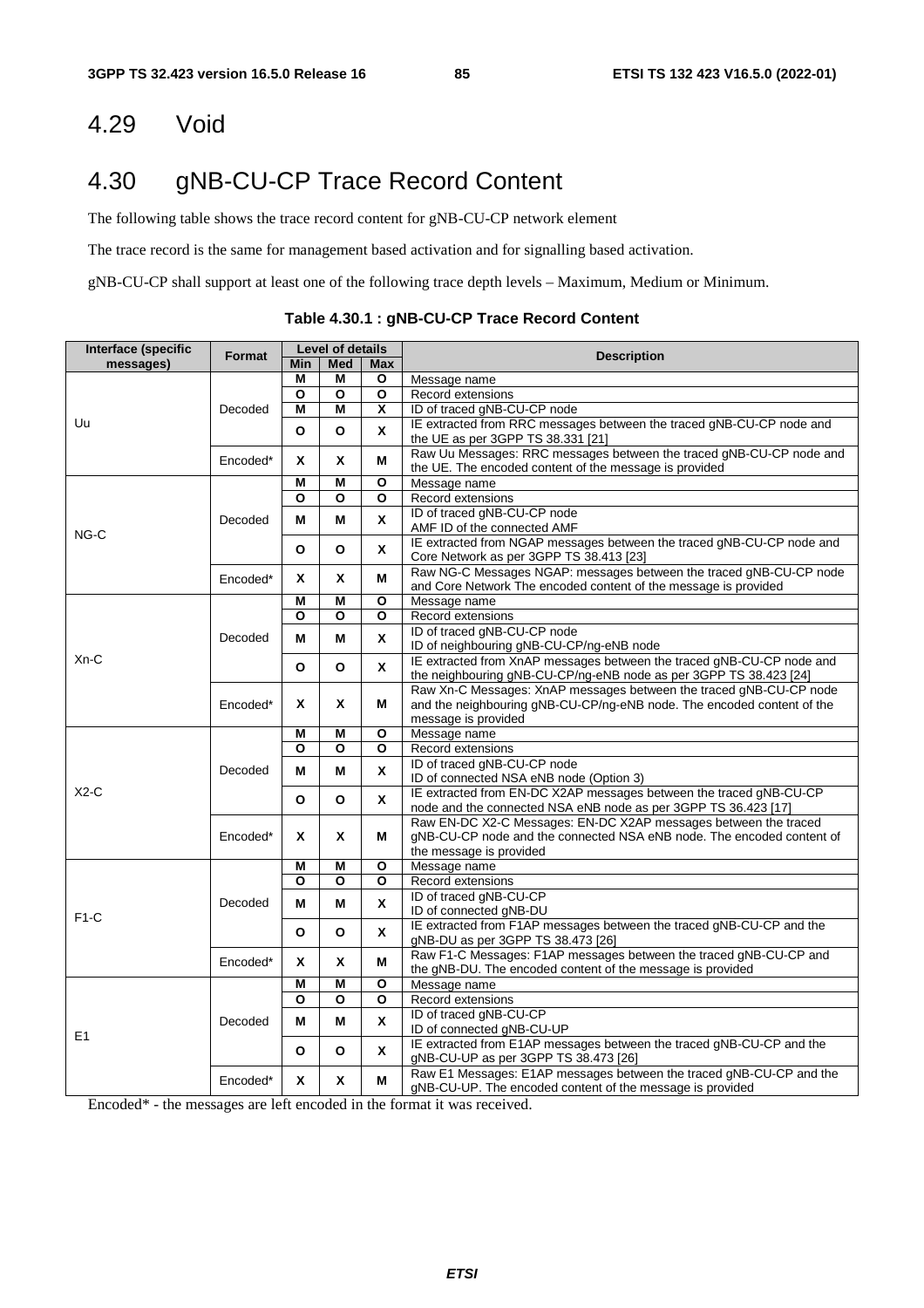# 4.31 gNB-CU-UP Trace Record Content

The following table shows the trace record content for gNB-CU-UP network element

The trace record is the same for management based activation and for signalling based activation.

gNB-CU-UP shall support at least one of the following trace depth levels – Maximum, Medium or Minimum.

| Interface (specific | <b>Format</b> | Level of details |            |            |                                                                      |  |
|---------------------|---------------|------------------|------------|------------|----------------------------------------------------------------------|--|
| messages)           |               | <b>Min</b>       | <b>Med</b> | <b>Max</b> | <b>Description</b>                                                   |  |
|                     |               | М                | м          | O          | Message name                                                         |  |
|                     |               | O                | О          | O          | Record extensions                                                    |  |
|                     | Decoded       | м                | М          |            | ID of traced gNB-CU-UP                                               |  |
| E <sub>1</sub>      |               |                  |            |            | ID of connected gNB-CU-CP                                            |  |
|                     |               | O                | O          |            | IE extracted from E1AP messages between the traced gNB-CU-UP and the |  |
|                     |               |                  |            | ́          | qNB-CU-CP as per 3GPP TS 38.473 [26]                                 |  |
|                     | Encoded*      |                  | Λ          | м          | Raw E1 Messages: E1AP messages between the traced gNB-CU-UP and the  |  |
|                     |               |                  |            |            | gNB-CU-CP. The encoded content of the message is provided            |  |

**Table 4.31.1 : gNB-CU-UP Trace Record Content** 

Encoded\* - the messages are left encoded in the format it was received.

# 4.32 gNB-DU Trace Record Content

The following table shows the trace record content for gNB-DU network element

The trace record is the same for management based activation and for signalling based activation.

gNB-DU shall support at least one of the following trace depth levels – Maximum, Medium or Minimum.

| Interface (specific | <b>Format</b> |            | <b>Level of details</b> |            | <b>Description</b>                                                     |
|---------------------|---------------|------------|-------------------------|------------|------------------------------------------------------------------------|
| messages)           |               | <b>Min</b> | <b>Med</b>              | <b>Max</b> |                                                                        |
|                     |               | м          | М                       |            | Message name                                                           |
|                     |               | O          | O                       | О          | Record extensions                                                      |
|                     | Decoded       | м          | м                       | ᄉ          | ID of traced gNB-DU                                                    |
| F <sub>1</sub>      |               |            |                         |            | ID of connected gNB-CU-CP                                              |
|                     |               | O          | O                       | ́          | IE extracted from F1AP messages between the traced gNB-DU and the gNB- |
|                     |               |            |                         |            | CU-CP as per 3GPP TS 38.473 [26]                                       |
|                     | Encoded*      |            |                         | M          | Raw F1-C Messages: F1AP messages between the traced gNB-DU and the     |
|                     |               |            |                         |            | gNB-CU-CP. The encoded content of the message is provided              |

#### **Table 4.32.1 : gNB-DU Trace Record Content**

Encoded\* - the messages are left encoded in the format it was received.

## 4.33 ng-eNB Trace Record Content

The following table shows the trace record content for ng-eNB network element

The trace record is the same for management based activation and for signalling based activation.

ng-eNB shall support at least one of the following trace depth levels – Maximum, Medium or Minimum.

| Interface (specific | Format  | <b>Level of details</b> |            |            |                                                                                                        |
|---------------------|---------|-------------------------|------------|------------|--------------------------------------------------------------------------------------------------------|
| messages)           |         | Min                     | <b>Med</b> | <b>Max</b> | <b>Description</b>                                                                                     |
|                     | Decoded | М                       | M          |            | Message name                                                                                           |
|                     |         |                         |            |            | Record extensions                                                                                      |
| Uu                  |         | М                       | М          |            | ID of traced ng-eNB node                                                                               |
|                     |         |                         |            |            | IE extracted from RRC messages between the traced ng-eNB node and the UE<br>as per 3GPP TS 36.331 [28] |

#### **Table 4.33.1 : ng-eNB Trace Record Content**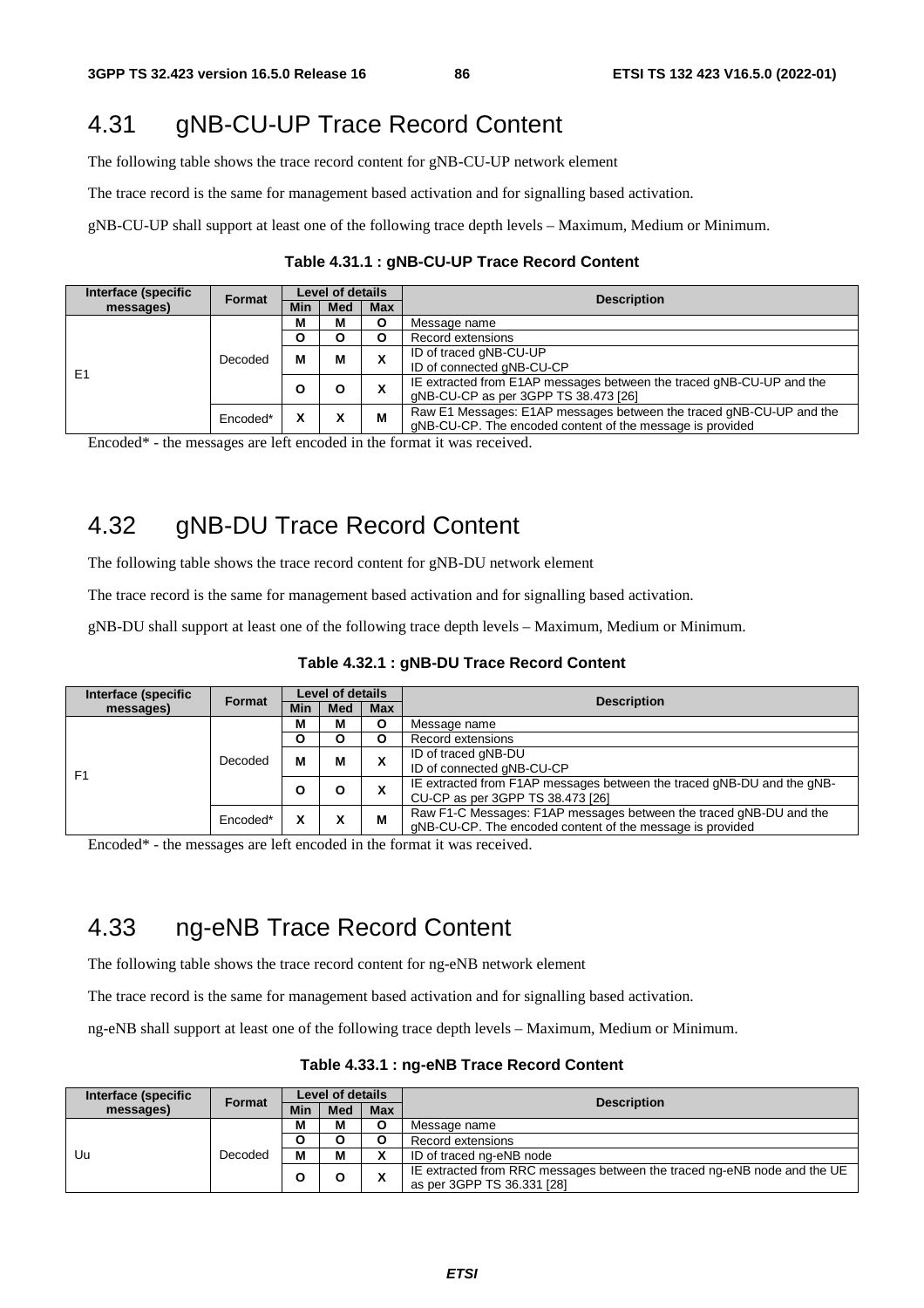|        | Encoded* | X | X | м            | Raw Uu Messages: RRC messages between the traced ng-eNB node and the<br>UE. The encoded content of the message is provided                             |
|--------|----------|---|---|--------------|--------------------------------------------------------------------------------------------------------------------------------------------------------|
|        |          | М | м | O            | Message name                                                                                                                                           |
|        |          | O | O | $\mathbf{o}$ | Record extensions                                                                                                                                      |
|        | Decoded  | M | М | X            | ID of traced ng-eNB node                                                                                                                               |
| NG-C   |          |   |   |              | AMF ID of the connected AMF                                                                                                                            |
|        |          | O | O | X            | IE extracted from NGAP messages between the traced ng-eNB node and Core<br>Network as per 3GPP TS 38.413 [23]                                          |
|        | Encoded* | X | x | м            | Raw NG-C Messages NGAP: messages between the traced ng-eNB node and<br>Core Network The encoded content of the message is provided                     |
|        |          | М | М | $\mathbf{o}$ | Message name                                                                                                                                           |
|        |          | Ο | O | O            | Record extensions                                                                                                                                      |
|        | Decoded  | M | М | X            | ID of traced ng-eNB node                                                                                                                               |
|        |          |   |   |              | ID of neighbouring NG-RAN node (i.e. ng-eNB or gNB)                                                                                                    |
| $Xn-C$ |          | O | O | X            | IE extracted from XnAP messages between the traced ng-eNB and the                                                                                      |
|        |          |   |   |              | neighbouring NG-RAN node as per 3GPP TS 38.423 [24]                                                                                                    |
|        | Encoded* | X | X | м            | Raw Xn-C Messages: XnAP messages between the traced ng-eNB node and<br>the neighbouring NG-RAN node. The encoded content of the message is<br>provided |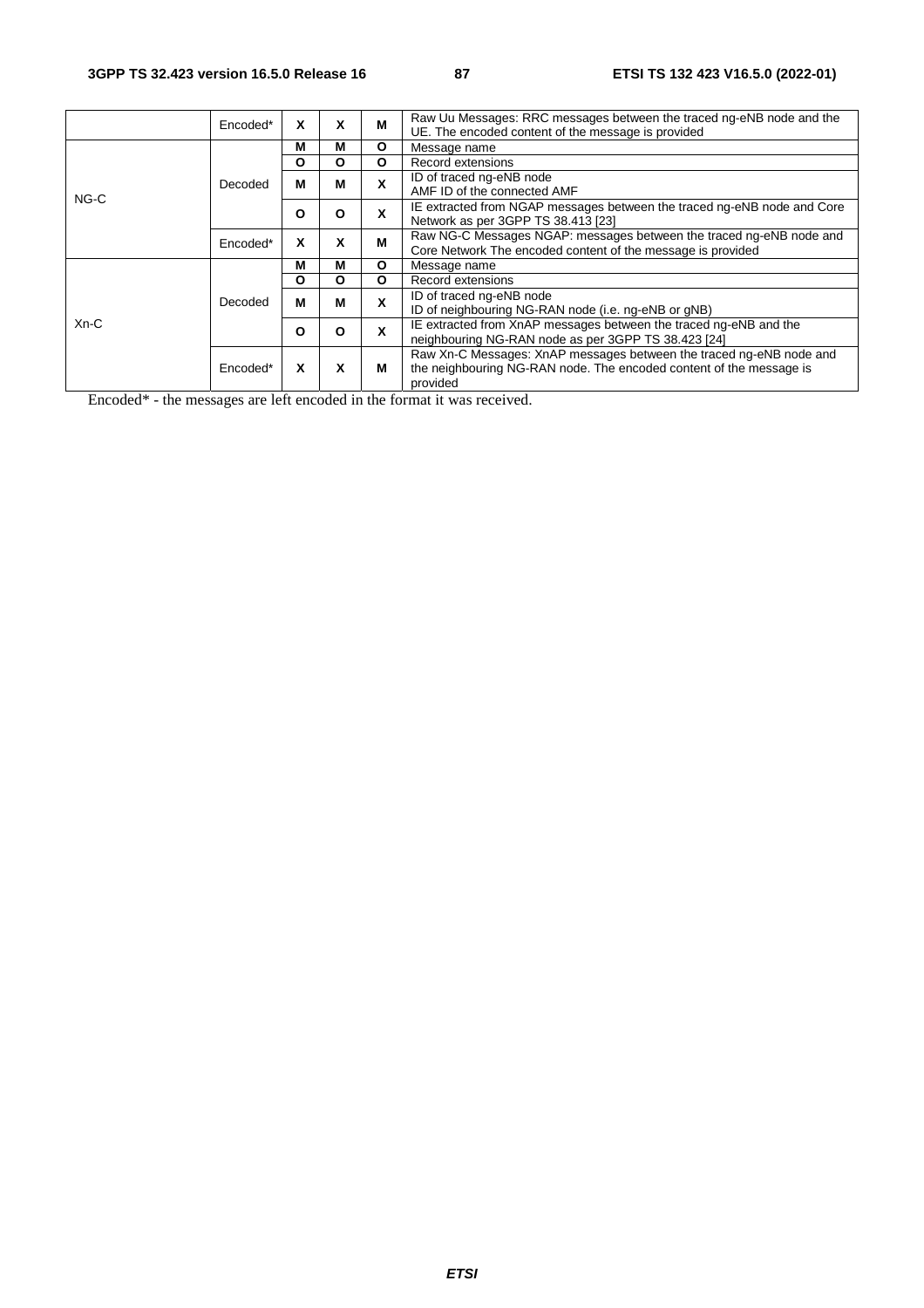### 4.34 NR MDT Trace Record Content

### 4.34.1 Trace Record for Immediate MDT measurements

The following table contains the Trace record description for NR immediate MDT measurements. The trace record is the same for management based activation and for signalling based activation.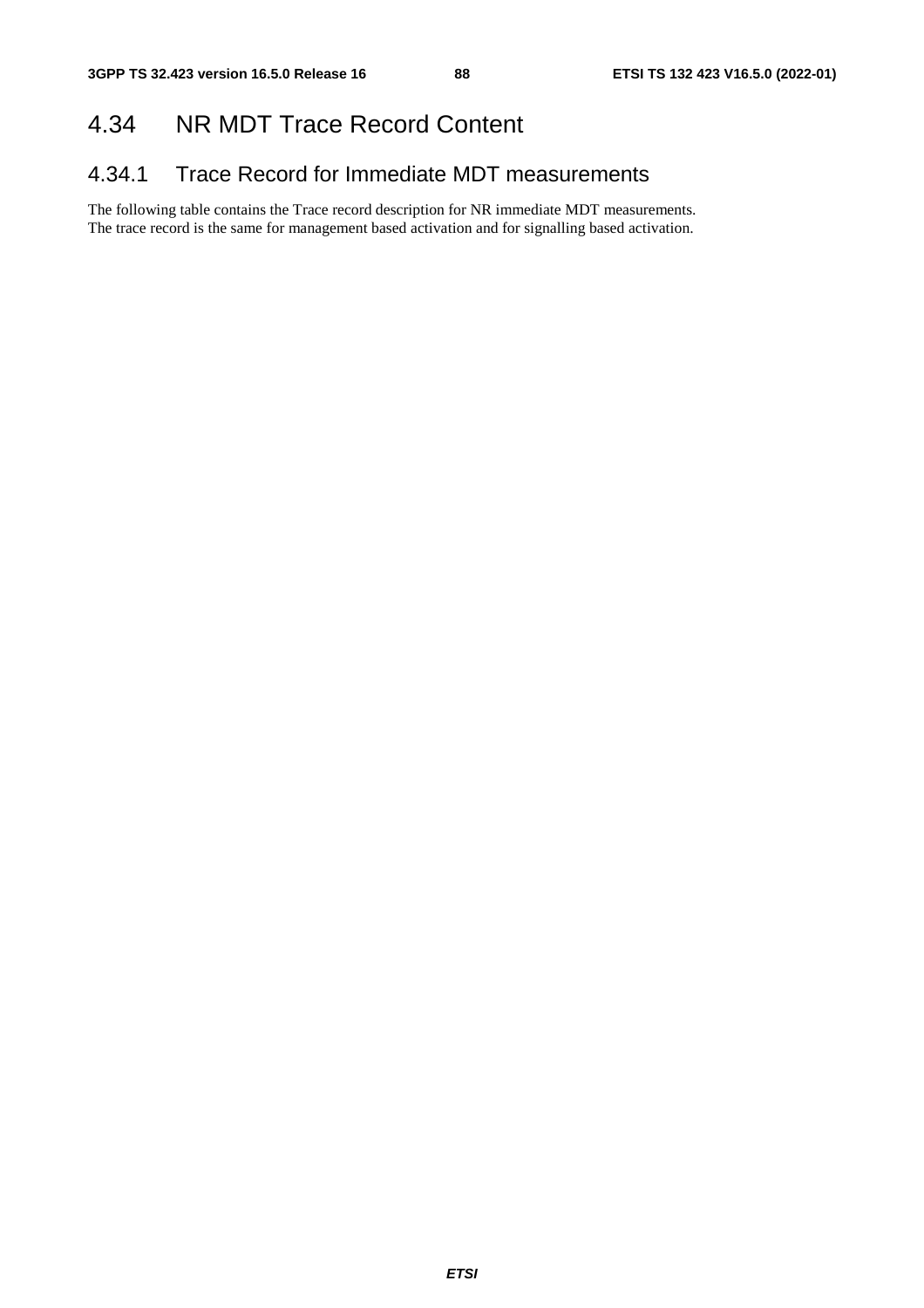| <b>MDT</b>                       | <b>Measurement</b>                                                                        | <b>Measurement attribute definition</b>                                                                                                                                                                                                     |                                                                                       |
|----------------------------------|-------------------------------------------------------------------------------------------|---------------------------------------------------------------------------------------------------------------------------------------------------------------------------------------------------------------------------------------------|---------------------------------------------------------------------------------------|
| measurement<br>name              | attribute name(s)                                                                         |                                                                                                                                                                                                                                             | <b>Notes</b>                                                                          |
| M1                               | <b>RSRPs</b>                                                                              | List of RSRP values received in RRC measurement<br>report. One value per measured cell. For beam level<br>granularity, one value per measured beam.                                                                                         | TS 32.422 [3]<br>TS 37.320 [32]<br>TS 38.331 [21]                                     |
|                                  | <b>RSRQs</b>                                                                              | List of RSRQ values received in RRC measurement<br>report. One value per measured cell. For beam level<br>granularity, one value per measured beam.                                                                                         | TS 32.422 [3]<br>TS 37.320 [32]<br>TS 38.331 [21]                                     |
|                                  | <b>PCIS</b>                                                                               | List of Physical Cell Identity of measured cells. The order<br>of PCI values in the list should be the same as the<br>corresponding measured values in the RSRPs, RSRQs<br>and SINRs attributes.                                            | TS 38.331 [21]                                                                        |
|                                  | <b>SINRs</b>                                                                              | List of SINR values received in RRC measurement<br>report. One value per measured cell.                                                                                                                                                     | TS 38.215 [42]<br>TS 32.422 [3]<br>TS 37.320 [32]                                     |
|                                  | Triggering event                                                                          | Event that triggered the M1 measurement report, used<br>only in case of RRM configured measurements (events<br>A1, A2, A3, A4, A5, A6, B1 or B2)                                                                                            | TS 32.422 [3]<br>TS 37.320 [32]                                                       |
|                                  | <b>UE</b> location                                                                        | UE positioning information and sensors data                                                                                                                                                                                                 | TS 38.331 [21]                                                                        |
| M <sub>2</sub>                   | PH distr                                                                                  | Distribution of the power headroom samples reported by<br>the UE during the collection period.                                                                                                                                              | TS 38.213 [37]<br>TS 32.422 [3]<br>TS 37.320 [32]                                     |
| M3 (Not supported<br>in rel. 16) |                                                                                           |                                                                                                                                                                                                                                             |                                                                                       |
|                                  | UL volumes                                                                                | List of measured UL volumes in bytes per DRB. One<br>value per DRB per UE.                                                                                                                                                                  | TS 32.422 [3]<br>TS 37.320 [32]<br>TS 28.552 [36]<br>TS 32.425 [39]                   |
| M4                               | DL volumes                                                                                | List of measured DL volumes in bytes per DRB. One<br>value per DRB per UE.                                                                                                                                                                  | TS 32.422 [3]<br>TS 37.320 [32]<br>TS 28.552 [36]                                     |
|                                  | QoS level (QCI in option 3 or<br>mapped 5QI in other options).                            | List of QoS levels of the DRBs for which the volume and<br>throughput measurements apply. The order of QoS<br>values in the list should be the same as the<br>corresponding measured values in the UL volumes and<br>DL volumes attributes. | TS 32.422 [3]<br>TS 37.320 [32]<br>TS 28.552 [36]<br>TS 32.425 [39]<br>TS 32.425 [39] |
|                                  | UL Thp Time                                                                               | Throughput time used for calculation of the uplink<br>throughput (per UE).                                                                                                                                                                  | TS 38.314 [35]<br>TS 32.422 [3]<br>TS 37.320 [32]                                     |
|                                  | UL Thp Volume                                                                             | Throughput volume used for calculation of the uplink<br>throughput (per UE).                                                                                                                                                                | TS 38.314 [35]<br>TS 32.422 [3]<br>TS 37.320 [32]                                     |
|                                  | UL LastTTI Volume                                                                         | Volume transmitted in the last TTI and excluded from<br>throughput calculation in the uplink.                                                                                                                                               | TS 38.314 [35]<br>TS 32.422 [3]<br>TS 37.320 [32]                                     |
| M5                               | DL Thp Times                                                                              | List of throughput times used for calculation of the<br>downlink throughput per QoS level (per QCI in option 3<br>or mapped 5QI in other options). One value per QoS<br>level.                                                              | TS 38.314 [35]<br>TS 32.422 [3]<br>TS 37.320 [32]<br>TS 32.425 [39]                   |
|                                  | DL Thp Volumes                                                                            | List of throughput times used for calculation of the<br>downlink throughput per DRB per UE. One value per<br>DRB.                                                                                                                           | TS 38.314 [35]<br>TS 32.422 [3]<br>TS 37.320 [32]<br>TS 32.425 [39]                   |
|                                  | QoS level (QCI in option 3 or<br>mapped 5QI in other options).                            | List of QoS levels of the DRBs for which the volume and<br>throughput measurements apply. The order of QoS<br>values in the list should be the same as the<br>corresponding measured values in the UL volumes and<br>DL volumes attributes. | TS 32.422 [3]<br>TS 37.320 [32]<br>TS 28.552 [36]<br>TS 32.425 [39]                   |
|                                  | DL Thp Time UE                                                                            | Throughput time used for calculation of the downlink<br>throughput (per UE).                                                                                                                                                                | TS 38.314 [35]<br>TS 32.422 [3]<br>TS 37.320 [32]                                     |
|                                  | DL Thp Volume UE                                                                          | Throughput volume used for calculation of the downlink<br>throughput (per UE).                                                                                                                                                              | TS 38.314 [35]<br>TS 32.422 [3]<br>TS 37.320 [32]                                     |
|                                  | DL LastTTI Volume                                                                         | Volume transmitted in the last TTI and excluded from the<br>throughput calculation in the downlink (per UE).                                                                                                                                | TS 38.314 [35]<br>TS 32.422 [3]<br>TS 37.320 [32]                                     |
| M6                               | DL packet delay per QoS level<br>(per QCI in option 3 or<br>mapped 5QI in other options). | L2 Packet Delay for OAM performance observability or<br>for QoS verification of MDT per DRB per UE.                                                                                                                                         | TS 37.320 [32]<br>TS 28.552 [36]<br>TS 32.425 [39]                                    |
|                                  | UL packet delay per QoS level<br>(per QCI in option 3 or<br>mapped 5QI in other options). | Excess Packet Delay Ratio in Layer PDCP for QoS<br>verification of MDT per DRB per UE.                                                                                                                                                      | TS 38.314 [W]<br>TS 37.320 [32]<br>TS 28.552 [36]<br>TS 32.425 [39]                   |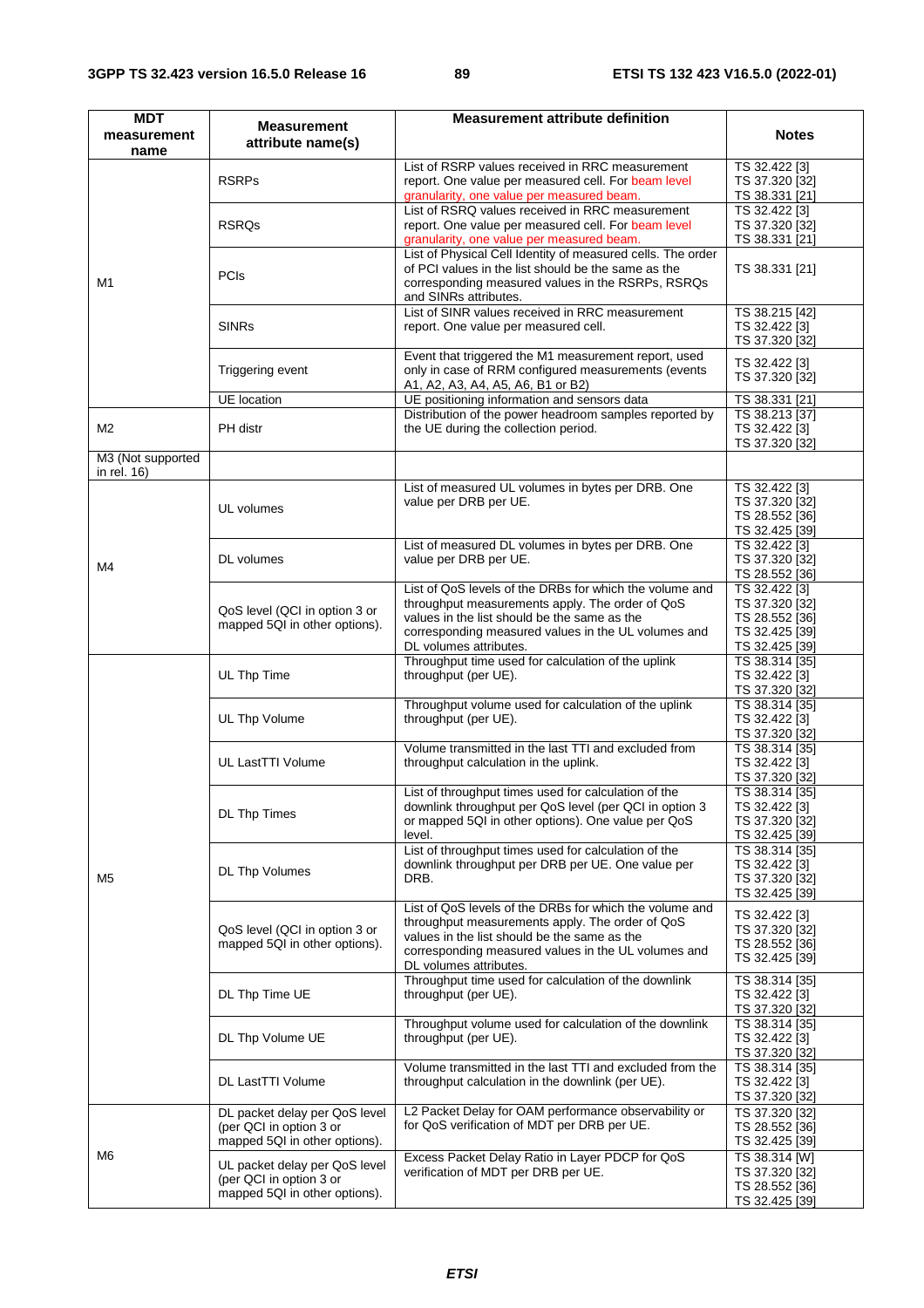| M7 | DL packet loss rate per QoS<br>level (per QCI in option 3 or<br>mapped 5QI in other options). | packets that are lost at Uu transmission, for OAM<br>performance observability per DRB per UE.                      | TS 37.320 [32]<br>TS 28.552 [36]<br>TS 32.425 [39]                  |
|----|-----------------------------------------------------------------------------------------------|---------------------------------------------------------------------------------------------------------------------|---------------------------------------------------------------------|
|    | UL packet loss rate per QoS<br>level (per QCI in option 3 or<br>mapped 5QI in other options). | packets that are lost in the UL, for OAM performance<br>observability or QoS verification of MDT per DRB per<br>UE. | TS 38.314 [W]<br>TS 37.320 [32]<br>TS 28.552 [36]<br>TS 32.425 [39] |
| M8 | RSSI (WLAN, Bluetooth®)                                                                       | RSSI measurement by UE.                                                                                             | TS 37.320 [32]                                                      |
| M9 | RTT (WLAN)                                                                                    | RTT measurement by UE.                                                                                              | TS 37.320 [32]                                                      |

### 4.34.2 Trace Record for UE location information

The following table contains the Trace record description for NR UE location information. The trace record is the same for management based activation and for signalling based activation.

| <b>MDT</b> measurement<br>name | <b>Measurement</b><br>attribute name(s) | <b>Measurement attribute definition</b>                                                                                                                                                                                                                                                                                                                                   | <b>Notes</b>                                      |
|--------------------------------|-----------------------------------------|---------------------------------------------------------------------------------------------------------------------------------------------------------------------------------------------------------------------------------------------------------------------------------------------------------------------------------------------------------------------------|---------------------------------------------------|
| UE location                    | GNSS pos                                | GNSS based coordinates, including (latitude, longitude),<br>as reported by the UE. The IE can be any of<br>ellipsoidPoint, ellipsoidPointWithUncertaintyCircle,<br>ellipsoidPointWithUncertaintyEllipse,<br>ellipsoidPointWithAltitude,<br>ellipsoidPointWithAltitudeAndUncertaintyEllipsoid,<br>ellipsoidArc, polygon depending on the IE present in the<br>RRC message. | TS 32.422 [3]<br>TS 37.320 [32]<br>TS 38.305 [44] |
|                                | UE rx-tx                                | The UE reported UE rx-tx time difference measurement.<br>If available.                                                                                                                                                                                                                                                                                                    | TS 32.422 [3]<br>TS 37.320 [32]<br>TS 38.305 [44] |
|                                | qNB rx-tx                               | The gNB measured gNB rx-tx time difference. If<br>available.                                                                                                                                                                                                                                                                                                              | TS 32.422 [3]<br>TS 37.320 [32]<br>TS 38.305 [44] |
|                                | AoA                                     | The gNB measured angle of arrival measurement. If<br>available.                                                                                                                                                                                                                                                                                                           | TS 32.422 [3]<br>TS 37.320 [32]<br>TS 38.305 [44] |
|                                | Sensor information                      | The UE reported sensor data (such as barometric<br>pressure and/or motion). If available: a gyroscope, an<br>accelerometer and a barometer data.                                                                                                                                                                                                                          | TS 32.422 [3]<br>TS 37.320 [32]<br>TS 38.305 [44] |

# 5 Trace streaming format

### 5.1 Introduction

In Streaming Trace data reporting the individual trace records are carried in payload of the transport protocol messages Figure 5.1-1 illustrates the concept.





As depicted in the Figure 5.1-1, each streaming protocol-specific message delivers one or more trace records from the MnS Producer to the MnS Consumer. The header of the transport protocol message is protocol-specific. It may contain protocol specific extensions and/or options related to the transport stream. The payload of the transport protocol carries one of more Streaming Trace Records. The format of the individual Streaming Trace Records is specified in clause 5.2.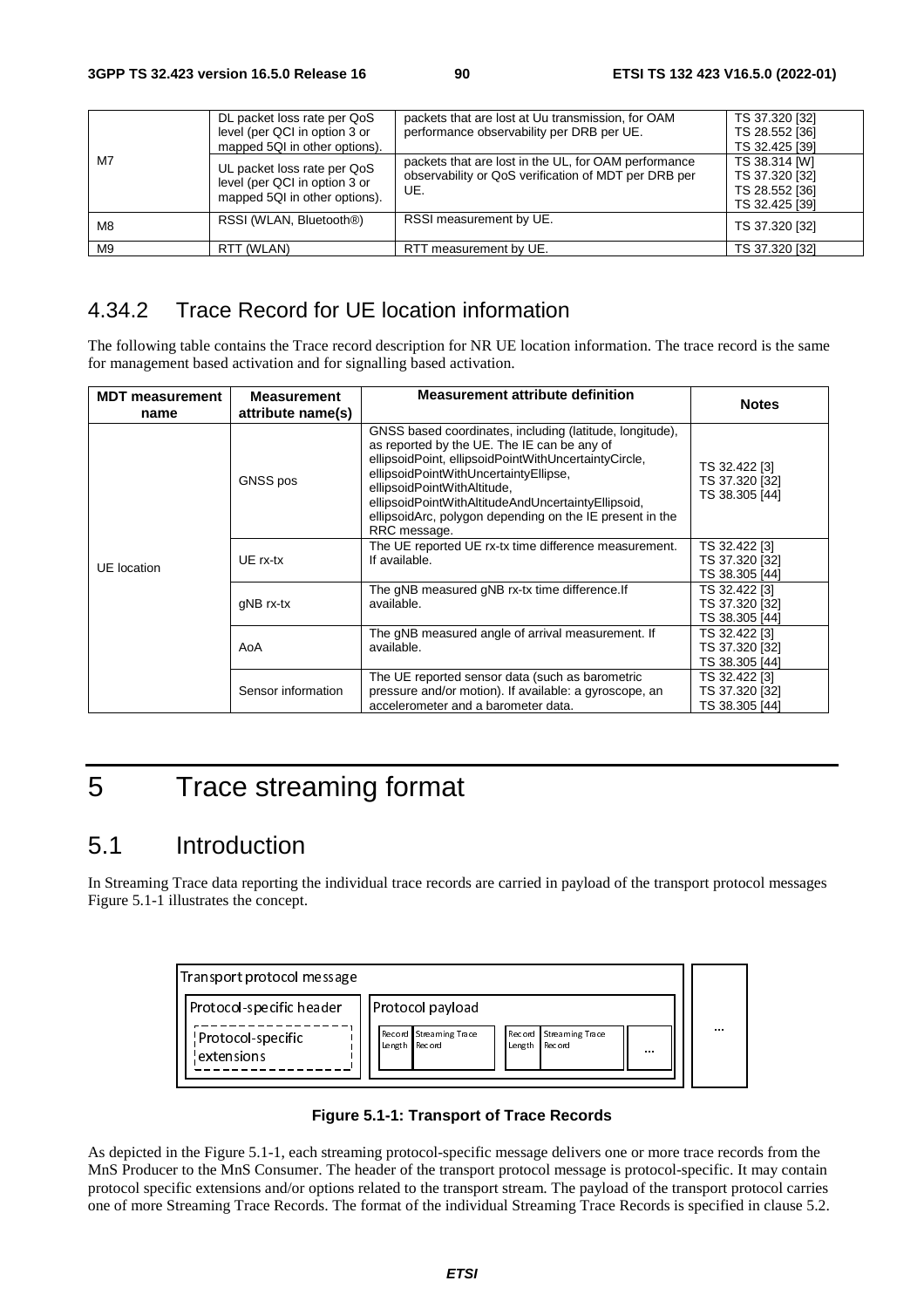The procedures related to the connection establishment and meta-data exchange between the Streaming Trace data reporting MnS Producer and MnS Consumer are out of scope of the present document and are specified in TS 28.532  $[43]$ 

### 5.2 Streaming Trace Record

### 5.2.1 Introduction

The Streaming Trace Record comprises a header and payload as shown in Figure 5.2.1-1.



**Figure 5.2.1.1: Trace Record** 

The format of the Header in Streaming Trace Record specified in the clause 5.2.2. The format of the Payload in Streaming Trace Record specified in the clause 5.2.3.

The Streaming Trace Records may be used to carry the captured Trace data being reported by the MnS Producer to the MnS Consumer or to convey various administrative messages from the MnS Producer to the MnS Consumer. These cases are further explained in clause 5.2.4. Cases where MnS Consumer may transfer data or convey administrative messages to the MnS Producer are out of scope of the present document.

### 5.2.2 Streaming Trace Record Header

The streaming trace record header contains the common fields as specified in the Table 5.2.2-1, in addition it may also contain vendor specific extensions.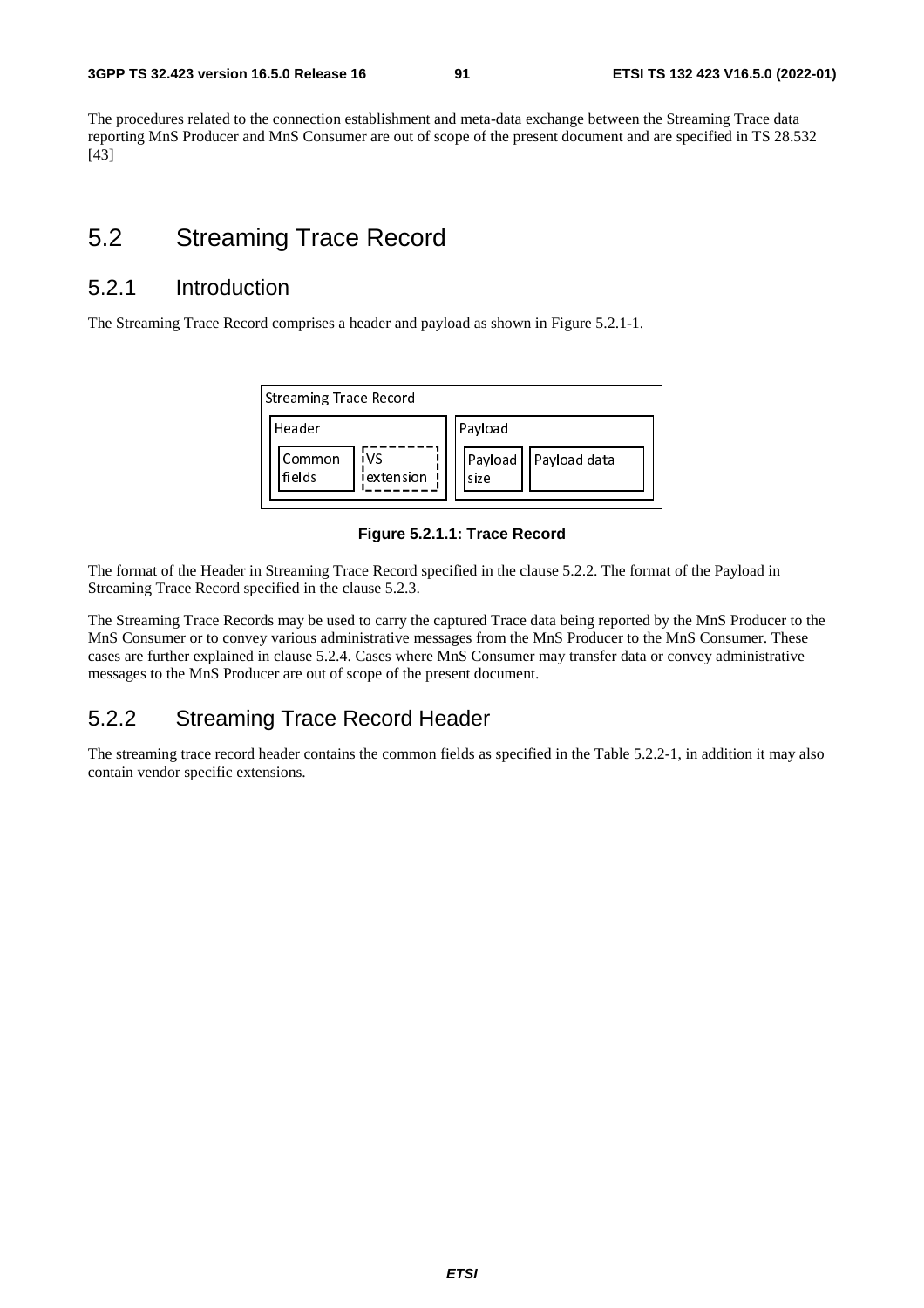| <b>Trace Record Header field name</b>                                                               | <b>Description</b>                                                                                    |  |  |
|-----------------------------------------------------------------------------------------------------|-------------------------------------------------------------------------------------------------------|--|--|
| timeStamp (M)                                                                                       | Time stamp (in milliseconds since Epoch) of when the streaming                                        |  |  |
|                                                                                                     | trace record is produced internally in the Producer encoded as                                        |  |  |
|                                                                                                     | (64 bit integer)                                                                                      |  |  |
| nflnstanceld (M)                                                                                    | Unique id of the Producer NF instance that produced this                                              |  |  |
|                                                                                                     | streaming trace record represented by a (String)                                                      |  |  |
| nfType (M)                                                                                          | Type of the Producer NF that produced this streaming trace                                            |  |  |
|                                                                                                     | record represented by a (String)                                                                      |  |  |
| traceReference (M)                                                                                  | Trace Reference (see clause 5.6 of 3GPP TS 32.422 [23])                                               |  |  |
|                                                                                                     | (represented by a 3 bytes octet string)                                                               |  |  |
| traceRecordingSessionReference (M)                                                                  | Trace Recording Session Reference (see clause 5.7 of 3GPP TS                                          |  |  |
|                                                                                                     | 32.422 [23]) represented by a (2 byte octet string. See Note 1.)                                      |  |  |
| traceRecordTypeId (M)                                                                               | Identifier of the trace record type (see clause 5.2.4 for details)                                    |  |  |
|                                                                                                     | represented by an ENUM with the following values: NORMAL                                              |  |  |
|                                                                                                     | TRACE_SESSION_START,                                                                                  |  |  |
|                                                                                                     | TRACE_SESSION_STOP,                                                                                   |  |  |
|                                                                                                     | TRACE_RECORDING_SESSION_START,                                                                        |  |  |
|                                                                                                     | TRACE_RECORDING_SESSION_STOP,                                                                         |  |  |
|                                                                                                     | TRACE_STREAM_HEARTBEAT.                                                                               |  |  |
|                                                                                                     | TRACE_RECORDING_SESSION_NOT_STARTED,                                                                  |  |  |
|                                                                                                     | TRACE_RECORDING_SESSION_DROPPED_EVENTS,                                                               |  |  |
|                                                                                                     | (See Note 2).                                                                                         |  |  |
| ranUeld (O)                                                                                         | RAN defined UE Id (see 3GPP TS 38.463 [25] and 38.473 [26])                                           |  |  |
|                                                                                                     | represented as of the UE (8 byte octet string. See Note 3.)                                           |  |  |
| payloadSchemaURI (O)                                                                                | URI identifying the schema to be used in order to decode the                                          |  |  |
|                                                                                                     | payload represented by a (String. See Note 4.)                                                        |  |  |
| vendorExtension (O)                                                                                 | Vendor-specific extension(s) represented by a (Arraylist of String.                                   |  |  |
|                                                                                                     | See Note 5.)                                                                                          |  |  |
|                                                                                                     | NOTE 1: The traceRecordingSessionReference must be present for the Streaming Trace Records with       |  |  |
|                                                                                                     | non-zero size payload where the payload carries data captured for a Trace Recording Session           |  |  |
|                                                                                                     | and in administrative messages related to a Trace Recording Session (e.g. "Trace Recording            |  |  |
| Session Start" or "Trace Recording Session Stop").                                                  |                                                                                                       |  |  |
|                                                                                                     |                                                                                                       |  |  |
|                                                                                                     | NOTE 2: The traceRecordTypeId with value "NORMAL" is used for Streaming Trace Records that do         |  |  |
| not carry an administrative message.                                                                |                                                                                                       |  |  |
|                                                                                                     |                                                                                                       |  |  |
|                                                                                                     | NOTE 3: The ranUeld field is present in the trace record header if it has been captured in the traced |  |  |
| signaling messages.                                                                                 |                                                                                                       |  |  |
|                                                                                                     |                                                                                                       |  |  |
| NOTE 4: The payloadSchemaURI is not required for Streaming Trace Records with payload of zero-size, |                                                                                                       |  |  |
|                                                                                                     | or payload using common payload format (e.g. used to convey Streaming Trace administrative            |  |  |
| messages).                                                                                          |                                                                                                       |  |  |
|                                                                                                     |                                                                                                       |  |  |
| NOTE 5: The vendorExtension is typically a generic list of key-value pairs.                         |                                                                                                       |  |  |

**Table 5.2.2.1 : Common fields in the streaming trace record header** 

## 5.2.3 Streaming Trace Record Payload

The streaming trace record payload carries the captured Trace data being reported by the MnS Producer to the MnS Consumer and comprises the fields defined in Table 5.2.3-1.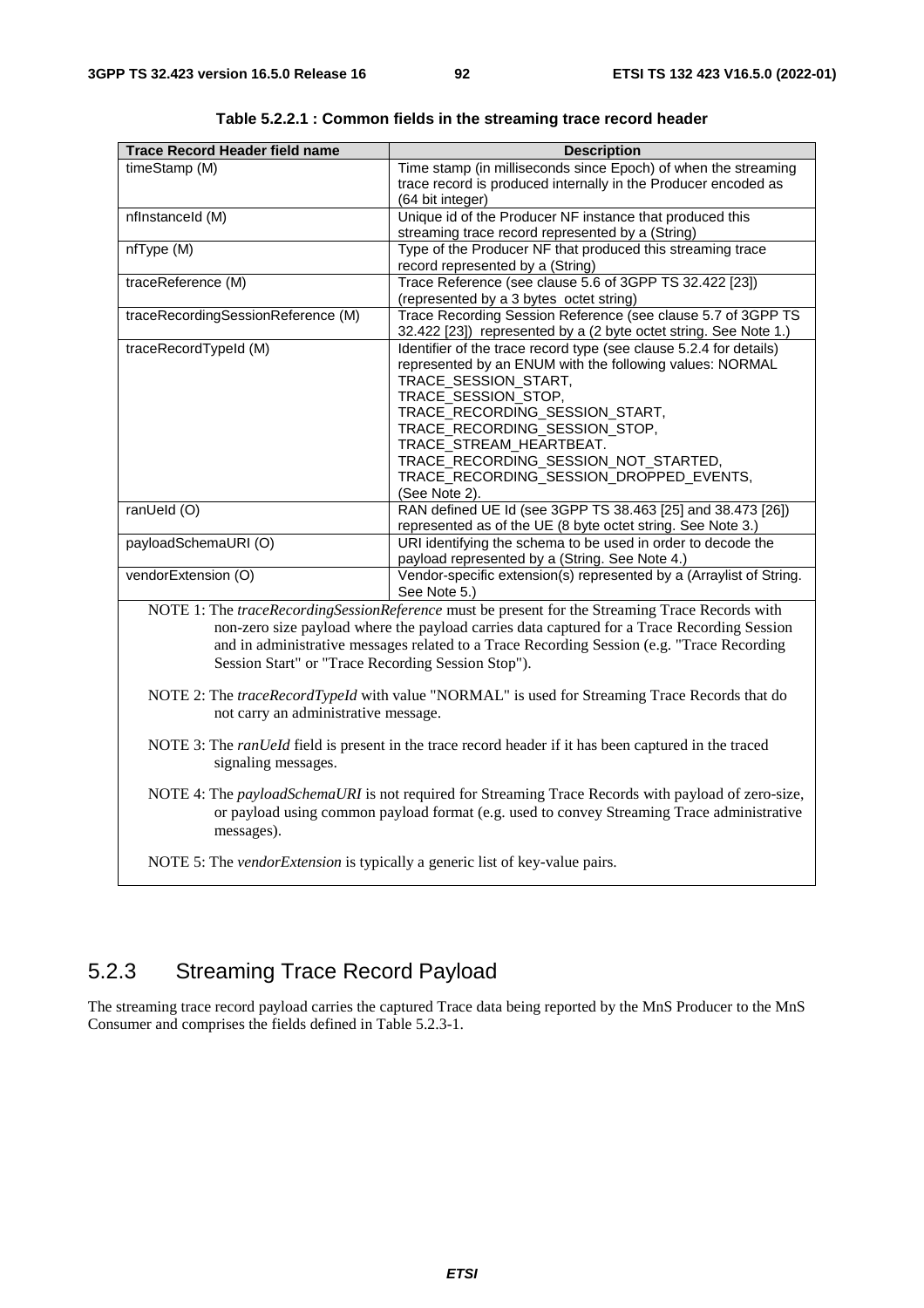| <b>Trace Record Payload parameter name</b>                                                           | <b>Description</b>                                              |
|------------------------------------------------------------------------------------------------------|-----------------------------------------------------------------|
| payloadSize (O)                                                                                      | Size of payload, in bytes represented by a (64 bit integer. The |
|                                                                                                      | field may be omitted if the solution set specific               |
|                                                                                                      | encoding/decoding has its own support for indicating the size.) |
| payload (M)                                                                                          | Sequence of bytes representing the binary encoded data of the   |
|                                                                                                      | specific trace recordArray of bytes. See Note 1.                |
| NOTE 1: For example, trace record content per clause 4 of the present document with schema indicated |                                                                 |
| in the header field <i>payloadSchemaURI</i> required for decoding.                                   |                                                                 |

**Table 5.2.3.1 : Fields in the trace record payload** 

### 5.2.4 Streaming Trace administrative messages

#### 5.2.4.1 Introduction

The following administrative messages are defined to for trace stream management purposes:

- Trace Session Start
- Trace Session Stop
- Trace Recording Session Start
- Trace Recording Session Stop
- Trace Stream Heartbeat
- Trace Recording Session Not Started
- Trace Recording Session Dropped Events

### 5.2.4.2 Trace Session Start administrative message

The Trace Session Start administrative message shall be used to convey the start of a Trace Session (see 3GPP TS 32.422 [3] for details). The Streaming Trace Record in this case may have zero-size payload. The value of the traceRecordTypeId field in the Streaming Trace Record Header is set to "TRACE\_SESSION\_START". The start trace session administrative message is not used for signalling based activation as there is no separate trigger for starting the session and the trace recording session.

#### 5.2.4.3 Trace Session Stop administrative message

The Trace Session Stop administrative message shall be used to convey the stop of a Trace Session (see 3GPP TS 32.422 [3] for details). The Streaming Trace Record in this case may have zero-size payload. The value of the traceRecordTypeId field in the Streaming Trace Record Header is set to "TRACE\_SESSION\_STOP".The stop trace session administrative message is not used for signalling based activation as there is no separate trigger for stoping the session and the trace recording session.

#### 5.2.4.3a Trace Recording Session Start administrative message

The Trace Recording Session Start administrative message shall be used to convey the start of a Trace Recording Session (see 3GPP TS 32.422 [3] for details). The Streaming Trace Record in this case may have zero-size payload. The value of the traceRecordTypeId field in the Streaming Trace Record Header is set to "TRACE\_ RECORDING\_SESSION\_START".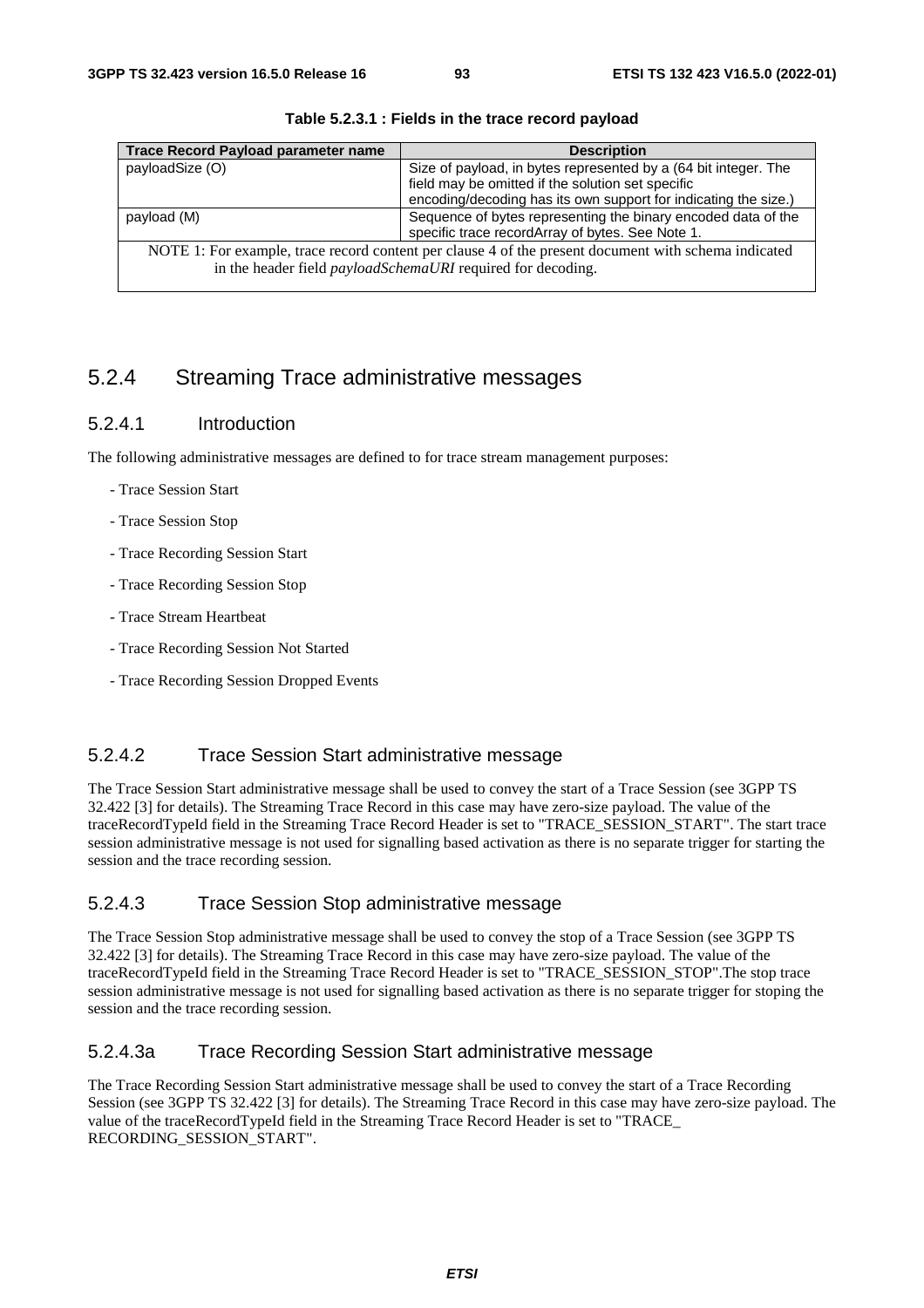### 5.2.4.3b Trace Recording Session Stop administrative message

The Trace Recording Session Stop administrative message shall be used to convey the stop of a Trace Recording Session (see 3GPP TS 32.422 [3] for details). The Streaming Trace Record in this case may have zero-size payload. The value of the traceRecordTypeId field in the Streaming Trace Record Header is set to "TRACE\_ RECORDING\_SESSION\_STOP".

### 5.2.4.4 Trace Stream Heartbeat administrative message

The Trace Stream Heartbeat administrative message may be used in absence of the captured trace data and other administrative messages from the MnS Producer to the MnS Consumer. The message is intended to indicate that a streaming trace connection is alive and does not indicate whether there is an ongoing Trace Session or not.

Transport protocol level keep-alive mechanisms may be used as an alternative (e.g. use of Ping and Pong WebSocket frames in IETF RFC 6455 [40]) and are out of scope of the present document.

### 5.2.4.5 Trace Recording Session Not Started administrative message

The Trace Recording Session Not Started administrative message shall be used to convey that a trace recording session could not be started. For example, the number of simultaneous UE traces may be limited so that UE traces are not started when this limit is reached. It includes the detailed reason as string in the payload.

### 5.2.4.6 Trace Recording Session Dropped Events administrative message

The Trace Recording Session Dropped Events administrative message shall be used to convey the number of dropped trace records. The message provides indication that trace records are dropped from a particular trace recording session. It includes the number of trace records dropped in the payload.

5.2.5 Void

5.3 Void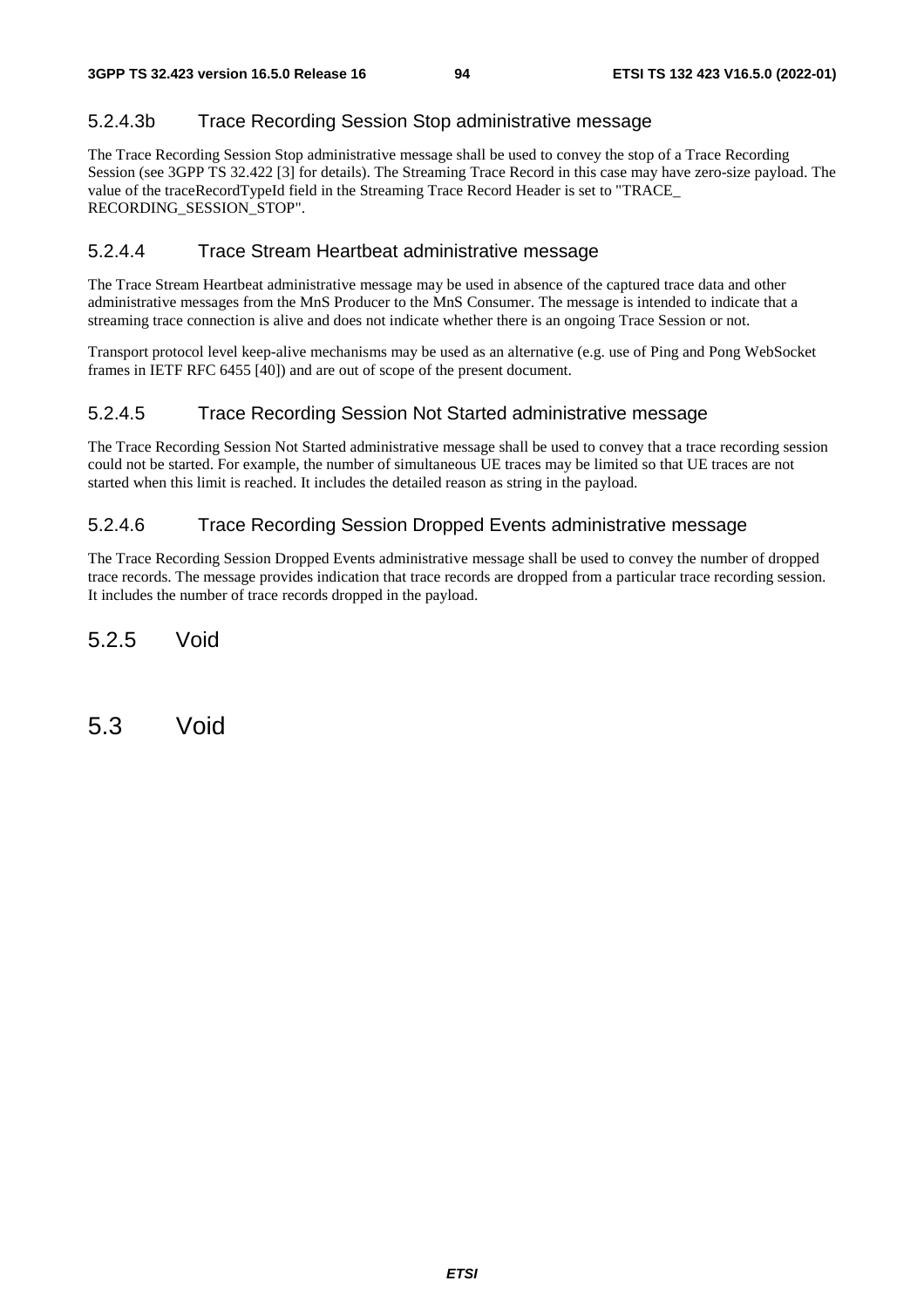# Annex A (normative): Trace Report File Format

# A.0 Introduction

This annex describes the format of trace or MDT result files. Those files are to be transferred from the network (NEs or EM) to the NM.

The following conditions have been considered for the definition of this file format:

- The trace data volume and trace duration is not predictable. Depending on the data retrieval and storage mechanisms, several consecutive trace result files could be generated for a single traced call. The file naming convention shall allow rebuilding the temporal file sequences.
- Since the files are transferred via a machine-machine interface, the files should be machine-readable using standard tools.
- The file format should be independent from the data transfer protocol used to carry the file from one system to another.
- The file format should be generic across UMTS and EPS systems.
- The file format should be flexible enough to support further trace data types and decoded IEs, as well as vendor specific trace data.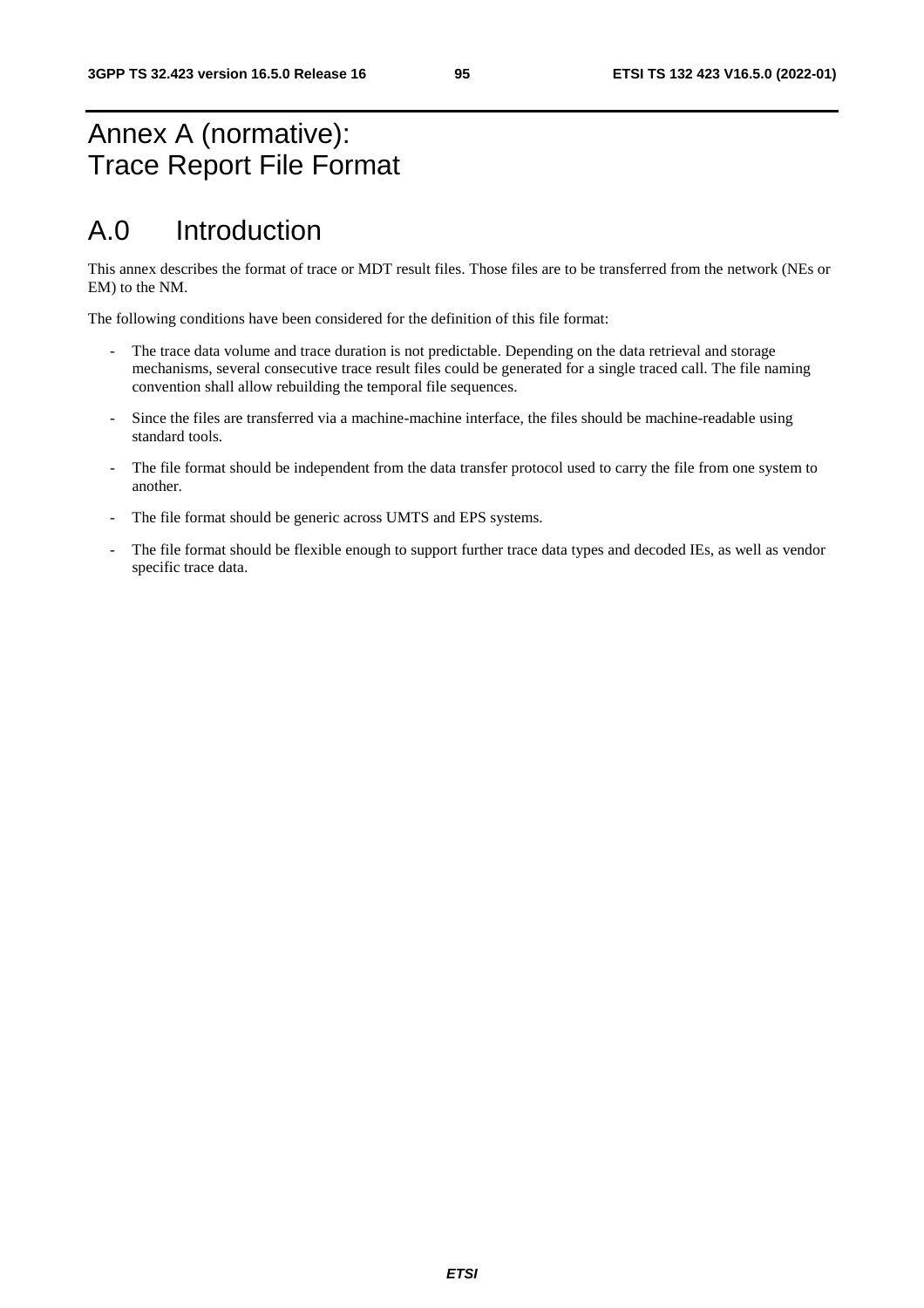# A.1 Parameter description and mapping table

The following table describes the XML trace file parameters.

### **Table : XML trace file parameters**

| <b>XML element / XML</b>                   | <b>Description</b>                                                                                                                                                          |
|--------------------------------------------|-----------------------------------------------------------------------------------------------------------------------------------------------------------------------------|
| attribute specification<br>traceCollecFile | This is the top-level element. It identifies the file as a collection of trace or MDT data. This element                                                                    |
|                                            | includes:                                                                                                                                                                   |
|                                            | a file header (element "fileHeader")<br>$\blacksquare$                                                                                                                      |
|                                            | the collection of trace data items (elements "traceRecSession").                                                                                                            |
| fileHeader                                 | This is the trace file header element. This element includes:                                                                                                               |
|                                            | a version indicator (attribute specification "fileFormatVersion")                                                                                                           |
|                                            | the PLMN for the Participating Operator on who's behalf the Trace Session was performed                                                                                     |
|                                            | (element "pOPLMN")                                                                                                                                                          |
|                                            | the vendor name of the sending network node (attribute specification "vendorName")                                                                                          |
|                                            | the name of the sending network node (attribute specification "fileSender elementDn")                                                                                       |
|                                            | the type of the sending network node (attribute specification "fileSender elementType")                                                                                     |
|                                            | a time stamp (attribute specification "traceCollec beginTime").                                                                                                             |
| fileHeader<br>fileFormatVersion            | This attribute specification identifies the file format version applied by the sender. The format version                                                                   |
|                                            | defined in the present document shall be the abridged number and version of this 3GPP document<br>(see below).                                                              |
|                                            | The abridged number and version of a 3GPP document is constructed from its version specific full                                                                            |
|                                            | reference "3GPP [] (yyyy-mm)" by:                                                                                                                                           |
|                                            | removing the leading "3GPP TS"                                                                                                                                              |
|                                            | removing everything including and after the version third digit, representing editorial only<br>$\blacksquare$                                                              |
|                                            | changes, together with its preceding dot character                                                                                                                          |
|                                            | from the resulting string, removing leading and trailing white space, replacing every multi                                                                                 |
|                                            | character white space by a single space character and changing the case of all characters                                                                                   |
| fileHeader pOPLMN                          | to uppercase.<br>Optional element identifies the PLMN for the Participating Operator. This parameter can be used                                                            |
|                                            | when the node that is recording the data is shared between operators.                                                                                                       |
| fileHeader vendorName                      | Optional attribute specification that has the following value part: vendor of the equipment that                                                                            |
|                                            | provided the trace file.                                                                                                                                                    |
| fileSender elementDn                       | Optional attribute specification that uniquely identifies the NE or EM that assembled this trace file,                                                                      |
|                                            | according to the definitions in 3GPP TS 32.300 [11].                                                                                                                        |
| fileSender elementType                     | Optional attribute specification that identifies type of the network node that generated the file. For<br>MDT case, this attribute only has the type of "RNC" or ""eNodeB". |
| traceCollec beginTime                      | This attribute specification contains a timestamp that refers to the start of the first trace data that is                                                                  |
|                                            | stored in this file. It is a complete timestamp including day, time and delta UTC hour. E.g. "2001-                                                                         |
|                                            | $09 - 11T09:30:47 - 05:00".$                                                                                                                                                |
| traceRecSession                            | Optional element that contains the traced data associated to a Trace Recording Session. It includes:                                                                        |
|                                            | the DN prefix (attribute specification "dnPrefix")                                                                                                                          |
|                                            | the trace session identifier (element specification "traceSessionRef")                                                                                                      |
|                                            | the trace recording session identifier (attribute specification "traceRecSessionRef")                                                                                       |
|                                            | the start time of the call (attribute specification "stime")<br>$\blacksquare$                                                                                              |
|                                            | the ue identifier (element "ue")                                                                                                                                            |
|                                            | the traced messages (elements "msg") for trace or the UE measurements (elements "meas")<br>for MDT                                                                          |
| traceRecSession                            | Optional attribute specification that provides the DN prefix (see 3GPP TS 32.300 [11]).                                                                                     |
| dnPrefix                                   |                                                                                                                                                                             |
| traceSessionRef                            | This element provides a unique trace session identifier as described in 3GPP TS 32.421 [2]. Trace                                                                           |
|                                            | Reference is composed of MCC digits, MNC digits, and Trace ID where:                                                                                                        |
|                                            | MCC is in BCD format, 3 digits in length (element specification "MCC")                                                                                                      |
|                                            | MNC is in BCD format, 1 to 3 digits in length, with no filler digit for MNCs less than 3 digits                                                                             |
|                                            | (element specification "MNC")                                                                                                                                               |
|                                            | Trace ID is in hexadecimal format, 6 digits in length, hex letters (A through F) are                                                                                        |
|                                            | capitalized(element specification "TRACE_ID").                                                                                                                              |
|                                            |                                                                                                                                                                             |
| traceRecSession                            | Attribute specification that provides a unique trace recording session identifier as described in                                                                           |
| traceRecSessionRef                         | 3GPP TS 32.421 [2] and 3GPP TS 32.422 [3]. Trace Recording Session Reference is represented                                                                                 |
|                                            | in hexadecimal format. No filler digits for hex numbers of less than four digits. All hex letters (A thru                                                                   |
|                                            | F) are capitalized.                                                                                                                                                         |
| traceRecSession stime<br>ue                | Optional attribute specification that provides the start time of the call.<br>This element gives the ue identifier provided in trace activation messages. It includes:      |
|                                            | the ue identifier type (attribute specification "idType")                                                                                                                   |
|                                            | the ue identifier value (attribute specification "idValue")                                                                                                                 |
|                                            | This element shall not be present in the Trace record of E-UTRAN.                                                                                                           |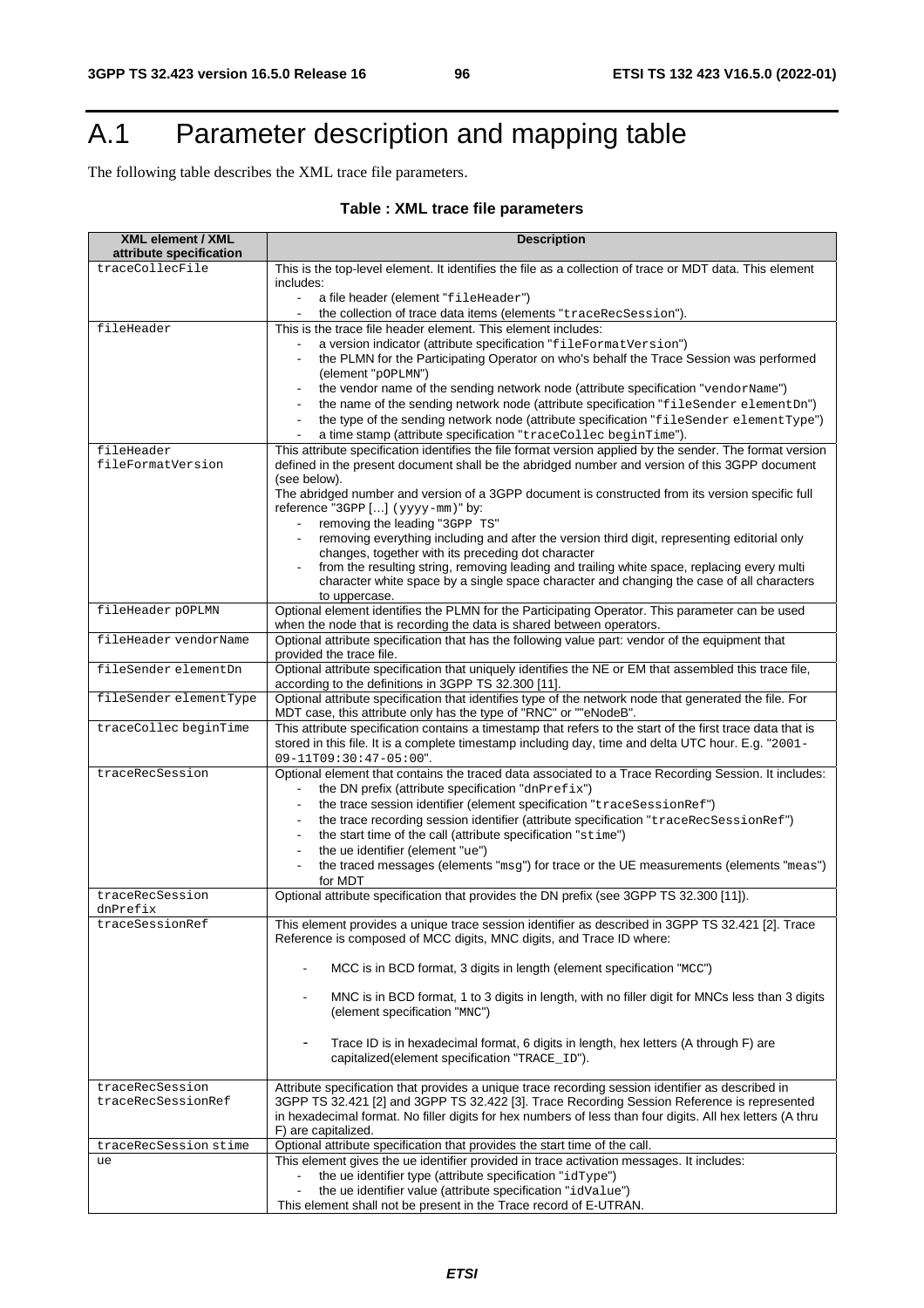| <b>XML element / XML</b><br>attribute specification | <b>Description</b>                                                                                                                                                                                         |
|-----------------------------------------------------|------------------------------------------------------------------------------------------------------------------------------------------------------------------------------------------------------------|
| ue idType                                           | Attribute specification that provides the ue identifier type (IMSI, IMEI (SV), TAC, or Public User                                                                                                         |
|                                                     | Identity). For management based MDT, IMSI or IMEI(SV) can not be selected as ue idType.                                                                                                                    |
| ue idValue                                          | Attribute specification that provides the ue identifier value, represented in decimal. This attribute is                                                                                                   |
|                                                     | optional for management based MDT.<br>This element contains the information associated to a traced message. This element will not be                                                                       |
| msg                                                 | included if the file is from the MME for retrieving the IMSI/IMEI (SV) information. It includes:                                                                                                           |
|                                                     | the function name associated to the traced message (attribute specification "function")                                                                                                                    |
|                                                     | the time difference with attribute specification "traceCollec beginTime" (attribute                                                                                                                        |
|                                                     | specification "changeTime")                                                                                                                                                                                |
|                                                     | a boolean value that indicates if the message is vendor specific (attribute specification<br>"vendorSpecific")                                                                                             |
|                                                     | the protocol message name (attribute specification "name")                                                                                                                                                 |
|                                                     | the NE initiator of the protocol message (element "initiator")                                                                                                                                             |
|                                                     | the NE target(s) of the protocol message (element "target")                                                                                                                                                |
|                                                     | the encoded protocol message (element "rawMsg")                                                                                                                                                            |
|                                                     | the traced IEs, either simple (elements "ie") or complex (elements "ieGroup"), in any order<br>÷<br>This element is trace specific and not used for MDT.                                                   |
| msg function                                        | Attribute specification that provides the function name associated to the traced message (e.g. luu, lu                                                                                                     |
|                                                     | CS, lub, Intra frequency measurement, Gb, ). This attribute is trace specific and not used for MDT.                                                                                                        |
| msg changeTime                                      | Attribute specification that provides the time difference with attribute specification "traceCollec                                                                                                        |
|                                                     | beginTime". It is expressed in number of seconds and milliseconds (nbsec.ms). This attribute is                                                                                                            |
| msg vendorSpecific                                  | trace specific and not used for MDT.<br>Attribute specification whose value part is a boolean value that indicates if the message is vendor                                                                |
|                                                     | specific (true) or not (false). This attribute is trace specific and not used for MDT.                                                                                                                     |
| msg name                                            | Attribute specification that provides the protocol message name. This attribute is trace specific and                                                                                                      |
| initiator                                           | not used for MDT.<br>Optional element that identifies the NE initiator of the protocol message. Each includes:                                                                                             |
|                                                     | the type of the network node that initiate the message (attribute specification "type")                                                                                                                    |
|                                                     | the LDN of NE initiator of the protocol message (element's content). The element's content                                                                                                                 |
|                                                     | may be empty in case the initiator is the sender or the mobile                                                                                                                                             |
| initiator type                                      | This element is trace specific and not used for MDT.<br>Optional attribute specification that provides the type of the network node that initiate the message,                                             |
|                                                     | e.g. "RNC", "SGSN". This element is trace specific and not used for MDT.                                                                                                                                   |
| target                                              | Optional element that identifies the NE target(s) of the protocol message. It includes:                                                                                                                    |
|                                                     | the type of the network node that receive the message (attribute specification "type")                                                                                                                     |
|                                                     | the LDN or IP Address of NE target of the protocol message (element's content). The<br>$\blacksquare$<br>element's content may be empty in case the target is the sender or the mobile                     |
|                                                     | This element is trace specific and not used for MDT.                                                                                                                                                       |
| target type                                         | Optional attribute specification that provides the type of the network node that receive the message,                                                                                                      |
|                                                     | e.g. "RNC", "SGSN". This element is trace specific and not used for MDT.                                                                                                                                   |
| NumOfTargets                                        | Optional attribute specification that provides the number of targets that the message is sent to. This<br>is populated ONLY if the Target is not explicitly specified and is useful when there are a large |
|                                                     | number of targets that the message is sent to. This attribute is trace specific and not used for MDT.                                                                                                      |
| rawMsq                                              | Optional element that contains the encoded protocol message. It includes:                                                                                                                                  |
|                                                     | the protocol name associated to the event (attribute specification "protocol")<br>the protocol version (attribute specification "version")                                                                 |
|                                                     | the hexadecimal encoded form of the message (element's content)                                                                                                                                            |
|                                                     | This element is available only if the trace depth is maximum.                                                                                                                                              |
|                                                     | This attribute is trace specific and not used for MDT.                                                                                                                                                     |
| rawMsg protocol                                     | Attribute specification that provides the protocol name associated to the event (e.g. "Ranap"). This<br>attribute is trace specific and not used for MDT.                                                  |
| rawMsg version                                      | Attribute specification that provides the protocol version. This attribute is trace specific and not used                                                                                                  |
|                                                     | for MDT.                                                                                                                                                                                                   |
| ieGroup                                             | Optional element that contains a complex traced IE, i.e. an IE that contains other traced IEs. It<br>includes:                                                                                             |
|                                                     | the IE group name (attribute specification "name")<br>$\blacksquare$                                                                                                                                       |
|                                                     | the IE group value (attribute specification "value")                                                                                                                                                       |
|                                                     | zero or more traced IEs, either simple (elements "ie") or complex (elements "ieGroup"), in<br>$\overline{\phantom{a}}$                                                                                     |
|                                                     | any order<br>This element is available only if the trace depth is medium or minimum.                                                                                                                       |
|                                                     | This attribute is trace specific and not used for MDT.                                                                                                                                                     |
| ieGroup name                                        | Optional attribute specification that provides the IE group name (e.g. "RAB parameters").                                                                                                                  |
| ieGroup value                                       | Optional attribute specification that provides the IE group value when it exists (e.g. "RAB                                                                                                                |
| ie                                                  | identifier"). This attribute is trace specific and not used for MDT.<br>Optional element that contains a simple traced IE, i.e. an IE decoded from the traced message. It                                  |
|                                                     | includes:                                                                                                                                                                                                  |
|                                                     | the IE name (attribute specification "name")                                                                                                                                                               |
|                                                     | the IE value (element's content)                                                                                                                                                                           |
|                                                     | This element is available only if the trace depth is medium or minimum.<br>This attribute is trace specific and not used for MDT.                                                                          |
| ie name                                             | Attribute specification that provides the IE name (e.g. "Minimum DL Power"). This attribute is trace                                                                                                       |
|                                                     | specific and not used for MDT.                                                                                                                                                                             |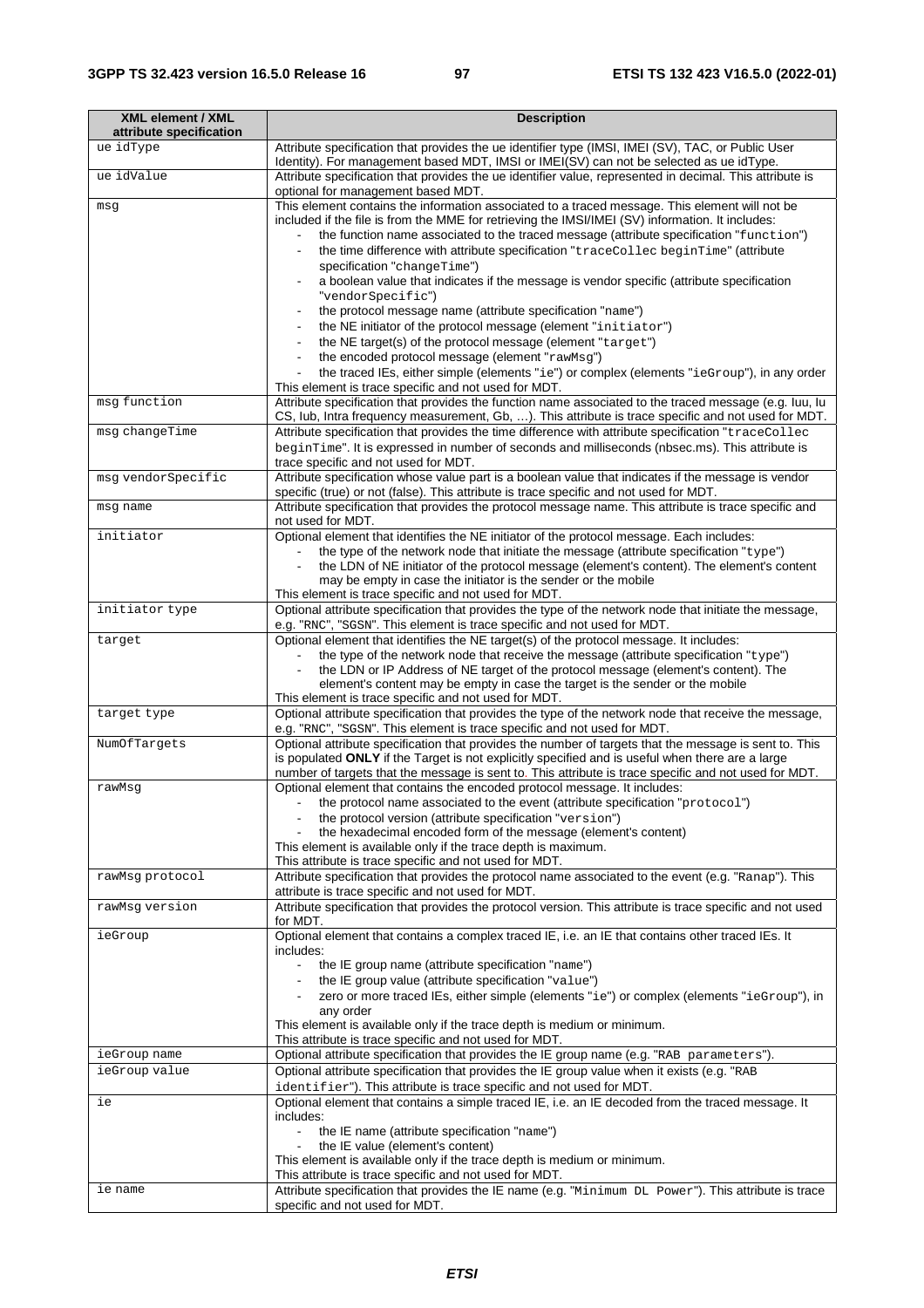| <b>XML element / XML</b> | <b>Description</b>                                                                                                                                                                                                                                             |
|--------------------------|----------------------------------------------------------------------------------------------------------------------------------------------------------------------------------------------------------------------------------------------------------------|
| attribute specification  |                                                                                                                                                                                                                                                                |
| meas                     | This element contains the information associated to a UE measurement in MDT task. It includes:                                                                                                                                                                 |
|                          | the measurement name (attribute specification "meas name")                                                                                                                                                                                                     |
|                          | the measurement value (element's content)                                                                                                                                                                                                                      |
|                          | This element is MDT specific and not used for trace.                                                                                                                                                                                                           |
| meas name                | Attribute specification that provides the IE name. The IEs are specified in the Trace Record for<br>Immediate MDT measurements table. This attribute is MDT specific and not used for trace.                                                                   |
| meas changeTime          | Attribute specification that provides the time difference with attribute specification "traceCollec<br>beginTime". It is expressed in number of seconds and milliseconds (nbsec.ms). This attribute is<br>MDT specific and not used for trace.                 |
| meas vendorSpecific      | Attribute specification whose value part is a boolean value that indicates if the measurement is<br>vendor specific (true) or not (false). The vendor specific measurements are taken at eNB or RNC.<br>This attribute is MDT specific and not used for trace. |
| target cell              | Attribute identifies the serving cell that the UE measurement is taken. This attribute is MDT specific<br>and not used for trace.                                                                                                                              |
| UE location              | Optional attribute that identifies the UE location information when the measurement is taken. The<br>IEs are specified in the Trace Record for UE location information table. This attribute is MDT specific<br>and not used for trace.                        |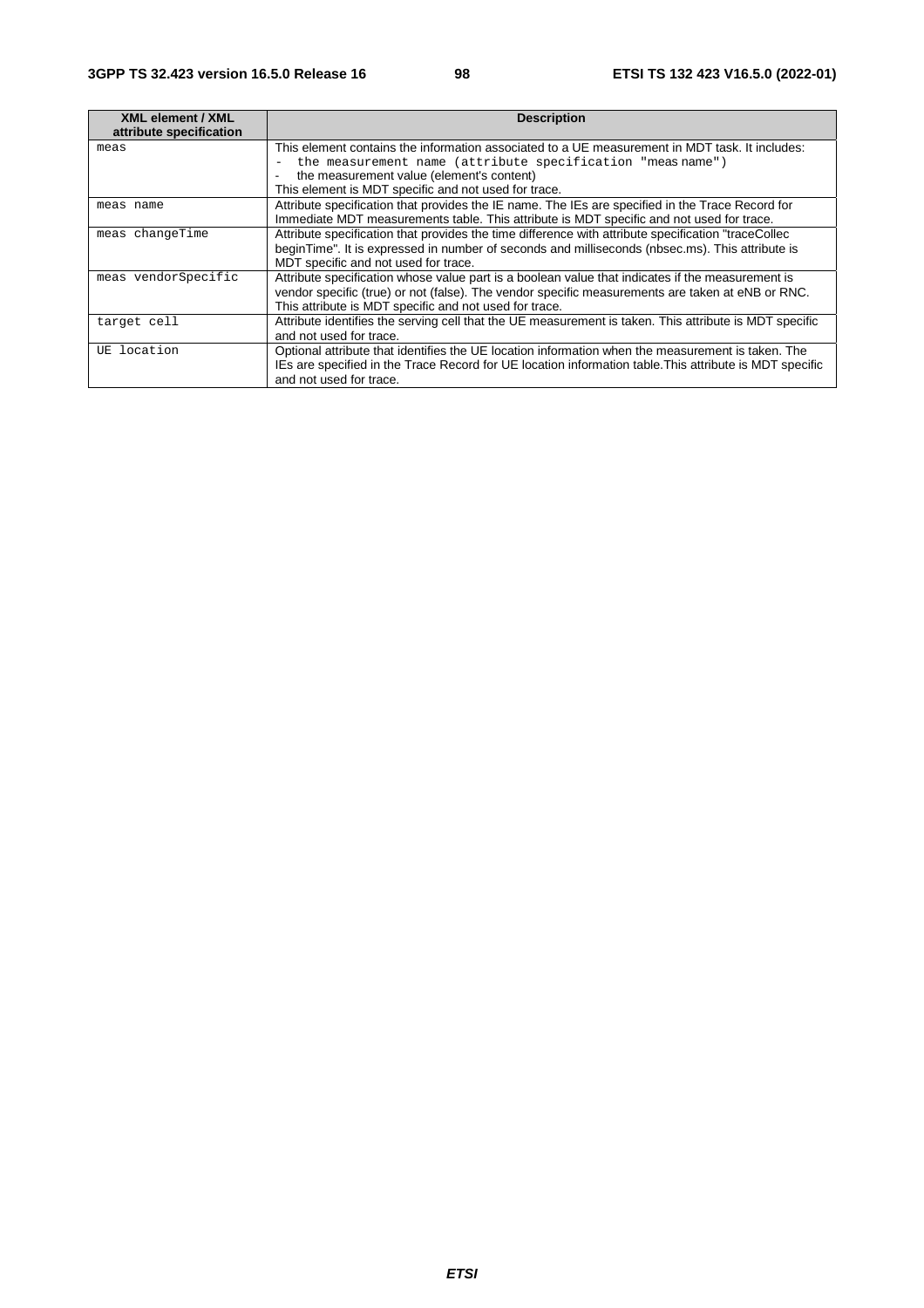# A.2 XML file format definition

For encoding of the information content, XML (see Extensible Markup Language (XML) 1.0, W3C Recommendation [5] , [6], [7], [8] and [9]) will be used. The XML schema contains the mark-up declarations that provide a grammar for the trace file format. The XML schema is defined below.

### A.2.1 XML trace/MDT file diagram

The following figure A.2.1-1 describes the XML element structure of a trace/MDT XML file.



**Figure A.2.1-1 : XML trace/MDT file diagram** 

NOTE: In case a trace only recording session, the elements/attributes (such as "meas") which are specific to MDT but not used for trace should be excluded from the file; In case a MDT only recording session, the elements/attributes (such as "msg") which are specific to trace but not used for MDT should be excluded from the file: In case of a combined trace and MDT recording session, all the elements/attributes are included in the file.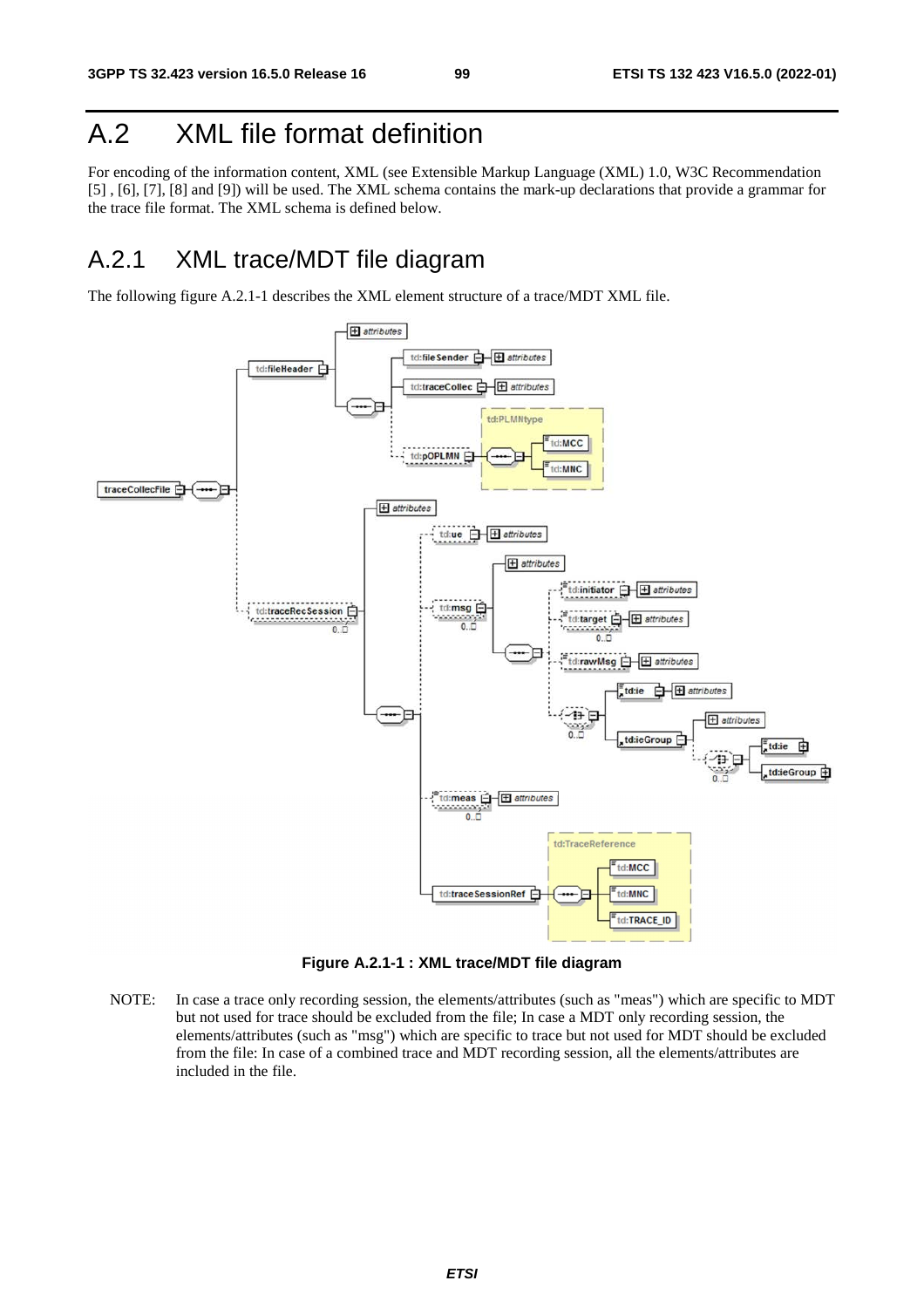### A.2.2 Trace data file XML schema

The following XML schema traceData.xsd is the schema for trace or MDT data XML files:

```
<?xml version="1.0" encoding="UTF-8"?> 
< 1 - - 3GPP TS 32.423 Subscriber and Equipment Trace or MDT data definition and management 
   Trace data file XML schema 
  traceData.xsd 
--> 
<schema 
   targetNamespace= 
"http://www.3gpp.org/ftp/specs/archive/32_series/32.423#traceData" 
 elementFormDefault="qualified"
   xmlns="http://www.w3.org/2001/XMLSchema" 
   xmlns:td= 
"http://www.3gpp.org/ftp/specs/archive/32_series/32.423#traceData" 
> 
<!-- XML types specific for Trace data file --> 
<complexType name="TraceReference"> 
     <sequence> 
         <element name="MCC" type="td:MCCtype"/> 
         <element name="MNC" type="td:MNCtype"/> 
         <element name="TRACE_ID" type="td:Trace_IDtype"/> 
     </sequence> 
</complexType> 
     <simpleType name="traceRecSessionRef"> 
         <restriction base="hexBinary"> 
             <maxLength value="2"/> 
         </restriction> 
     </simpleType> 
     <simpleType name="MCCtype"> 
         <restriction base="string"> 
            \zeta <pattern value="\d{3}"/>
         </restriction> 
     </simpleType> 
     <simpleType name="MNCtype"> 
         <restriction base="positiveInteger"> 
             <maxExclusive value="1000"/> 
         </restriction> 
     </simpleType> 
     <complexType name="PLMNtype"> 
         <sequence> 
             <element name="MCC" type="td:MCCtype"/> 
             <element name="MNC" type="td:MNCtype"/> 
     </sequence> 
     </complexType> 
     <simpleType name="Trace_IDtype"> 
         <restriction base=" hexBinary"> 
             <length value="3"/> 
         </restriction> 
     </simpleType> 
     <!-- Trace data file root XML element --> 
     <element name="traceCollecFile"> 
         <complexType> 
             <sequence> 
                  <element name="fileHeader"> 
                      <complexType> 
                           <sequence> 
                              .<br><element name="fileSender">
                                   <complexType> 
                                        <attribute name="elementDn" type="string" use="optional"/> 
                                        <attribute name="elementType" type="string" use="optional"/> 
                                    </complexType> 
                               </element> 
                               <element name="traceCollec"> 
                                   <complexType> 
                                        <attribute name="beginTime" type="dateTime" use="required"/> 
                                    </complexType> 
                               </element> 
                               <element name="pOPLMN" type="td:PLMNtype" minOccurs="0" maxOccurs="1"/>
                           </sequence> 
                           <attribute name="fileFormatVersion" type="string" use="required"/> 
                           <attribute name="vendorName" type="string" use="optional"/> 
                       </complexType> 
                  </element>
```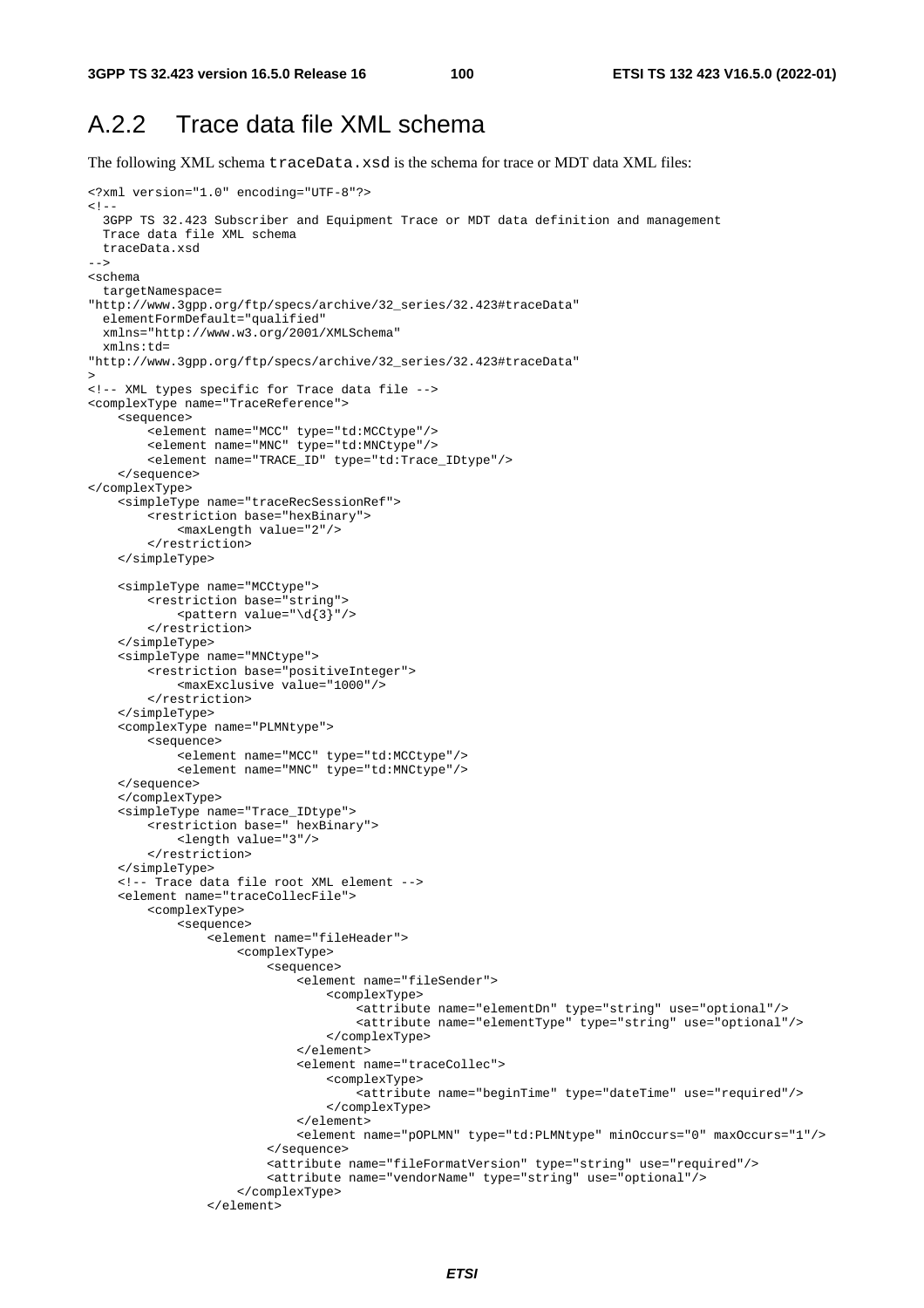<element name="traceRecSession" minOccurs="0" maxOccurs="unbounded"> <complexType> <sequence> <element name="ue" minOccurs="0"> <complexType> <attribute name="idType" type="string" use="required" /> <attribute name="idValue" type="long" use="required"/> </complexType> </element> <!-- Element specific to trace data file --> <element name="msg" minOccurs="0" maxOccurs="unbounded"> <complexType> <sequence> <element name="initiator" minOccurs="0"> <complexType> <simpleContent> <extension base="string"> <attribute name="type" type="NCName" use="optional"/> </extension> </simpleContent> </complexType> </element> <element name="target" minOccurs="0" maxOccurs="unbounded"> <complexType> <simpleContent> <extension base="string"> <attribute name="type" type="NCName" use="optional"/> </extension> </simpleContent> </complexType> </element> <element name="rawMsg" minOccurs="0"> <complexType> <simpleContent> <extension base="hexBinary"> <attribute name="protocol" type="string" use="required"/> <attribute name="version" type="string" use="required"/> <attribute name="NumOfTargets" type="integer" use="optional"/> </extension> </simpleContent> </complexType> </element> <choice minOccurs="0" maxOccurs="unbounded"> <element ref="td:ie"/> <element ref="td:ieGroup"/> </choice> </sequence> <attribute name="function" type="string" use="required"/> <attribute name="name" type="string" use="required"/> <attribute name="changeTime" type="float" use="required"/> <attribute name="vendorSpecific" type="boolean" use="required"/> </complexType> </element> <!-- Element specific to MDT data file --> <element name="meas" minOccurs="0" maxOccurs="unbounded"> <complexType> <simpleContent> <extension base="string"> <attribute name="name" type="string" use="required"/> <attribute name="changeTime" type="float" use="required"/> <attribute name="vendorSpecific" type="boolean" use="required"/> <attribute name="targetCell" type="string" use="required"/> <attribute name="ueLocation" type="string" use="optional"/> </extension> </simpleContent> </complexType> </element> <element name="traceSessionRef" type="td:TraceReference"/> </sequence> <attribute name="dnPrefix" type="string" use="optional"/> <attribute name="traceRecSessionRef" type="td:traceRecSessionRef"

use="required"/>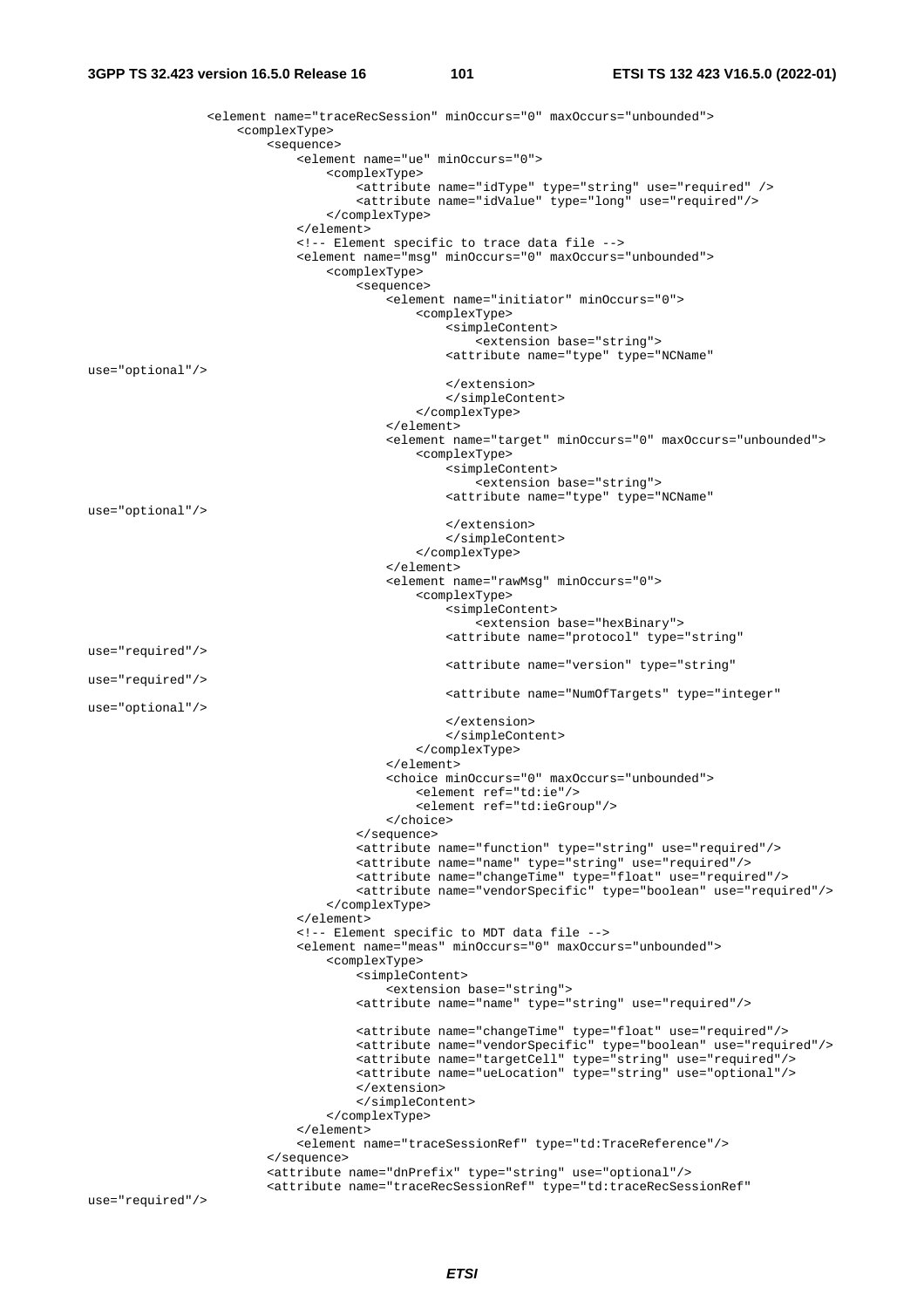#### **3GPP TS 32.423 version 16.5.0 Release 16 102 ETSI TS 132 423 V16.5.0 (2022-01)**

```
 <attribute name="stime" type="dateTime" use="optional"/> 
                       </complexType> 
                  </element> 
             </sequence> 
         </complexType> 
     </element> 
     <!-- Additional supporting XML elements --> 
     <element name="ieGroup"> 
         <complexType> 
              <choice minOccurs="0" maxOccurs="unbounded"> 
                 <element ref="td:ie"/> 
                  <element ref="td:ieGroup"/> 
              </choice> 
              <attribute name="name" type="string" use="optional"/> 
              <attribute name="value" type="string" use="optional"/> 
         </complexType> 
     </element> 
     <element name="ie"> 
         <complexType> 
             <simpleContent> 
                .<br><extension base="string">
              <attribute name="name" type="string" use="required"/> 
              </extension> 
              </simpleContent> 
         </complexType> 
     </element> 
</schema>
```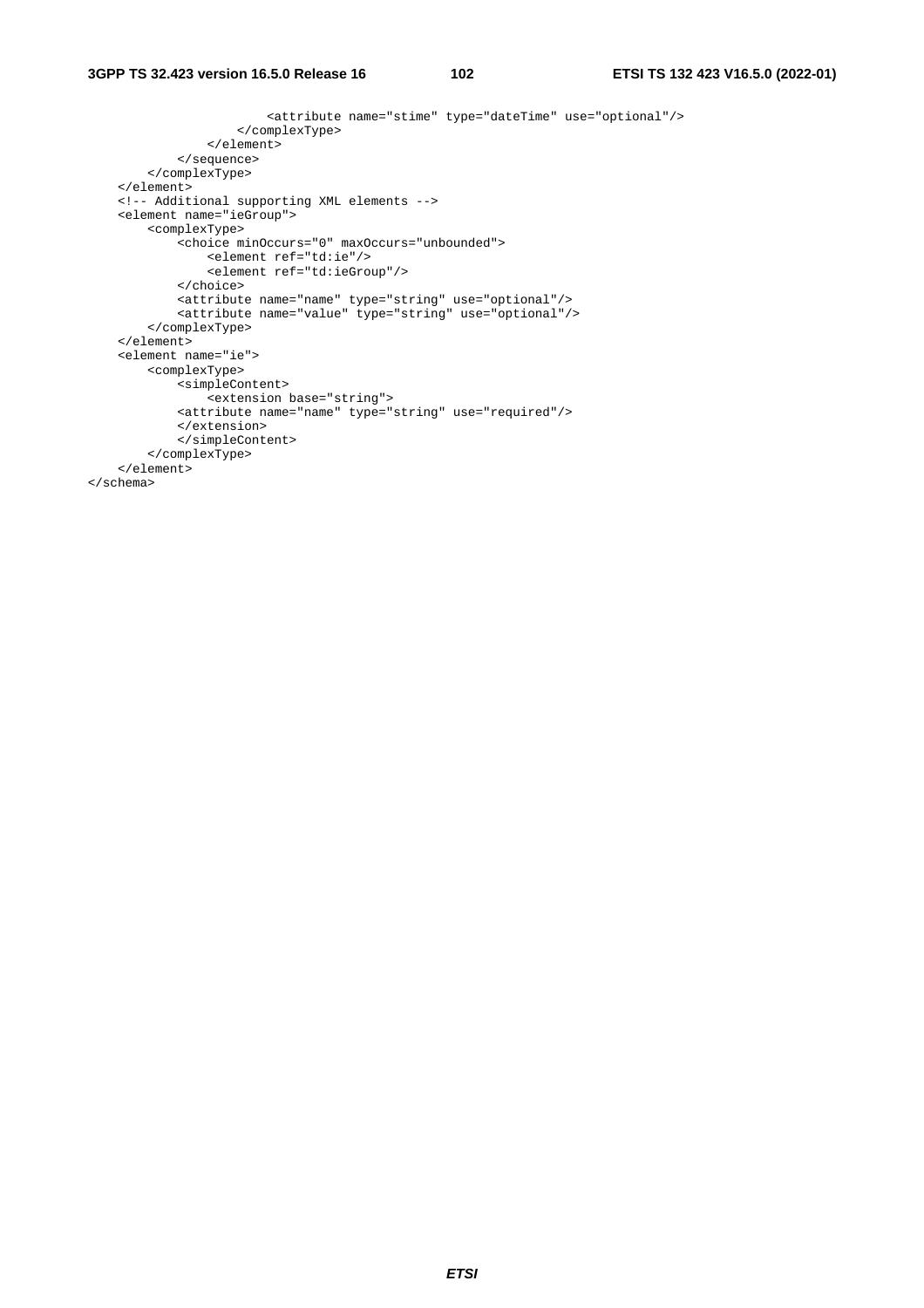# Annex B (normative): Trace Report File Conventions and Transfer Procedure

# B.0 Introduction

This annex describes naming conventions of files containing trace results and the procedure to transfer these files from the network to the NM.

# B.1 File naming convention

The following convention shall be applied for trace result file naming:

<Type><Startdate>.<Starttime>-<SenderType>.<SenderName>.[<TraceReference>].[<TraceRecordingSessionRef>]

- 1) The Type field indicates if the file contains trace data for single or multiple calls, where:
	- "A" means single Trace Recording Session, single sender NE;
	- "B" means multiple Trace Recording Sessions, single sender NE;
	- "C" means IMSI/IMEI (SV) information for cell traffic trace or IMEI-TAC if area based MDT trace is involved (3GPP TS 32.422 [3] clause 4.4) .
- 2) The Startdate field indicates the date of the first record in the trace file. The Startdate field is of the form YYYYMMDD, where:
	- YYYY is the year in four-digit notation;
	- MM is the month in two digit notation  $(01 12)$ ;
	- DD is the day in two digit notation  $(01 31)$ .
- 3) The Starttime field indicates the time of the first record in the trace file. The Starttime field is of the form HHMMSSshhmm, where:
	- HH is the two digit hour of the day (local time), based on 24 hour clock (00 23);
	- MM is the two digit minute of the hour (local time)  $(00 59)$ ;
	- SS is the two digit second of the minute (local time)  $(00 59)$ ;
	- s is the sign of the local time differential from UTC  $(+ or -)$ , in case the time differential to UTC is 0 then the sign may be arbitrarily set to "+" or "-";
	- hh is the two digit number of hours of the local time differential from UTC (00-23);
	- mm is the two digit number of minutes of the local time differential from UTC (00-59).
- 4) SenderType field is the type of NE defined by IOC attribute managedElementType in 3GPP TS 32.622 [12] that recorded and sent the trace file; SenderName field is the identifier of the NE that recorded and sent the trace file.
- 5) TraceRecordingSessionReference field is set only if the type field is A, and is represented in hexa-decimal format. TraceRecordingSessionReference is a 4 digit hexadecimal number and will not include filler digits for values less than 4 digits in length. All hexadecimal letters (A thru F) are capitalized.
- 6) TraceReference field is set if the type field is A. For type B the Trace Reference is optional and will be used when one trace file is created per trace session with multiple trace recording session. Trace Reference is represented in hexadecimal format. Trace Reference as defined in 3GPP TS 32.422 [3] is composed of PLMN ID (MCC, MNC) and Trace ID. The PLMN identity consists of 3 digits for MCC followed by either - a filler digit plus 2 digits from MNC (in case of 2 digit MNC) or 3 digits from MNC (in case of a 3 digit MNC). MCC and MNC are in BCD format.

Example: If MCC: 405, MNC: 139

octet 1: 0x04 (MCC digit 2, MCC digit 1)

octet 2: 0x15 (MNC digit 1, MCC digit 3)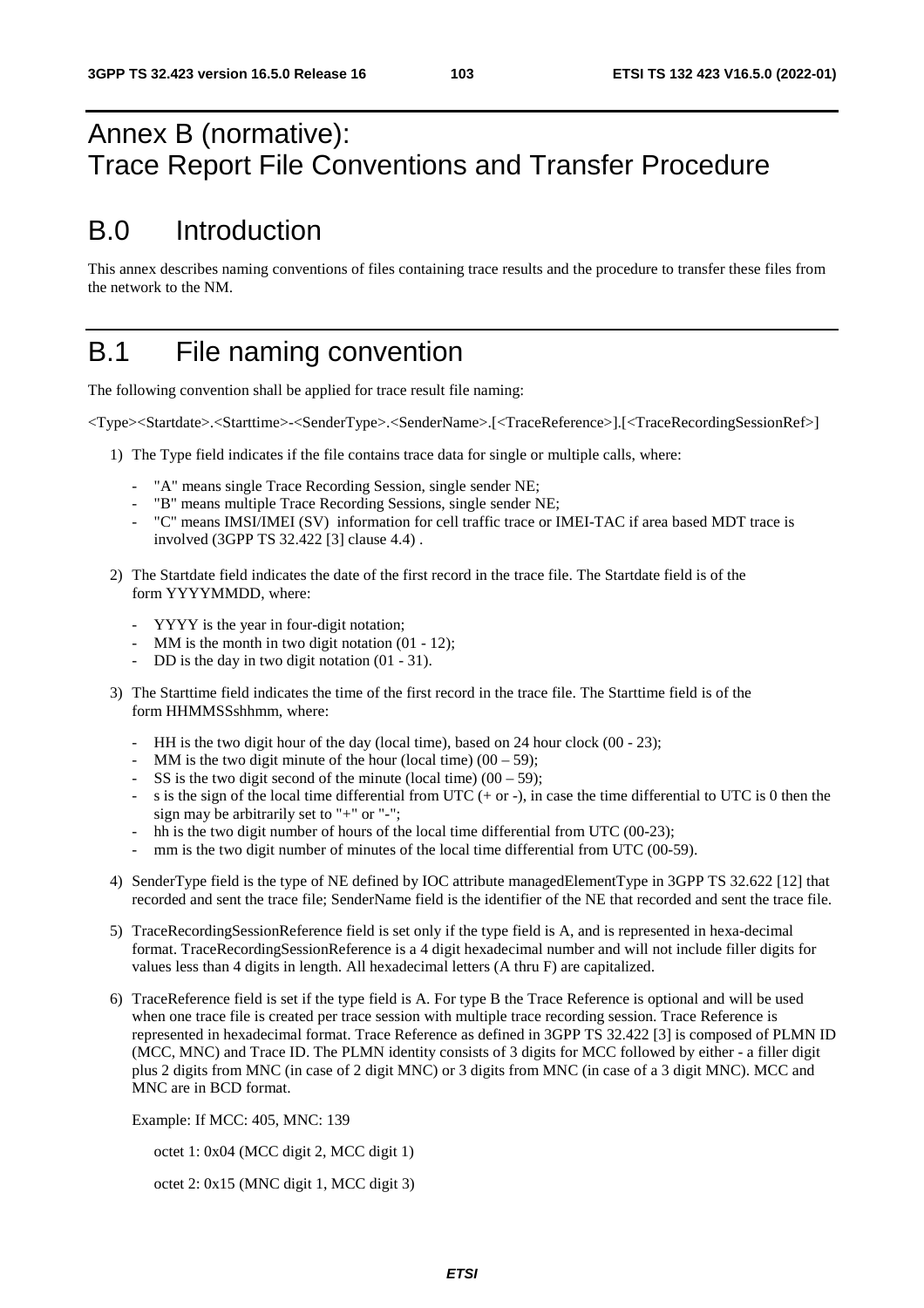octet 3: 0x93 (MNC digit 3, MNC digit 2)

Also if the MNC is 2 digits (MCC: 405 and MNC 39)

octet 1: 0x04 (MCC digit 2, MCC digit 1)

octet 2: 0xF5 (MNC digit 1, MCC digit 3)

octet 3: 0x93 (MNC digit 3, MNC digit 2)

7) Trace Reference is set if the type field is C.

See bullet 6 above for details regarding the representation of the Trace Reference.Some examples describing file naming convention:

1) file name: A20090928.231500+0200-MME.MME5. 13F23200056.125,

 meaning: file produced by MME< MME5> on September 28, 2009, first trace record at 23:15:00 local time with a time differential of +2 hours against UTC. The file contains trace data for the Trace Session with the Trace reference 13F232000056 (where MCC is 312, MNC is 23, and Trace ID is 000056, all in hexadecimal format) and for the Trace Recording Session with the reference 125.

2) file name: B20030115.170000-0300-RNC.RNC02,

meaning: file produced by RNC<RNC02> on January 15, 2003, first trace record at 17:00:00 local time with a time differential of -3 hours against UTC. The file contains trace data for several Trace Recording Sessions.

3) file name: B20030115.170000-0300-RNC.RNC02. 4358070034D7,

meaning: file produced by RNC<RNC02> on January 15, 2003, first trace record at 17:00:00 local time with a time differential of -3 hours against UTC. The file contains trace 4358070034D7 (where MCC is 348, MNC is 570, and Trace ID is 0034D7) data for Trace reference and several Trace Recording Sessions.

4) file name C20030115.170000-0300-MME.MME02. 26F452550021

 Meaning: file produced by MME<MME02> on January 15, 2003, first trace record at 17:00:00 local time with a time differential of -3 hours against UTC. The file contains IMSI/IMEI (SV) or IMEI-TAC information for one or more UEs traced at eNB with Trace Reference26F452550021 (where MCC is 624, MNC is 25, and Trace ID is 550021).

## B.2 File transfer

- Data retrieval and storage mechanisms are vendor specific.
- There is no constraint on data retrieval periodicity.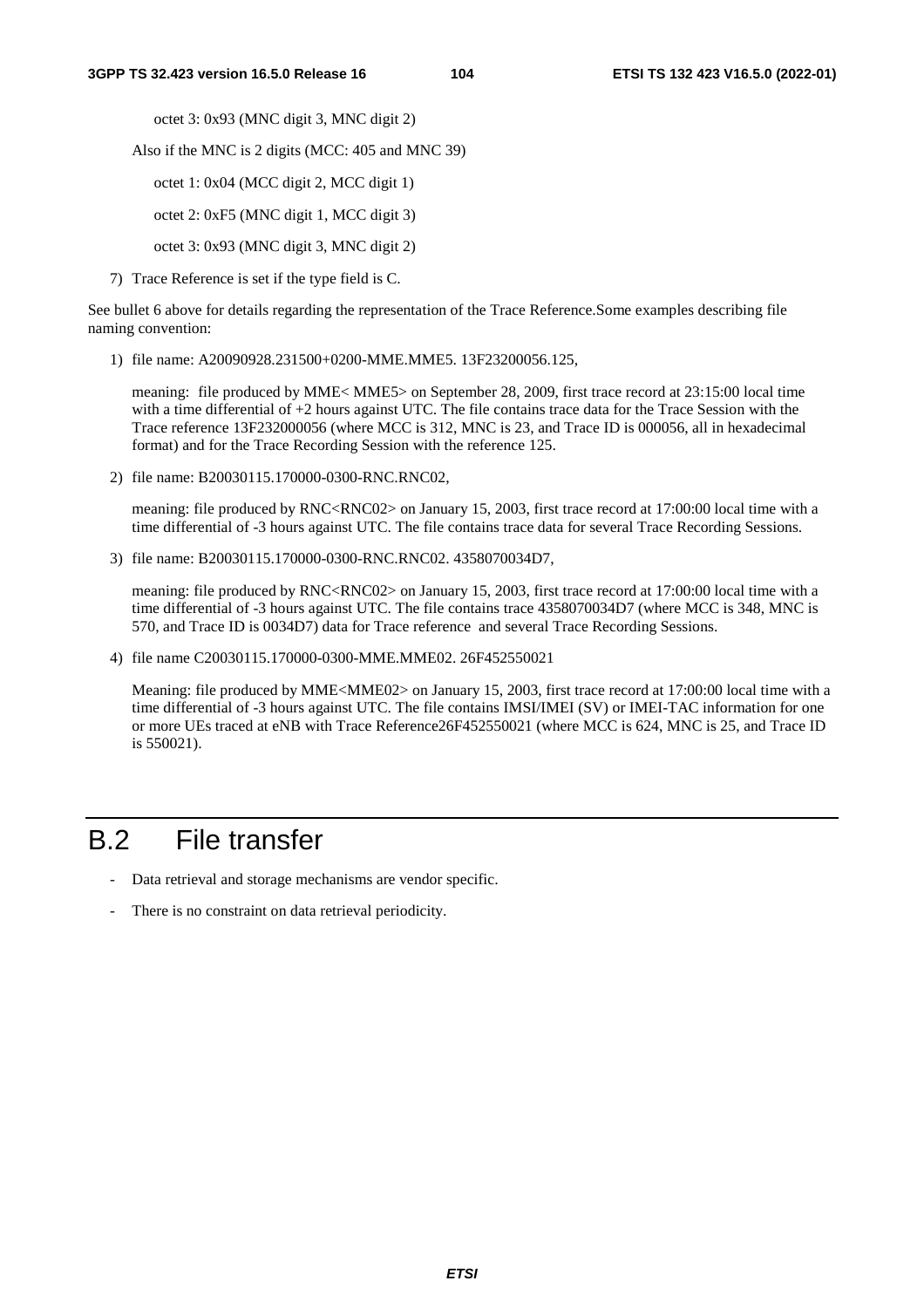# Annex C (informative): Trace Functional Architecture: Reporting

# C.1 Figure of Trace Reporting

The following represents the trace reporting procedures.



**Figure C.1.1: Trace Reporting in System context A**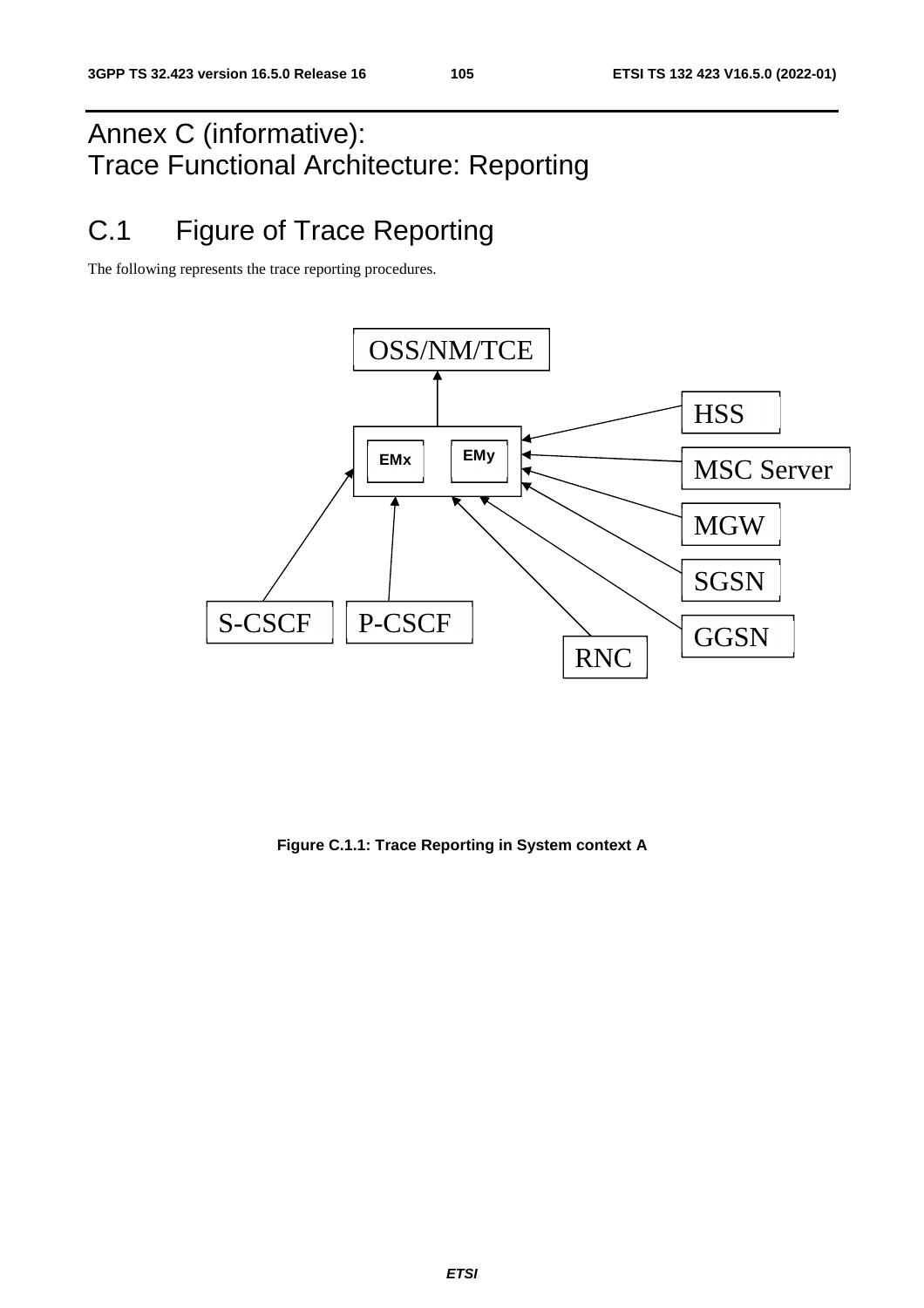

**Figure C.1.2: Trace Reporting in System Context B**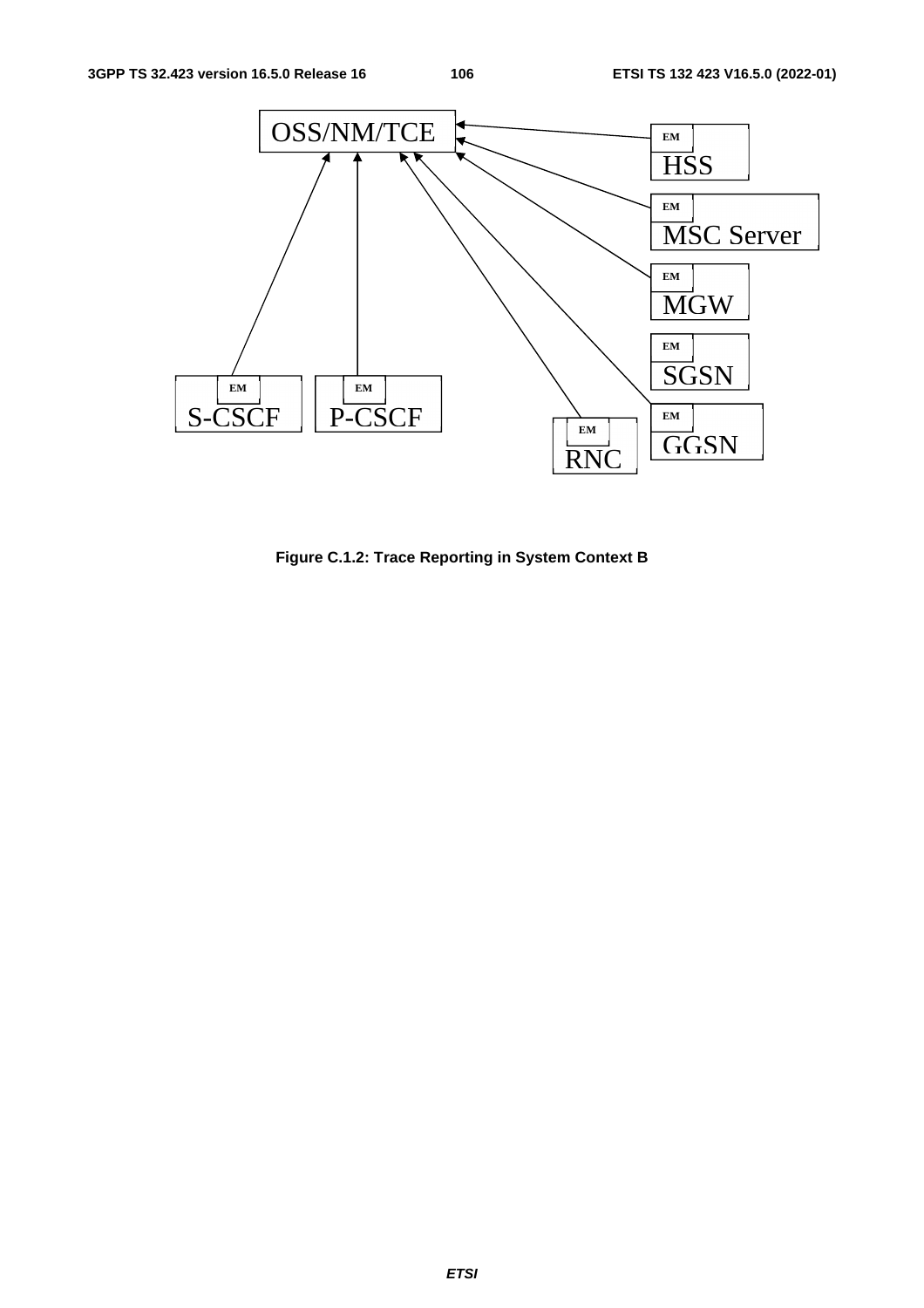# Annex D (informative): Examples of trace files

<?xml version="1.0" encoding="UTF-8"?>

# D.1 Examples of trace XML file

### D.1.1 Example of XML trace file with the maximum level of details

```
<traceCollecFile xmlns="http://www.3gpp.org/ftp/specs/archive/32_series/32.423#traceData" 
xmlns:xsi="http://www.w3.org/2001/XMLSchema-instance" 
xsi:schemaLocation="http://www.3gpp.org/ftp/specs/archive/32_series/32.423#traceData 
http://www.3gpp.org/ftp/specs/archive/32_series/32423#traceData"> 
<fileHeader fileFormatVersion="32.423 V6.0" vendorName="Company NN"> 
         <pOPLMN> 
             <MCC>460</MCC> 
            <MNC>10</MNC>
         </pOPLMN> 
         <fileSender elementDn="DC=a1.companyNN.com,SubNetwork=1, ManagedElement=RNC-1" 
elementType="RNC"/> 
         <traceCollec beginTime="2001-09-11T09:30:47-05:00"/> 
     </fileHeader> 
     <traceRecSession dnPrefix="DC=a1.companyNN.com,SubNetwork=1" traceRecSessionRef=" A1" 
stime="2001-09-11T09:30:47-05:00"> 
         <ue idType="IMSI" idValue="32795"/> 
         <msg function="Iub" name="Radio LinkSetup Request" changeTime="0.005" 
vendorSpecific="false"> 
              <target type="Cell">SubNetwork=1,ManagedElement=Cell-1</target> 
             <rawMsg protocol="Nbap" version="001">A9FD64E12C</rawMsg> 
         </msg> 
         <traceSessionRef> 
             <MCC>460</MCC> 
            <MNC>10</MNC> <TRACE_ID>000122</TRACE_ID> 
         </traceSessionRef> 
     </traceRecSession> 
</traceCollecFile> 
An additional example added; 
<?xml version="1.0" encoding="UTF-8"?> 
<traceCollecFile xmlns="http://www.3gpp.org/ftp/specs/archive/32_series/32.423#traceData" 
xmlns:xsi="http://www.w3.org/2001/XMLSchema-instance" 
xsi:schemaLocation="http://www.3gpp.org/ftp/specs/archive/32_series/32.423#traceData 
http://www.3gpp.org/ftp/specs/archive/32_series/32423#traceData"> 
<fileHeader fileFormatVersion="32.423 V9.0" vendorName="Company NN"> 
         <pOPLMN> 
             <MCC>460</MCC> 
            <MNC>10</MNC>
         </pOPLMN> 
         <fileSender elementDn="DC=a1.companyNN.com,SubNetwork=1, ManagedElement=MME-1 " 
elementType="MME"/> 
         <traceCollec beginTime="2001-09-11T09:30:47-05:00"/> 
     </fileHeader> 
     <traceRecSession dnPrefix="DC=a1.companyNN.com,SubNetwork=1" traceRecSessionRef=" B2" 
stime="2001-09-11T09:30:47-05:00"> 
         <ue idType="IMSI" idValue="32795"/> 
         <msg function="S1AP" name="Handover Request" changeTime="0.005" vendorSpecific="false"> 
             <target type="Cell">SubNetwork=1,ManagedElement=Cell-1</target> 
             <target type="Cell">SubNetwork=1,ManagedElement=Cell-2</target> 
              <target type="Cell">123.222.213.5 </target> 
             <rawMsg protocol="S1AP" version="001" NumOfTargets="3">A9FD64E12C</rawMsg> 
        \langlemsg\rangle <traceSessionRef> 
            <MCC>460</MCC>
             <MNC>10</MNC> 
             <TRACE_ID>000122</TRACE_ID> 
         </traceSessionRef> 
     </traceRecSession> 
</traceCollecFile >
```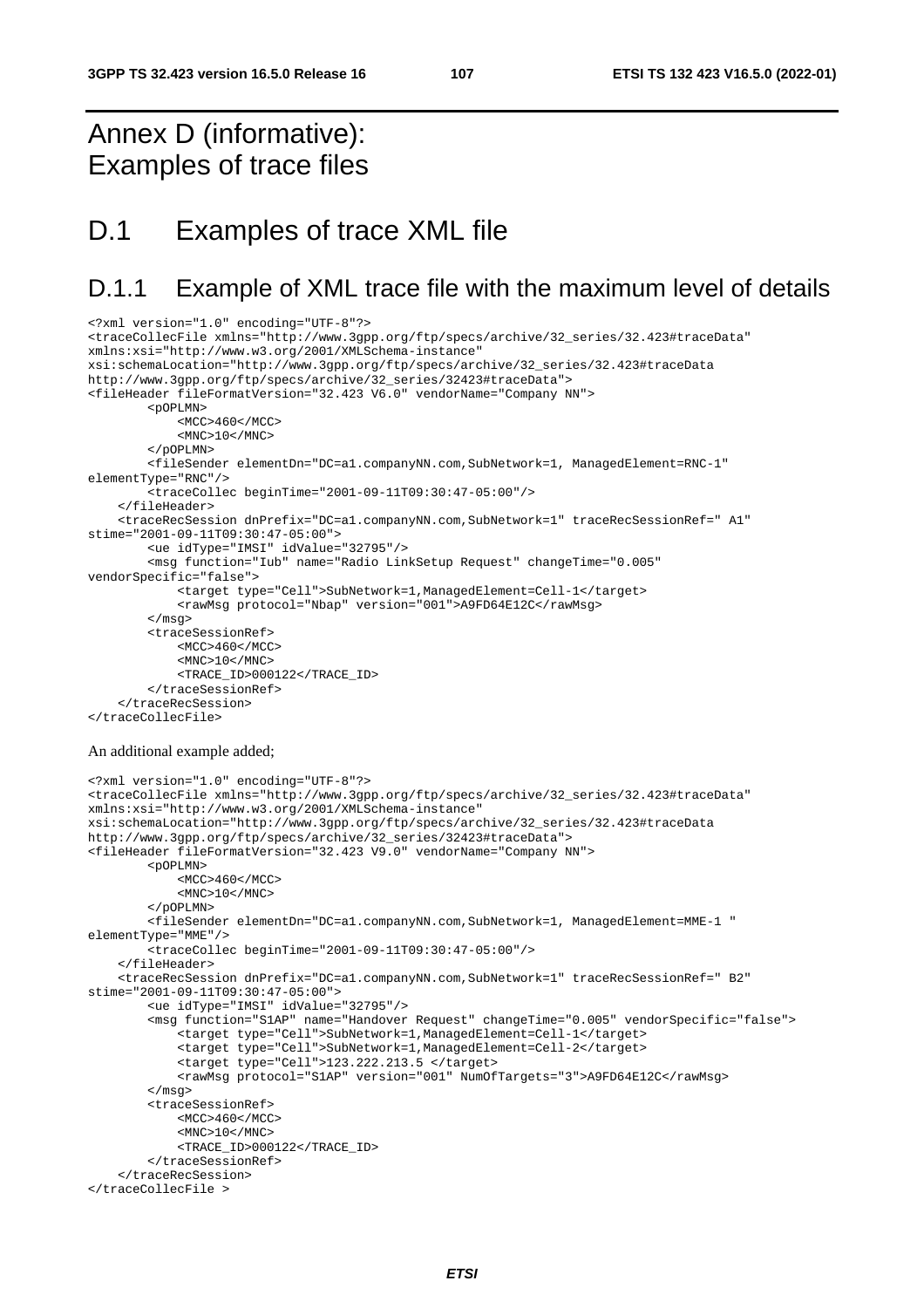#### D.1.2 Example of XML trace file with the minimum level of details

```
<?xml version="1.0" encoding="UTF-8"?> 
<traceCollecFile xmlns="http://www.3gpp.org/ftp/specs/archive/32_series/32.423#traceData" 
xmlns:xsi="http://www.w3.org/2001/XMLSchema-instance" 
xsi:schemaLocation="http://www.3gpp.org/ftp/specs/archive/32_series/32.423#traceData 
http://www.3gpp.org/ftp/specs/archive/32_series/32.423#traceData"> 
     <fileHeader fileFormatVersion="32.423 V6.0" vendorName="Company NN"> 
         <pOPLMN> 
             <MCC>460</MCC> 
             <MNC>10</MNC> 
         </pOPLMN> 
         <fileSender elementDn="DC=a1.companyNN.com,SubNetwork=1, ManagedElement=RNC-1" 
elementType="RNC"/> 
         <traceCollec beginTime="2001-09-11T09:30:47-05:00"/> 
     </fileHeader> 
     <traceRecSession dnPrefix="DC=a1.companyNN.com,SubNetwork=1" traceRecSessionRef="C3" 
stime="2001-09-11T09:30:47-05:00"> 
         <ue idType="IMSI" idValue="32795"/> 
         <msg function="Iub" name="Radio Link Setup Request" changeTime="0.005" 
vendorSpecific="false"> 
             <target type="Cell">SubNetwork=1,ManagedElement=Cell-1</target> 
             <ie name="UL Scrambling Code">54</ie> 
             <ie name="UL SIR Target">17.3</ie> 
             <ie name="Min UL Channelisation Code Length">8</ie> 
              <ie name="Poncture Limit">2</ie> 
             <ieGroup name="RadioLink" value="1"> 
                  <ie name="DL Scrambling Code">1</ie> 
                  <ie name="DL Channelisation Code Number">15</ie> 
                  <ie name="Maximum DL Power">9.3</ie> 
                  <ie name="Minimum DL Power">-10.1</ie> 
             </ieGroup> 
         </msg> 
         <msg function="IuPs" name="RAB Assignment Response" changeTime="0.010" 
vendorSpecific="false"> 
             <ieGroup name="RAB" value="1"> 
                  <ieGroup name="RAB Failed To Setup Or Modify"> 
                      <ie name="cause">2</ie> 
                  </ieGroup> 
             </ieGroup> 
         </msg> 
         <traceSessionRef> 
             <MCC>460</MCC>
            <MNC>10</MNC>
             <TRACE_ID>000130</TRACE_ID> 
         </traceSessionRef> 
     </traceRecSession> 
</traceCollecFile>
```
#### D.1.3 Example of XML trace file for IMSI information from the MME

```
<?xml version="1.0" encoding="UTF-8"?> 
<traceCollecFile xmlns=http://www.3gpp.org/ftp/specs/archive/32_series/32.423#traceData 
xmlns:xsi="http://www.w3.org/2001/XMLSchema-instance" 
xsi:schemaLocation="http://www.3gpp.org/ftp/specs/archive/32_series/32.423#traceData 
http://www.3gpp.org/ftp/specs/archive/32_series/32423#traceData"> 
<fileHeader fileFormatVersion="32.423 V8.0" vendorName="Company NN"> 
         <pOPLMN> 
             <MCC>460</MCC> 
            <MNC>10</MNC>
         </pOPLMN> 
         <fileSender elementDn="DC=a1.companyNN.com,SubNetwork=1, ManagedElement=MME" 
elementType="MME"/> 
         <traceCollec beginTime="2001-09-11T09:30:47-05:00"/> 
</fileHeader> 
<traceRecSession dnPrefix="DC=a1.companyNN.com,SubNetwork=1" traceRecSessionRef=" A1" stime="2001-
09-11T09:30:47-05:00"> 
         <ue idType="IMSI" idValue="32795"/> 
         <traceSessionRef> 
             <MCC>460</MCC> 
            <MNC>10</MNC>
             <TRACE_ID>000130</TRACE_ID> 
         </traceSessionRef> 
</traceRecSession> 
<traceRecSession dnPrefix="DC=a1.companyNN.com,SubNetwork=1" traceRecSessionRef=" B2" stime="2001-
09-11T09:30:47-05:00"> 
         <ue idType="IMSI" idValue="12345"/>
```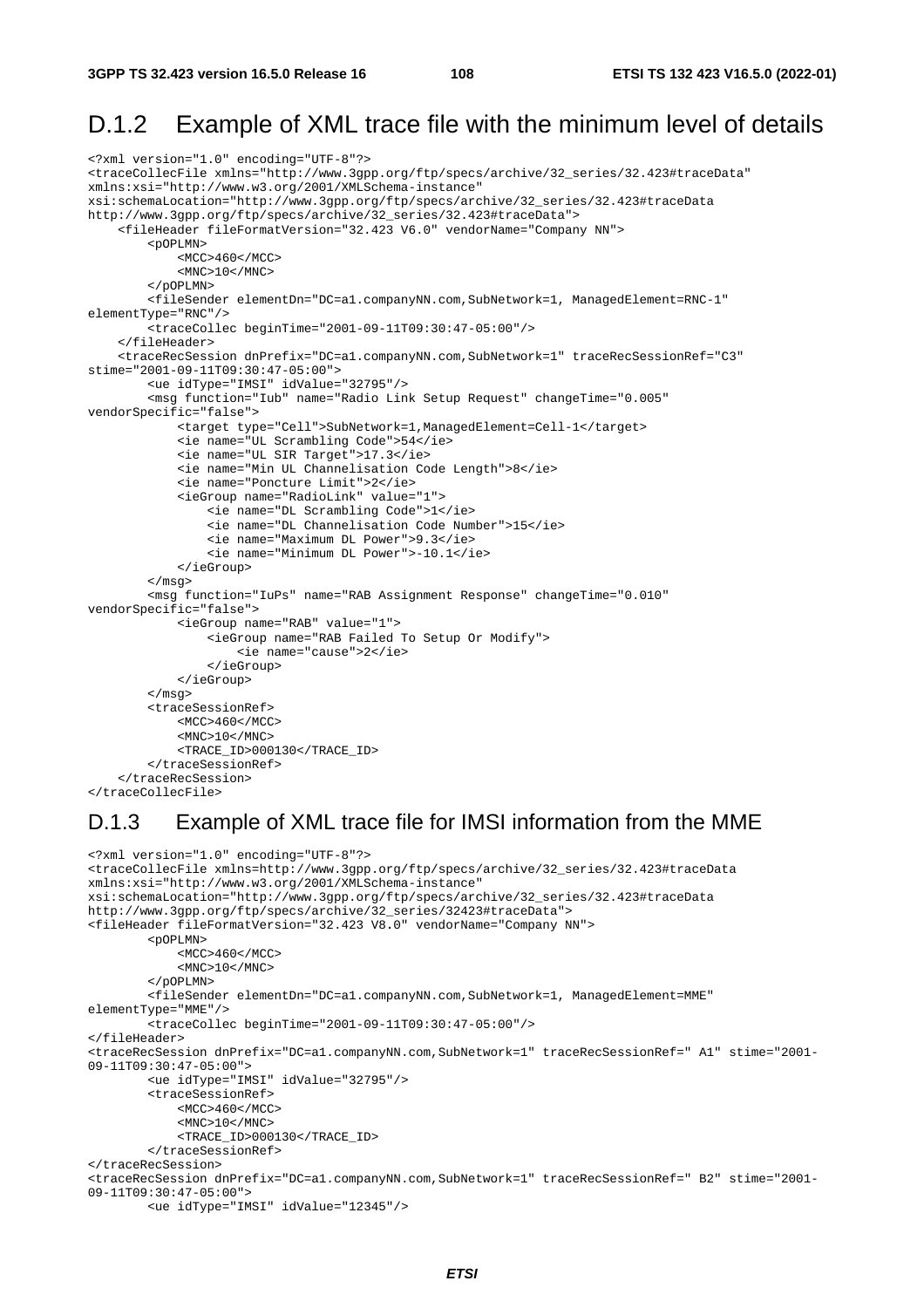<traceSessionRef> <MCC>460</MCC> <MNC>10</MNC> <TRACE\_ID>000150</TRACE\_ID> </traceSessionRef> </traceRecSession> </traceCollecFile>

## D.1.4 Example of MDT XML file

```
<?xml version="1.0" encoding="UTF-8"?> 
<traceCollecFile xmlns="http://www.3gpp.org/ftp/specs/archive/32_series/32.423#traceData" 
xmlns:xsi="http://www.w3.org/2001/XMLSchema-instance" 
xsi:schemaLocation="http://www.3gpp.org/ftp/specs/archive/32_series/32.423#traceData 
http://www.3gpp.org/ftp/specs/archive/32_series/32.423#traceData"> 
     <fileHeader fileFormatVersion="32.423 V6.0" vendorName="Company NN"> 
         <pOPLMN> 
            <MCC>460</MCC>
            <MNC>10</MNC>
         </pOPLMN> 
         <fileSender elementDn="DC=a1.companyNN.com,SubNetwork=1, ManagedElement=RNC-1" 
elementType="RNC"/> 
         <traceCollec beginTime="2001-09-11T09:30:47-05:00"/> 
     </fileHeader> 
     <traceRecSession dnPrefix="DC=a1.companyNN.com,SubNetwork=1" traceRecSessionRef=" A1", 
stime="2001-09-11T09:30:47-05:00"> 
         <ue idType="IMSI" idValue="32795"/> 
 <meas name="RSRP" changeTime="0.005" vendorSpecific="false" targetCell="Cell-1"> 97 </meas> 
 <meas name="RSRQ" changeTime="0.010" vendorSpecific="false" targetCell="Cell-2"> 34 </meas> 
         <meas name="Power Headroom" changeTime="0.015" vendorSpecific="false" targetCell="Cell-1"> 5 
</meas> 
         <traceSessionRef> 
             <MCC>460</MCC> 
            <MNC>10</MNC>
             <TRACE_ID>000150</TRACE_ID> 
         </traceSessionRef> 
     </traceRecSession> 
</traceCollecFile>
```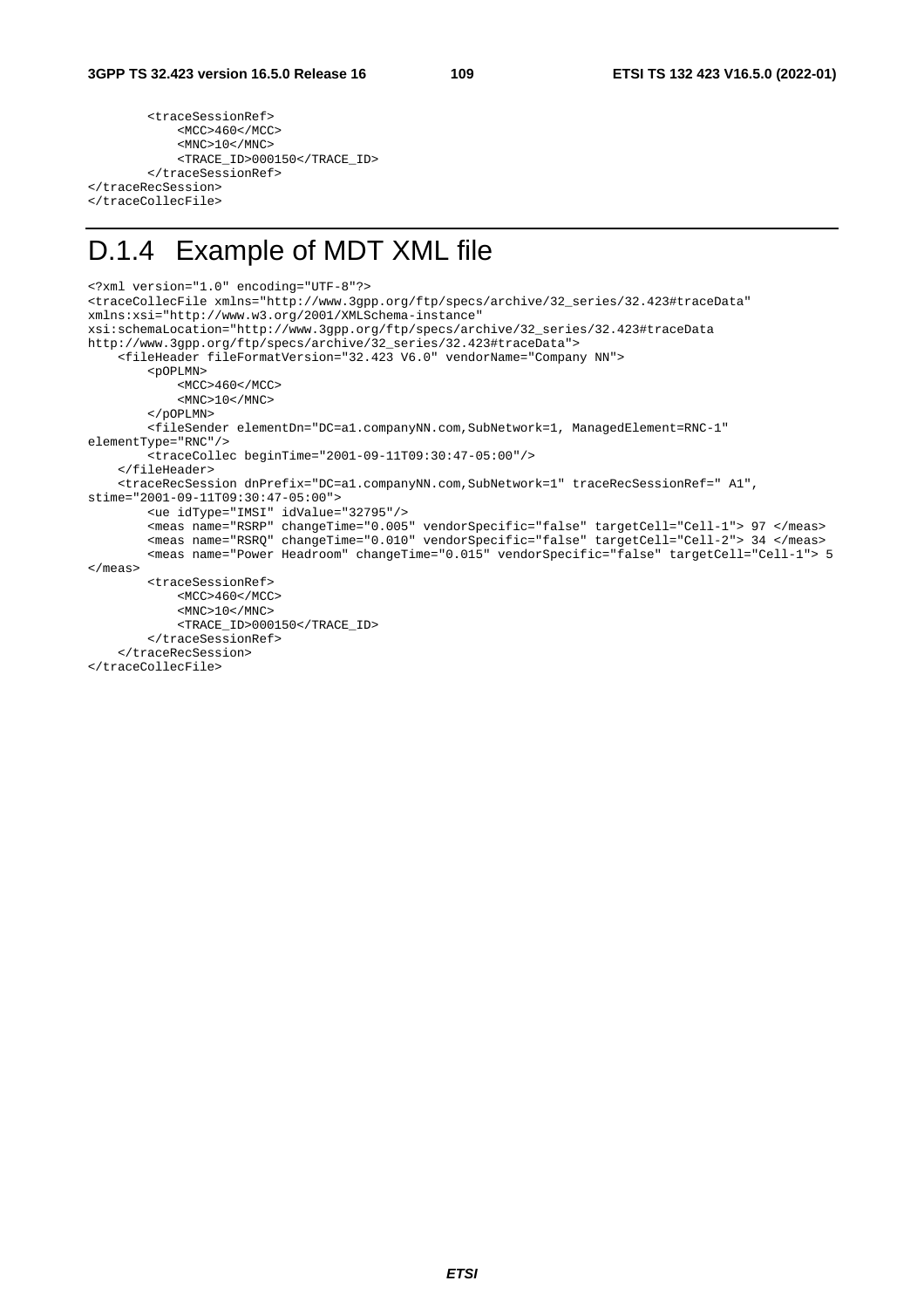Annex E (informative): Void

*ETSI*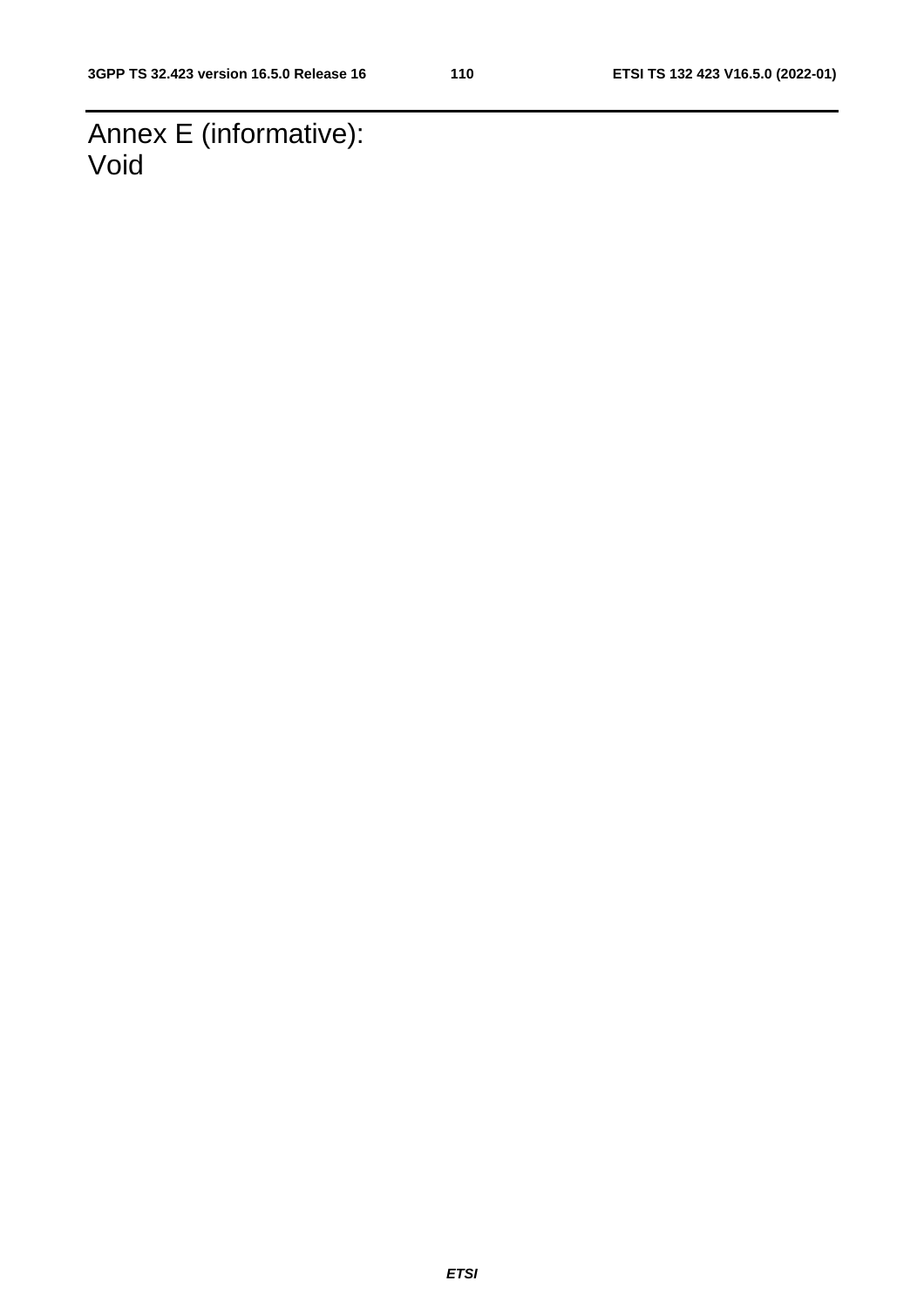Annex F (Informative): Void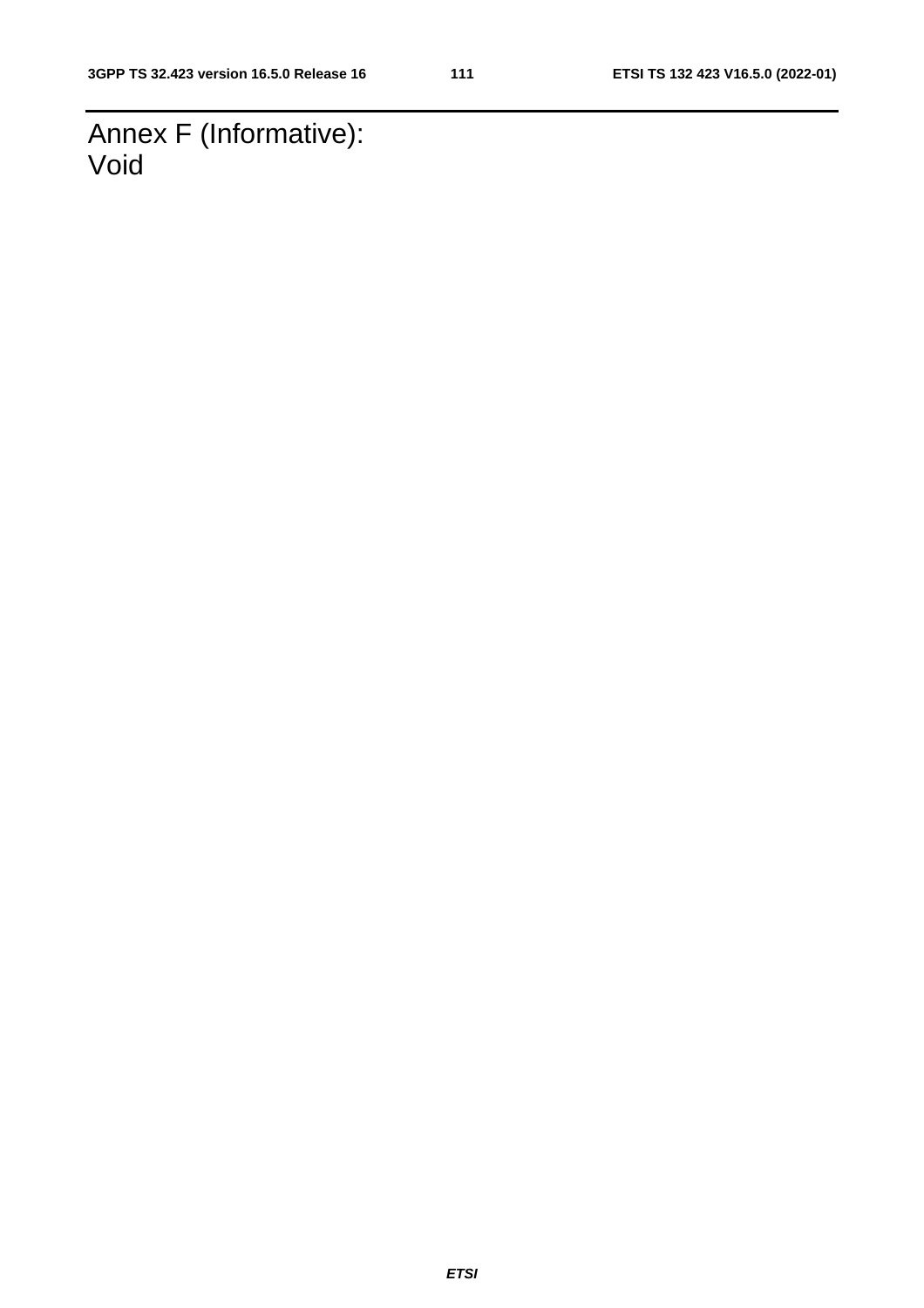## Annex G (normative): Trace Record Protocol Buffer (GPB)

### G.1 Transport Protocol Payload Format

The payload of one transport protocol message can carry one or more streaming trace records as specified in clause 5.1. For GPB streaming trace payload, the overall encoding format shall adhere to the following rules:

- Each streaming trace record is encoded as a single TraceRecord GPBv3 message following the schema in clause G.Y.
- Each TraceRecord message is preceded by a length field indicating the size in bytes of the following GPB message. This length field is encoded using the GPB 'varint' wire format.
- If the transport message payload includes multiple trace records, the length field for the next TraceRecord message shall immediately follow the preceding message.
- No extra padding (unused bytes) is allowed anywhere in the transport message payload.
- NOTE: The total length of the transport message payload is assumed to be available but encoding of this value is specific to the transport protocol in use.

## G.2 Trace Record Protocol Buffer (GPB) definitions

Normative GPB Trace Record schema, defined per clause 5.2:

```
syntax = "proto3"; 
/* Trace Record per 3GPP 32.423 specification. 
  * v16 
  */ 
enum TraceRecordType { 
   NORMAI = 0; TRACE_SESSION_START = 1; 
    TRACE SESSION STOP = 2;
     TRACE_RECORDING_SESSION_START = 3; 
     TRACE_RECORDING_SESSION_STOP = 4; 
    TRACE STREAM HEARTBEAT = 5;
     TRACE_RECORDING_SESSION_DROPPED_EVENTS = 6; 
     TRACE_RECORDING_SESSION_NOT_STARTED = 7 
   } 
message TraceRecordHeader { 
   int64 time_stamp = 1; 
   string nf_instance_id = 2; 
   string nf_type = 3; 
   bytes trace_reference = 4; 
   bytes trace_recording_session_ref = 5; 
   TraceRecordType trace_rec_type_id = 6; 
   bytes ran\_ue\_id = 7;
  string payload schema uri = 8;map<string, string> vendor_extension = 9;
} 
message TraceSessionStart { 
   map<string, string> vendor_extension = 1; 
} 
message TraceSessionStop { 
   map<string, string> vendor_extension = 1; 
}
```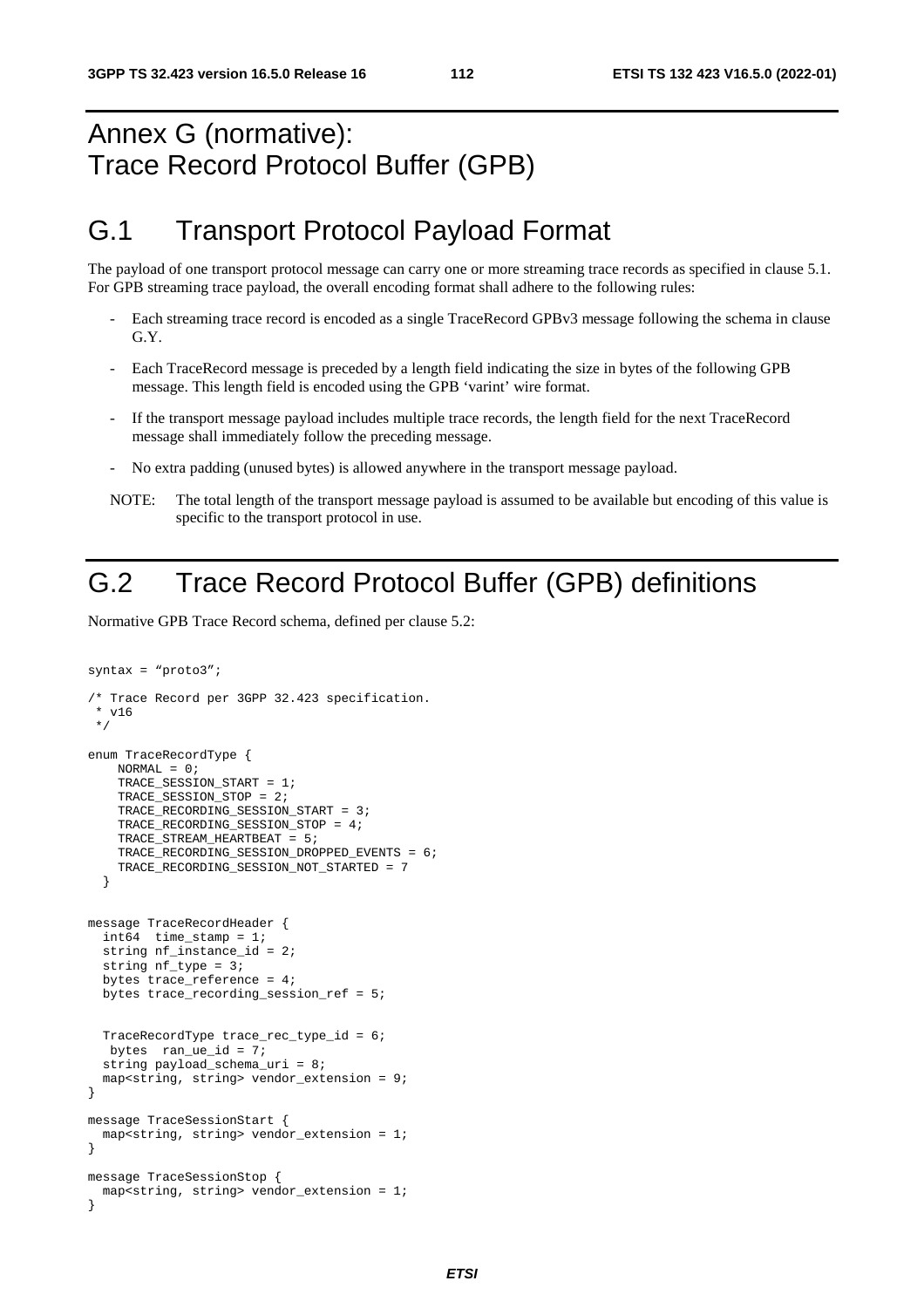```
message TraceRecordingSessionStart { 
map<string, string> vendor_extension = 1; 
} 
message TraceRecordingSessionStop { 
  map<string, string> vendor_extension = 1; 
} 
message TraceStreamHeartbeat { 
  map<string, string> vendor_extension = 1; 
} 
message TraceRecordingSessionDroppedEvents { 
  int64 number_of_dropped_events = 1; 
   map<string, string> vendor_extension = 2; 
} 
message TraceRecordingSessionNotStarted { 
  string reason = 1; 
   map<string, string> vendor_extension = 2; 
} 
message CommonTracePayload { 
   oneof record_payload { 
     TraceSessionStart trace_session_start = 1; 
     TraceSessionStop trace_session_stop = 2; 
     TraceRecordingSessionStart trace_recording_session_start = 3; 
     TraceRecordingSessionStop trace_recording_session_stop = 4; 
     TraceStreamHeartbeat trace_stream_heartbeat = 5; 
     TraceRecordingSessionDroppedEvents trace_recording_session_dropped_events = 6; 
     TraceRecordingSessionNotStarted trace_recording_session_not_started = 7; 
   } 
} 
message TraceRecord { 
   TraceRecordHeader header = 1; 
   bytespayload = 2; 
}
```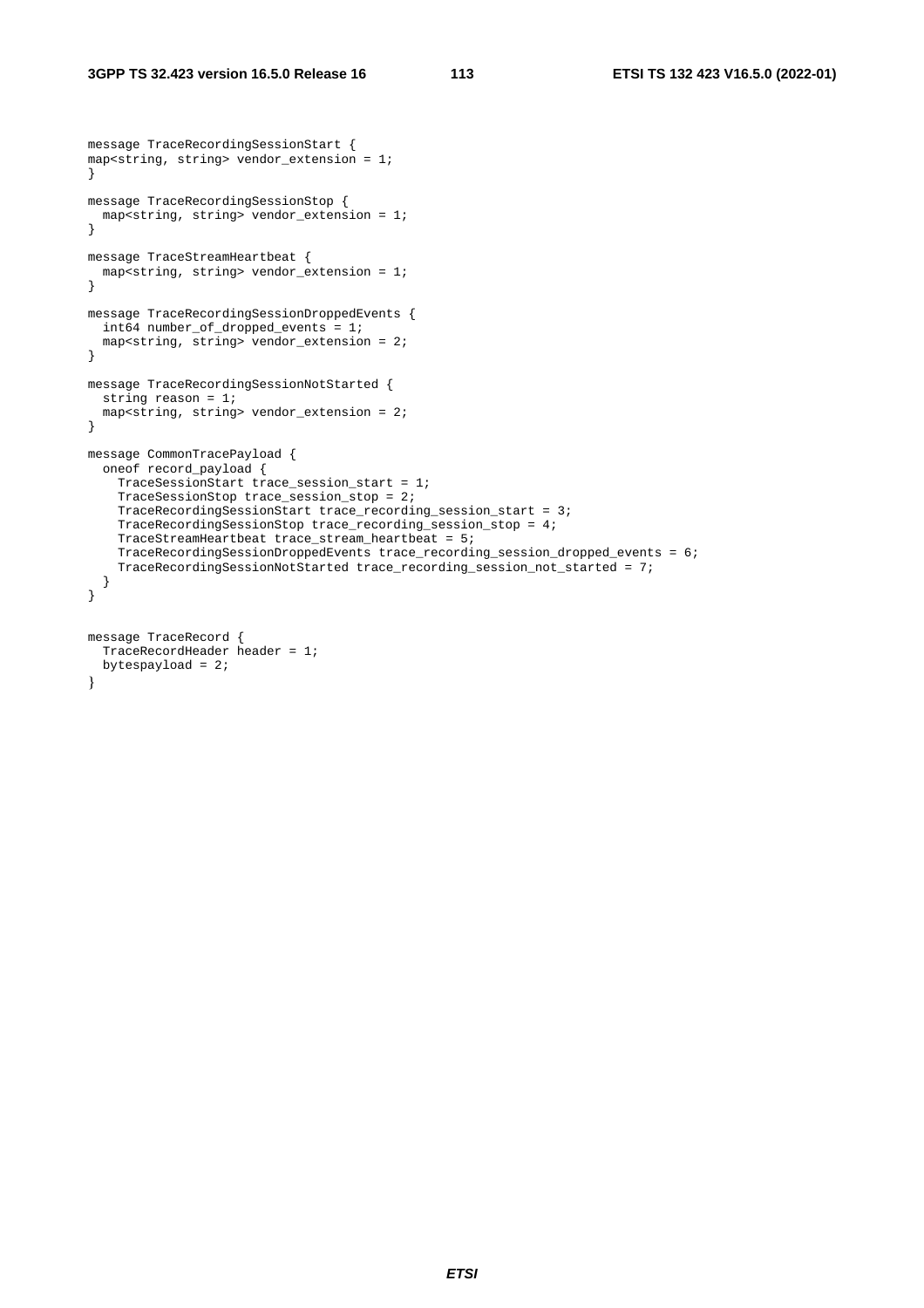## Annex H (informative): Examples of Protocol Buffer (GPB) encoded Streaming Trace administrative messages

The following examples illustrate the use of Prococol Buffer encoding for Streaming Trace administrative messages according to the definitions in clause 5.2.4.

The examples are in compact GPB format, using the schema defined in Annex G.

#### **Example 1, Decoded Trace Session start message:**

```
 TraceRecord { 
  header { 
     time_stamp: 1584103023591, 
     nf_instance_id: NETWORK_MANAGED_ELEMENT_ID, 
     nf_type: RadioNode, 
     trace_reference: ''H, 
     trace_recording_session_reference: ''H, 
     trace_rec_type_id: TRACE_SESSION_START, 
     ran_ue_id: ''H, 
   }, 
  payload: ''H 
 }, 
 CommonTracePayload
```
#### **Example 2, Decoded Trace Session stop message:**

}

```
TraceRecord { 
     header { 
       time_stamp: 158415623591, 
      nf_instance_id: NETWORK_MANAGED_ELEMENT_ID,
       nf_type: RadioNode, 
       trace_reference: ''H, 
       trace_recording_session_reference: ''H, 
       trace_rec_type_id: TRACE_SESSION_STOP, 
       ran_ue_id: ''H, 
     }, 
     payload: '0A 01 09 11'H 
   }, 
  CommonTracePayload {
     trace_session_stop { 
     } 
   }
```
#### **Example 3, Decoded Trace Recording Session Dropped Events message:**

```
TraceRecord { 
     header { 
       time_stamp: 1584103023591, 
       nf_instance_id: NETWORK_MANAGED_ELEMENT_ID, 
       nf_type: RadioNode, 
       trace_reference: ''H, 
       trace_recording_session_reference: ''H, 
       trace_rec_type_id: TRACE_RECORDING_SESSION_DROPPED_EVENTS, 
       ran_ue_id: ''H, 
     }, 
     payload: '0A'H 
 }, 
   CommonTracePayload { 
    trace recording session dropped events {
number_of dropped_events: 6 
     } 
   }
```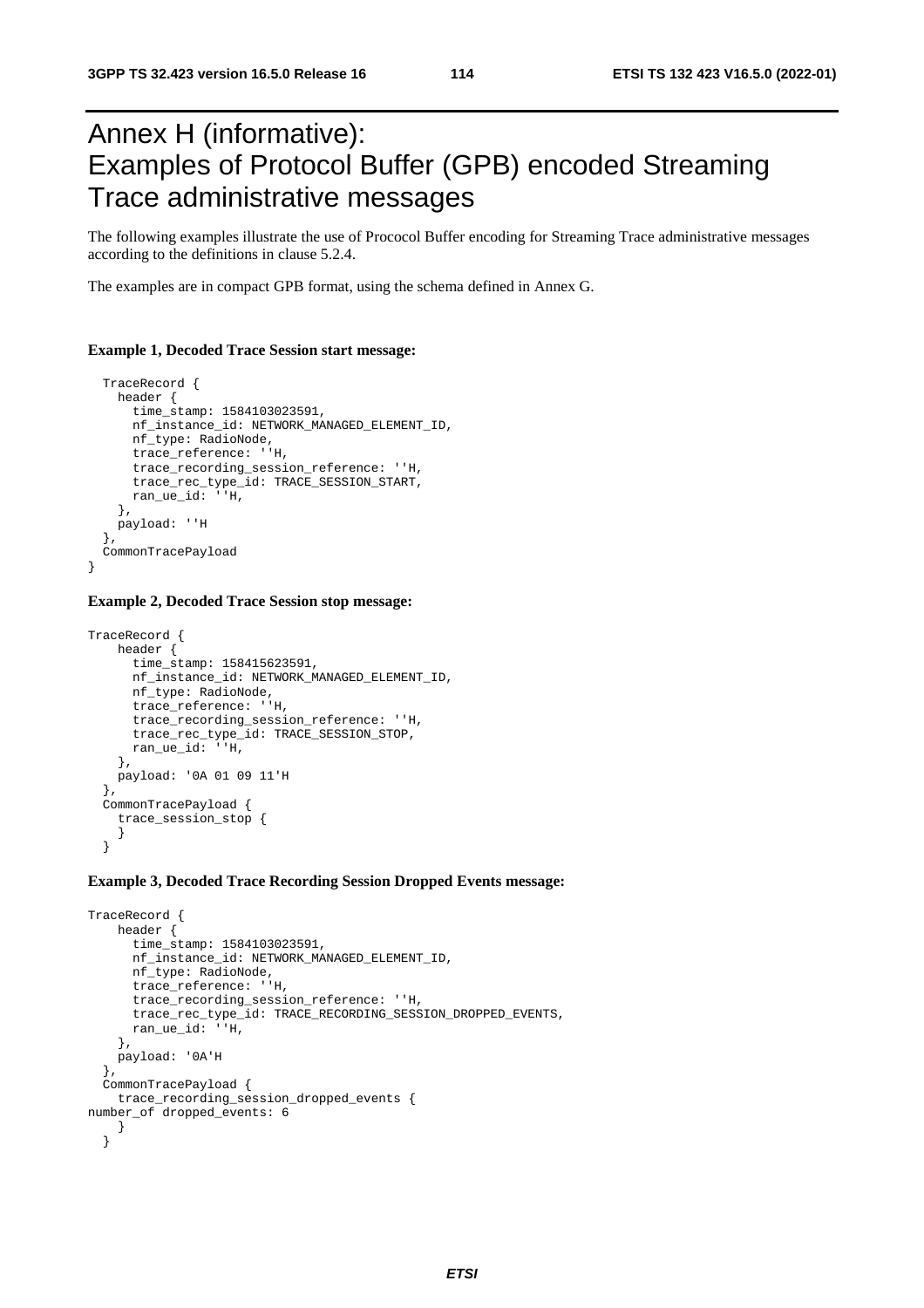Annex I (informative): Change history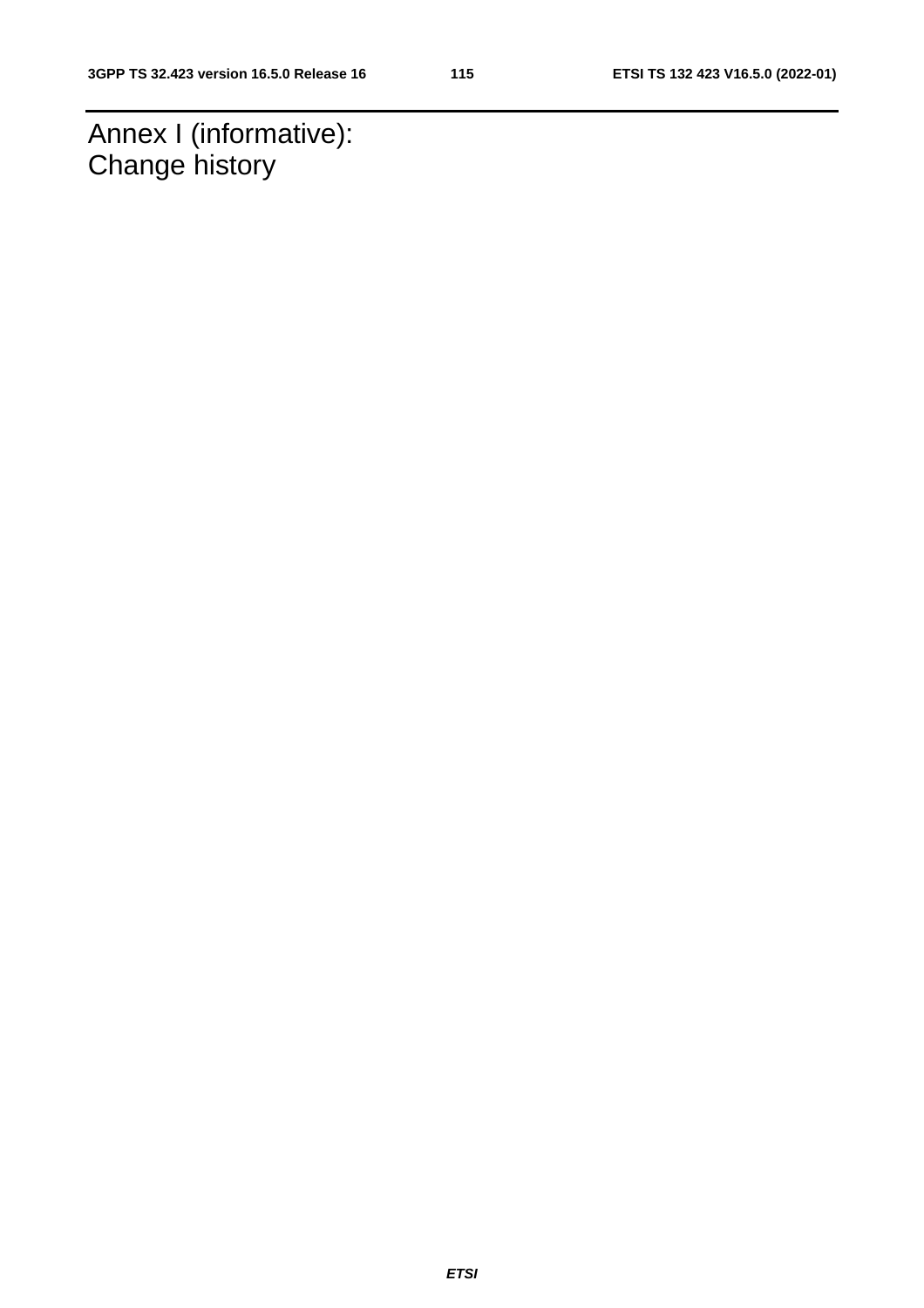| <b>Change history</b> |              |                              |           |                          |                                                                           |                     |               |                 |  |
|-----------------------|--------------|------------------------------|-----------|--------------------------|---------------------------------------------------------------------------|---------------------|---------------|-----------------|--|
| Date                  |              | TSG # TSG Doc.               | <b>CR</b> | Rev                      | Subject/Comment                                                           |                     | Cat   Old     | <b>New</b>      |  |
| Sep 2005              |              | SA_29 SP-050623              | 0004      | 1                        | Clarify Trace Messages for FDD and TDD modes                              | B                   | 6.2.0         | 7.0.0           |  |
|                       |              | Dec 2005   SA_30 SP-050690   | 0007      | u.                       | Differentiate Trace Contents for FDD and TDD                              | B                   | 7.0.0         | 7.1.0           |  |
|                       |              | Dec 2005   SA_30 SP-050709   | 0008      | --                       | Remove SFN-SFN observed time difference - Align with 25.331               | A                   | 7.0.0         | 7.1.0           |  |
| Dec 2005              |              | SA_30 SP-050709              | 0009      | цц.                      | A<br>Correction to name space URI                                         |                     | 7.0.0         | 7.1.0           |  |
| Jun 2006              |              | SA_32 SP-060258              | 0011      | цц.                      | Correction for compilation errors of schema and addition of the missing   | A                   | 7.1.0         | 7.2.0           |  |
|                       |              |                              |           |                          | link                                                                      |                     |               |                 |  |
| Sep 2006              |              | SA_33 SP-060533              | 0013      | щ,                       | Correct UTRA Carrier RSSI for trace contents- Align with RAN2's 25.331    | $\overline{A}$      | 7.2.0         | 7.3.0           |  |
| Sep 2006              |              | SA_33 SP-060533              | 0015      | цц.                      | Correct CFN-SFN observed time difference for trace IE - Align with        | $\overline{A}$      | 7.2.0         | 7.3.0           |  |
|                       |              |                              |           |                          | RAN2's 25.331                                                             |                     |               |                 |  |
|                       |              |                              | 0016      | Ξ.                       |                                                                           | С                   |               | 7.3.0           |  |
| Sep 2006              |              | SA_33 SP-060552              |           |                          | Add Trace IEs to differentiate UARFCN for FDD and TDD - Align with        |                     | 7.2.0         |                 |  |
|                       |              |                              |           |                          | RAN2's 25.331                                                             |                     |               |                 |  |
| Sep 2006              |              | SA_33 SP-060552              | 0018      | щ.                       | Correction in XML schema and examples                                     | F                   | 7.2.0         | 7.3.0           |  |
|                       |              | Dec 2006   SA_34 SP-060728   | 0019      | Ξ.                       | Correct the errors in figure and examples                                 | F                   | 7.3.0         | 7.4.0           |  |
| Mar 2009              |              | SA_43 SP-090207              | 0020      | Щ,                       | Constraint of the presence for the "ue" element                           | F                   | 7.4.0         | 8.0.0           |  |
| Mar 2009              |              | SA_43 SP-090207              | 0021      | $\sim$                   | Adding PGW trace record content                                           | B                   | 7.4.0         | 8.0.0           |  |
| Mar 2009              |              | SA_43 SP-090207              | 0022      | ш.                       | Alignment with 32.421 and 32.422. Introduction medium and minimum         | B                   | 7.4.0         | 8.0.0           |  |
|                       |              |                              |           |                          | trace dept IEs for the GTP and S1AP protcols in MME                       |                     |               |                 |  |
| Mar 2009              |              | SA_43 SP-090207              | 0023      | щ,                       | Alignment with 32.421 and 32.422. Introduction of E-UTRAN                 | B                   | 7.4.0         | 8.0.0           |  |
| Jun 2009              |              | SA_44 SP-090289              | 0024      | --                       | Alignment with 32.421 and 32.422 - Introduction medium and minimum        | F                   | 8.0.0         | 8.1.0           |  |
|                       |              |                              |           |                          | trace depth IEs in MME.                                                   |                     |               |                 |  |
| Jun 2009              |              | SA_44 SP-090289              | 0025      | ц,                       | Add missing SGW Trace Record content                                      | F                   | 8.0.0         | 8.1.0           |  |
| Jun 2009              |              | SA_44 SP-090289              | 0026      | щ,                       | Add missing PGW Trace Record content for Gx and S6b interfaces            | F                   | 8.0.0         | 8.1.0           |  |
| Jun 2009              |              | SA 44 SP-090289              | 0027      | $\sim$                   | Alignment with 32.421 and 32.422 - Introduction medium and minimum        | F                   | 8.0.0         | 8.1.0           |  |
|                       |              |                              |           |                          | trace dept IEs for NAS in MME.                                            |                     |               |                 |  |
| Sep 2009              |              | SA_45 SP-090534              |           |                          | Correction in TS 32.423 Trace Depth requirements for MME, SGW and         |                     |               |                 |  |
|                       |              |                              | 0028      | Щ.                       | <b>PGW</b>                                                                | F                   | 8.1.0         | 8.2.0           |  |
| Sep 2009              |              | SA_45 SP-090534              | 0030      | ц,                       | Unable to uniquely identify file name when one file per UE trace          | F                   | 8.1.0         | 8.2.0           |  |
| Sep 2009              |              | SA_45 SP-090534              |           |                          | Added a file format and example for sending the IMSI/IMEI (SV)            |                     |               |                 |  |
|                       |              |                              | 0031      | Щ.                       | information from the MME                                                  | F                   | 8.1.0         | 8.2.0           |  |
|                       |              | Sep 2009   SA-45   SP-090542 | 0029      | --                       | Correction on XML file format for Trace failure notification              | $\overline{F}$      | 8.2.0         | 9.0.0           |  |
|                       |              | Dec 2009   SA-46   SP-090719 | 0032      | ц,                       | Clarify Trace Reference and Trace Recording Session Reference format   F  |                     | 9.0.0         | 9.1.0           |  |
|                       | $\mathbf{r}$ |                              | Ξ.        | u.                       |                                                                           |                     |               |                 |  |
| Jan 2010              |              |                              |           |                          | Removal of track changes                                                  | Щ.                  | 9.1.0         | 9.1.1           |  |
|                       |              | Mar 2010   SA-47   SP-100034 | 0034      | ц,                       | Align with 32.421 and 33.401                                              | A                   | 9.1.1         | 9.2.0           |  |
|                       |              | Sep 2010 SA-49 SP-100487     | 0039      | Щ,                       | Correcting references                                                     | A                   | 9.2.0         | 9.3.0           |  |
|                       |              | Sep 2010 SA-49 SP-100489     | 0036      | Щ.                       | Add Diameter in HSS Trace Record Content                                  | B                   | 9.2.0         | 9.3.0           |  |
|                       |              | Sep 2010   SA-49   SP-100488 | 0035      | ш,                       | Correct call trace file format to allow multiple targets                  | F                   | 9.3.0         | 10.0.0          |  |
| Dec 2010              |              | SA-50 SP-100833              |           |                          | Add trace Record Content in MME trace and SGSN trace - Align with         |                     |               |                 |  |
|                       |              |                              | 0040      | $\mathbf{1}$             | 32.421 and 32.422                                                         | C                   | 10.0.0 10.1.0 |                 |  |
|                       |              | Dec 2010   SA-50   SP-100858 |           |                          | Correcting the Trace Reference definition - Align with RAN3 TS 36.423,    |                     |               |                 |  |
|                       |              |                              | 0042      | ÷.                       | 36.413                                                                    | Α                   | 10.0.0 10.1.0 |                 |  |
|                       |              | Dec 2010   SA-50   SP-100833 | 0043      | --                       | Adding the S6a trace interface for HSS                                    | B                   | 10.0.0 10.1.0 |                 |  |
|                       |              | Dec 2010 SA-50 SP-100833     |           |                          | Correcting the Identification of IMS Subscriber Tracing - Align with      |                     |               |                 |  |
|                       |              |                              | 0044      | ц.                       | F<br>32.421<br>10.0.0 10.1.0                                              |                     |               |                 |  |
|                       |              | Dec 2010   SA-50   SP-100831 |           |                          | Add missing interfaces S3, S4 and S6d trace record contents of SGSN -     |                     |               |                 |  |
|                       |              |                              | 0047      | $\overline{\phantom{a}}$ | Align with 32.422                                                         | Α                   | 10.0.0 10.1.0 |                 |  |
| Mar 2011              |              | SA-51 SP-110095              | 0049      |                          | Addition of trace Record Content of EIR Trace                             | B                   |               | 10.1.0 10.2.0   |  |
| May 2011              |              | SA-52 SP-110292              | 0050      | 1                        | Applying trace data file to MDT data format                               | B                   |               | 10.2.0 10.3.0   |  |
| Dec 2011              |              | SA-54 SP-110715              |           |                          | Correcting the description of meas vendorSpecific attribute in the XML    |                     |               |                 |  |
|                       |              |                              | 0054      |                          | trace file                                                                | F                   |               | 10.3.0 10.4.0   |  |
| Dec 2011              |              | SA-54 SP-110716              | 0047      |                          | Clarification of eNB ID in E-UTRAN Trace Record                           | $\overline{B}$      | 10.4.0 11.0.0 |                 |  |
| Dec 2011              |              | SA-54 SP-110716              |           |                          | Rel11 CR to 32423 Update the trace record content for Uu and X2           |                     |               |                 |  |
|                       |              |                              | 0053      | ц.                       | interfaces                                                                | С                   | 10.4.0 11.0.0 |                 |  |
| March                 | <b>SA55</b>  | SP-120053                    |           |                          |                                                                           |                     |               |                 |  |
| 2012                  |              |                              | 0058      | 1                        | Correct IMSI retrieval file to include MDT anonymization info             | Α                   | 11.0.0 11.1.0 |                 |  |
| March                 |              | SA-55 SP-120044              |           |                          |                                                                           |                     |               |                 |  |
| 2012                  |              |                              | 0061      |                          |                                                                           |                     |               |                 |  |
|                       |              |                              | 0064      | 1<br>1                   | Modify E-UTRAN Trace Record Content                                       | Α<br>F              | 11.0.0 11.1.0 | $11.1.0$ 11.2.0 |  |
| Sep-2012              |              | SA-57 SP-120627              |           |                          | Reference list correction to align with the corrected TS 29.212 title     |                     |               |                 |  |
|                       |              | SP-120783                    |           |                          | Correction of inconsistent specification of data type for Trace Recording | F                   |               |                 |  |
|                       |              |                              | 0065      | 1                        | Session Reference Length (TRSR)                                           |                     |               |                 |  |
| Dic-2012              |              | SA-58 SP-120796              | 0066      | 1                        | Specifying trace record content for immediate MDT measurements            | B                   | 11.2.0        | 11.3.0          |  |
|                       |              | SP-120796                    | 0067      |                          | Add RCEF in Uu interface trace                                            | $\overline{C}$<br>F |               |                 |  |
|                       |              | SP-120795                    | 0068      | 1                        | Correction on the scope and reference related to MDT                      |                     |               |                 |  |
| Mar-2013              |              | SA-59 SP-130057              | 0069      |                          | RCEF reporting in UMTS                                                    | F                   |               | 11.3.0 11.4.0   |  |
| June-                 | SA-60        | SP-130265                    | 0072      | 1                        | Correct trace file name format                                            | Α                   |               | 11.4.0 11.5.0   |  |
| 2013                  |              | SP-130304                    | 0073      | 2                        | Correct the XML shcema for MDT data                                       | F                   |               |                 |  |
|                       |              | Sep-2013   SA-61   SP-130432 | 0075      | $\overline{2}$           | Correction on some inconsistent definitons for trace data file parameters | $\overline{A}$      | 11.5.0 11.6.0 |                 |  |
|                       |              | Mar-2014   SA-63   SP-140029 | 0079      | 1                        | Corrections of Trace Session identifier<br>A                              |                     |               | 11.6.0 11.7.0   |  |
| Jun-2014              |              | SA-64 SP-140344              |           |                          | Corrections on the trace record content for immediate MDT                 |                     |               |                 |  |
|                       |              |                              | 0083      |                          | measurements                                                              | F                   | 11.7.0 11.8.0 |                 |  |
| Sep-2014              |              | SA-65 SP-140560              | 0092      | 1                        | Correct the File naming convention                                        | B                   | 11.8.0 12.0.0 |                 |  |
|                       |              |                              |           |                          |                                                                           |                     |               |                 |  |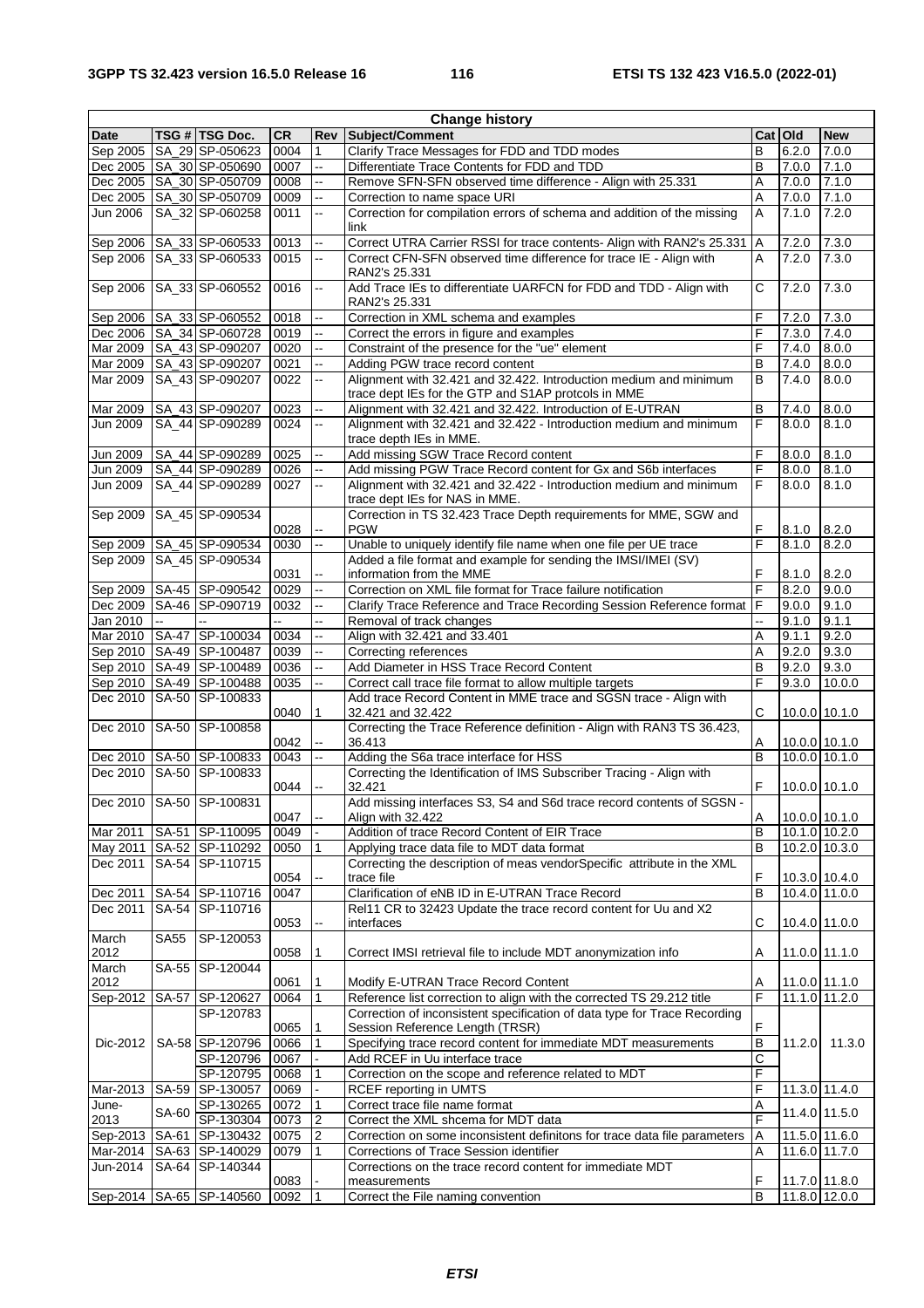| Dec-2014 | SA-66 SP-140798 | 0093 | Trace file name<br><b>Remove characters in the</b> |  |         |            |
|----------|-----------------|------|----------------------------------------------------|--|---------|------------|
|          | SP-140800       | 0094 | Hotroduction of network sharing.                   |  | 12.0.01 | 14. I.U    |
| Jan 2016 |                 |      | Update to Rel-13 (MCC)                             |  | ۱۷.     | 1.0113.0.0 |

| <b>Change history</b> |                |             |           |                |   |                                                                                |                       |
|-----------------------|----------------|-------------|-----------|----------------|---|--------------------------------------------------------------------------------|-----------------------|
| Date                  | <b>Meeting</b> | <b>TDoc</b> | <b>CR</b> | <b>Rev Cat</b> |   | Subject/Comment                                                                | <b>New</b><br>version |
| 2017-03               | SA#75          |             |           |                |   | Promotion to Release 14 without technical change                               | 14.0.0                |
| 2018-06               | SA#80          | SP-180434   | 0095      |                | B | Add support for 5G Trace                                                       | 15.0.0                |
| 2019-06               | SA#84          | SP-190385   | 0097      |                | F | Update Trace Record Content to reflect the NR NRM in 28.541 for<br>NSA support | 15.1.0                |
| 2020-03               | <b>SA#87E</b>  | SP-200165   | 0099      |                | F | Add missing MDT trace record for LTE measurements                              | 15.2.0                |
| 2020-03               | <b>SA#87E</b>  | SP-200173   | 0100      |                | B | Add MDT trace record for NR measurements                                       | 16.0.0                |
| 2020-03               | <b>SA#87E</b>  | SP-200175   | 0101      |                | B | Add streaming format for Trace Record Reporting                                | 16.0.0                |
| 2020-07               | <b>SA#88E</b>  | SP-200488   | 0112      |                | A | clean up of the editor notes                                                   | 16.1.0                |
| 2020-07               | <b>SA#88E</b>  | SP-200485   | 0113      |                | F | Adding SINR measurement in M1 for Immediate MDT                                | 16.1.0                |
| 2020-07               | <b>SA#88E</b>  | SP-200483   | 0115      |                | F | Correction of the Trace streaming format definitions                           | 16.1.0                |
| 2020-09               | SA#89e         | SP-200723   | 0116      |                | F | Add support for new administration messages when streaming<br>trace data       | 16.2.0                |
| 2020-12               | SA#90e         | SP-201074   | 0117      |                | F | Correct streaming trace record concept figure                                  | 16.3.0                |
| 2020-12               | SA#90e         | SP-201063   | 0118      |                | F | Fix inconsistencies in NR positioning method                                   | 16.3.0                |
| 2021-03               | SA#91e         | SP-210168   | 0120      |                | F | Correct trace record information for immediate MDT measurement<br>lin NR       | 16.4.0                |
| 2021-12               | SA#94e         | SP-211458   | 0127      |                | F | Introduce missing IEs for HSS and UDM Trace Record                             | 16.5.0                |